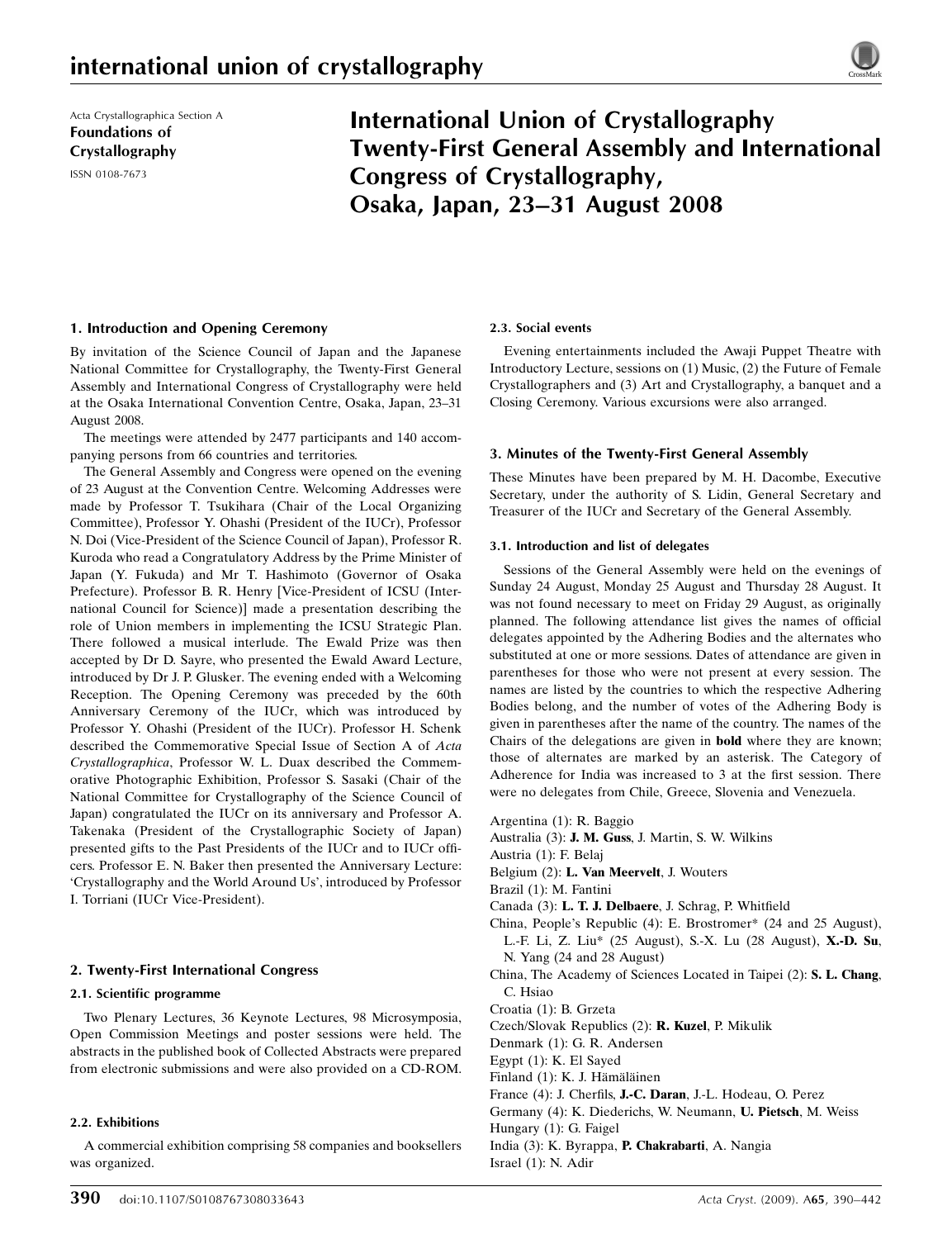Italy (3): C. Mealli, R. Oberti, R. Spagna

- Japan (4): Y. Amemiya, S. Sasaski, Y. Sugawara, S. Wakatsuki
- Korea (1): H. M. Park\* (28 August), S. W. Suh (24 and 25 August) Mexico (1): L. Bucio

The Netherlands (2): R. de Gelder, A. L. Spek

New Zealand (1): J. Simpson

Norway (1): C. H. Görbitz

- Poland (1): A. Pietraszko (24 and 28 August), M. Wołcyrz (25 August)
- Portugal (1): M. Duarte (24 August), J. Ferreira da Silva\* (28 August)
- Regional Committee: Algeria/Latvia/Morocco/Tunisia/Turkey/ Ukraine (1): A. Thalal
- Regional Committee: Bangladesh/Malaysia/Singapore/Thailand/ Vietnam (1): T. White
- Russia (5): M. Antipin, A. Avilov, I. Bashkin, E. Boldyreva, N. Bolotina

Serbia (1): P. Vuli

Slovenia (1): I. Leban (24 and 25 August)

South Africa (2): S. E. Bourne, D. G. Billing

Spain (3): S. García-Granda, E. Gutiérrez-Puebla, F. J. Lahoz

Sweden (2): E. Sauer-Eriksson (25 and 28 August)

- Switzerland (2): M. Schiltz, W. Steurer
- UK (5): A. J. Blake, H. R. Powell, P. R. Raithby, G. M. Rosair, C. C. Wilson.
- USA (5): J. A. Kaduk, J. Flippen-Anderson, K. A. Kantardjieff, B. H. Toby, V. Young

Present as members of the Executive Committee: Y. Ohashi (President), I. Torriani (Vice-President), S. Lidin (General Secretary and Treasurer), W. L. Duax (Immediate Past President), P. Colman, G. R. Desiraju, C. J. Gilmore, G. Heger, C. Lecomte, D. Viterbo (Ordinary Members). M. H. Dacombe was in attendance as Executive Secretary.

#### 3.2. First Session, Sunday 24 August 2008, 7:05 p.m.

#### (1) Introductory remarks by the President

Professor Y. Ohashi welcomed the delegates and observers, including Professor B. R. Henry representing the International Council for Science (ICSU).

(2) Procedural matters

In order to verify the list of voting delegates, the President requested the General Secretary to read this list, and asked delegates to indicate their presence when their names were called. (This procedure was repeated at the beginning of each session of the General Assembly.)

Two delegates, one from Finland and one from Taipei, were appointed to act as tellers when votes had to be counted during the Assembly.

(3) Approval of Agenda

The Agenda and Appendices to the Agenda had been distributed to Secretaries of National Committees in May 2008. The Agenda were approved.

(4) Amendments to Statutes and By-Laws affecting adherence to the Union

The President reported that there were no proposals.

(5) Applications for membership of the Union

Applications for membership of the IUCr had been received from the Regional Committee of Crystallographers from Algeria, Latvia, Morocco, Tunisia, Turkey and Ukraine (Category I) and the Regional Committee of Crystallographers from Bangladesh, Malaysia, Singapore, Thailand and Vietnam (Category I). The Executive Committee recommended to the General Assembly that these be accepted. The applications were accepted by the General Assembly and the delegates took their seats.

(6) Withdrawal of Adhering Bodies

The President reported that the Adhering Body for Venezuela was more than four years in arrears and its membership had been suspended automatically in accordance with Statute 9.6. The General Assembly confirmed the withdrawal of the Adhering Body for Venezuela.

(7) Changes in names of Adhering Bodies

The change in name of the Adhering Body of Korea (to the Korean Crystallographic Association) was accepted by the General Assembly.

(8) Changes in Category of Adherence of Adhering Bodies

The change in Category of Adherence of the Adhering Body for India (the Indian National Science Academy) from Category II to Category III was approved by the General Assembly.

(9) Approval of Minutes of Twentieth General Assembly

The Minutes, which were contained in the published Report of the Twentieth General Assembly and International Congress of Crystallography [Acta Cryst. (2006), A62, 465–526], were approved and two copies were signed by the President and the General Secretary, in accordance with By-Law 1.13. There were no matters arising from the Minutes.

(10) Amendments to Statutes and By-Laws not affecting adherence to the Union

The United States National Committee for Crystallography had proposed changes to the Statutes and By-Laws. Dr J. A. Kaduk outlined the case for making the changes, which were intended to ensure maximum diversity in the membership of the Executive Committee and to emphasize the role of the General Assembly as the forum at which crystallographers directed the work of the Union. The President referred to the circular he had sent to the National Committees in which he had addressed the proposed changes. The General Secretary then reported on the votes of the Executive Committee when they had considered each proposal.

The first proposal was that the Executive Committee should contain one representative from each of the Regional Associates. Professor J. M. Guss commented that the make-up of the three Regional Associates was different with a mixture of membership categories (for example, AsCA had only countries as members). Professor J. R. Helliwell supported the principle of greater connectivity between the IUCr and the Regional Associates but thought that a first step could be to strengthen the links that already existed through the IUCr Representatives to the Regional Associates. These Representatives generally attended the council meetings of the Regional Associates. The first proposal was not approved by the General Assembly.

The second proposal was intended to emphasize that it was the right of any crystallographer to speak at the General Assembly, and not a privilege granted by the Chair (though it was up to the Chair to manage the discussion). [At present, interested persons (not the delegates) may participate in discussions at a General Assembly only if specifically invited or permitted to do so by the Chair.] Professor H. Schenk commented that he could recall no occasion when a crystallographer had been denied the opportunity to contribute to discussions at a General Assembly. The proposal was not approved by the General Assembly.

The third proposal was that at least two nominees should be presented to the General Assembly for consideration as candidates for election of officers of the Union. The proposal was not approved by the General Assembly.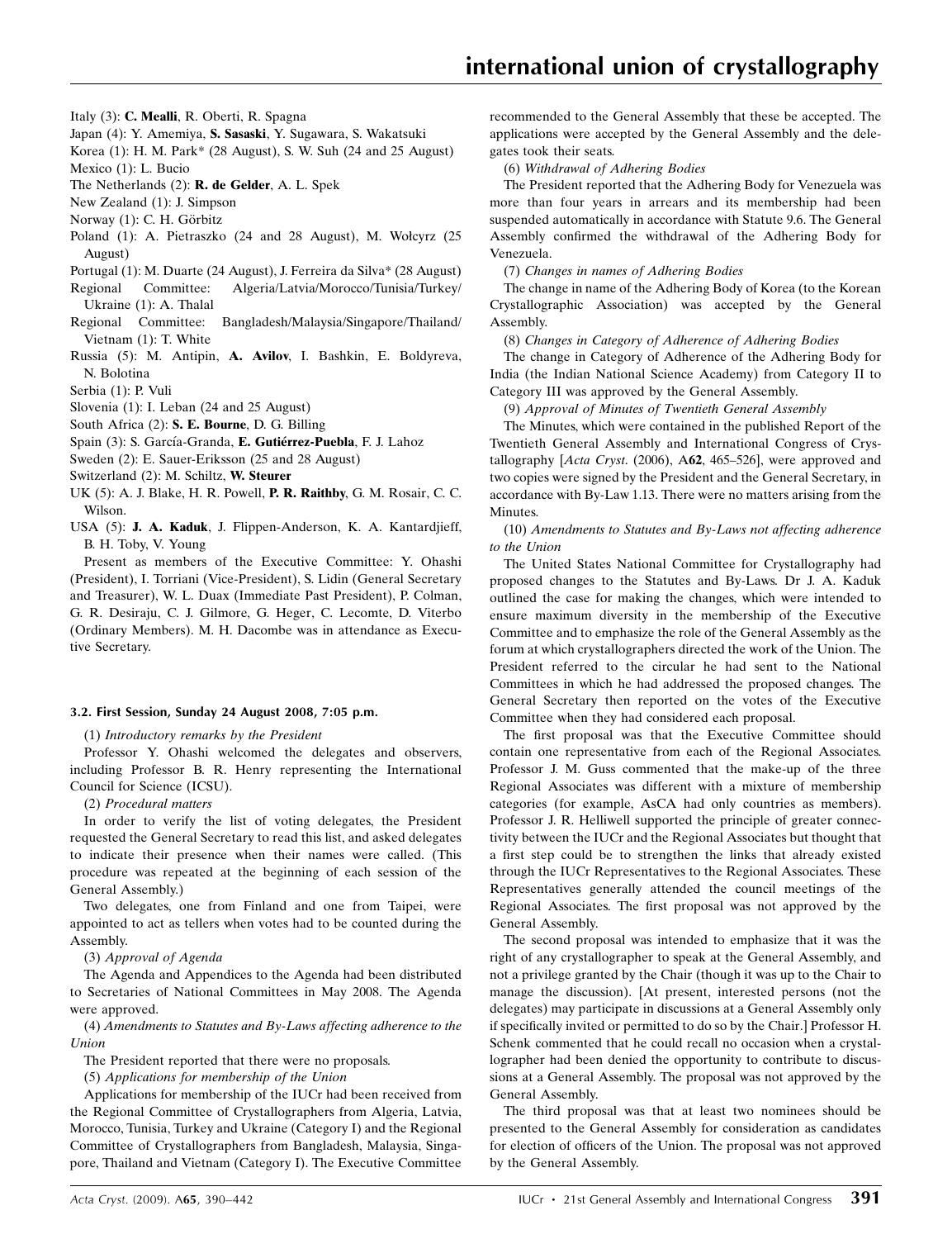## (11) Report of Executive Committee

The Report of the Executive Committee on the activities of the IUCr since the Twentieth General Assembly had been submitted to the National Committees and the Commissions in May 2008, in accordance with Statute 6.8, and follows these Minutes as Appendix A1. The President particularly thanked the Science Council of Japan and the Japanese National Committee for Crystallography for the invitation to hold the present Congress in Osaka, and Professor Y. Fujii (Chair of the International Programme Committee) and Professors T. Tsukihara and Y. Kai (Chair and Secretary of the Local Organizing Committee) for their hard work. The Report was accepted without discussion.

#### (12) Financial Report

A Financial Report, covering the calendar years 2005, 2006 and 2007, had been prepared by the Treasurer and had been submitted to the National Committees and the Commissions in May 2008. The Report follows these Minutes as Appendix A2.

The Treasurer reported the composition of the Finance Committee and noted the sad loss of Dr S. G. Fleet who had been the IUCr investment adviser for many years. The Union operated in three currencies: member subscriptions were largely paid in CHF, twothirds of the investments, income and most expenses were in GBP, and one-third of the investments and some expenses were in USD.

The Union had operated with a profit in 2007, following small deficits in 2005 and 2006. The intention was to make a small profit so that the services provided to crystallographers could be maintained and developed.

The main activity of the Union was the production of its journals and books. Fewer journal pages had been published in 2007 because a new shorter format of papers for Acta Crystallographica Section E had been introduced. The distinction between Section C and Section E was now much clearer. The price per page had decreased over the triennium. International Tables had become available online in 2007.

The Treasurer reported that the investments had become less exposed to market fluctuations over the triennium with the present split 53% equities/47% bonds and cash. This compared with a split of 81% equities/19% bonds and cash in 2002. As the Union was operating with a small profit there was no need to cash investments during the present market downturn, so losses 'on paper' would not be realized.

The Treasurer forecast that the coming triennium would see an increase in online-only pages, especially following the successful launch of Section E as an open-access-only journal. The future of the other journals will need to be considered carefully.

Finally, the Treasurer noted that the IUCr had received the prestigious ALPSP (Association of Learned and Professional Society Publishers) Award for Publishing Innovation for Data Exchange, Quality Assurance and Integrated Data Publication (CIF and checkCIF).

The continued success of the publishing operation was due to the dedicated work of the competent and productive staff.

The General Assembly thanked the Treasurer for his report with applause.

The President thanked the Finance Committee for its work.

(13) Ewald Prize

Details of the Prize, awarded to Dr D. Sayre at the Opening Ceremony, and the citation are given in Appendix A3.

The Selection Committee was thanked for its work.

(14) Commission on Journals

The Report of the Commission on Journals had been distributed to the National Committees and the Commissions in May 2008 and is reprinted in Appendix A4.

The Chair (G. Kostorz) highlighted the fact that there were more than 150 Co-editors who deserved the thanks of the crystallographic community. The President noted that the journals were in a very healthy state when many other journals published elsewhere were suffering and thanked the Commission.

The General Assembly accepted the Report with applause.

(15) Commission on International Tables

The Report by the Chair of the Commission on International Tables had been distributed to the National Committees and the Commissions in May 2008 and is reprinted in Appendix A4.

The Chair (Professor H. Fuess) particularly thanked Professor Th. Hahn for his work on International Tables over many years. Additionally, Professor U. Shmueli had recently completed his work as Editor of the third edition of Volume B and had now retired. Both Editors were thanked with applause by the General Assembly.

The President noted that there were now eight Volumes in the Series and thanked the Commission for its work.

The Report was accepted with applause.

(16) Committee on Electronic Publishing, Dissemination and Storage of Information

The Report of the Committee on Electronic Publishing, Dissemination and Storage of Information had been distributed to the National Committees and the Commissions in May 2008 and is reprinted in Appendix A5.

The President noted that the Chair had retired at the Florence Congress and that so far it had not proved possible to find a replacement.

(17) Committee for the Maintenance of the CIF Standard (COMCIFS)

The Report of the Chair of the Committee for the Maintenance of the CIF Standard (COMCIFS) had been distributed to the National Committees and the Commissions in May 2008 and is reprinted in Appendix A6.

The President thanked the Chair for his great contribution to the IUCr.

(18) Committee on Crystallographic Databases

The Report of the Chair of the Committee on Crystallographic Databases had been distributed to the National Committees and the Commissions in May 2008 and is reprinted in Appendix A7.

(19) IUCr Newsletter

The Report of the Editors of the IUCr Newsletter had been distributed to the National Committees and the Commissions in May 2008 and is reprinted in Appendix A8.

J. L. Flippen-Anderson (an Editor of the Newsletter) particularly thanked Patti Coley for her work on producing the Newsletter.

The President thanked the Editors for their work.

(20) IUCr/Oxford University Press Book Series

The Report of the Chair had been distributed to the National Committees and the Commissions in May 2008 and is reprinted in Appendix A9.

The Chair (H. Schenk) noted that seven proposals were under consideration.

(21) Non-publishing Commissions

The reports of the Commissions on their activities since the Twentieth General Assembly had been distributed to the National Committees and the Commissions in May 2008. The reports are reprinted in Appendix A4.

The President reported that the Executive Committee had held indepth discussions with the Chairs.

The reports were taken as read, but the Chair of each Commission, or his or her alternate, accepted the invitation of the President to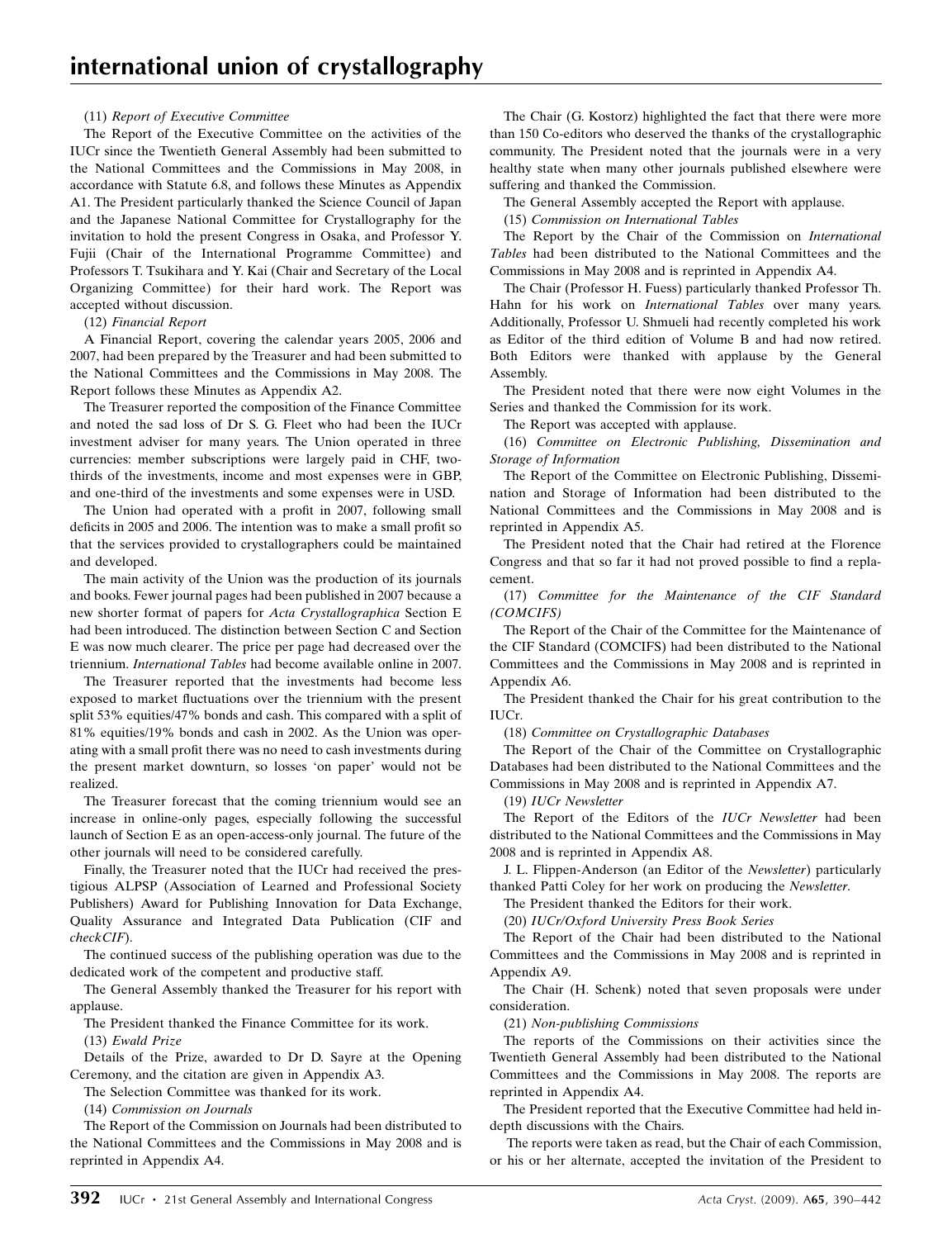say a few words about future developments and to answer any questions.

The President thanked all the Chairs for their work.

The General Assembly accepted all the reports that had been received on the activities of the non-publishing Commissions.

The President then adjourned the session at 8:45 p.m.

#### 3.3. Second Session, Monday 25 August 2008, 7:05 p.m.

(22) Proposal for new Commission

The President reported that a formal proposal had been received to establish a Commission on Crystallography in Art and Cultural Heritage. The Executive Committee had considered the terms of reference and proposed membership and recommended that the Commission should be established.

Professor E. Dooryhée presented the proposal to establish the Commission.

The General Assembly approved the formation of a Commission on Crystallography in Art and Cultural Heritage.

(23) Review of existing Commissions

The President reported that the Executive Committee was considering a proposal to change the name of one of the Commissions and this item would be returned to later (see Minute 31).

(24) Determination of number of elected members of each Commission

In accordance with Statute  $5.10(d)$ , the Assembly had to determine the number of persons to be elected on the Commissions until the Twenty-Second General Assembly; these numbers did not include Chairs, Co-editors or ex officio members. The numbers of elected members approved by the General Assembly (Chairs not included) are set out below:

| 1. Commission on Journals |                                                         | $\overline{0}$ |
|---------------------------|---------------------------------------------------------|----------------|
|                           | 2. Commission on <i>International Tables</i>            | $\theta$       |
|                           | 3. Commission on Aperiodic Crystals                     | 10             |
|                           | 4. Commission on Biological Macromolecules              | 12             |
|                           | 5. Commission on Charge, Spin and Momentum Densities    | 9              |
|                           | 6. Commission on Crystal Growth and Characterization of | 8              |
| Materials                 |                                                         |                |
|                           | 7. Commission on Crystallographic Computing             | 8              |
|                           | 8. Commission on Crystallographic Nomenclature          | $\theta$       |
|                           | 9. Commission on Crystallographic Teaching              | 9              |
|                           | 10. Commission on Crystallography in Art and Cultural   | 7              |
| Heritage                  |                                                         |                |
|                           | 11. Commission on Electron Crystallography              | 8              |
|                           | 12. Commission on High Pressure                         | 9              |
|                           | 13. Commission on Inorganic and Mineral Structures      | 9              |
|                           | 14. Commission on Mathematical and Theoretical          | 10             |
| Crystallography           |                                                         |                |
|                           | 15. Commission on Neutron Scattering                    | 9              |
|                           | 16. Commission on Powder Diffraction                    | 9              |
|                           | 17. Commission on Small-Angle Scattering                | 7              |
|                           | 18. Commission on Structural Chemistry                  | 9              |
|                           | 19. Commission on Synchrotron Radiation                 | 8              |
| 20. Commission on XAFS    |                                                         | 7              |
|                           |                                                         |                |

(25) Reports of Representatives on Regional and Scientific Associates

In accordance with Statute 8.5, the reports of the Representatives on Regional and Scientific Associates had been circulated with the

Agenda papers in May 2008. These reports are reprinted as Appendix A11.

J. A. Kaduk reported that the 2007 Public Report of the ICDD was available on the ICDD web site.

H. Dabkowska noted that collaboration with the IOCG was good. All the reports were accepted.

(26) Reports of Representatives on bodies not belonging to the Union

In accordance with Statute 8.5, the reports of the Representatives had been circulated with the Agenda papers in May 2008. These reports are reprinted as Appendix A12.

W. L. Duax apologized that his report as IUCr Representative to ICSU had not been submitted. He had attended ICSU's 28th General Assembly in Suzhou, People's Republic of China, in 2005 and reported on the work of the IUCr and its Regional Associates.

B. McMahon reported that interactions with CODATA were very beneficial for the IUCr and that working relations with the ICSTI Representative were good.

H. Dabkowska reported that she had attended COSPAR's meeting in Montreal in June 2008. Interactions were not strong but it was good to maintain contact for possible developments in the future.

J. R. Helliwell agreed that interactions with the CODATA Representative were beneficial. The linking of information with the primary data had been important, as reflected in the winning of the ALPSP Award.

All the reports were accepted.

(27) Sponsorship of meetings: Sub-committee on the Union Calendar

The Report of the Chair had been distributed to the National Committees and the Commissions in May 2008 and is reprinted in Appendix A10.

The Chair (D. Viterbo) noted that during the last triennium 65 applications for support had been received and only four had been rejected. He thanked the members of the Committee for their work. He also reported that the scope of the Committee was being extended so that more local meetings in developing countries could be supported. Such meetings would not need to be international in character and need not be conducted in the English language. Greater use of the Visiting Professorship Scheme would also be encouraged.

The Committee was thanked with applause for its hard work and major contribution to the community.

(28) Confirmation of date and place of Twenty-Second General Assembly

The invitation from the Spanish Committee for Crystallography on behalf of the Subdirección General de Programas y Organismos Internacionales, Ministerio Educación y Ciencia to hold the Congress and General Assembly in Madrid, Spain, 22–29 August 2011, which had been preliminarily accepted in 2005, was formally accepted.

(29) Preliminary consideration of date and place of Twenty-Third General Assembly

In accordance with By-Law 1.3, the General Assembly could give preliminary consideration to the place of the next but one General Assembly, namely the Twenty-Third General Assembly to be held in 2014. The President announced that invitations had been received from the National Research Council of Canada to hold the Congress in Montreal, Canada, from the Regional Committee of the Czech and Slovak Crystallographic Association to hold the Congress in Prague, Czech Republic, and from the Indian National Science Academy and the Indian Crystallographic Association to hold the Congress in Hyderabad, India. He reported that the Executive Committee had considered the applications and found them to be in order. L. T. J.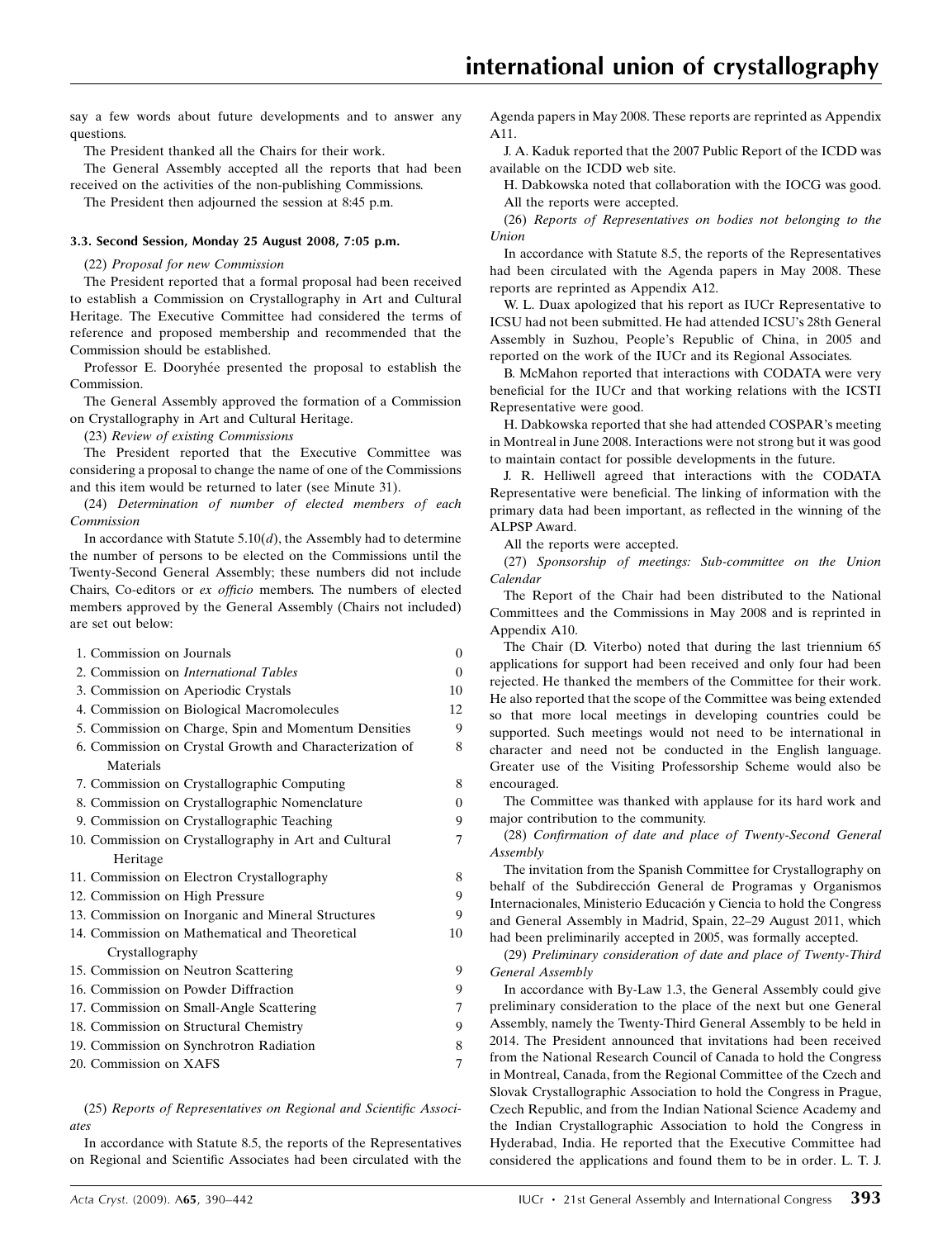Delbaere presented the formal invitation for Canada, R. Kuzel presented the formal invitation for the Czech and Slovak Republics and A. Nangia presented the formal invitation for India. A decision on which invitation to accept was delayed until the next session to give the delegates time to consider the choice [see Minute (35)].

The President adjourned the session at 9:15 p.m.

## 3.4. Third Session, Thursday 28 August 2008, 7:05 p.m.

(30) Confirmation of appointments of Editors of publications of the Union

In accordance with Statute 7.1, the initial appointments and the reappointments of the Editors of the publications of the IUCr were made by the Executive Committee and were subject to confirmation by the General Assembly.

The Assembly unanimously confirmed the following appointments and reappointments for the period of three years:

Editor-in-Chief of IUCr journals: G. Kostorz (Switzerland)

Editor of Section A of Acta Crystallographica: D. Schwarzenbach (Switzerland)

Editor of Section B of Acta Crystallographica: C. P. Brock (USA) Editor of Section C of Acta Crystallographica: A. Linden (Switzerland)

Editors of Section D of Acta Crystallographica: E. N. Baker (New Zealand) and Z. Dauter (USA)

Editors of Section E of Acta Crystallographica: W. T. A. Harrison (UK), J. Simpson (New Zealand) and M. Weil (Austria)

Editors of Section F of Acta Crystallographica: H. M. Einspahr (USA) and M. S. Weiss (Germany)

Editor of Journal of Applied Crystallography: A. Pyzalla (Germany)

Editors of Journal of Synchrotron Radiation: G. Ice (USA), A. Kvick (Sweden) and T. Ohta (Japan)

General Editor of International Tables and Editor of Volume C: H. Fuess (Germany)

Editor of Volume A: M. Aroyo (Spain)

Editor of Volume B (Third Edition): U. Shmueli (Israel) [Editor of Fourth Edition to be appointed]

Editor of Volume D: A. Authier (France)

Editors of Volume E: V. Kopský (Czech Republic) and D. B. Litvin (USA)

Editors of Volume F: M. G. Rossmann (USA), E. Arnold (USA) and D. M. Himmel (USA)

Editors of Volume G: S. R. Hall (Australia) and B. McMahon (UK)

Editors of Volume A1: H. Wondratschek (Germany) and U. Müller (Germany)

(31) Review of existing Commissions (continued)

The President reported that the Executive Committee and the Commission on Electron Diffraction proposed that the Commission should be renamed Commission on Electron Crystallography better to reflect its scope.

The General Assembly approved the change of name to Commission on Electron Crystallography.

(32) Determination of general policy and timetable for period to Twenty-Second General Assembly

There were no comments on this item.

(33) Preliminary consideration of activities for period 2011–2014 There were no comments on this item.

(34) Budget estimates for period to Twenty-Second General Assembly: determination of unit contribution

These budget estimates had been distributed with the Agenda papers and are printed as Appendix A13 to these Minutes.

The General Assembly accepted the budget estimates and approved the recommendation of the Executive Committee to continue the unit contribution unchanged, at CHF 1000, for the years 2009, 2010 and 2011.

(35) Preliminary consideration of date and place of Twenty-Third General Assembly (continued)

The General Assembly gave preliminary acceptance to the invitation to hold the Twenty-Third General Assembly in 2014 in Canada.

The President, as Chair of the General Assembly, ruled that the actual votes cast should remain secret.

(36) Election of Chairs and members of Commissions

The nominations made by the Executive Committee for the Chairs and members of Commissions, after consultation with the Commissions through their Chairs, had been notified to delegates.

Since no other nominations had been made by the delegates, the persons recommended by the Executive Committee were considered elected.

The current full memberships of all the Commissions, including the ex officio members, together with the addresses of the Chairs, are given as Appendix C.

(37) Election of Representatives on bodies not belonging to the Union and on Regional and Scientific Associates

The nominations made by the Executive Committee for those Representatives to be elected by the General Assembly had been notified to delegates. As no other nominations were made, these persons were considered elected.

The names and addresses of the Representatives of the Union, including those appointed ex officio, are given in Appendix C.

(38) Election of Officers of the Union

The nominations made by the Executive Committee for Officers of the Union had been included in the Agenda papers distributed in May 2008. C. J. Gilmore (UK) and S. Larsen (France) were nominated for President, P. Colman (Australia) for Vice-President and S. Lidin (Sweden) for General Secretary and Treasurer. Nine nominations were made for the three six-year vacancies for Ordinary Members: E. Boldyreva (Russia), C. W. Carter (USA), V. Cody (USA), L. T. J. Delbaere (Canada), K. El Sayed (Egypt), C. Lecomte (France), J. M. Perez-Mato (Spain), Xiao-Dong Su (People's Republic of China) and Yu Wang (Taipei). The same nine nominations were made for the one or two possible three-year vacancies for an Ordinary Member. As there was only one candidate for Vice-President and one candidate for General Secretary and Treasurer these candidates were considered elected. The General Assembly decided that sufficient biographic data for the nominees for President had been provided and that there was no need for the two candidates to make presentations. Elections for the President, three Ordinary Members for the normal six-year term and one vacancy for a threeyear term (to complete the term of P. Colman following his election as Vice-President) were held by secret ballot. The following nominees were elected:

President

S. Larsen (France) Vice-President P. Colman (Australia) General Secretary and Treasurer S. Lidin (Sweden) Ordinary Members (six years) E. Boldyreva (Russia)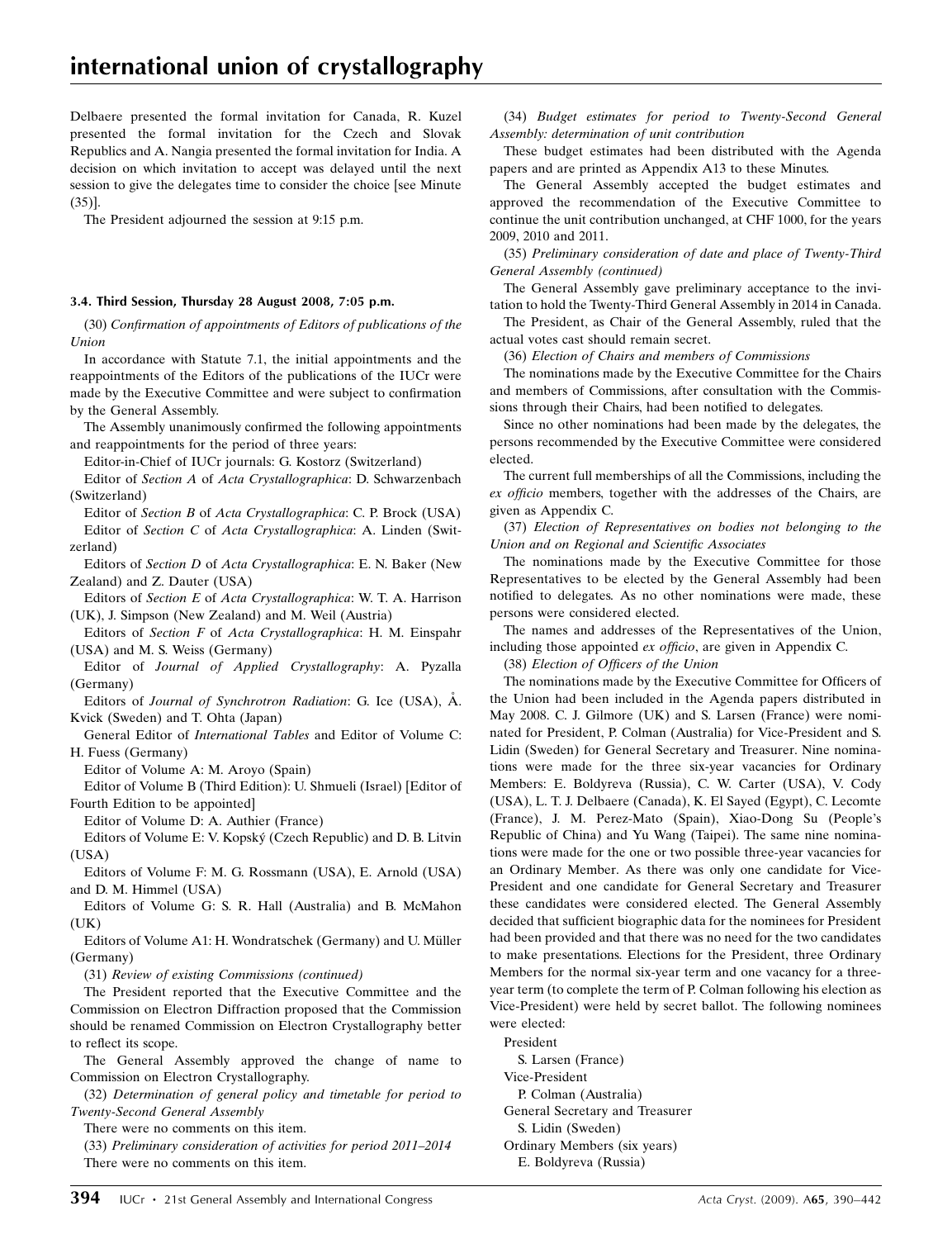L. T. J. Delbaere (Canada) J. M. Perez-Mato (Spain) Ordinary Member (three years) C. Lecomte (France)

The President congratulated the new members of the Executive Committee and individually thanked those who would be retiring.

The newly elected President thanked the General Assembly for the opportunity to work for the Union.

(39) Any other business

As there was no other business and therefore no need for the final session of the General Assembly that had been scheduled for Friday 29 August, the President declared the Twenty-First General Assembly closed at 10:00 p.m.

#### 4. Closing Ceremony, Saturday 30 August 2008

Y. Kai (Secretary of the Local Organizing Committee) presented a mini-review of the Congress. Poster Prizes were presented by Y. Fujii (Chair of the International Programme Committee).

Y. Ohashi, the present President, on behalf of the IUCr and the attendees congratulated the organizers for making the Congress such a success and thanked the members of the International Programme Committee and staff for such a successful Congress. I. Torriani, the present Vice-President, and S. Lidin on behalf of the Executive Committee and the attendees thanked the Local Organizing Committee for a well organized Congress. Y. Ohashi thanked the Executive Committee and Chester staff and introduced S. Larsen, the newly elected President. She thanked the hosts for their hospitality and a well run Congress with an excellent programme. She commented that it had also been a good opportunity to learn about Japan and its culture. She thanked the retiring members of the Executive Committee and introduced the new members. She was looking forward to the next 60 years and the launch of the IUCr's new web site was a good start. The Twenty-First General Assembly and Congress was then declared closed.

#### APPENDIX A

## Appendices to the Agenda of the Twenty-First General Assembly

#### A1. Report of the Executive Committee

A1.1. Executive Committee and Finance Committee meetings. The Executive Committee met in Florence in August 2005 before and during the General Assembly, in Leuven, Belgium, in August 2006 at the time of the Twenty-Third European Crystallographic Meeting and in Salt Lake City, USA, in July 2007 at the time of the American Crystallographic Association Meeting. The Finance Committee met in March 2005, August 2005, March 2006, August 2006, March 2007 and July 2007, to prepare its advice and recommendations on finances, establishment and staff matters.

The most important items of business dealt with by the Executive Committee during the triennium at these meetings, and in postal and e-mail ballots between meetings, were:

(1) editorial policy, pricing policy and subscription rates, consideration of appointment of new Editors for Acta Cryst. Sections C, E and F and Journal of Applied Crystallography, approval of appointments of Co-editors, electronic publishing, archival policy, Special Issues, education papers, language improvement of submitted papers, open access, and other matters concerning the IUCr journals;

(2) approval of launch of Acta Cryst. Section  $E$  as a fully openaccess journal;

(3) review of contract with Wiley-Blackwell (formerly Blackwell-Munksgaard);

(4) approval of audited accounts;

(5) amendments to Statutes and By-Laws;

(6) review of proposed revision to ICSU dues structure;

(7) General Fund estimates and level of unit contribution, status of membership subscriptions;

(8) Joint National or Regional Committees for Crystallography;

(9) investment policy;

(10) funding and uses of Publications and Journals Development Fund, Research and Education Fund and President's Fund;

(11) closure of Book Fund and establishment of General Assembly and Congress Fund;

(12) revision of guidelines for the Sub-committee on the Union Calendar, sponsorship and financial support for meetings, young scientists' support, revision of internal guidelines;

(13) Journal Grants Fund;

(14) cooperation with databases, open-access databases, policy concerning availability of deposited CIFs;

(15) progress with Volumes A, A1, B, C, D, E, F and G of International Tables and development of associated software, appointment of new Editor for Volume A, consideration of suggestions for new volumes, development work to make International Tables available online;

(16) review of contract with Springer (formerly Kluwer);

(17) IUCr Newsletter, World Directory of Crystallographers;

(18) promotional activities, 60th anniversary of the IUCr;

(19) appointment of the Selection Committee for eighth Ewald Prize;

(20) sponsorship of other prizes;

(21) discussion of arrangements for Osaka Congress;

(22) approval of membership of Programme Committee for Osaka Congress;

(23) level of financial support for Osaka Congress;

(24) nominations and election procedures for Officers of the IUCr and for Chairs and members of Commissions, proposals from National Committees for these positions.

Other items dealt with in this way were:

(25) implementation of the Crystallographic Information File (CIF) for Acta Crystallographica and other uses of CIF, work of Committee for the Maintenance of the CIF Standard (COMCIFS), provision of checking services to other publishers, chemical information, support for mmCIF project and CIF handling software;

(26) approval of publications, jointly with Oxford University Press, in the IUCr/OUP Book Series;

(27) crystallography in Africa;

(28) Visiting Professorship scheme;

(29) review of activities of Commissions;

(30) proposal for new Commission;

(31) review of activities of Regional Associates;

(32) review of the reports of IUCr Representatives on other bodies;

(33) relations with other Scientific Unions;

(34) review of reports of the Committee on Crystallographic Databases.

Items concerning the Chester office were:

(35) staffing requirements in the IUCr office in Chester;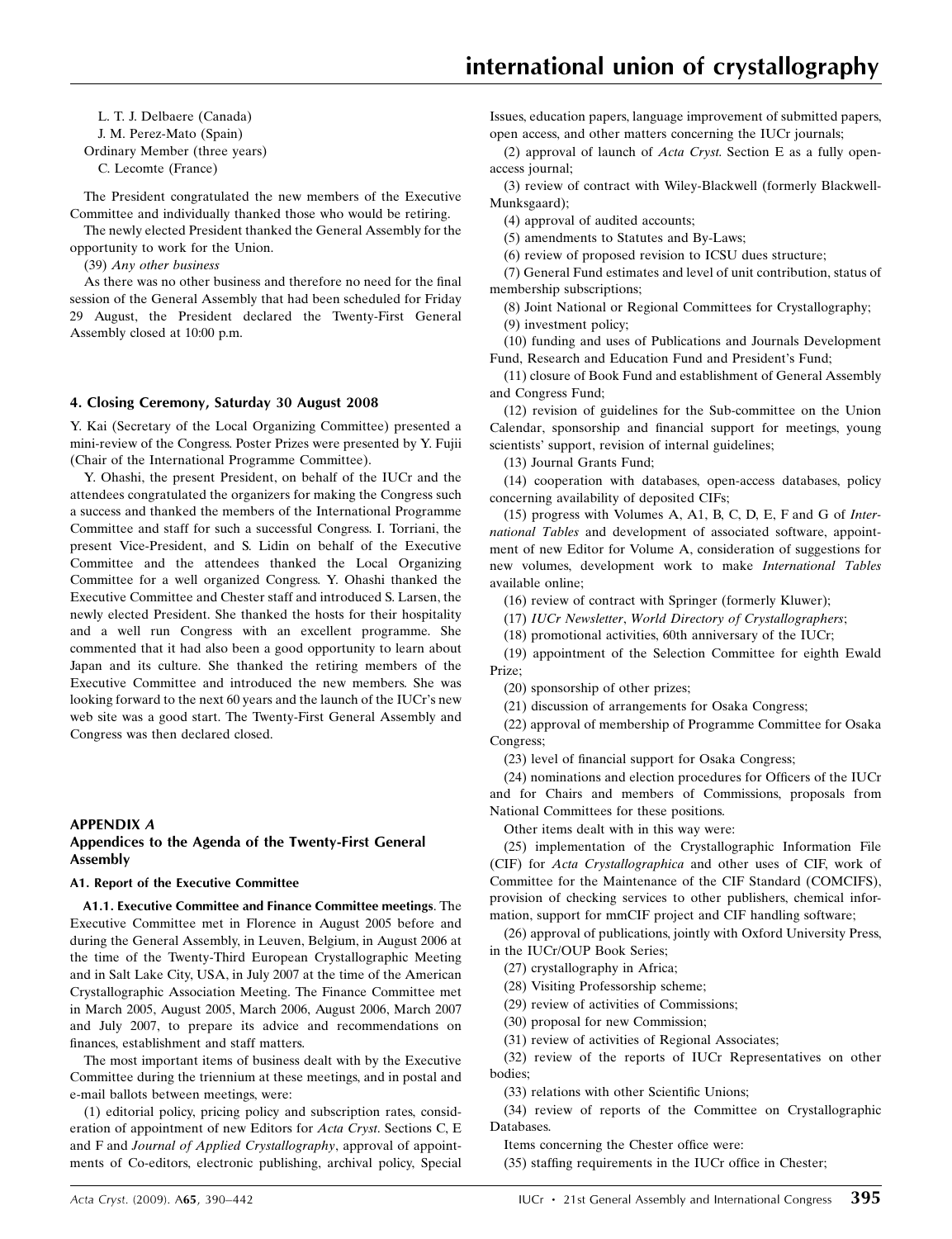## international union of crystallography

(36) adoption of new pension scheme;

(37) risk analysis;

(38) upgrading office technology in the IUCr office in Chester, provision of internet services.

A1.2. Publications. The subscription prices of Acta Crystallographica, the Journal of Applied Crystallography and the Journal of Synchrotron Radiation were increased each year during the triennium.

The total annual number of pages published in 2005, 2006 and 2007 are shown in Table 1.

In 2005, Acta Cryst. Section D contained the Proceedings of ICCBM-10, Beijing, People's Republic of China, and the Proceedings of the 2005 CCP4 Study Weekend on Data Collection and Analysis. In 2006, Acta Cryst. Section D contained the Proceedings of the 2006 CCP4 Study Weekend on Crystallography of Complexes and papers presented at a SPINE (Structural Proteomics in Europe) meeting. In 2007, Acta Cryst. Section D contained the Proceedings of the 2007 CCP4 Study Weekend on Molecular Replacement and JAC contained papers presented at SAS 2006, Kyoto, Japan. Various themed issues were also published during the triennium.

All the IUCr journals are available electronically through the Crystallography Journals Online service, including all back issues of the journals from 1948, and also through Blackwell Synergy.

The IUCr has two fully electronic journals available online only (Acta Crystallographica Section E: Structure Reports Online launched in 2001 and Acta Crystallographica Section F: Structural Biology and Crystallization Communications launched in 2005). From 1 January 2008 Section E has been a fully open-access journal. Section F is available free of charge to subscribers to Section D.

The IUCr home page on the web (http://www.iucr.org/) contains information in the following categories: The Union and its Components (including information on Adhering Bodies, Commissions, Regional Associates, Annual Reports, Congress Reports etc.); Journals, International Tables and Other Publications (including information on the titles, synopses, structural schemes and contents of the IUCr journals); and Services (including the World Database of Crystallographers and Crystallography News Online). The number of requests per day is typically of the order of 250 000 from about 57 500 unique hosts.

Full details on the publication of volumes of International Tables for Crystallography are given in the Triennial Report of this Commission (Appendix A4.2 to the Agenda).

The World Database of Crystallographers continues to undergo major development to provide increased functionality and to allow online amendments and additions to be made by individual crystallographers.

The IUCr Newsletter is distributed free of charge to 587 libraries and 17 000 crystallographers and other interested individuals in 39 countries. J. L. Flippen-Anderson and W. L. Duax are the Editors with the editorial office at the Hauptman–Woodward Medical Research Institute at Buffalo, New York, USA, which also handles the distribution. A report on the IUCr Newsletter is given in Appendix A8 to the Agenda.

The IUCr/Oxford University Press Book Series continues to be successful. Details are given in Appendix A9 to the Agenda.

A1.3. Sponsorship of meetings. The Sub-committee on the Union Calendar considers and advises the Executive Committee on requests for IUCr sponsorship and financial support of meetings. The Chair of the Sub-committee has been D. Viterbo in this triennium. A list of IUCr-sponsored meetings is given in Appendix A10 to the Agenda.

## Table 1

Total annual number of pages published in IUCr journals.

|                                    | 2005  | 2006  | 2007  |
|------------------------------------|-------|-------|-------|
| Acta Crystallographica Section A   | 622   | 528   | 510   |
| Acta Crystallographica Section B   | 730   | 1138  | 940   |
| Acta Crystallographica Section C   | 1412  | 1450  | 1510  |
| Acta Crystallographica Section D   | 1681  | 1571  | 1283  |
| Acta Crystallographica Section E   | 7439  | 9843  | 8375  |
| Acta Crystallographica Section F   | 1102  | 1300  | 1090  |
| Journal of Applied Crystallography | 1045  | 928   | 1895  |
| Journal of Synchrotron Radiation   | 838   | 496   | 535   |
| Total                              | 14869 | 17254 | 16138 |

Applications for sponsorship are considered if they are submitted at least nine months in advance of the date of the meeting. Applications will be considered by the Committee four times a year at the end of March, June, September and December. Applications for sponsorship should be timed accordingly. For example, for a meeting to be held in June an application should be submitted by September of the previous year at the latest.

Requests from satellite meetings must be submitted, and possible financial support requested, through the organizing committee of the main meeting.

Meetings (other than satellite meetings) scheduled to be held within two months before or after an IUCr Congress will not be considered for sponsorship. For any meetings scheduled to be held between two and three months before or after a Congress, the application for sponsorship requires the approval of the Chair of the Congress Programme Committee. Meetings (other than satellite meetings) scheduled to be held, in the respective region, within 15 days before or after a meeting of a Regional Associate (American Crystallographic Association, Asian Crystallographic Association, European Crystallographic Association) will not be considered for sponsorship. For any meetings scheduled to be held between 15 days and one month before or after a meeting of a Regional Associate, the application for sponsorship requires the approval of the Chair of the Regional Associate Programme Committee.

Active crystallographers should be involved in the organization of the conference and one or more sessions should deal with specific crystallographic topics. This does not automatically include any session on condensed matter physics, materials science or symmetry not related to crystallography. According to these criteria, all meetings organized by IUCr Commissions automatically qualify.

The IUCr continues to support and uphold ICSU's policy of non-discrimination and adheres to its decisions and procedures concerning free circulation of scientists. Organizers of any meeting seeking IUCr sponsorship and support must assure the Subcommittee on the Union Calendar that the authorities of the country in which the meeting is to take place guarantee free entrance of bona fide scientists from all countries.

General financial support can be given to all meetings except those that form part of a continuing series. However, this restriction does not apply to schools or to meetings regularly organized by IUCr Commissions.

Explicit support from the relevant IUCr Commission(s) is strongly recommended for any meeting.

Travel support for young scientists is available for all meetings (including schools). This money should not be used for waiver of registration fees.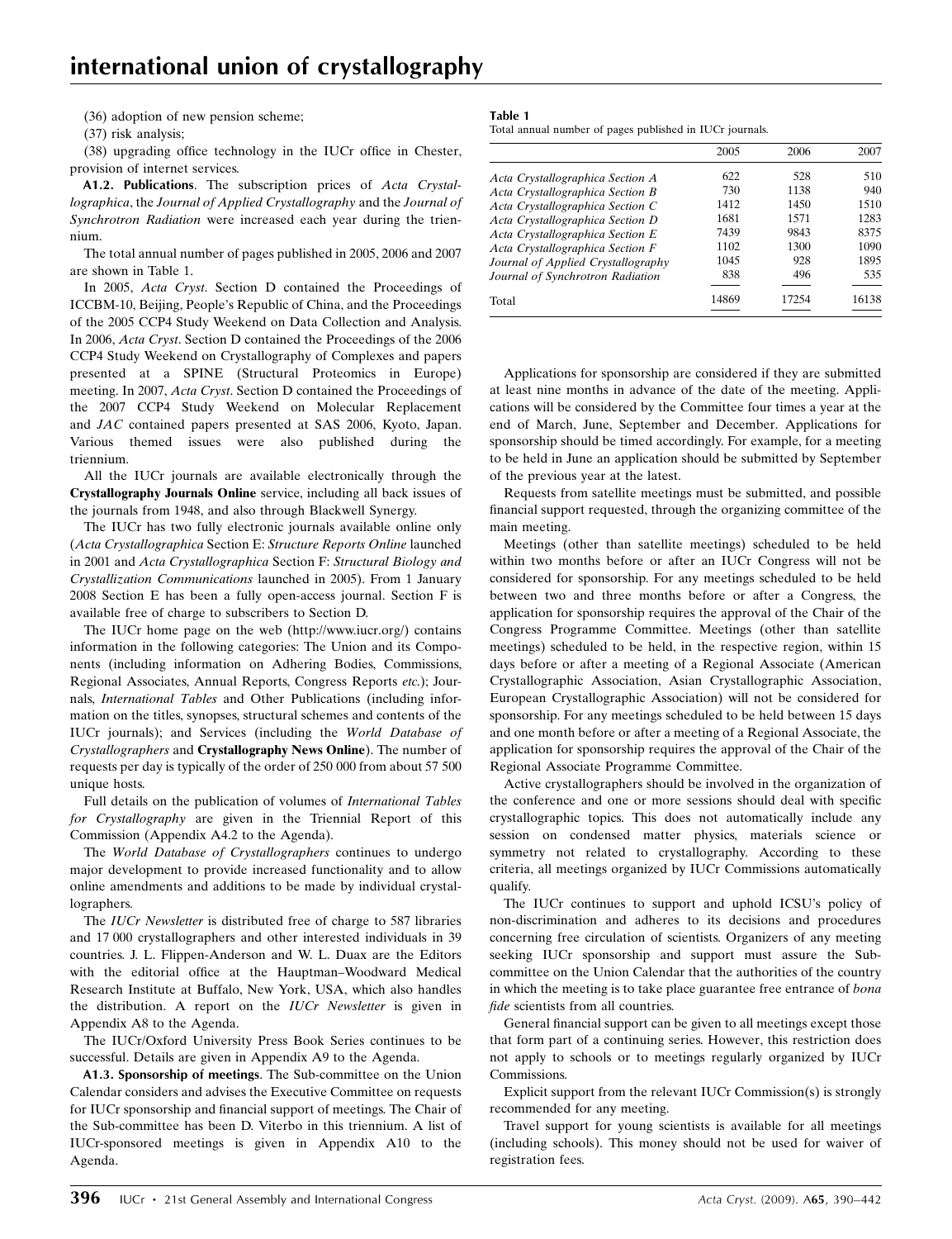#### Table 2 Balance Sheet, Fund Accounts (Swiss Francs).

|                                    | 31 December<br>2004 | <b>Fluctuations</b><br>in rates of<br>exchange | 31 December<br>2007 |
|------------------------------------|---------------------|------------------------------------------------|---------------------|
| General Fund                       | 350 512             | 140 931                                        | 247 595             |
| President's Fund                   | 90 155              | $-1138$                                        | 91.583              |
| Acta Crystallographica             | 972497              | $-55.585$                                      | 1 486 166           |
| Journal of Applied Crystallography | 437 378             | $-10515$                                       | 809 248             |
| Journal of Synchrotron Radiation   | 74 420              | $-1.005$                                       | 62 407              |
| <b>International Tables</b>        | 107 795             | 3 3 1 1                                        | $-201479$           |
| Book Fund                          | $-61288$            | 36                                             |                     |
| Publications and Journals          |                     |                                                |                     |
| Development Fund                   | 759 117             | $-11.056$                                      | 901 099             |
| Research and Education Fund        | 903 618             | $-12227$                                       | 984 254             |
| Ewald Fund                         | 499 285             | $-6.562$                                       | 529 974             |
| Newsletter Fund                    | 118 335             | $-833$                                         | 74 015              |
| General Assembly and               |                     |                                                |                     |
| Congress Fund                      |                     | $-407$                                         | 34 4 68             |
| Total accumulated balance          | 4 2 5 1 8 2 4       | 44 950                                         | 5 019 330           |
| Excluding exchange rates           | 4 550 478           |                                                | 5 263 361           |

#### Table 3

Balance sheet, Assets (Swiss Francs).

|                                                    |        | 31 December 2004 | 31 December 2007 |           |  |
|----------------------------------------------------|--------|------------------|------------------|-----------|--|
| Fixed assets                                       |        |                  |                  |           |  |
| Tangible fixed assets                              |        | 34 536           |                  | 45456     |  |
| Current assets                                     |        |                  |                  |           |  |
| Stock                                              |        | 330 864          |                  | 200 701   |  |
| Cash at banks and in hand                          |        |                  |                  |           |  |
| Current accounts                                   | 3620   |                  | 28 811           |           |  |
| Deposit and savings accounts                       | 78.571 |                  | 637 242          |           |  |
| Cash with Union officials                          | 17812  | 100 003          | 17 161           | 683 214   |  |
| Investments at market value                        |        | 3 642 040        |                  | 3 663 796 |  |
| Debtors, accrued income<br>and payments in advance |        | 450 032          |                  | 878 821   |  |
| Subscriptions due                                  |        | 27 485           |                  | 39 000    |  |
| Total current assets                               |        | 4 550 424        |                  | 5 465 532 |  |
| Deduct Creditors and accrued charges               |        | $-333136$        |                  | $-491658$ |  |
| Net current assets                                 |        | 4 217 288        |                  | 4 973 874 |  |
| Total assets                                       |        | 4 251 824        |                  | 5 019 330 |  |

Consideration should be given as to whether the proposed meeting is appropriate in subject, form and timing with respect to other related meetings.

Except in special cases, IUCr funds should not be used to sponsor more than one event per year in the same location.

A1.4. Commissions of the IUCr. Each Commission Chair is required to provide a written triennial report to the General Assembly. These reports are included as Appendices to the Agenda. Financial assistance has again been offered to the Commission Chairs, to enable them to attend the General Assembly for the presentation and discussion of their reports and to meet the Executive Committee prior to the General Assembly.

A1.5. Regional Associates, Scientific Associates, and other bodies. The reports of the Representatives on these bodies are given as separate Appendices to the Agenda.

A1.6. IUCr staff. There have been some staff changes during the triennium. The present members of staff in the IUCr offices in Chester are: M. H. Dacombe (Executive Secretary), M. J. Robinson

(Administrative Assistant to the Executive Secretary), P. R. Strickland (Managing Editor), B. McMahon (Research and Development Officer), C. A. Moore (Editorial Systems Developer), A. S. Berry, G. F. Holmes, L. E. Jones, J. K. Bradshaw, S. Conway, A. Weight and N. J. Ashcroft (Technical Editors), S. Froggatt, S. Glynn, L. Stephenson and A. Hill (Assistant Technical Editors), M. A. Hoyland, D. Holden and D. Hoare (Systems Developers), L. Rathbone (Journals Production Assistant), C. Cook and C. Pear (Administrative Assistants) and A. J. Sharpe (Promotions Officer).

A1.7. Acknowledgements. On behalf of the IUCr, the Executive Committee wishes to express its deep gratitude to the Science Council of Japan and the Japanese National Committee for Crystallography for the invitation to hold the Twenty-First General Assembly and International Congress of Crystallography in Osaka. It particularly wishes to thank the Chair of the Programme Committee, Y. Fujii, and the Chair and Secretary of the Organizing Committee, T. Tsukihara and Y. Kai, respectively.

Finally, the Executive Committee wishes to thank all crystallographers who have assisted in the work of the IUCr in so many ways. This cooperation between crystallographers of different nationalities constitutes a most valuable aspect of the IUCr's activities.

#### A2. Financial Report

The accounts of the IUCr for the calendar years 2005 and 2006 have already been published [Acta Cryst. (2007), A63, 204-228; (2007), A63, 484–508]. The accounts for 2007 have been audited and will be published in due course in Acta Crystallographica Section A. Extracts from the full financial statements for the three years 2005, 2006 and 2007 are summarized in Tables 2–4. All amounts are expressed in Swiss Francs. The notations used in this report for the various currencies of the IUCr's activities are CHF = Swiss Franc, GBP = Pound Sterling, USD = US Dollar.

A2.1. General financial development. Table 2 shows a comparison of the fund accounts at the beginning and the end of the triennium. The total assets have increased by CHF 767 506 from CHF 4 251 824 to CHF 5 019 330, or 18%, over the triennium. These figures include the fluctuations in exchange rates. If the exchange-rate fluctuations are disregarded, the total assets increased by CHF 712 883 from CHF 4 550 478 to CHF 5 263 361, or 16%, over the triennium.

Table 3 shows the distribution of the assets. The great majority of the amounts under debtors and creditors have been settled since year end.

The total holding of investments at 31 December 2007 is CHF 3 663 796 at market value, as shown in Table 3, of which 35% is held by Merrill Lynch and 65% by Close Brothers. The IUCr bank accounts and short-term deposits are held with the Union Bank of Switzerland, the National Westminster Bank and Merrill Lynch, involving the currencies CHF, GBP and USD.

As an association incorporated in Switzerland, the IUCr is exempt from Swiss Federal and Geneva Cantonal Tax. Under the terms of the United Kingdom/Switzerland Double Taxation Agreement dated 8 December 1977, investment income arising within the UK under present circumstances is not subject to United Kingdom tax. Investment income received from other countries with which Switzerland has a Double Taxation Agreement is also exempt from tax. In October 1985, a recognition of tax-exempt status in the USA was received from the Internal Revenue Service, Department of the US Treasury.

Income and expenditure account. In order to present an overall picture of the state of the Union's affairs an income and expenditure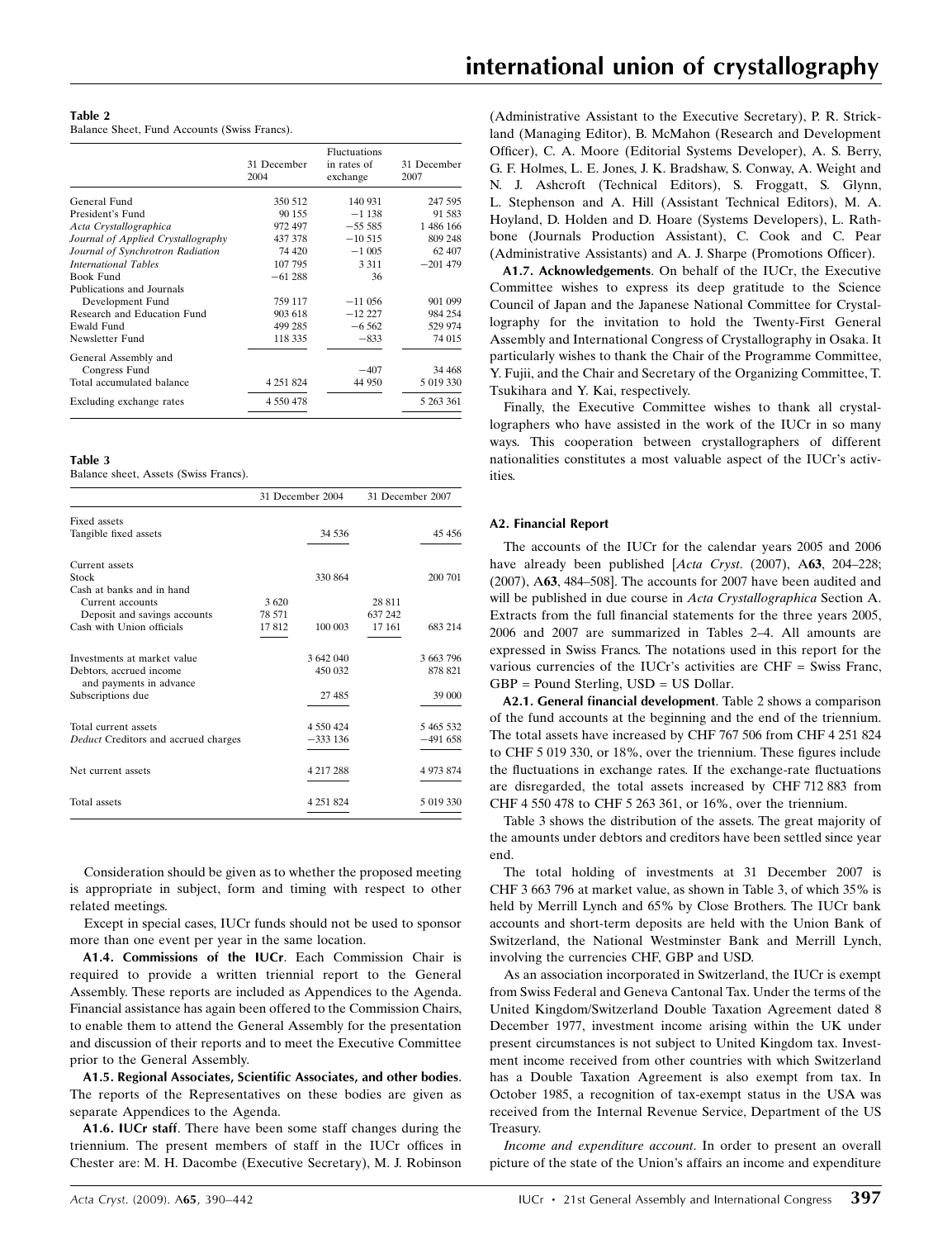#### Table 4

Income and expenditure.

|                                                             | 2005      |                   | 2006      |                   | 2007      |                   |
|-------------------------------------------------------------|-----------|-------------------|-----------|-------------------|-----------|-------------------|
| Income                                                      |           |                   |           |                   |           |                   |
| Membership subscriptions                                    |           | 153 000           |           | 153 000           |           | 152 000           |
| Sales                                                       |           |                   |           |                   |           |                   |
| Journals, back numbers and single issues                    | 3 850 828 |                   | 4 266 721 |                   | 4 881 772 |                   |
| <b>Books</b>                                                | 387 435   |                   | 112 602   |                   | 396 541   |                   |
| Open Access grant                                           | 72 475    | 4 3 1 0 7 3 8     | 85 922    | 4 4 6 5 2 4 5     | 46 684    | 5 324 997         |
| Investment income                                           |           |                   |           |                   |           |                   |
| Income from investments                                     | 153 116   |                   | 146 333   |                   | 129 916   |                   |
| Bank interest                                               | 14 942    |                   | 18 26 3   |                   | 34 966    |                   |
| Profit on sale of investments                               | 27 886    | 195 944           | 10 270    | 174 866           | 106 728   | 271 610           |
| Other income                                                |           |                   |           |                   |           |                   |
| Royalties and copyright fees                                | 8648      |                   | 12 139    |                   | 10 20 6   |                   |
| Advertising income                                          | 240 022   |                   | 238 659   |                   | 264 486   |                   |
| STAR/CIF income                                             |           | 248 670           |           | 250 798           | 37 991    | 312 683           |
| Total income                                                |           | 4 908 352         |           | 5 043 909         |           | 6 061 290         |
| <b>Expenditure</b>                                          |           |                   |           |                   |           |                   |
| Journals                                                    |           |                   |           |                   |           |                   |
| Publication costs                                           | 878 389   |                   | 960 362   |                   | 993 593   |                   |
| Editorial expenses                                          | 363 937   |                   | 340 726   |                   | 372 273   |                   |
| Technical editing                                           | 1 507 842 |                   | 1 528 058 |                   | 1 764 307 |                   |
| Subscription administration                                 | 54 303    | 2 804 471         | 59 946    | 2 889 092         | 62 992    | 3 193 165         |
| <b>Books</b>                                                |           |                   |           |                   |           |                   |
| Publication costs                                           | 37 316    |                   | 29 733    |                   | 58 657    |                   |
| <b>Editorial</b> expenses                                   | 100 350   |                   | 25 441    |                   | 103 317   |                   |
| Technical editing                                           | 142 682   | 280 348           | 273 038   | 328 212           | 205 628   | 367 602           |
| Newsletter                                                  |           |                   |           |                   |           |                   |
| Publication costs                                           | 93 268    |                   | 125 424   |                   | 159 019   |                   |
| <b>Editorial</b> expenses                                   | 123 573   | 216 841           | 132 427   | 257851            | 126 809   | 285 828           |
| President's Fund, other grants and young scientists support |           | 113 172           |           | 150 185           |           | 235 986           |
| General Assembly costs                                      |           | 76 189            |           | 3 8 9 2           |           | 83 605            |
| <b>Ewald Prize</b>                                          |           | 40 110            |           |                   |           |                   |
| Committee meetings and expenses                             |           | 123 345           |           | 65 188            |           | 118 966           |
| Publications and journals development                       |           |                   |           |                   |           |                   |
| General                                                     | 586 402   |                   | 636 639   |                   | 658 734   |                   |
| Electronic publishing/editorial meetings                    | 1997      |                   | 2 2 9 2   |                   | 16 790    |                   |
| <b>STAR/CIF</b>                                             | 40 375    |                   | 37 350    |                   | 26 100    |                   |
| Promotion                                                   | 173 082   | 801 856           | 174 884   | 851 165           | 196 392   | 898 016           |
| Subscriptions paid                                          |           | 7382              |           | 9 7 0 9           |           | 11 609            |
| Visiting Professorships                                     |           | 1750              |           | 1 1 6 5           |           | 559               |
| Administration expenses                                     |           |                   |           |                   |           |                   |
| General Secretary and Treasurer, including honorarium       | 11 377    |                   | 10 216    |                   | 9829      |                   |
| Audit and accountancy charges                               | 72 169    |                   | 84 971    |                   | 83 333    |                   |
| Legal and professional fees                                 | 14 5 49   |                   | 16 741    |                   | 17807     |                   |
| Travelling expenses                                         | 21 811    |                   | 18 5 8 4  |                   | 8012      |                   |
| Bank charges                                                | 2 4 2 3   | 122 329           | 2 3 0 7   | 132 819           | 2 3 8 9   | 121 370           |
| Executive Secretary's office                                |           |                   |           |                   |           |                   |
| Salaries and expenses                                       | 358 564   |                   | 348 306   |                   | 381 062   |                   |
| Travel expenses of IUCr Representatives on other bodies     | 2 4 5 9   |                   | 8829      |                   | 231       |                   |
| Sponsorship of meetings                                     | $-17282$  |                   | 5 1 4 8   |                   | 29 867    |                   |
| President's secretary                                       | 6780      |                   |           |                   |           |                   |
| <b>IUCr/FIZ</b> Agreement                                   | $-17061$  |                   | $-19030$  |                   | $-19147$  |                   |
| Bad debts<br>Depreciation                                   | 23 894    | 357 354<br>53 211 | 7601      | 350 854<br>28 207 | 4 0 0 0   | 396 013<br>47 774 |
|                                                             |           |                   |           |                   |           |                   |
| Income                                                      |           |                   |           |                   |           |                   |
| Total expenditure                                           |           | 4 998 358         |           | 5 068 339         |           | 5 760 493         |
| Excess/deficit of income over expenditure                   |           | $-90006$          |           | $-24340$          |           | 300 797           |
| Movement in market value of investments                     |           | 235 005           |           | 406 310           |           | $-142019$         |
| Profit/loss on exchange rate fluctuations                   |           | 314 091           |           | 11 790            |           | $-244032$         |
| Accumulated balance at 1 January                            |           | 4 2 5 1 8 2 4     |           | 4 710 914         |           | 5 104 584         |
| Accumulated balance at 31 December                          |           | 4710914           |           | 5 104 584         |           | 5 019 330         |

account for the triennium is included as Table 4. This shows that following a period when the Union was operating at a loss owing to the investment in developing Crystallography Journals Online and International Tables Online, it is now operating with a small surplus of income over expenditure. The Union is predicted to continue to operate with a small surplus in the coming triennium.

A2.2. General Fund. This fund carries the income and expenditure related to the IUCr's administration and its regular scientific activities, other than publications. Table 5 shows a comparison of the budget and accounts for the triennium. The income has two main sources, the subscriptions from Adhering Bodies and the interest income from investments and bank accounts. The subscriptions from Adhering Bodies are based on the unit contribution, which was CHF 1000 for 2005, 2006 and 2007. The yield from investments is 8% higher than the budgeted amount by CHF 35 290. It should be noted that the investments are held primarily for long-term gain and now that the Union is operating with a surplus there should be no need to realize any of the investments to any significant extent. The proportion of the investments held as bonds and cash is about 40%.

The administration expenses for the journals are calculated as 45% of the general administration costs of the IUCr, including the work of the Executive Secretary and his office and of the General Secretary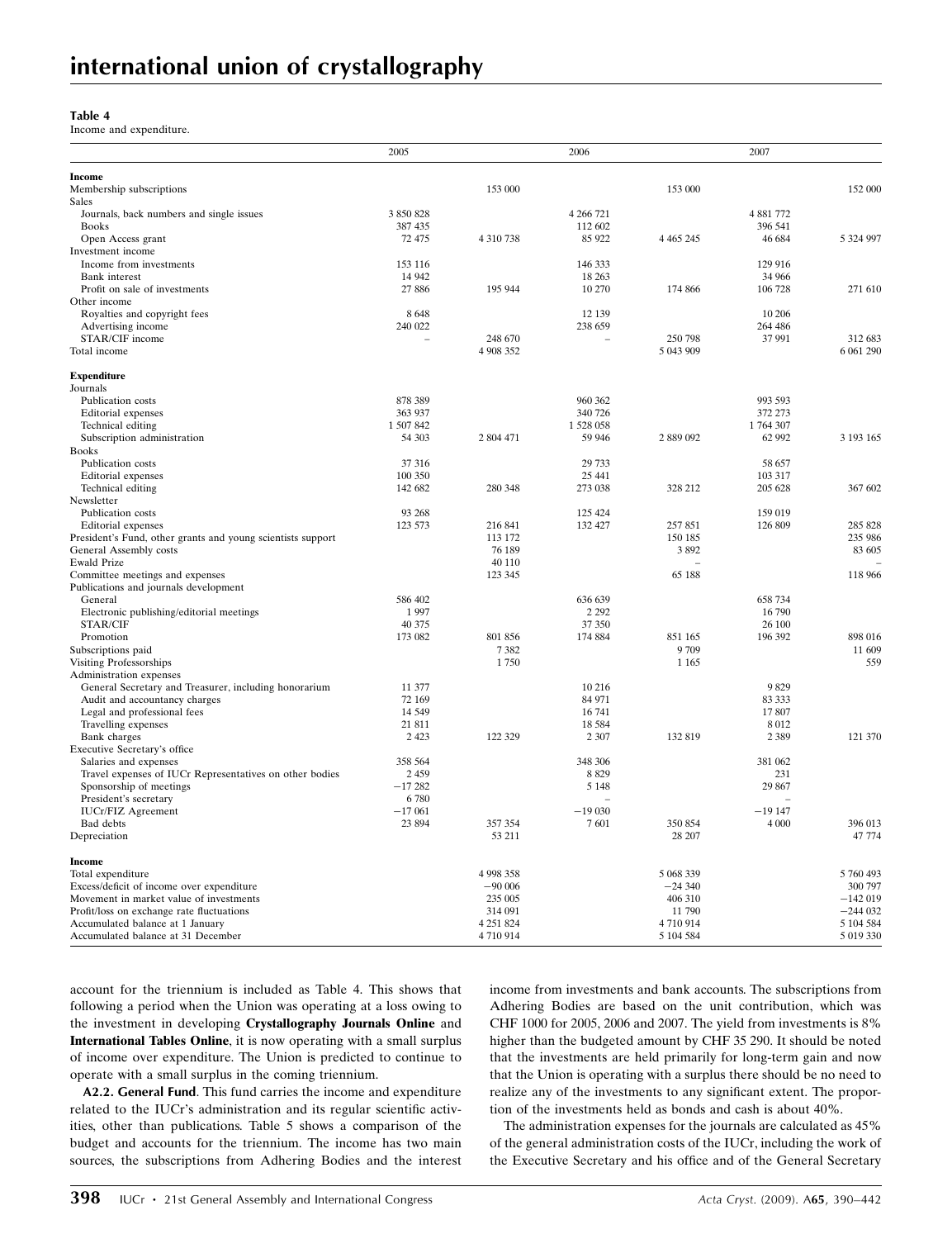#### Table 5

General Fund. Comparison of budget and accounts for the years 2005–2007 inclusive (Swiss Francs).

|                                                    | Budget    |           | Accounts  |           | Difference |           |
|----------------------------------------------------|-----------|-----------|-----------|-----------|------------|-----------|
| Income                                             |           |           |           |           |            |           |
| Subscriptions from Adhering Bodies                 | 465 000   |           | 458 000   |           | $-7000$    |           |
| Yield from investments and bank accounts           | 450 000   | 915 000   | 485 290   | 943 290   | 35 290     | 28 290    |
| (including profit/loss on disposal of investments) |           |           |           |           |            |           |
| <b>Expenditure</b>                                 |           |           |           |           |            |           |
| Administration (net)                               | 1 011 000 |           | 1 364 867 |           | 353 867    |           |
| Subscriptions to ICSU/ICSU bodies                  | 33 000    |           | 28 29 9   |           | $-4701$    |           |
| Administrative meetings                            | 252 000   |           | 285 313   |           | 33 313     |           |
| Scientific meetings                                | 137 000   | 1 433 000 | 21 504    | 1699983   | $-115496$  | 266 983   |
| Unfavourable variant from budget                   |           |           |           |           |            | $-238693$ |
| Estimated profit or deficit                        |           | $-518000$ |           |           |            | $-518000$ |
| Deficit of income over expenditure                 |           |           |           | $-756693$ |            | $-756693$ |

and Treasurer. The Executive Committee met annually, while the Finance Committee held two meetings in each of 2005, 2006 and 2007. The cost of these meetings varies depending on the location and the circumstances. These costs are included in the expenses of administrative meetings, together with the costs of the IUCr representatives on other bodies. The expenses of scientific meetings include the travel grants and other expenses for the Florence Congress in 2005, the cost of the 2007 meeting of the Programme Committee for the Osaka Congress, the expenses of the non-publishing Commissions, financial support to meetings and schools, and the IUCr/FIZ Agreement (which generated income in each year of the triennium). Proportions of the Research and Development and Promotion costs are charged to the General Fund. The financial support for young scientists attending meetings and schools is charged to the Research and Education Fund.

The unfavourable deviation from budget of CHF 238 693 is almost entirely accounted for by the expenditure, which was 19% higher than predicted. This is largely attributed to the decision to assign development costs associated with the World Database of Crystallographers to the General Fund, following the closure of the Book Fund during the triennium (see below).

A2.3. President's Fund. This Fund is intended mainly for use in emergencies and under special or difficult circumstances, to help crystallographers from countries with currency problems to take part in the activities of the IUCr (especially in connection with the triennial Congresses).

A2.4. Journals Funds. The total number of pages printed for Acta, JAC and JSR were 14 869, 17 254 and 16 138 in 2005, 2006 and 2007, respectively. The Finance Committee and the Executive Committee have monitored the financial development for all journals very closely. The total number of subscriptions (including full and reduced-rate) decreased by about 5% p.a. over the triennium. The Crystallography Journals Online service has been available throughout the triennium and has been a great success. It is accessed by more than 57 500 unique hosts and receives on average about 250 000 requests per day. The online-only Acta Section E Structure Reports Online has been fully open access since the beginning of 2008. The online-only Acta Section F Structural Biology and Crystallization Communications was launched at the beginning of 2005 and is accessible free of charge to subscribers to Acta D. For further details see the Triennial Report by the Chair of the Commission on Journals (Appendix A4.1 to the Agenda).

A2.5. International Tables. The eight-volume International Tables series was completed in 2005 with the publication of Volume G, Definition and Exchange of Crystallographic Data. International Tables Online was launched in 2007. For further details see the Triennial Report by the Chair of the Commission on International Tables (Appendix A4.2 to the Agenda).

A2.6. Book Fund. This Fund was closed during the triennium, the income and expenses involved with this low-turnover fund, mainly involving the IUCr/OUP Book Series and the World Database of Crystallographers, being transferred to the General Fund.

A2.7. Publications and Journals Development Fund. This Fund was established in 1984 and has been built up through transfers from other funds. In order to build up the fund further and in a systematic way, with the goal to make it self-supporting, in 1989 the Executive Committee decided to increase its balance by crediting it with interest currently calculated as 2.5% of the balance of the fund. During the triennium the major expenses have been related to the purchase of computer hardware and software, programming and development, promotion, Special Issue costs and projects related to the development of CIF-related products to facilitate deposition of data in crystallographic databases and submission to IUCr journals. It remains the policy of the Executive Committee to support and encourage the IUCr's highly qualified staff by supplying them with the best equipment. Also charged to this Fund are costs of maintaining Crystallography News Online, the crystallographic neXus project (for making CD-ROMs containing a wealth of crystallographic software, extracts of web sites etc. available free of charge to those in developing countries who do not have ready access to the web) and support for the Journal Grants Fund. As the programming and development activities underpin much of the Union's activity, in 1997 the Executive Committee decided that the associated costs should be assigned to the Journals Funds, the International Tables Fund and the General Fund. In 2001 this principle was extended to the promotion expenses.

A2.8. Research and Education Fund. The fund was also established in 1984 and, like the Publication and Journals Development Fund, has been built up through transfers from other funds. This fund is currently increased by 2.5% p.a., taken from the interest income. CHF 427 420 was given as young scientists' support during the triennium. Other expenditure involved the Visiting Professorship Programme and a project to support a PhD student as part of the Crystallography in Africa initiative.

A2.9. Ewald Fund. The interest on the capital is intended to cover the costs of the Prize. It is calculated as 2.5% of the balance in the fund, and is taken from the total annual interest income received from the IUCr's investments, in the same way as for the interest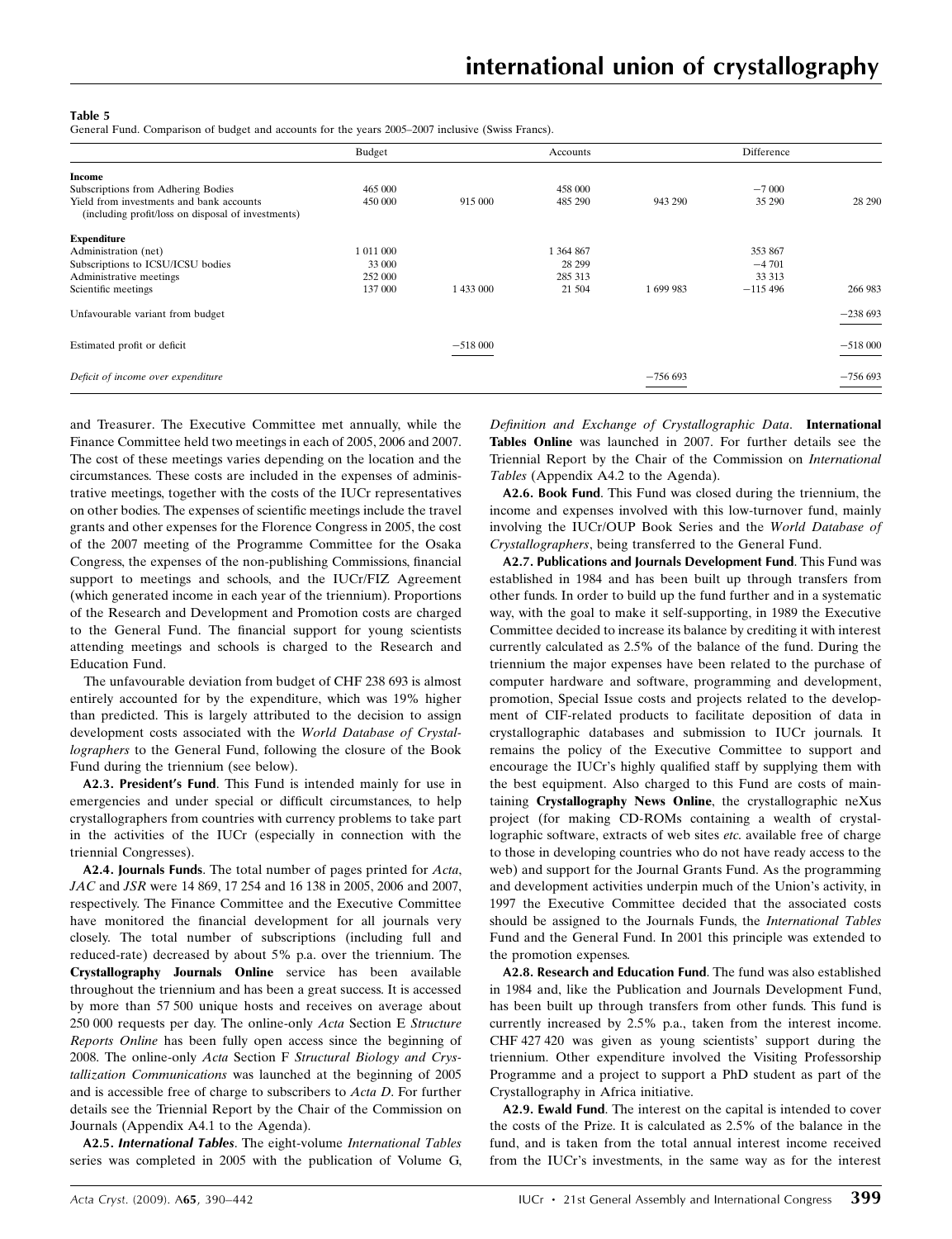credited to the Publications and Journals Development Fund and to the Research and Education Fund. The balance of the interest from the investments is credited to the General Fund. An additional CHF 40 000 has been transferred to the fund during the triennium.

A2.10. Newsletter Fund. The fund was established in 1994 following the successful launch of the IUCr Newsletter in 1993. The IUCr Newsletter is currently distributed free of charge to 587 libraries and 17 000 crystallographers and other interested individuals in 39 countries. The costs to the IUCr were CHF 28 273 in 2005, CHF 82 404 in 2006 and CHF 77 810 in 2007.

A2.11. General Assembly and Congress Fund. The fund was established in 2007 so that the costs associated with the General Assembly and Congress could be spread over the triennium.

## A3. Ewald Prize

The establishment of the Ewald Prize, for outstanding contributions to the science of crystallography, was announced in February 1986 and was given wide publicity. The name of the Prize was chosen with the kind consent of the late Paul Peter Ewald, to recognize Professor Ewald's significant contributions to the foundations of crystallography and to the founding of the International Union of Crystallography, especially his services as the President of the Provisional International Crystallographic Committee from 1946 to 1948, as the first Editor of the IUCr's publication Acta Crystallographica from 1948 to 1959, and as the President of the IUCr from 1960 to 1963.

Shortly after the death of Professor Ewald in 1985, his family informed the President that Professor Ewald had wished to make a bequest to the IUCr. After consulting Mrs Ewald, this generous bequest, together with a donation from the Ewald family and a donation from the IUCr, was used as starting capital for the Ewald Prize. The interest from this capital and further donations from the IUCr are used to finance the Prize.

The Prize consists of a medal, a certificate and an award of USD 30 000. It is presented once every three years during the triennial International Congresses of Crystallography. The first Prize was presented during the Perth Congress, being awarded jointly to J. M. Cowley and A. F. Moodie. The second Prize was presented during the Bordeaux Congress to B. K. Vainshtein. The third Prize was presented during the Beijing Congress to N. Kato. The fourth Prize was presented during the Seattle Congress to M. G. Rossmann. The fifth Prize was presented during the Glasgow Congress to G. N. Ramachandran. The sixth Prize was presented during the Geneva Congress to M. M. Woolfson.The seventh Prize was presented during the Florence Congress to P. Coppens. In January 2008, it was announced that the eighth Ewald Prize had been awarded to Dr D. Sayre for the unique breadth of his contributions to crystallography, which range from seminal contributions to the solving of the phase problem to the complex physics of imaging generic objects by X-ray diffraction and microscopy, and for never losing touch with the physical reality of the processes involved.

The presentation of the Ewald Prize was made during the Congress Opening Ceremony.

## A4. Reports of Commissions of the Union

## A4.1. Commission on Journals

A4.1.1. Overview. The end of the triennium marks 60 years of publication of IUCr journals, and a Special Issue to highlight this event was prepared for publication in Acta Cryst. Section A in January 2008. The continued success of the journals is based on many outstanding contributions of numerous members of the large, but highly interactive community of crystallographers as authors, referees, Editors and Co-editors. This is complemented by the excellent work of a competent and dedicated technical staff at Chester, who are continuously providing not only the necessary support, but also new ideas and initiatives for improvements and innovative ventures. Currently, about 150 Section Editors or Coeditors and the full-time equivalent of 12 technical editors work for the journals. The number of expert referees can only be guessed, and their confidential work deserves highest appreciation.

The last triennium has seen a major increase in the number of pages published in IUCr journals, up from 31 521 in the previous triennium to 48 261. This increase has largely been driven by the expansion of Acta Cryst. Section E and the launch of Acta Cryst. Section F. This increase in the number of pages has been accompanied by a reduction in publication times; online submission is now almost exclusively used and this has helped to keep publication times low across the journals.

The citation impact of IUCr journals continued to be high, with the journals occupying two or three of the top five ranking positions in crystallography. The highest impact factors recorded during the triennium were 5.4 for Acta Cryst. Section B and 5.25 for J. Appl. Cryst.

The overall withdrawal plus rejection rate for the journals was 21% in 2007, down compared with 2006 (23%) and 2005 (25%). This is broadly in line with the rates for the previous triennium.

Ethics in science publication and open access have been topics of general concern during the triennium. All submissions to Acta Cryst. Sections C and E are now routinely checked for duplication against the crystallographic databases, and the journals also took part in a plagiarism pilot run by CrossRef. The hybrid open-access option introduced for authors in 2004 has become increasingly popular, and at the end of the triennium Acta Cryst. Section E was made into a full open-access journal. This change is intended to place Acta Cryst. Section E on a sustainable footing.

Acta Cryst. Section F, launched as the IUCr's first online-only biological journal in 2005, has established itself during the triennium as a home for the rapid publication of structure and crystallization communications on biological macromolecules. The journal has an average time from submission to publication, including peer review, of 2.3 months. In 2005–2007 the journal has published 938 papers and 3492 pages.

Finally, let me especially thank the following retiring Section and Main Editors for their major commitment to serving the IUCr journals, namely G. Ferguson (Section Editor of Acta Cryst. Section C), W. Clegg and D. G. Watson (Section Editors of Acta Cryst. Section E), J. M. Guss (Section Editor of Acta Cryst. Section F), and D. M. Mills (a Main Editor of J. Synchrotron Rad.). Their successors will be formally appointed at the Osaka General Assembly.

G. Kostorz, Editor-in-Chief and Chair of Commission

A4.1.2. Acta Crystallographica Section A. Statistics for Section A are shown in Table 6.

Pages for science comprise only Research Papers, Short Communications and Letters to the Editor; publication time applies to research papers; the origin of articles binned for Europe, Asia+Australia and the Americas comprises Research Papers and Short Communications counted as integral or half-integral numbers.

In the triennium, Section A published 18 issues, 6 per year. Comparison with the previous period 2002–2004 shows its yearly volume to have slimmed down considerably by about 100 pages and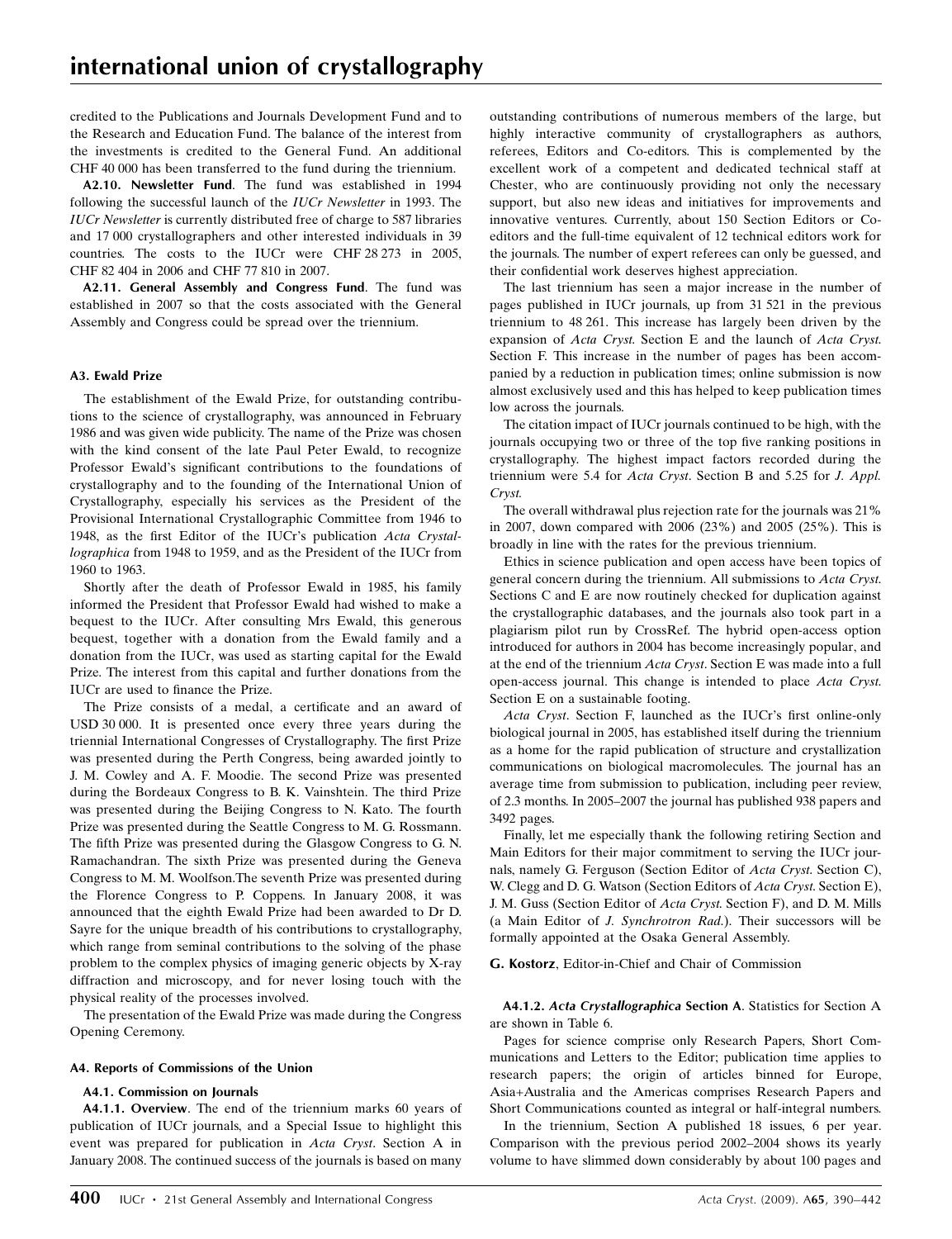| Table 6 |                           |
|---------|---------------------------|
|         | Statistics for Section A. |

|      | Total | Pages for | No. of<br>Research | No. of<br>Short                                     | Average<br>length of<br>Research | Publication<br>time | Europe | Asia          | Americas |
|------|-------|-----------|--------------------|-----------------------------------------------------|----------------------------------|---------------------|--------|---------------|----------|
| Year | pages | science   | Papers             | Communications                                      | Papers                           | (months)            | (% )   | $\frac{9}{6}$ | ( %)     |
| 2005 | 622   | 531       | 55                 |                                                     | 9.2                              | 5.1                 | 60     | 17            | 23       |
| 2005 | 498   | 498       |                    | Supplement, Abstracts of the IUCr Florence Congress |                                  |                     |        |               |          |
| 2006 | 528   | 447       | 43                 |                                                     | 10.1                             | 5.0                 | 61     | 12            | 27       |
| 2006 | 311   | 311       |                    | Supplement, Abstracts of ECM-23 Leuven, Belgium     |                                  |                     |        |               |          |
| 2007 | 510   | 440       | 47                 |                                                     | 9.1                              | 5.3                 | 57     | 24            | 19       |
| 2007 | 293   | 293       |                    | Supplement, Abstracts of ECM-24, Marrakech, Morocco |                                  |                     |        |               |          |

10 research papers. The average length of research papers, however, increased by about 1 page. The two slimmest issues comprised only 3 and 4 research papers. The drop is due to a smaller number of submissions, the rejection and withdrawal rates being on average the same as previously (38, 31 and 32%, 2005–2007). The geographical origins of the papers continue to show a European preponderance including central and eastern Europe. Nearly all authors use the electronic submission procedure.

A number of Special Issues have been published. The January 2005 issue was devoted to 'Phase Transitions I' (Guest Editor D. Pandey, 121 pp.). The Proceedings of the 2005 MaThCryst Summer School on Mathematical Crystallography held in Nancy, France, appeared in March 2006 (Guest Editor M. Nespolo, 99 pp.). The anniversary issue '60 Years of Acta Crystallographica and the IUCr' appeared in January 2008 (Guest Editor H. Schenk, 272 pp.). A second issue entitled 'Phase Transitions II' was commissioned in 2005 and is still in the pipeline (Guest Editor D. Pandey). Lead Articles and Topical Reviews have been published on: Time-Resolved X-ray Diffraction by P. Coppens (2005), 'Forbidden' Resonant Reflections by V. E. Dmitrienko (2005), and Diffraction with a Coherent X-ray Beam by F. Livet (2007). One Lead Article has been commissioned for 2008; others are in discussion.

Section A covers a broad interdisciplinary spectrum of the exact sciences. It has retained its international rating over the past nine years with impact factors oscillating between 1.42 and 1.83 (2007: 1.68). Typical crystallographic topics such as methods of crystal structure determination, charge densities, diffuse scattering and electron crystallography are gradually shifting from theory to applications. Section A becomes increasingly mathematical and difficult to read for many chemical crystallographers. This, and the closing down of crystallography laboratories, may account for the reduced volume of Section A. Section A is competing with physics rather than with chemistry journals. I thank the Chester editorial office, the Co-editors and the referees for their indispensable and efficient collaboration.

## D. Schwarzenbach, Editor

A4.1.3. Acta Crystallographica Section B. During the triennium 2005–2007 Section B continued to publish six issues per year. In that period there were 87, 127 and 110 articles printed on 730, 1138 and 940 pages. The values for 2005 were low, at least for recent years, while the values for 2006 were near record highs. Papers came from 47 different countries. While nearly all papers were written in English, one was written in German.

The trends in numbers of articles and pages almost certainly reflect the trends in the widely publicized impact factor. That index rose from its historical range of 1.7–2.0 to 3.6 in 2003 and 5.4 in 2004 as a result of citations to papers in the 2002 Special Issue on databases. In 2005, when the citations of the 2002 papers were no longer counted, the index dropped to 1.9 before rebounding to 2.2 in 2006. As the impact factor rose and then declined so did the rate of submission of manuscripts.

The increased submission rate proved, however, to have disadvantages: a greater fraction of submitted manuscripts was unsuitable enough that the rejection and withdrawal rates went up markedly.

The strength of Section B is in the quality and durability of the articles it publishes rather than in their immediate impact. All those connected with the journal are very

pleased with the quality of the papers being published. In November 2006 we were happily surprised by an e-mail from Sidney Abrahams, long-time Editor-in-Chief of the IUCr journals, who wrote:

'I would also like to register my deep satisfaction with the most recent issue of Acta Section B. It has taken about a quarter century of steady progress to have reached this moment but the contents of this issue (even more than most) exactly mirror the kinds of connection between structure and the larger aspects of the physical and chemical sciences that I had hoped for in proposing to split the old Acta Section B into two parts.'

The average length of a full paper in Section B has remained near nine pages for years, but the amount of information included in each paper continues to rise. Several papers reporting structures of more than 15 different compounds have appeared. Multi-temperature studies, for example of phase transitions, have included refinements at a large number of temperatures. Studies of single-crystal photochemical reactions have included full refinements for many different degrees of conversion of reactants to products.

The average complexity of structures being analysed also continues to rise. Section B includes many papers reporting structures of incommensurately (and commensurately) modulated materials. A new development is the use of superspace notation to identify relationships among families of modulated structures. The journal has also recently published several methodological papers that we expect will be well cited for many years.

A comparison of the statistics for the years 2002–2007 suggests that the proportion of papers discussing inorganic structures (i.e. those with primarily ionic or network bonding) is rising while the proportion of articles focusing on molecular structures is falling. The ratio seems to have changed from roughly 1:2 to near 1:1 over the last six years, although it must be noted that the ratio is somewhat variable. The trend, if it is real, may reflect the application to inorganic and network compounds of the new and sophisticated methods for studying polycrystalline and modulated materials. When these methods are more often applied to molecular compounds the balance of inorganic and molecular papers could easily change again.

The average time from submission to publication remains at about six months. It seems that that length of time is necessary if thoughtful reviews and careful revisions are desired. The quality of the refereeing is outstanding.

The journal continues to be very attractive. Jill Bradshaw does a marvellous job with layout so that the figures are the right size and the pages balanced. We also thank the authors who have been good about using colour when it really enhances a figure and agreeing to printing in greyscale otherwise. It is a pleasure to leaf through each issue.

The electronic links between the office in Chester and the Coeditors work so well that we take easy communication and sharing of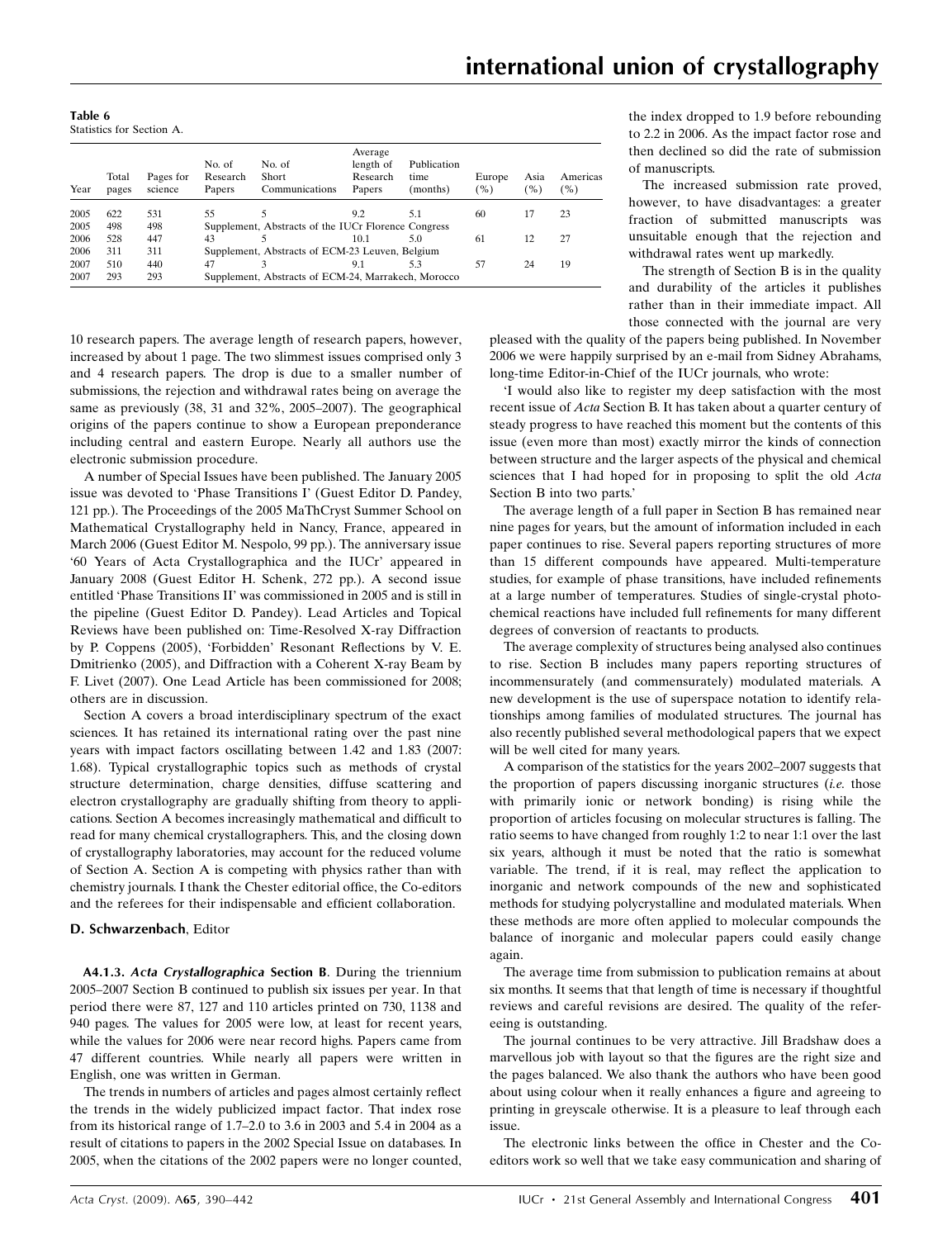files for granted. We are all very indebted to the Chester staff who keep improving the system and who answer our many requests for information and advice so promptly and helpfully.

During this triennium a number of Co-editors have retired, or soon will retire, from the Editorial Board. They include L. A. Aslanov, A. J. Blake, L. Brammer, G. R. Desiraju, P. G. Jones, F. Krebs Larsen, C. Lecomte, L. B. McCusker, L. R. Nassimbeni, W. C. Stallings and M. R. Taylor. It has been a privilege and a pleasure to work with them.

## C. P. Brock, Editor

A4.1.4. Acta Crystallographica Section C. Section C continues to invite high-quality detailed studies of novel and challenging crystal and molecular structures of interest in the fields of chemistry, biochemistry, mineralogy, pharmacology, physics and materials science. The unique checking, editing and publishing facilities of the journal ensure the highest standards of structural reliability and presentation, while providing for reports on studies involving special techniques or difficult crystalline materials. Publication times are now steady with the majority of technically correct and well written papers appearing online (http://journals.iucr.org/c) within one to two months of submission. In 2005 Section C published 437 papers (41 inorganic, 134 metal-organic, 262 organic) in a total of 1412 pages. In 2006 Section C published 444 papers (38 inorganic, 182 metal-organic, 224 organic) in a total of 1450 pages. In 2007 Section C published 447 papers (44 inorganic, 191 metal-organic and 212 organic) in a total of 1510 pages.

Some changes have been made to the Notes for Authors in the last three years in an attempt to improve the quality of initial submissions. Following discussions with the Commission on Journals and the Executive Committee, it is now a requirement that the submitting author provides in the \_publ\_contact\_letter section of the CIF a brief statement of what is new, novel or interesting about the structure(s) in the submitted CIF that merits publication in the printed form in Section C; the potential impact of the work must now also be mentioned in the Abstract. The withdrawal/rejection rates for Section C were 58% in 2005, 50% in 2006 and 52% in 2007. The principal reasons for the significant withdrawal/rejection rates were either that the text in the Comment section of the CIF was deemed not to provide the 'significant added value to the numerical data freely available in the CIF' as detailed in Notes for Authors, or that the text in the Comment section was very poorly crafted. In the past it would appear that authors have often tried for a Section C publication but were willing to resubmit revised versions to Section E when it was pointed out that the submitted material was not adequate for a Section C publication. It remains to be seen what effect the new (January 2008) charging policy for Section E will have on Section C submissions.

It is always a pleasure to thank the many Co-editors and referees, and the Chester staff for their superb work in the preparation of Section C; their fine efforts are much appreciated.

## G. Ferguson, Editor

A4.1.5. Acta Crystallographica Section D. Section D was founded in 1993 to capture developments in the rapidly expanding field of biological crystallography. These included major advances in methods, and with them an exponential increase in the numbers of structures being determined by X-ray crystallography. They also brought a growing awareness of the power of crystallography to illuminate biology and of its value to applications such as drug discovery. This growth has continued to the point where there are now more than 40 000 crystal structures in the Protein Data Bank, compared with ~1500 in 1993. The past 6–8 years have also seen the impact of structural-genomics initiatives, in which large numbers of protein structures have been determined, often before any functional characterization, using increasingly automated methods. These automated methods, which apply to protein crystallization, data collection, structure solution and refinement, have spread into all applications of biological crystallography.

With such major changes in biological crystallography, Section D has also changed, and will continue to do so. The greatest change in the past three years has come with the launch in 2005 of our sister journal, Acta Cryst. Section F. With this change, Section D no longer publishes crystallization papers or routine structure reports. Our stated focus is on methods in biological crystallography and on structural papers that bring new insights to the biology, chemistry or structure of the macromolecules involved. An important aim is to enhance the impact of the journal, and thus to place it at the forefront of its field.

Over the past triennium, Section D has continued to attract important methodological papers, and it remains pre-eminent in the publication of new methods in biological crystallography. Many of these are captured in the very popular CCP4 study weekend series, which has a different methodological theme each year; it is now published as a Special Issue at the start of every year. We are greatly indebted to the Guest Editors who put these issues together: in 2006, G. Evans and M. Walsh on Data Collection and Analysis and in 2007, T. Skarzynski and A. McCoy on The Crystallography of Complexes. Other Special Issues have also focused on methods: the Proceedings of the 10th International Conference on the Crystallization of Biological Molecules, edited by J. Ng and M. Bartlam in 2005; the 'Get Phases' Workshop on Phasing Methods for High-Throughput Protein Structure Determination, edited by Xiao-Dong Su and T. Terwilliger; and a Special Issue dedicated to the achievements of the SPINE (Structural Proteomics in Europe) consortium, edited by J. M. Guss. The methods papers from Special Issues traditionally are the most widely cited of all Section D publications.

Section D also attracts a steady flow of good-quality structural papers, at a rate of about 6–10 such publications per month. It is still the case, however, that we struggle to attract structural papers of the highest impact, or papers that report truly novel and important protein structures. This reflects the intense competition posed by biological journals and is the result of several factors: the target readership of such papers is in biology; many of the biological journals have higher impact factors; and more biological journals now publish structural papers. This situation is not likely to change until the impact factor of Section D increases from its present value of ~1.7. Present trends suggest, however, that the impact factor is set to rise significantly as crystallization papers from 2004 fall out of the calculation and some highly cited recent papers are included.

At the same time, Section D has a highly strategic position in the field of biological crystallography, which brings with it new roles and opportunities. As automation increases and more researchers enter the field without formal training in crystallography, the need increases for discussions on crystallographic methods and related issues. Recent retractions of structural papers published in highprofile journals emphasize the point. During 2007, a number of papers were published in Section D that discussed crystallographic practice and policy, and we see a vital educational role emerging, which might be facilitated by a Talking Point section in the journal.

In terms of its technical quality, the journal looks superb, and the production quality is outstanding. The electronic submission system continues to work very well, although we have noticed an increasing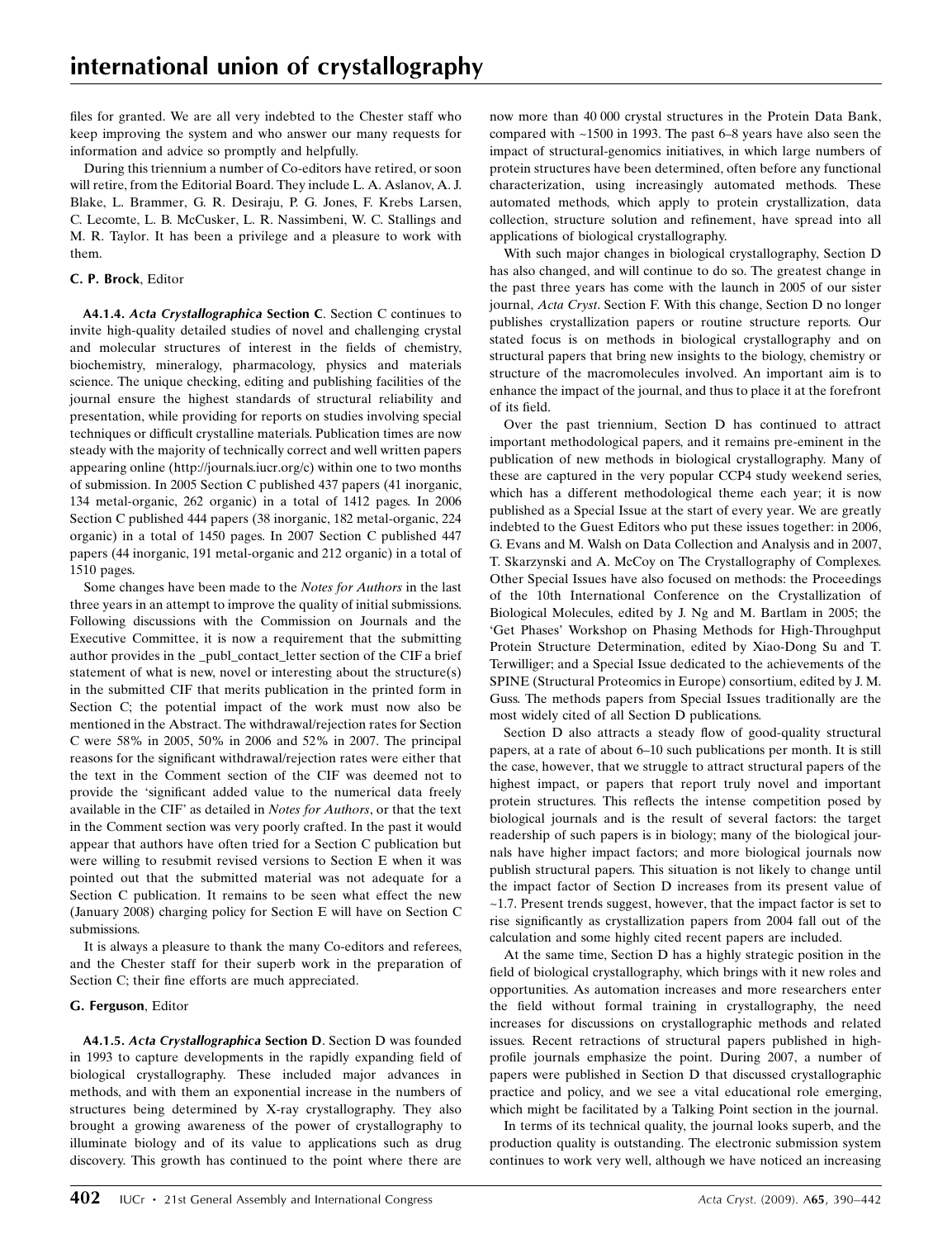difficulty in finding suitable and willing referees. This is a problem that is common to other journals, and which can place a heavy burden on Co-editors and on those referees who are still willing to assist. We need to think about new approaches. Publication times are good, at an average of ~4.5 months for full articles. The size of the journal was steady at  $~1600$  pages over 2005 and 2006, but declined to  $~1300$  in 2007, concurrent with a slight rise in rejection rates, to about 16% in 2007, from about 5% in the previous triennium.

Finally we thank the many people who contribute to the success of the journal: our authors and readers; the reviewers whose efforts are critical for maintaining quality; our Co-editors who give their time and wisdom in shepherding papers through to acceptance; Louise Jones and Simon Glynn for their efforts at Chester in maintaining superb production quality; and Peter Strickland, as Managing Editor, and Gernot Kostorz, Editor-in-Chief, for their guidance and management.

#### E. N. Baker and Z. Dauter, Editors

A4.1.6. Acta Crystallographica Section E. The years 2005–2007 have seen major developments in the production of our journal. The operational statistics are summarized In Table 7.

Over these three years the distribution of papers by country has remained approximately constant. In 2007 49% of papers had the main correspondence author in the People's Republic of China, 8% in India, 6% in the USA, 5% in Germany, 4% in the UK, 3% in Malaysia, 3% in Turkey and smaller percentages in other countries; in total, authors from 75 countries published in Section E during 2007.

Significant developments in 2005. For authors, the most important development was the introduction of a new system for the submission, handling and tracking of papers. This new procedure was developed and tested in 2005 for introduction in 2006. It was designed to be easier to use at all stages, for authors, for Co-editors, and for the editorial-office staff. The submission of a new paper now involves uploading all relevant files in a single operation, the online selection of a Co-editor, and the author's declaration regarding copyright and ethical issues. Any CIF generating a level A alert will not pass the submission stage unless an author response to such alerts is included; this response is assessed by the Co-editor as part of the review process. Revisions to submitted papers are also made through the web interface, at the Co-editor's invitation, and the status of the paper can be checked at any time. The introduction of this new system was a major development task for the Chester staff, and a very welcome step forward in streamlining our operations.

In order to apply some restraint to the journal's growth and in response to a decision of the IUCr Executive Committee to limit the number of published pages, there was now a limit of 400 words in the Comment section; papers longer than this, which must be justified in the submission process as a response to a level A alert, were accepted only at the discretion of the Co-editors and Section Editors, and such exceptions were intended to be rare.

Significant developments in 2006. A new tool was provided by the technical staff in Chester, viz publCIF. This provides facilities for the composition and checking of papers and has proved very popular with authors and Co-editors alike. It can be downloaded from http:// journals.iucr.org/e/services/authorservices.html and installed under Windows, Linux and Mac OS.

By 2006, the journal was financially unsustainable in the view of the IUCr Finance and Executive Committees, because it generated very little direct income (most of its readers had free or very low cost access to it as a result of subscribing to Section C or via consortial arrangements) and its production costs had been steadily climbing

## Table 7

Statistics for Section E.

|                                    | 2005  | 2006  | 2007  |
|------------------------------------|-------|-------|-------|
| Number of papers published         | 2887  | 3991  | 5181  |
| Number of pages                    | 7439  | 9483  | 8375  |
| Average number of pages per paper  | 2.6   | 2.5   | 1.6   |
| Average publication time in months | 0.8   | 0.9   | 0.8   |
| Percentage of inorganic papers     | 3     | 4     | 3     |
| Percentage of metal-organic papers | 29    | 33    | 36    |
| Percentage of organic papers       | 68    | 63    | 61    |
| Number of papers rejected          | 342   | 566   | 644   |
| Number of papers withdrawn         | 256   | 325   | 430   |
| Impact factor                      | 0.491 | 0.581 | 0.567 |
| Number of Co-editors               | 48    | 48    | 56    |

with its popularity. Also, the submission of papers continued to increase without any sign of abating, making life very difficult for the editorial staff, the Section Editors and existing Co-editors; we could not just keep appointing more Co-editors and allow the journal to grow without limit.

The Finance Committee asked those responsible for the journal production to examine the possibility of making the journal completely open access, which would mean free access without any subscription or reader's fee, with the production costs being met by a charge to authors. In practice, this was likely to be the only possible way forward in financial terms; there appeared to be no viable alternatives if the journal was to continue operation. In this case, it was important to make the open-access charge as low as possible. This meant reducing the production costs as much as we could. To satisfy these linked demands, we developed a new format for the pdf version of the published articles, so that many fewer of the submitted results would appear in this format, the bulk of the material being available through a new pdf supplement to the article, as well as via the archived CIF, structure factors etc. The pdf version of the article consists of the title, authors, key indicators, an Abstract (longer than most of the existing ones, but with a length limit), a new 'Related literature' section, Experimental data sections (Crystal data, Data collection and Refinement), very brief table(s) if any at all, a chemical scheme, acknowledgements and references. A small working party reviewed the items that appear in the Experimental data sections, and some of these were removed, not only in Section E papers, but also in Sections B and C for consistency; they are, however, in the pdf supplement and the CIF, together with many other items that have never appeared in the 'old-style' paper, and are therefore fully available to readers. The Experimental text sections and Comment are still provided by authors for the pdf supplement and the CIF; it does not need as much editorial attention or any time-consuming typesetting. Figures are also available through the pdf supplement of the paper. We stress that each publication consists of the complete package supplied by authors – CIF, structure factors, graphics and any other submitted supplementary files – together with the generated paper and supplement, and this still represents a richer collection of material than is provided by publishers of other journals.

Much time and effort of the editorial staff in Chester, together with the Section Editors, was taken up in the final months of 2006 in developing and testing the new procedures, to be introduced early in 2007. Changes included revision of the Notes for Authors, updating of CIF templates and examples, and new Notes for Co-editors, in addition to the web interfaces seen by authors and Co-editors and the very considerable programming effort that lies behind these.

Significant developments in 2007. The new short format developed in 2006 became operational in March 2007. A major result has been a significant easing of the workload on our Co-editors.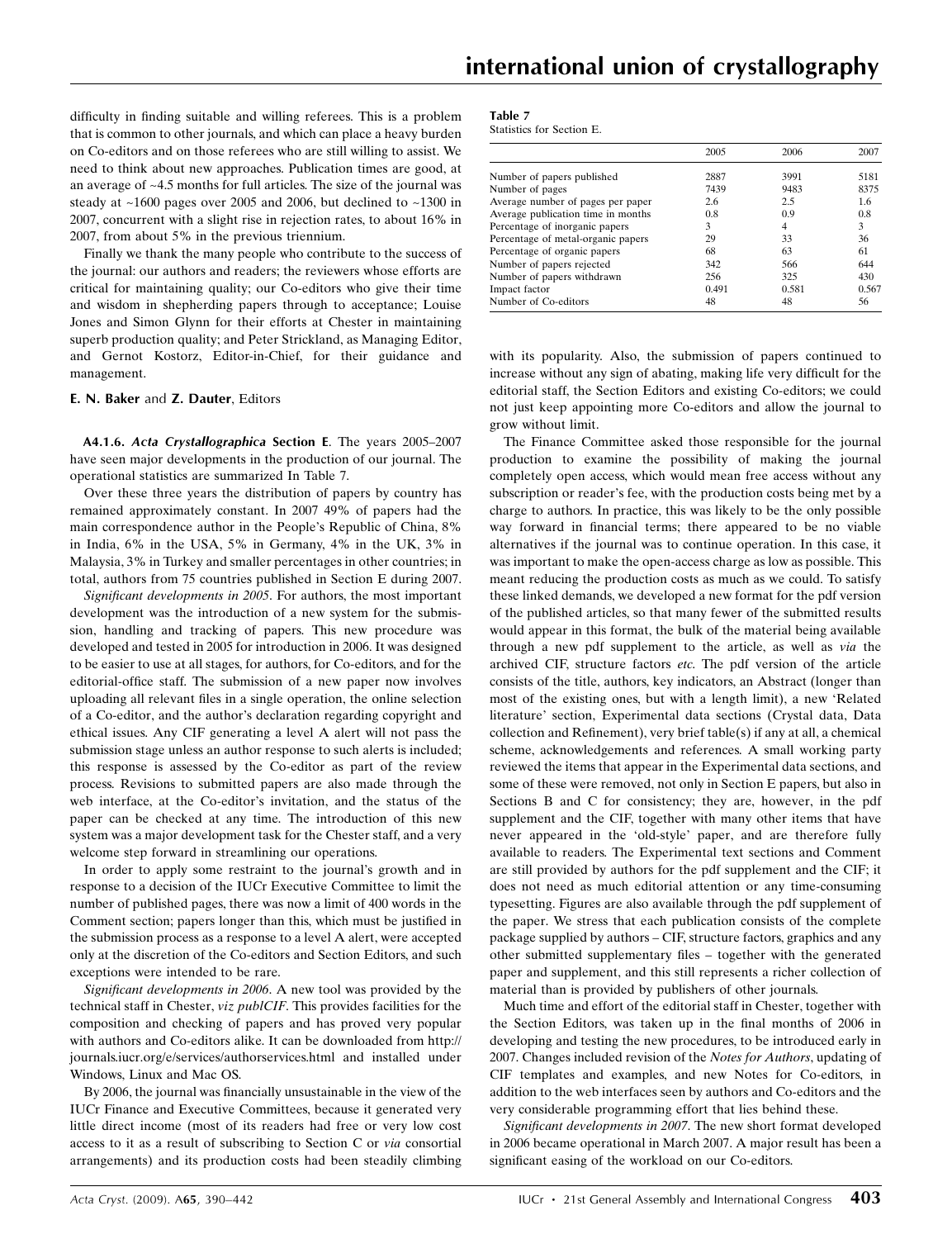The Executive Committee decided to move the journal's operation and distribution from a subscription basis to an open-access model – the first journal of the IUCr to take this step. The new system came into force in December 2007. The intention was to keep the openaccess fee, charged to most authors, as low as possible. This has been achieved successfully, with a standard fee of only USD 150, when the open-access charges of most scientific journals for full research papers are in the thousands of dollars. The resulting combination of free access to the journal for all readers, a low charge to authors, a range of generous discounts from the standard fee and waivers for authors from some countries, and the high quality of the complete publication package provided by the journal is proving very attractive, and the drying up of submissions predicted by some observers following this major change has not occurred: over 100 papers were submitted in the first three weeks of 2008, equivalent to an annual rate approaching half of that reached in 2006 when there were no charges to authors and the journal was using the previous longer format.

We would like to express our sincere appreciation of the efforts of our Co-editors over these three years.

Finally, we again thank the editorial staff in the Chester office for all their help and dedication. In particular, we are indebted to Gillian Holmes, Sean Conway, Sarah Froggatt and Lisa Stephenson who look after Section E on a daily basis, and to Simon Westrip, Mike Hoyland, David Hoare and David Holden who have been particularly involved in the development of new procedures under the direction of Peter Strickland. We are also grateful to those Section C Co-editors who helped us cope with the huge load of submissions prior to the introduction of open access – a staggering 785 and 1066 papers were submitted in the months of October and November, respectively.

D. G. Watson and W. Clegg, Editors

A4.1.7. Acta Crystallographica Section F. Section F was launched as the IUCr's first online-only biological journal in 2005. Over the past three years the journal has established itself as a home for the rapid publication of structure and crystallization communications on biological macromolecules, with an average time from submission to publication, including peer review, of 2.3 months. In 2005–2007 the journal has published 938 papers and 3492 pages.

In order to facilitate rapid publication, the journal has developed a streamlined route from database deposition to publication. New tools to help authors prepare their articles include an online facility to create experimental tables from mmCIF files for inclusion in manuscripts. Multimedia submissions are encouraged by the journal and a Jmol toolkit is in development to allow authors to prepare interactive figures easily and integrate these into their submission to the journal.

The Editors are aware of the importance of maintaining scientific standards in the journal and a list of data items recommended for inclusion in articles has been produced, including a list of standards for NMR studies.

The journal remains a high-quality publication and has been included in Medline and other abstracting and indexing services. Its first impact factor is eagerly awaited in 2008.

## H. M. Einspahr and J. M. Guss, Editors

A4.1.8. Journal of Applied Crystallography. JAC published 1045 pages in 2005, 928 pages in 2006 and 1895 pages in 2007 (including 705 electronic only pages of Conference Proceedings of the 13th International Conference on Small-Angle Scattering held in Kyoto, Japan, in 2006). The increase in the number of pages is due to an increase in the number of articles and, to a lesser extent, to the increased length of individual articles.

There was a small decrease of the average publication time (from 6.7 to 6.4 months) owing to small reductions of editing and review times. Manuscripts are now almost exclusively submitted and reviewed electronically. The average combined rejection and withdrawal rate was 27%. The impact factor continues at a high level, peaking at 5.2.

The last triennium has seen the retirement of G. Kostorz as Editor after eight years of service and the appointment of A. R. Pyzalla as new Editor in mid-2007. Professor Kostorz's great service to the journal and also that of D. Ohlendorf, who will retire as a Co-editor this year, is highly appreciated.

## A. Pyzalla, Editor

A4.1.9. Journal of Synchrotron Radiation. During the period 2005– 2007, a total of 289 articles comprising 1869 pages were published, an increase on the previous triennium. This increase reflects the journal policy of including Special Issues focused on a particular topic, providing informative summaries of important developments in the field to the synchrotron-radiation community. In total, eight such Special Issues have been published over the last three years, with further ones planned for the future.

The impact factor has risen to 2.4 over the same period; we hope that this trend continues during the upcoming years. The average publication time during this period has been reduced, falling from 6.5 months in 2004 to 5.0 months in 2007.

In the next triennium, we expect the interest in this field will continue to grow as new facilities for the generation of radiation, including free electron lasers (FELs), become operational. We fully expect that JSR will remain the pre-eminent journal dedicated to reporting scientific and instrument advancements, regardless of the source technology, in the years to come.

## Å. Kvick, D. M. Mills and T. Ohta, Editors

A4.2. Commission on International Tables. The publication of the eighth volume of International Tables for Crystallography (Volume G, Definition and Exchange of Crystallographic Data, edited by S. R. Hall and B. McMahon) in 2005 marked the completion of the full series of volumes as first planned by the Commission in the 1990s. Corrected reprints of the fifth editions of Volume A and the Brief Teaching Edition of Volume A were also published during 2005.

Work on *International Tables* then continued with the emphasis placed on making all eight volumes available online as full-text html and pdfs. The many features that would be available in the online version were demonstrated during the Open Commission Meeting at the Florence Congress in 2005. By 2006, all eight volumes were available on the IUCr's International Tables Online web site at http:// it.iucr.org. In 2007, Springer started to sell access to pdfs of the chapters in the volumes on SpringerLink and to the full version available on the IUCr's own web site. Reviews of International Tables Online have been very favourable and access has been bought by a large number of consortia and institutions across the world so far. The print volumes have also continued to sell well.

Revisions of several of the volumes and the further development of International Tables Online are planned. Th. Hahn retired as Editor of Volume A in 2007. All members of the Commission would like to express their deep gratitude to him for the extraordinary amount of time and work he has devoted to International Tables over the last 45 years. He has been succeeded as Editor of Volume A by M. I. Aroyo,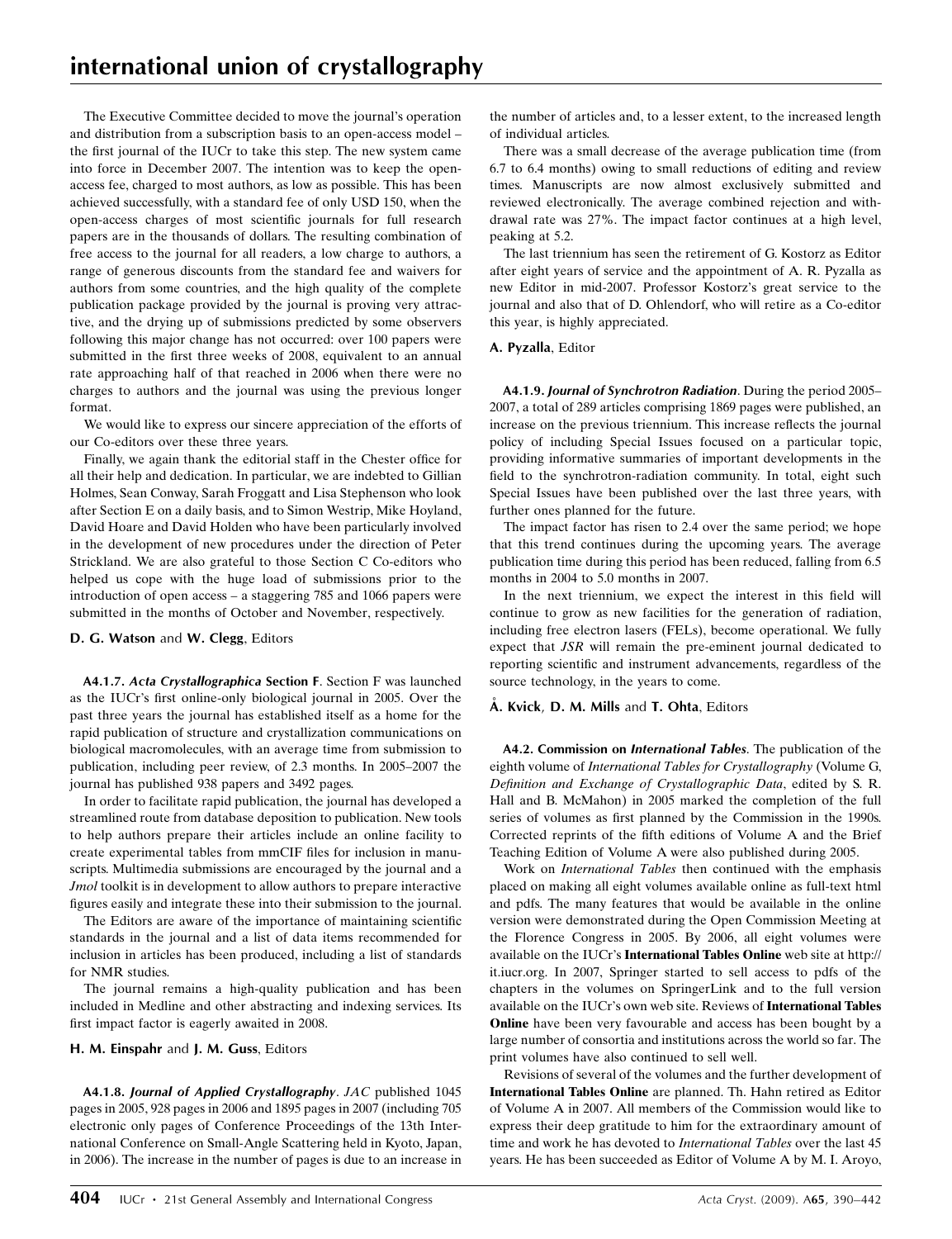who will work on the preparation of the sixth edition of Volume A. Work on the third edition of Volume B has progressed well and the volume is expected to go to press during summer 2008. The volume will include a new chapter on modern extensions of the Ewald method for Coulomb interactions in crystals and three new sections on electron diffraction and electron microscopy in structure determination, three-dimensional reconstruction, and single-particle reconstruction. Chapters on methods of structure determination have been extensively revised and many other chapters have been revised and updated. The second edition of Volume A1 is expected to go to press in 2009. It will include two new chapters: one describing how to create trees of group–subgroup relations and one on the Bilbao Crystallographic Server. Two new sections to the tables and graphs that extend the treatment of the supergroups of space groups and a new section on supergroups are also planned. The presentation of the subgroup data for isomorphic subgroups in the tables will be homogenized. D. M. Himmel has joined E. Arnold and M. G. Rossmann as Editors for the second edition of Volume F, which is now in an advanced stage of planning. Most of the existing chapters will be updated and many new chapters will be commissioned. The second edition is expected to be published in 2010. H. Fuess continues to plan the fourth edition of Volume C. A publication date is not yet known. In addition, significant enhancements to International Tables Online are planned, including the addition of a symmetry database that will provide far more symmetry information to the user than is contained in the printed volumes.

Further information about the volumes can be found at the home page of the Commission, http://www.iucr.org/resources/commissions/ international-tables.

#### H. Fuess, Chair

A4.3. Commission on Aperiodic Crystals. The Commission, including three new members, was re-appointed by the General Assembly during the Florence Congress. Official meetings of the Commission took place during the Florence Congress and, again, during Aperiodic 2006 in Zao, Japan, September 2006. Commission members and consultants have also kept in regular contact via e-mail as well as at various national and international conferences and workshops. The Commission has continued to be active in the promotion of aperiodic crystallography, in organizing meetings as well as in coordinating activities between the quasicrystalline and incommensurate structure communities. As a major part of these activities, the Commission continued to promote aperiodic crystallography at national, regional and international meetings.

During the Florence Congress, aperiodic crystallography was again strongly represented. Prior to the opening of the Congress itself, a full one-day, pre-Congress Workshop on the Structural Analysis of Aperiodic Crystals was held. The Workshop was organized under the auspices of the Commission by S. van Smaalen and R. Withers. During the Congress, two Keynote Lectures on Aperiodic Crystallography were presented in well attended sessions. In addition, three separate Microsymposia were also held and again were well supported.

During 2006, the (ninth) triennial flagship meeting of the Commission, Aperiodic 2006, was held in Zao, Japan, 17–22 September. Aperiodic 2006 was very ably organized by A. Yamamoto, A. P. Tsai, K. Saitoh, Y. Gotoh, Y. Miyazaki and Y. Michiue. The Conference Chairs were A. P. Tsai and A. Yamamoto. 128 delegates attended the Conference coming from 21 different countries. Over half the delegates were from Asia with 60 from Japan alone. It was decided at this meeting that Aperiodic 2009 will be held in Liverpool, UK, probably in mid-September and will be organized by R. McGrath and U. Grimm (the web site for this meeting is http:// www.aperiodic09.org/index.html). The Proceedings of Aperiodic 2006 have been published as Volume 87 (2007, Issue 18-21) of the journal Philosophical Magazine (Taylor and Francis). Further to the activities associated with Aperiodic 2006, a Microsymposium as well as a Plenary Lecture on aperiodic crystallography were given as part of the 23rd European Crystallography Meeting, ECM-23, held in Leuven, Belgium, 6–11 August 2006. In addition, a Microsymposium in the area co-organized by S. van Smaalen was held during the German Crystallographic Association meeting held in Freiburg, Germany, 3–6 April 2006.

During 2007, two very successful meetings in the field of aperiodic crystallography were held: (i) the Fifth Workshop on the Structural Analysis of Aperiodic Crystals, Bayreuth, Germany, 1–4 March, organized by S. van Smaalen and (ii) Quasicrystals – The Silver Jubilee, Tel Aviv, Israel, 14–19 October, organized by R. Lifshitz, D. Shechtman and S. Ben-Abraham. Both meetings were well attended and appreciated.

Very important upcoming meetings for the Commission in 2008 include (i) the Osaka Congress and (ii) the 10th International Conference on Quasicrystals, ICQ10, Zürich, Switzerland, 6-11 July. Planning for both meetings is well advanced. There will be two Keynote Lectures and four separate Microsymposia in the field of aperiodic crystallography at the Osaka Congress, which the Commission has helped organize.

Two important new books on aperiodic crystallography were published by long-standing members of the community in 2007: (i) Aperiodic Crystals from Modulated Phases to Quasicrystals by T. Janssen, G. Chapuis and M. de Boissieu, published by Oxford University Press and (ii) Incommensurate Crystallography by S. van Smaalen, again published by Oxford University Press as an IUCr/ OUP Monograph on Crystallography (No. 21). Both are highly recommended.

Work has continued on updating the CIF dictionary for modulated structures to allow for non-sinusoidal modulation functions as well as the possibility of making it applicable to quasicrystals. G. Madariaga is the Commission representative most involved with this in cooperation with the Committee for the Maintenance of the CIF Standard. The CIF standard is available at the IUCr web site.

The Commission maintains internet pages at the web site of the IUCr at http://ww1.iucr.org/comm/capd/index.html. A web site on all aspects of the crystallography of aperiodic crystals is maintained by the special interest group (SIG) on aperiodic crystals of the European Crystallographic Association. It is maintained by M. Dusek (Prague, Czech Republic), and can be found at http://www-xray.fzu.cz/sgip/ aphome.html.

## R. Withers, Chair

A4.4. Commission on Biological Macromolecules. The Commission has continued to support the vitality of the biological crystallography community, particularly through recommending and supporting IUCr proposals to hold meetings, workshops and schools. Many meetings of this type have been held worldwide from 2005 to 2008, and additional meetings are planned and underway. The Commission also continues to work with various groups within the community to develop recommendations for an updated set of crystallographic publishing standards that will require structurefactor deposition (compliance is already over 95%) and to remove the option for delaying the release of PDB structures following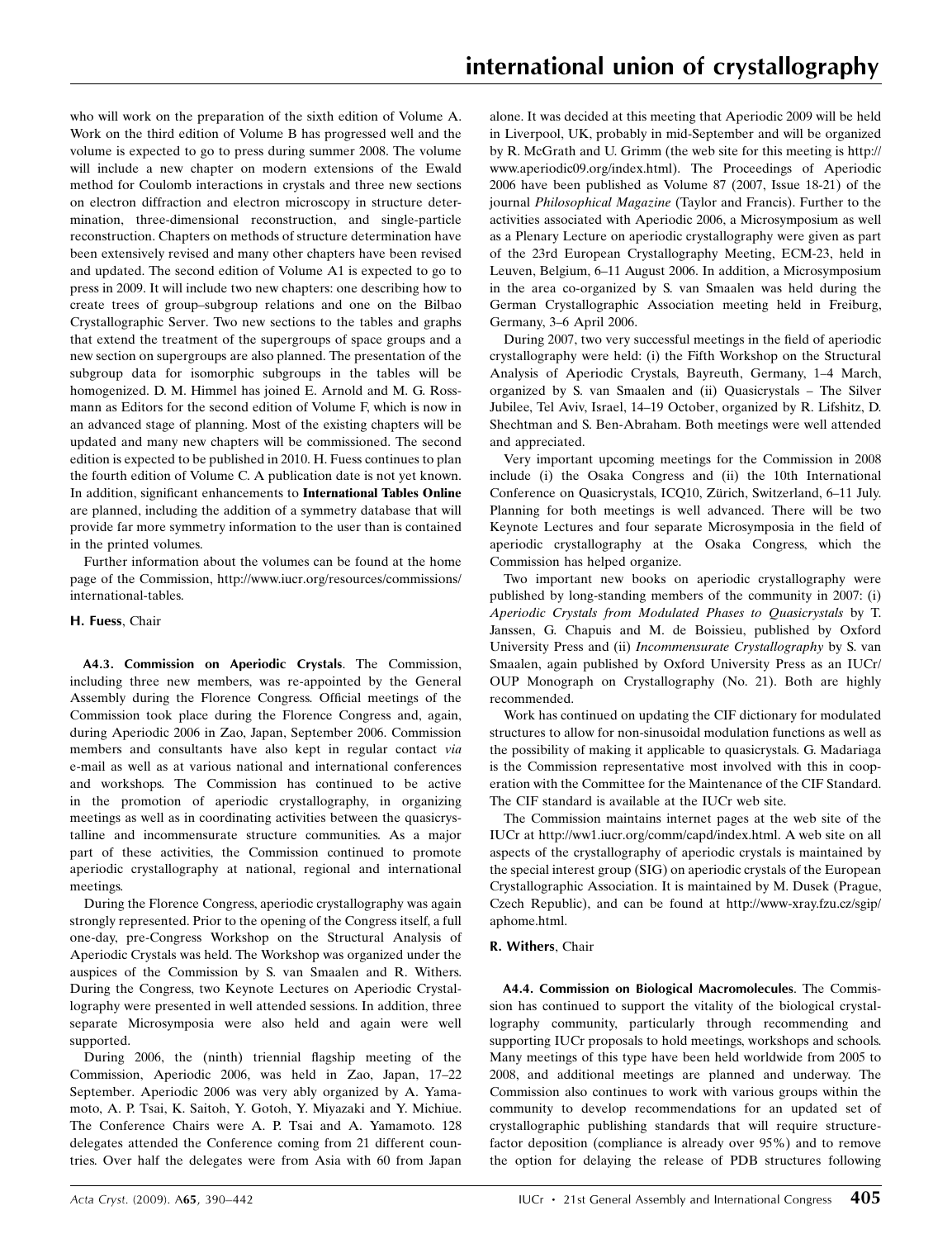publication. The PDB itself is taking the lead on these important activities.

A key activity of the Commission has been to contribute to the planning of the Osaka Congress. Structural biology will be represented at all levels, with the revelation of spectacular novel macromolecular structures and evolving methods described in Plenary Lectures, invited presentations, topical sessions and posters. A large number of students will attend and participate from all corners of the world and the travel of many young scientists will be sponsored by the IUCr. Three members of the Commission (E. Arnold, A. Podjarny and T. Tsukihara) met with the International Programme Committee to develop suggestions for Plenary Lectures, Keynote Lectures, topicoriented Microsymposia, and Chairs for all of the suggestions. The programme has been developed and refined based on speaker acceptance from invitation and abstract submission, and the Osaka Congress Programme promises to be exciting and action-packed.

Upcoming activities for the Commission include appointments of new members and Chair. A related activity is the development of a second edition of International Tables for Crystallography Volume F: Crystallography of Biological Macromolecules by E. Arnold, M. G. Rossmann and D. M. Himmel, which should be ready by 2010. Additional schools and meetings will be sponsored by the IUCr to help in disseminating crystallographic knowledge in the most effective ways to deserving bodies of students. The Annual Reports of the Commission have referred to specific meetings that have occurred and been sponsored by the IUCr during this period.

The current and future importance of structural biology involving biological macromolecules is great and continually growing. We will see more important intersections with other areas of science and medicine developing in coming times. Crystallography of biological macromolecules has attained a central role in medical discovery and this role and others will expand in the coming years.

## E. Arnold, Chair

A4.5. Commission on Charge, Spin and Momentum Densities. During the triennium, the Commission was actively engaged in the organization of meeting sessions to promote the field among different disciplines and among young scientists. Special sessions on charge, spin and momentum densities were organized by the Commission or with the help of the Commission for the following crystallographic meetings: the Florence Congress in 2005, ECM-22 in 2006 (Leuven, Belgium), ECM-23 in 2007 (Marrakech, Morocco), AsCA '06 in 2006 (Tsukuba, Japan) and AsCA '07 in 2007 (Taipei). The triennial Inelastic X-ray Scattering (IXS) conference was held at Awaji Island, Japan, May 2007.

International special charge density meetings were all very successfully attended. Sagamore XV was organized (Warwickshire, UK) by M. J. Cooper in 2006: 100 participants and 20 accompanying members from 16 countries; eight themes in 12 oral sessions. The next Sagamore meeting (Sagamore XVI) will be organized by P. Coppens and T. Proffen in August 2009 (Santa Fe, USA). The last Gordon Conference (Mount Holyoke, USA, 2007) was organized by C. Gatti: there were close to 100 participants, all the sessions were well organized and the discussions were very satisfactory. The next Gordon Conference will be chaired by D. Jayatilaka in 2010.

Europe is still very active in the field of electron density with the organization every two years of the European Charge Density Meeting. ECDM-4 was organized by U. Pietsch at Brandenburg, Germany, in January 2006. The next (ECDM-5) will be held at Gravedona, Italy, in June 2008, organized by C. Gatti, R. Destro and P. Macchi; the meeting will be held jointly with the annual colloquium of the DFG1178 Project, which is a German-funded project in the field of electron density research.

The 6th International Conference on Inelastic X-ray Scattering (IXS2007) was held at Awaji Island, Hyogo, Japan, 5–11 May 2007. It was organized by a joint team from SPring-8 (JASRI, JAEA and RIKEN) and KEK (IMSS-PF); the conference Chair was H. Kawata. The conference was well attended with 115 participants from 53 institutions in 11 countries; among them 18 were students. The next conference will be held in Grenoble, France, in 2010, hosted by ESRF and the Politecnico di' Milano. A satellite workshop on RIXS in extreme conditions will be hosted by University of Paris and SOLEIL.

In addition to all these conferences, there were workshops aimed at the training of young scientists to encourage them to enter the field. P. Marchi organized an XD workshop in Italy in September 2007. The workshop was well received with lectures and practicals.

The need for education becomes more and more important; in order to develop the field with our young colleagues, a school is certainly important. This school should be open to scientists from Africa and South America because these two continents did not participate in the Gordon Research Conference or Sagamore meetings: fundamental and methodological research is still very important; the Commission will try its best to promote such research worldwide.

A project entitled Constrained Experimental Wavefunction was begun in 2005, organized by D. Jayatilaka: it concerns the possibility of extracting wavefunctions from accurate X-ray and polarized neutron experimental data. This project was launched during the 2004 Gordon Research Conference. Seven groups participated and we expect results to be discussed during the Osaka Congress.

The field covers electron, spin and momentum density, attracting not only crystallographers but also chemists, physicists, biologists and materials scientists. With the help of the ongoing DFG1178 project, I believe more newcomers will join the community and hopefully we will make some contributions to frontier science and technology. The community is also open to new complementary techniques such as convergent-beam diffraction, surface diffraction, synchrotron and inelastic scattering, X-ray absorption and new DFT techniques: in particular, time-resolved experiments, which can be applied to new functional materials, molecular materials, macromolecules and surface science. Forefront projects, e.g. electron density of atoms, molecules and crystals under thermodynamic constraints: pressure, electric field, photoexcitation, are encouraged. We must take a look at the present forefront research in the field, and at the same time be prepared for the coming new directions, those that will be promoted by the advent of the X-ray free electron laser facilities and the exciting opportunities and challenging problems of single-particle X-ray diffraction imaging. Indeed, these instrumental and basic science advances are increasingly widening the traditional field of this community. All these aspects will be the future of our field experimentally and theoretically.

#### Yu Wang, Chair

A4.6. Commission on Crystal Growth and Characterization of Materials. Providing active support for crystal growth conferences and workshops around the world was the main activity of the Commission during the triennium.

As in previous years, the Commission received and carefully considered for recommendation to the IUCr Sub-committee on the Union Calendar the applications for support for different meetings (conferences, schools and workshops) covering various topics in crystal growth and characterization – from crystal genesis and growth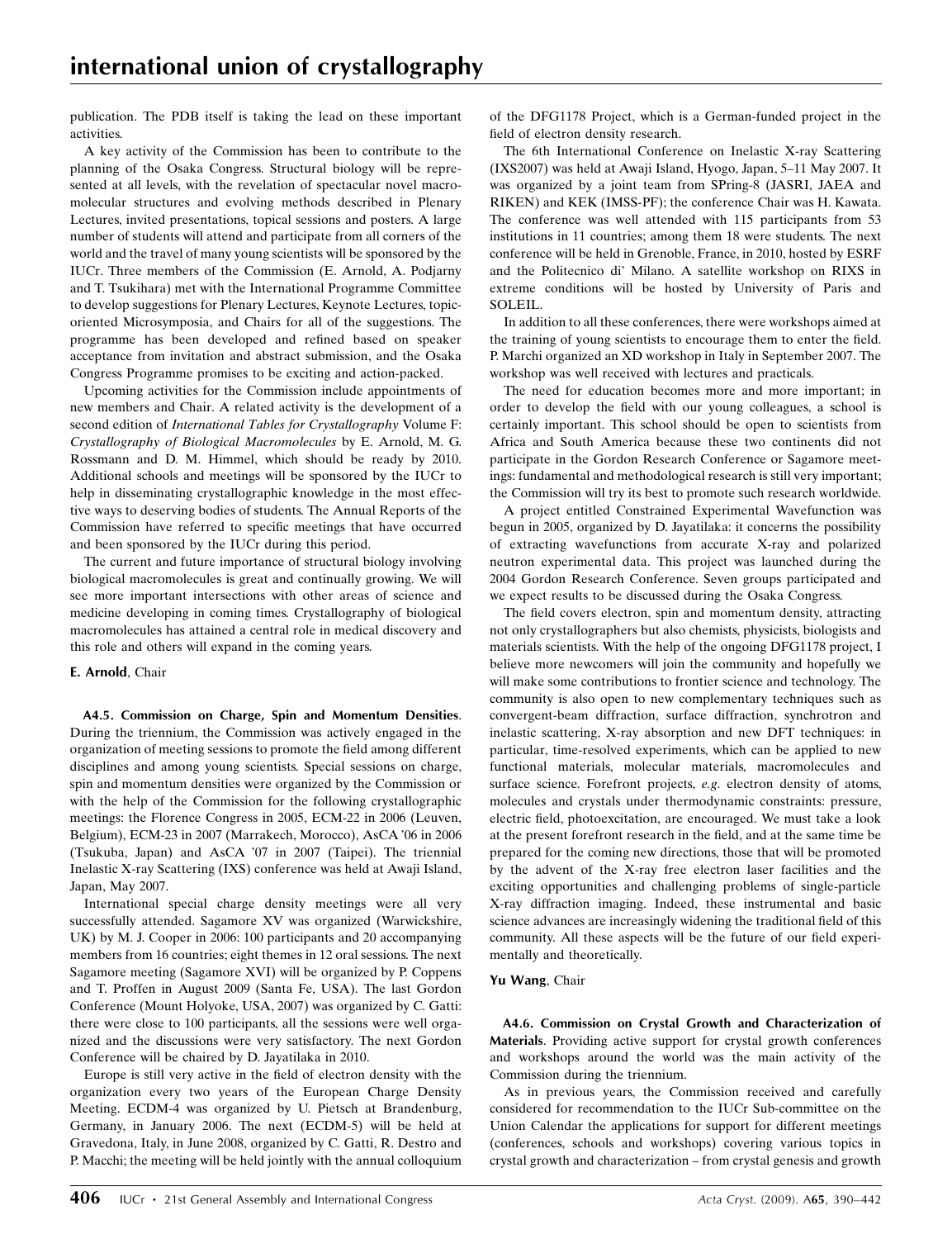fundamentals, to organic and biological crystallization and new approaches to in situ characterization. The majority of Commission work was performed via e-mail communications but we were able to get together at Salt Lake City, USA, August 2007, where we discussed future plans and the shape of the Commission.

Two meetings of utmost importance for the crystal growth community in this period took place in Utah, USA. The first meeting, the 15th International Conference on Crystal Growth (in conjunction with the 13th Conference on Vapour Growth and Epitaxy and the US Biennial Workshop on Organometallic Vapour Phase Epitaxy), held in August 2007 in Salt Lake City, was attended by 751 people and more than 640 papers were presented (http://www.crystalgrowth.us/ iccg15/index.php). The other meeting was the 13th International Summer School on Crystal Growth, Park City (http://www. crystalgrowth.us/isscg13/index.php). The school was attended by 159 scholars from 24 countries. Financial support from the IUCr for this school was greatly appreciated.

The Commission members and consultants were heavily involved in both venues either as invited or plenary speakers (E. Vlieg, P. Rudolf and K. Kakimoto) or as the sessions' organizers (D. Bliss, T. Duffar and T. Ohachi).

Other important activities during 2005–2007 were the following:

(1) International School on Crystal Growth: Fundamentals, Methods and Applications to Biological and Nano Crystals (http://www.ifuap.buap.mx/ISCG05/school.html), which took place in Puebla de Los Angeles, Mexico, in March 2005. The main objective of this meeting was to present basic crystal growth concepts along with an overview of different growth technologies. The school was organized by A. Moreno and Commission members (H. Dabkowska, R. Fornari, J. M. Garcia-Ruiz and P. Rudolph) were involved as lecturers.

(2) The International Workshop on Crystal Growth and Characterization of Advanced Materials, Chennai, India, January 2006 (Commission member R. Fornari was one of the Co-Chairs of the workshop and the IUCr sponsored the event).

(3) The International School on Biological Crystallization (ISBC), Granada, Spain, organized by J. M. Garcia-Ruiz [see IUCr Newsletter (2006), 14(2), p. 17]. This school provided five days of lectures and practical demonstrations related to the crystallization of biological macromolecules, the crystallization of drugs and natural products, and polymorphism, biominerals and biomimetic materials. It was a very successful meeting and it was noticed by the international community. The school was partially sponsored by the IUCr. A similar meeting will be organized by J. M. Garcia-Ruiz in May 2009, also in Granada, Spain.

(4) The Fifth International Conference on Solid State Crystals and the Eighth Polish Conference on Crystal Growth (ICSSC-5 and PCCG-8) were organized in Zakopane, Poland, in May, 2007 (http:// science24.com/event/icssc2007) and attended by more than 100 participants. Consultants S. Baldochi, K. Kakimoto, A. Moreno and A. Pajaczkowska presented invited talks. This was an important international event covering novel achievements in many topics concerning growing and characterizing crystals and thin films of oxides and semiconductors. A short report from the conference was submitted to the IUCr Newsletter. The event was partially sponsored by the IUCr, which allowed for the partial subsidizing of more than 30 young scientists.

(5) A very successful and much appreciated workshop entitled Crystallization: Focus on Membrane Proteins was hosted at Brookhaven National Laboratory, USA (http://www.nsls.bnl.gov/newsroom/ events/workshops/2007/crys/). Thanks to the IUCr support of this meeting, young scientists from developing countries had an opportunity to participate. Consultant A. Moreno taught at this venue. A similar workshop is being organized in 2008.

During the last two years of the triennium a great deal of work and planning was devoted to organizing the Osaka Congress. E. Vlieg represented the Commission on the International Programme Committee. Commission member J. M. Garcia-Ruiz will be a Keynote speaker on the first day of the Congress and the Commission is responsible for organizing four Microsymposia covering different approaches to crystal growth and characterization (see http:// www.iucr2008.jp/scientific\_program.html).

It is important to mention that members and consultants of this Commission (S. Baldochi, H. A. Dabkowska, T. Duffar, R. Fornari, K. Kakimoto, A. Moreno, T. Ochachi, P. Rudolph and J. Wang) are very active in the International Organization for Crystal Growth (IOCG). This mutual interaction helps with understanding the goals and needs of both the IUCr and the IOCG.

## H. Dabkowska, Chair

A4.7. Commission on Crystallographic Computing. There were three main activities of the Commission during the triennium.

(1) The organization of a traditional Crystallographic Computing School prior to the Osaka Congress. The school will be held 18–23 August 2008 in the Kansai Seminar House, Kyoto, Japan. The school is structured to foster the exchange of ideas via formal lectures, afternoon tutorials, coding challenges and code-comparison sessions. One of the issues to be addressed is the 'retiring crystallographers problem'. A new generation of developers knowledgeable in both crystallography and software development will have to be trained to replace them. Detailed information can be found on the web pages of the school at http://www.iucr-top/comm/ccom/kyoto2008/index.html.

(2) The organization of crystallographic computing sessions at the Osaka Congress. Computing-related sessions are traditionally well attended. Interesting new developments that are addressed include the 'charge flipping' algorithm for ab initio structure determination.

(3) The Commission produces a Newsletter at least once a year. Every issue has a special theme for which contributing papers are invited. One of the 2005 issues (No. 6) includes the material of all lectures from the 2005 Siena Computing School. Other issues address topics such as incommensurate structures, 'understanding crystal structures' and refinement. More details may be found at http://www.iucr.org/resources/commissions/crystallographic-computing/ newsletters.

## A. L. Spek, Chair

A4.8. Commission on Crystallographic Nomenclature. The Commission met in closed session at the Florence Congress. The suggestion to establish an 'Online Dictionary' of crystallographic terms based on the WiKi software and principle was presented by the Chair and the technical aspects were discussed by the IUCr Research and Development Officer, B. McMahon. There was discussion of the main idea among the Commission members present. It was favourably received and a consensus ensued to implement it.

Online Dictionary. One of the major activities of the Commission has been the development of appropriate WiKi software, monitored by a Working Group consisting of A. Authier, I. D. Brown, W. Clegg, J. R. Helliwell, B. McMahon and P. Spadon. Several software packages were tested for the pilot project by B. McMahon. The one chosen for further development was MediaWiki, which offers a rich set of features suitable for technical material (such as advanced handling of graphics and mathematics). The Online Dictionary is now operational. By May 2008 almost 200 substantial definitions had been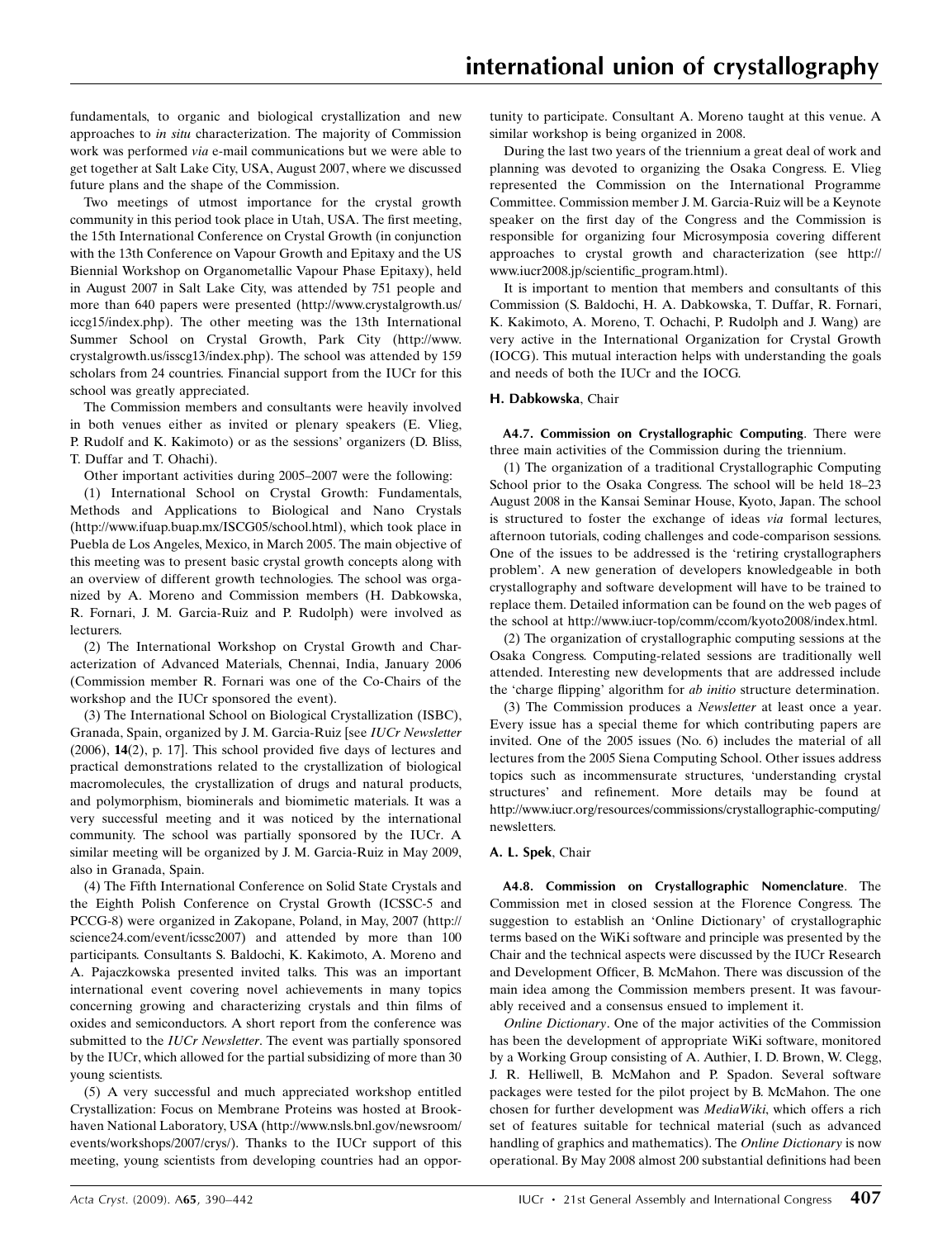entered and grouped into categories. Early work had also been carried out to provide hyperlinks to these definitions from articles published on the Crystallography Journals Online server. The nomination of Editors for the dictionary categories is under way. The next step will be opening the Online Dictionary to the general public, but this requires developing an appropriate filter so that suggestions for new definitions or modifications of existing ones will be checked by the appropriate Editor before they are made definitive. Cooperation is also being established with other community resources such as the WiKis being developed by the CCP4 users in the field of biocrystallography. The Online Dictionary may be consulted at the web page: http://reference.iucr.org/dictionary/Main\_Page.

Nomenclature issues. Several e-mail debates took place on nomenclature issues. One concerned definitions of 'family' and 'clan' in relation to structure types. Another concerned the nomenclature of ordered structures with split occupancy. However, after lengthy discussions between members, no definitive conclusions were reached and no new definitions were introduced.

ICTNS (IUPAC). The following Technical Reports and Recommendations have been reviewed by referees chosen among IUCr members: Graphical Representation Standards for Chemical Structure Diagrams; International Vocabulary of Metrology – General Concepts and Associated Terms; and Guide to the Expression of Uncertainty in Measurements.

## A. Authier, Chair

A4.9. Commission on Crystallographic Teaching. At meetings held during the Florence Congress the Commission widely discussed the general request for basic crystallographic courses that are required because basic crystallographic curricula are regressing in the academic bachelors and masters formation. This led to the decision to organize an International School on Basic Crystallography.

This School was held in August 2006 in Pontignano, near Siena, Italy, with G. Chapuis (Coordinator; EPFL, Lausanne, Switzerland), A. J. Blake (Nottingham, UK), A. Gavezzotti (Milan, Italy), R. Neder (Wu¨rzburg, Germany) as Programme Committee and M. Mellini (University of Siena) and P. Spadon (University of Padova) as Local Organizers.

The students attending the School comprised 44 from 14 different countries; 20 of them were supported financially by the organizers and obtained reduced fees. The total number of applicants was much higher but many of them could not participate because the Organizing Committee was not able to provide them with full travel support. There were 11 lecturers/tutors from different European countries and the sessions were organized in such a way that the time was nearly equally distributed between frontal lectures and tutorial sessions. At the end of the School a questionnaire was distributed to students, which gave a satisfactory result: the course was generally well received, the alternation between lectures and tutorials was much appreciated but it was also stressed that there was a need for more time to be dedicated to point and space groups and symmetry; students in the field of powder diffraction complained because the time allocated to the subject was not sufficient. All the teaching material was made available before the course at the web site of the School.

Following the idea of the importance of improving the teaching of the fundamentals of crystallography, during 2007 the Commission was involved in the organization of The Zürich Crystallography School – Bring Your Own Crystals held at the University of Zürich, Switzerland, 5–17 August 2007. G. Chapuis, a member of the Commission, was one of the lecturers and contributed to the finalization of the programme. Hosted by the University of Zürich and organized by A. Linden and H. B. Bürgi, The Zürich Crystallography School took place for the first time in August 2007. Twenty participants interested in crystallography, mainly PhD students from all over Europe, came together to attend this two-week class. Starting with the main principles of diffraction, growing crystals and how to mount them, then discussing difficulties and problems and finally solving and refining their own crystal structures during the practical work, the course covered all topics. The course covered both basic and advanced skills and provided new and more in-depth insights into the subject. Therefore, everyone was able to profit and gain plenty of new knowledge about crystallography. With access to the four different types of diffractometers available, every student had the chance to set up a crystal measurement on a machine similar to the one their own group was using. Each evening, the class ended with a short summary of the day where students had the chance to comment on the day's lectures or to mention things they noticed. The commitment of all of the tutors was extraordinary; there was a total of 90 hours of crystallography.

The Commission also collaborated in the organization of the International School on Mathematical and Theoretical Crystallography held at the University of Havana, Cuba, 15–20 July 2007, together with the Commissions on Mathematical and Theoretical Crystallography and Inorganic and Mineral Structures. The programme included: group theory applied to crystallography; dimension-independent fundamental notions of crystallographic groups (lattices, point groups, vector systems); classification of crystallographic groups (arithmetic/geometric classes, crystal systems, lattice systems, crystal families); application of crystallographic group theory to concrete problems in lower-dimensional space; twinned crystals as polychromatic objects; polychromatic point groups and their mathematics; reticular and symmetry theory of twins; order– disorder structures; the mathematics of polytypes; and modelling modular inorganic structures. There were about 40 students, mainly from Cuba and Mexico but also from South America and Europe.

The Commission has also agreed on the need to reformat and update the Commission web site and edit an online Commission Newsletter. L. M. D. Cranswick volunteered to coordinate this work and succeeded in producing a Newsletter that now contains several interesting contributions.

G. Chapuis and P. Spadon were involved in the organization of MS45 Communicating and Educating Crystallography at ECM-23, Leuven, Belgium, August 2006.

P. Spadon with K. El Sayed as Co-Chair was involved in the organization of MS40 Teaching Crystallography at ECM-24, Marrakech, Morocco, August 2007.

Commission members K. Ogawa, E. Boldyreva and L. M. D. Cranswick with the help of P. Spadon also actively worked as members of the International Programme Committee for the Osaka Congress. In particular, the Commission is involved in the organization of MS11 Pitfalls and Successes in Crystallographic Teaching, MS44 Teaching Macromolecular Crystallography (with the Commission on Biological Macromolecules) and MS25 Crystallographic Teaching Using New Computer and Internet Based Approaches (with the Commission on Crystallographic Computing). In addition, the Commission is organizing a pre-Congress Workshop on Teaching Crystallography in the 21st Century.

## P. Spadon, Chair

A4.10. Commission on Electron Crystallography. Over the last three years, the Commission has been involved in two main activities: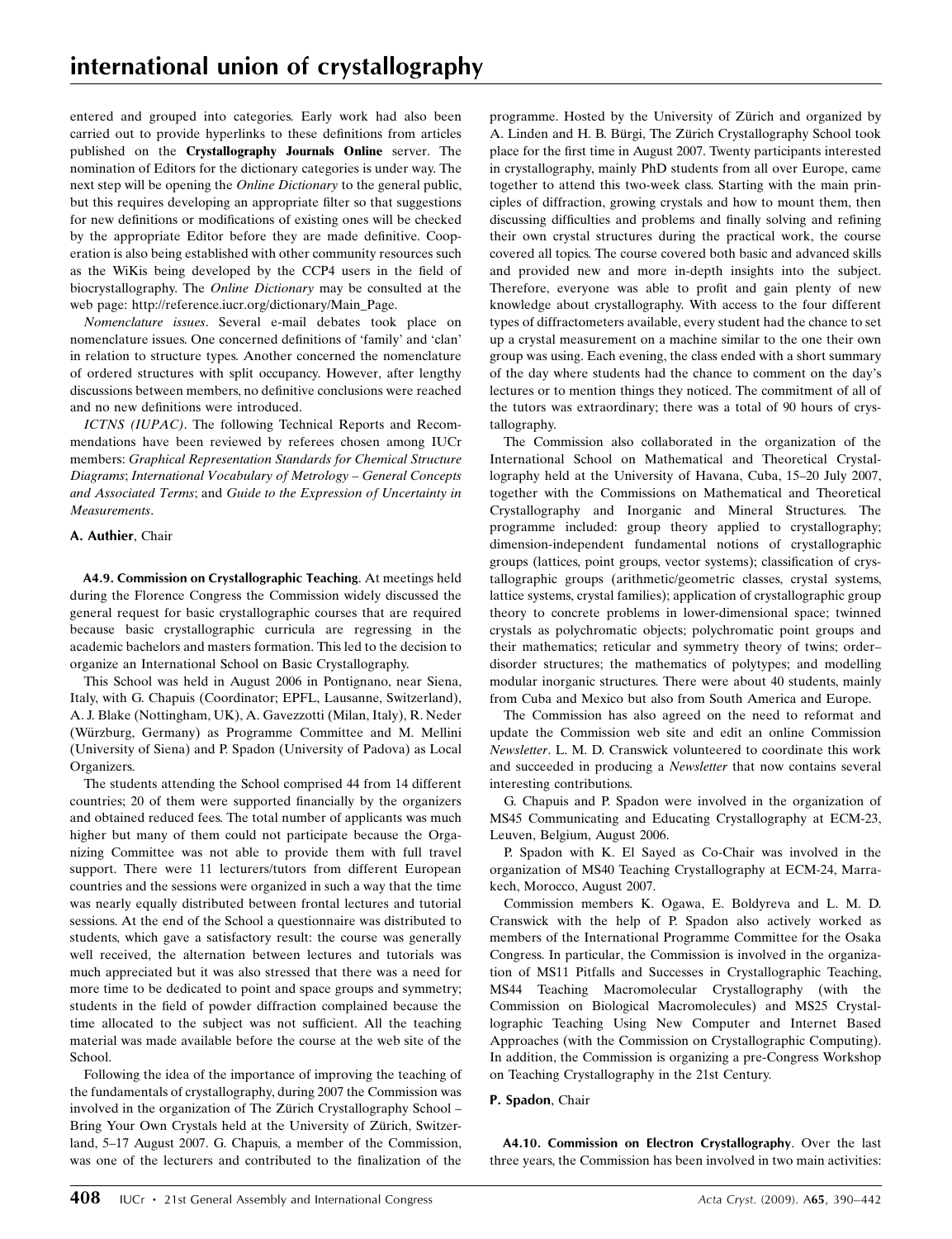expansion of the number of workshops/schools involving electron crystallography, particularly increasing the number of these outside of Europe and the USA, and establishing the Gjønnes Medal for Electron Crystallography.

In addition to the annual European electron crystallography school, satellite meetings or sessions at ACS or MSA in the USA, several new workshops/schools have now been held and will hopefully continue on an annual or biannual schedule. One of these was the 1st IUCr International School of Crystallography in Asia on Electron and X-ray Diffraction which was held in Taiwan in November 2007. It is hoped that this will continue on a biannual schedule in different Asian countries. Another was the first K. H. Kuo Summer School of Electron Microscopy (EM), which was held in Beijing, People's Republic of China, on the topic of Cryo-EM in Structural Biology, and which it is hoped will continue on an annual basis rotating between Biological EM and EM of hard materials. A third was Electron Microscopy and Multiscale Modeling 2007 (EMMM-2007) which was held in Moscow, Russia, 3–7 September 2007. The EMMM-2007 Conference brought together leading experts in electron microscopy and materials modeling from around the world to explore how to combine synergistically atomic scale characterization and modeling to enhance the development of new materials. Preliminary discussions are taking place to hold the second of these conferences in 2009.

The Commission has also been involved in a number of related activities, for instance in helping to organize a reasonably large number of sessions at the Osaka Congress involving electron crystallography (more than in several of the prior IUCr Congresses), as well as a satellite meeting to be held after the meeting in Nagoya.

The Commission was actively involved in raising funding for the Gjønnes medal. The Gjønnes Medal in Electron Crystallography is an award made to a scientist for lifetime achievement in electron crystallography. This will be a medal awarded at the IUCr triennial Congresses. The first Gjønnes Medal will be awarded at the Osaka Congress to Dr Jon Gjønnes.

We are currently seeing dramatic changes in electron microscopy with the advent of  $C_s$ -corrected instruments, with the resolution of these instruments very rapidly improving. There are associated changes taking place in how electron microscopy is done, both in terms of interactions with the user as well as in the costs, since the price of these instruments is in many cases increasing faster than the resolution. The Commission intends to remain actively involved in education, outreach and workshops, and crystallography remains a core component of the explosive advances taking place in areas such as imaging, three-dimensional reconstruction and diffractive imaging.

The Commission's home page is maintained by the Chair, L. D. Marks, and can be found at http://www.numis.northwestern.edu/ IUCR\_CED.

## L. D. Marks, Chair

A4.11. Commission on High Pressure. As usual for new triennia, the Commission started its fourth triennium with a new composition. Four very active members (J. B. Parise, R. Hemley, W. Kuhs and I. Goncharenko) reached the limit of their terms and were replaced by V. Soloshenko, S. A. T. Redfern, A. Katrusiak and G. Galli. The Commission furthermore benefitted from the advice of the following consultants: R. J. Nelmes, I. Goncharenko, P. Dera, G. Shen and R. Angel.

The unusual size of the Commission (ten members plus the Chair) is essential to maintain competent expertise throughout the broad range of different scientific topics covered by the interdisciplinary field of high-pressure crystallography.

The past triennium was marked by the tragic and unexpected passing of Commission consultant Igor Goncharenko in a scubadiving accident. The Commission lost an exceptionally active and supportive member and the high-pressure crystallography community lost an outstanding scientist among its ranks. Igor was nominated for a Keynote Lecturer for the upcoming Osaka Congress.

The past three years brought a range of new developments in highpressure crystallography, but also a consolidation of high pressure as a technique to explore the interdependence between structure and properties in condensed materials. One of the exciting new developments in the past three years is the increasingly sophisticated exploration of amorphous and liquid structures at high pressure. The simultaneous combination of neutron and/or X-ray scattering techniques with other probes, such as, for example, Brillouin spectroscopy or transport property measurements, allows a very accurate correlation of structure and property with pressure and temperature as variable parameters. New developments at neutron and synchrotron sources continue to play an important role in these improvements, as much as successful programmes at small research groups across the world. The recognition of the importance of complementary experiments for obtaining a comprehensive picture of the interdependence of structure and properties led to an increase in coordinated collaborations between different techniques. A prominent example is the formal establishment of the High Pressure Synergetic Consortium, HPSynC, at the APS.

The past three years have also seen a renewed interest in 'old' techniques such as high-pressure single-crystal diffraction, which we find moving more and more from its established place in small university laboratories to large-scale facilities, such as synchrotrons (ESRF, APS, SPring-8) and neutron sources (ISIS, SNS). This enables the expansion of accurate crystallography to higher pressures and temperatures.

The role adopted by the Commission in this dynamic field is to facilitate and enable the exchange of new ideas and developments at as early a stage as possible. The Commission is also dedicated to help connect talented young researchers with established and experienced high-pressure crystallographers. This is not only to help the young people with their research problems, but also for the benefit of the high-pressure community in that it helps grow new ideas from fresh minds.

The main tools available to the Commission to achieve this goal are annual workshops on high-pressure crystallography. The Commission also helps to shape a strong high-pressure programme at the triennial IUCr Congresses. In addition, Commission members and consultants are heavily involved in organizing a variety of summer schools dedicated to high-pressure crystallography (e.g. Erice, 2003; Isle of Skye, 2008; Erice, 2009).

Symposia and workshops. During the Florence Congress, the Commission organized six Microsymposia. The topics covered were: Biological and Organic Soft Condensed Material under Pressure; Computational Crystallography Applied to Extreme Conditions; Novel Materials under High Pressure; Structural Phase Transitions and Properties at High Pressure; Crystallography at Conditions of Earth and Planetary Interiors; and Liquids and Amorphous Systems at High Pressure. In addition, Commission members J. S. Loveday and I. Goncharenko organized two Open Commission Meetings (OCMs) on the topics Technical Development in High-Pressure Crystallography on the one hand and Advances in High-Pressure Single-Crystal Diffraction on the other. The Microsymposia and OCMs were very well supported with attendances between 60 (OCMs) and 100 (Microsymposia). The Commission was also happy to see two of the Keynote Lectures to be given by high-pressure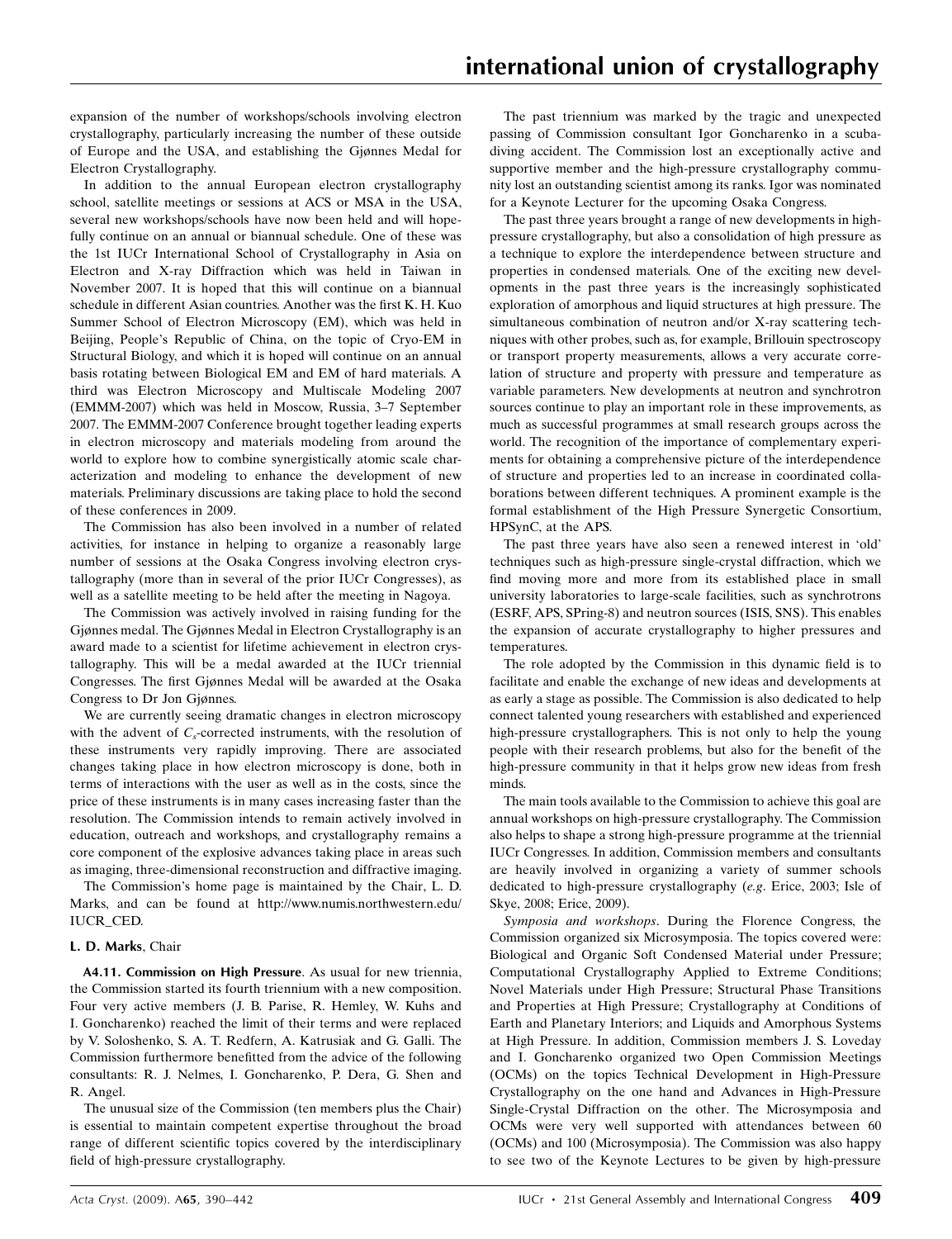scientists, namely J. Tse (Canadian Light Source, Commission member) and M. McMahon (University of Edinburgh, UK).

The Commission makes a conscious effort to be as internationally inclusive as possible. For this reason a workshop was held in Russia in 2006, and the 2009 workshop is planned in the People's Republic of China.

The International Workshop on Crystallography at High Pressure 2006 followed the sequence of workshops organized on behalf of the Commission and also the sequence of meetings on Neutron Scattering at High Pressure organized by the FLNP JINR (NSHP-I in 1994 and NSHP-II in 1999, Dubna, Russia). It was organized at the Frank Laboratory of Neutron Physics and Joint Institute for Nuclear Research in Dubna, Russia, 28 September – 1 October 2006. The organization was coordinated by D. P. Kozlenko. I. Goncharenko served as the liaison to the Commission. The Workshop attracted nearly 80 scientists from ten countries. Its scientific programme contained ten oral sessions and two poster sessions, covering the full range of scientific activities of the Commission.

The 2007 workshop was held at Wadham College, Oxford, UK, 3–7 September. Commission Secretary J. S. Loveday acted as the local organizer. This workshop was again a big success. 85 participants gathered in a historic music pavilion to follow 11 oral sessions and poster presentations. The workshop finished with a tour through the new synchrotron facility (Diamond) and the highly successful ISIS neutron spallation source at Rutherford Appleton Laboratory.

Presently, the Commission's focus is on helping to shape an attractive high-pressure programme within the Osaka Congress. N. Hamaya is the Commission's representative on the International Programme Committee. The Commission is able to organize six Microsymposia (two of which are held jointly with the Commissions on Structural Chemistry and Inorganic and Mineral Structures, respectively). Furthermore, two candidates proposed by the Commission were accepted as Keynote speakers (G. Galli and I. Goncharenko). Owing to Igor's tragic death, his Keynote slot has been filled by S. Klotz.

Commission meetings. The Commission held a meeting during the 2006 high-pressure workshop. Seven Commission members were present. One of the most important topics discussed was the replacement of retiring Commission members in 2008. Further points of discussion were the high-pressure programme for the Osaka Congress, as well as an alternative and more reliable way of maintaining the Commission's web page.

Future plans and activities. The Commission plans more of its workshops in the years 2009 and 2010. In order to facilitate scientific exchange with the Chinese high-pressure crystallographic community, it was decided to organize the 2009 workshop in Harbin (Heilongjiang Province, NE China). Commission consultant P. Dera is co-organizer of the 2009 edition of a summer school for highpressure crystallography in Erice, Italy. The venue of the 2010 workshop has yet to be decided.

## M. Kunz, Chair

A4.12. Commission on Inorganic and Mineral Structures. This report deals with the second triennium of activity of the Commission (CIMS) which, following a proposal by G. Ferraris, had been established in 2002 at the Geneva General Assembly; it was recognized that a Commission can better attract within the IUCr orbit inorganic crystallography, particularly that related to materials and minerals science. After six years of activity, the achievement of this goal can be appreciated at a glance by looking at the list of activities reported below for the triennium 2005–2007, and in the report for the first triennium.

In detail, the aims of CIMS are as follows:

To strengthen links and interactions of structural inorganic scientists with the crystallographic community.

To promote the presence at the IUCr meetings of Microsymposia specifically dedicated to the Commission purposes.

To promote and organize symposia, workshops and schools of interest to the crystallographic inorganic community.

To promote the publication of inorganic crystallography matter in the IUCr journals and Book Series of the Union and elsewhere.

Contacts between members and consultants. Contacts among the members and consultants of CIMS have been maintained mainly via e-mail and the web site http://www.crystallography.fr/cims/ administered by M. Nespolo.

Occasions for personal contacts and meetings have been:

Florence Congress (August 2005).

19th Meeting of the International Mineralogical Association (IMA) (Kobe, Japan, 2006).

ECM-23 (Leuven, Belgium, August 2006).

Satellite of AsCA '06: Theoretical Crystallography and Materials Science (Tsukuba, Japan, November 2006).

ECM-24 (Marrakech, Morocco, August 2007).

Co-organization and support of scientific meetings. The following meetings and sessions of conferences have been proposed/organized/ supported by CIMS. The presence of members of CIMS as organizers/convenors/lecturers is shown.

Florence Congress (August 2005): Open Commission Meeting (Convenor G. Ferraris); MS7 Crystal Chemistry of Inorganic and Mineral Compounds (Convenor W. Depmeier); MS35 Polytypism and Twinning (Convenor G. Ferraris); MS79 Inorganic and Mineral Structures Solved and Refined by Powder Diffraction Data (Convenor J. Rius); MS14 Modularity and Modulation in Inorganic and Mineral Structures; MS28 Structure/Properties Relationships of Technologically Relevant Inorganic and Mineral Compounds (Convenor J. Rocha); Keynote Lecture: L. B. McCusker; oral contributions: G. Ferraris, D. Yu. Pushcharovsky, I. D. Brown, M. Matsui, M. Nespolo, D. Pandey and J. Rocha.

International School on Mathematical and Theoretical Crystallography organized by M. Nespolo as Chair of the Commission on Mathematical and Theoretical Crystallography (MaThCryst) (Nancy, France, June 2005). A Special Issue of Acta Crystallographica Section A (Guest Editor M. Nespolo) containing articles contributed by lecturers and participants has been published.

ECM-22 satellite meeting Crystallography at the Start of the 21st Century: Mathematical and Symmetry Aspects organized by M. Nespolo as Chair of MaThCryst (Budapest, Hungary, August 2004). A Special Issue of Zeitschrift für Kristallographie containing articles contributed by lecturers and participants has been published.

Satellite of ECM-23 Mathematical and Theoretical Crystallography organized by M. Nespolo as Chair of MaThCryst (Leuven, Belgium, August 2006). G. Ferraris lectured on Symmetry Constraints and Modularity: Tools to Model Inorganic Crystal Structures.

Satellite of AsCA '06 Theoretical Crystallography and Materials Science, main organizer M. Nespolo as Chair of MaThCryst (Tsukuba, Japan, November 2006). The following lectures were delivered by members of CIMS: G. Ferraris, Symmetry Constraints on the Physical Properties of an Anisotropic Material; M. Matsui, Computer Simulation of Temperature–Pressure–Volume Equations of State of Melts in the System CaO–MgO–Al<sub>2</sub>O<sub>3</sub>–SiO<sub>2</sub>; D. Pandey, Phase Transitions in Mixed Perovskites.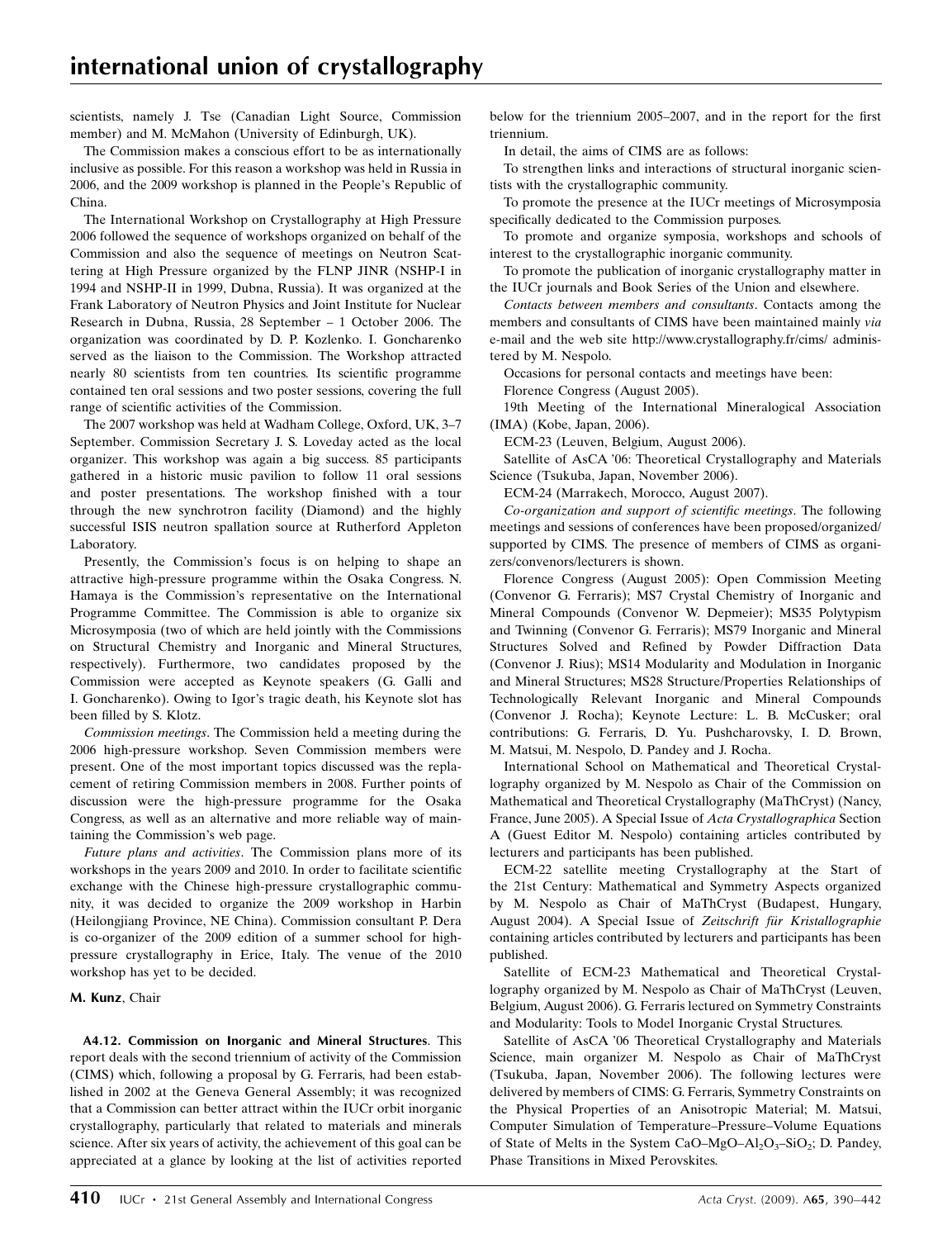XVI International Conference on Crystal Chemistry and Diffraction Studies of Minerals (Miass, Russia, July 2007). W. Depmeier, G. Ferraris and D. Yu. Pushcharovsky were members of the Programme Committee; W. Depmeier and G. Ferraris were also invited speakers.

Workshop 'Minerals as Advanced Materials' (Apatity, Russia, July 2007). W. Depmeier and G. Ferraris were invited speakers. As an outcome of this Workshop the volume Minerals as Advanced Materials I (Editor S. V. Krivovichev) was published by Springer.

International School on Mathematical and Theoretical Crystallography (Havana, Cuba, July 2007). G. Ferraris and M. Nespolo (as Chair of MaThCryst) were organizers and speakers.

ACA Annual Meeting (Salt Lake City, USA, 21–26 July 2007).

Structural Aspects of Crystalline Materials (from inorganic to macromolecular) as a Section of the 41st IUPAC World Chemistry Congress (Torino, Italy, August 2007); G. Ferraris was a proponent.

ECM-24 (Marrakech, Morocco, August 2007) and its satellite The Enchanting Crystallography of Moroccan Ornaments organized by M. Nespolo as Chair of MaThCryst; P. Thomas and W. Depmeier served on the Programme Committee; J. Rocha was a Keynote speaker; G. Ferraris and P. Thomas were Chairs of a Microsymposium.

II International Conference 'Crystallogenesis and Mineralogy' (St Petersburg, Russia, October 2007) and its satellite Structural Chemistry of Inorganic Actinide and Lanthanide Compounds. W. Depmeier was Chair and an invited speaker at both meetings. G. Ferraris and D. Yu. Pushcharovsky were members of the International Programme Committee.

Workshop on Structure Elucidation by Combining Magnetic Resonance, Computation, Modelling and Diffraction (SMARTER), Aveiro, Portugal, September 2007, organized by J. Rocha; G. Ferraris was a member of the International Programme Committee.

MSA–GS–ANL Short Course on 'Amphiboles' (Rome, Italy, October 2007). F. C. Hawthorne was organizer and speaker. The volume Amphiboles: Crystal Chemistry, Occurrence, and Health Issues (Editors F. C. Hawthorne, R. Oberti, G. Della Ventura and A. Mottana), No. 67 of the series Reviews in Mineralogy and Geochemistry, has been published.

II International Workshop on Layered Materials – Structure and Properties (Vercelli, Italy, March 2008). G. Ferraris: member of the Organizing Committee; W. Depmeier, G. Ferraris and D. Pandey: members of the Programme Committee; J. Rocha: invited speaker. Based on contributions to this Workshop, a Special Issue of Zeitschrift für Kristallographie is in preparation (Editor G. Ferraris).

The following events at the Osaka Congress (co)organized by CIMS: MS70 Crystal Chemistry and Crystallography of Aperiodic Crystals; MS77 Diffuse Scattering in Partially Ordered/Disordered Systems; MS93 Crystallography of Planetary Materials at Extreme Conditions; MS94 From Minerals to Materials; MS95 Multi-Technique Approach to the Determination of Inorganic Structures; MS97 Perovskites and Related Materials; MS98 Structure–Properties Correlations and Phase Transition in Inorganics; KN11 Crystallochemical Basis of Synthetic Mineral Immobilizations, speaker T. White; KN36 Structure Refinement and Structure Modelling: a Chemical Probe for Complex Mineral Groups, speaker R. Oberti; KN23 Structural Phase Transitions, speaker J. M. Perez-Mato; W. Depmeier, G. Ferraris, L. B. McCusker, M. Nespolo and D. Pandey are Chairs of Microsymposia or Keynote sessions; P. Thomas is a member of the Programme Committee.

Other activities of CIMS members. The following activities of members related to the CIMS purposes and not mentioned above have been reported to the Chair for the triennium.

Following the meeting Micro- and Mesoporous Mineral Phases (Rome, Italy, December 2004), the twelve invited lectures were published in 2005 as Volume 57 of the series Reviews in Mineralogy and Geochemistry of the Mineralogical Society of America (same title as the meeting; Editors: G. Ferraris and S. Merlino; CIMS contributors: L. B. McCusker, W. Depmeier, G. Ferraris and J. Rocha). Ten other contributions were published in a dedicated issue of the European Journal of Mineralogy (Issue 2005/6).

CIMS contributed to suggestions for topics and authors for the Special Issue '60 Years of Acta Crystallographica and the IUCr'; D. Pandey co-authored the article Stability of Ferroic Phases in the Highly Piezoelectric  $Pb(Zr_rTi_{1-r})O_3$  Ceramics.

G. Ferraris: member of the Programme Committee and Convenor of the 19th Meeting of the International Mineralogical Association (IMA) (Kobe, Japan, July 2006); Vice-Chair of the Commission on New Minerals and Mineral Names (CNMMN) of IMA; co-author with E. Makovicky and S. Merlino of the IUCr monograph Crystallography of Modular Materials (paperback edition, 2008).

W. Depmeier: co-organizer of the meeting Mineralogical Museums (St Petersburg, Russia, June 2005); a volume with the same title was edited by V. G. Krivovichev and W. Depmeier (St Petersburg, 2005); Chair of the ECA Special Interest Group SIG5 Mineralogical Crystallography; member of the Programme Committee for ECM-23 (Leuven, Belgium, August 2006); Keynote Lecture at the Jahrestagung 'Deutsche Gesellschaft für Kristallographie' (Bremen, Germany, March 2007); invited speaker at the workshop Time- and Temperature-Resolved X-ray Powder Diffractometry: New Developments in Techniques and Applications (Fraunhofer ICT, Berghausen, Germany, November 2007).

M. Jansen: co-organizer of the workshop In situ Powder Diffraction (Stuttgart, Germany, October 2005).

M. Matsui: Meeting Secretariat for IMA-2006 (Kobe, Japan, July 2006) and Convenor of the session Computational Study of Mineral Structures and Properties at the same meeting; Editor of Physics and Chemistry of Minerals; invited speaker at the 15th Annual Goldschmidt Conference (Moscow, Idaho, USA, May 2005).

L. B. McCusker: invited lecturer at Jilin University (People's Republic of China), Kiel University (Germany), Heyrovsky Institute (Prague, Czech Republic), Winnipeg (Canada), University of Stockholm (Sweden), Dijon (France); member of the Organizing/ Programme Committees for ZMPC2006 (Yonago, Tottori, Japan, 2006), EPDIC-10 (Geneva, Switzerland, 2006) and 15th IZC (Beijing, People's Republic of China, 2007); Co-editor for Acta Crystallographica Section B; co-maintains the IZA web sites http://www.izaonline.org/ and http://www.iza-structure.org/ (Database of Zeolite Structures); co-author (with C. Baerlocher and D. H. Olson) of the 6th revised edition of the Atlas of Zeolite Framework Types (Elsevier).

M. Nespolo: Chair of MaThCryst; Associate Editor of the European Journal of Mineralogy; Secretary of the Special Interest Group SIG5 Mineralogical Crystallography of the ECA; Chair of MS19 at ECM-23; Co-Convenor of MS8 at IMA-2006 (Kobe, Japan, July 2006).

D. Pandey: Microsymposium Chair at the International Conference on Advanced Materials (Bangalore, India, 2007); Chair of Materials Science Session of AsCA '06 held at Tsukuba, Japan; Coeditor for Acta Crystallographica Section A; invited speaker at the Workshop on Morphotropic Phase Boundary Ceramics held at TU Darmstadt, Germany.

D. Yu. Pushcharovsky: represented CIMS on the Programme Committee of the Florence Congress; Plenary Lecture at ECM-23; Associate Editor of the European Journal of Mineralogy.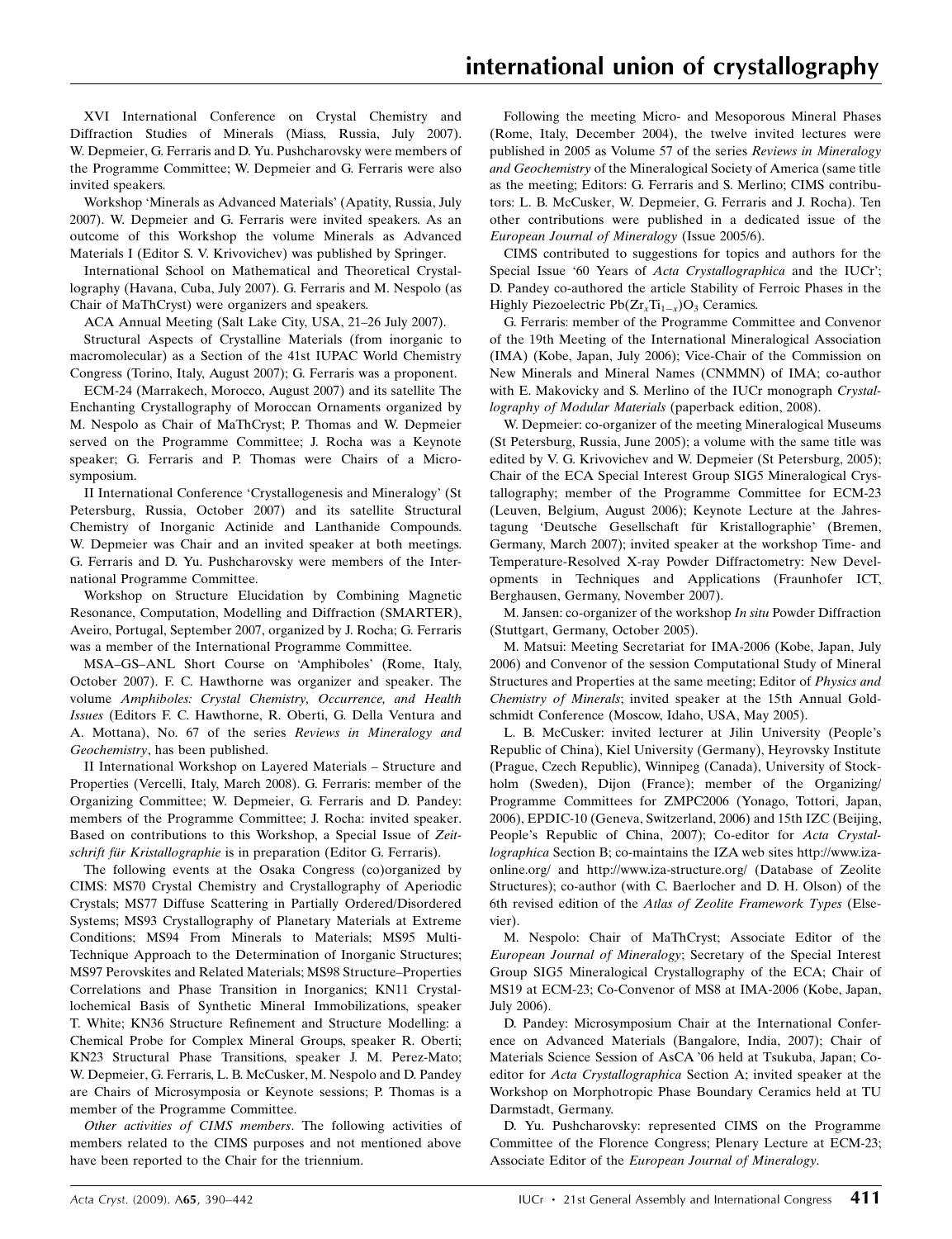P. Thomas: member of the Programme Committee for ECM-23.

J. Rocha: member of the editorial board of the European Journal of Inorganic Chemistry.

E. Tillmanns: Chief Editor of the European Journal of Mineralogy; Chair of the Organizing Committee of the 20th General Meeting of the International Mineralogical Association (IMA) (Budapest, Hungary, 2010).

## G. Ferraris, Chair

A4.13. Commission on Mathematical and Theoretical Crystallography. The Commission (MaThCryst) was formally approved by the Florence General Assembly, from an original nucleus of crystallographers who gathered in September 2002 as an informal MaThCryst working group.

Meetings and schools. In the triennium MaThCryst has organized the following meetings and schools:

Summer School in Nancy, France, 20–24 June 2005 (http:// www.crystallography.fr/mathcryst/nancy2005.htm), in cooperation with the Commission on Inorganic and Mineral Structures (CIMS).

Satellite meeting of the 23rd European Crystallographic Meeting, Leuven, Belgium, 4–6 August 2006 (http://www.crystallography.fr/ mathcryst/leuven2006.htm), in cooperation with CIMS.

Satellite meeting Theoretical Crystallography and Materials Science, on the occasion of AsCA '06, Tsukuba, Japan, 18–19 November 2006 (http://www.crystallography.fr/mathcryst/ asca2006.php), in cooperation with CIMS.

Summer School in Havana, Cuba, 15–20 July 2007 (http:// www.crystallography.fr/mathcryst/havana2007.php), in cooperation with CIMS and the Commission on Crystallographic Teaching.

Satellite meeting of the 24th European Crystallography Meeting, Marrakech, Morocco, 20–22 August 2007 (http://www. crystallography.fr/mathcryst/marrakech2007.php).

Publications. A Special Issue of Zeitschrift für Kristallographie (Issue 2006/1, published in November 2005), Guest Editor H. Grimmer, has been published, containing articles contributed by lecturers and participants at the satellite meeting Crystallography at the Start of the 21st Century: Mathematical and Symmetry Aspects, held on the occasion of the 22nd European Crystallographic Meeting, Budapest, Hungary, 24–26 August 2004 (http://www.extenza-eps.com/ OLD/toc/zkri/221/1\_2006;jsessionid=oKNiA6GZLBTaH5H3pN).

A Special Issue of Acta Crystallographica Section A [(2006), 62(2)], Guest Editor M. Nespolo, was published containing articles contributed by lecturers and participants at the Nancy School (http:// journals.iucr.org/a/issues/2006/02/00/issconts.html).

MaThCryst suggested topics and authors for the Special Issue '60 Years of Acta Crystallographica and the IUCr': M. Nespolo contributed a feature article with the title Does Mathematical Crystallography Still Have a Role in the XXI Century? [Acta Cryst. (2008), A64, 96–111].

A book on Graph Theory in Crystallography and Crystal Chemistry (by J.-G. Eon, W. Klee and J. Rutherford) is in preparation; publication is expected in 2009 as an IUCr Monograph on Crystallography as part of the IUCr/OUP Book Series.

Didactic material and abstracts. Didactic material and abstracts from oral and poster presentations at MaThCryst schools and satellite meetings are available from the respective web sites with the addresses given above.

Other activities. M. Nespolo represents MaThCryst in the IUCr Online Dictionary project (http://reference.iucr.org/dictionary/ Main\_Page), a WiKi-based online dictionary with free reading access but with editing limited to selected authors.

M. O'Keeffe represents MaThCryst on the International Programme Committee of the Osaka Congress.

Future activities. A Summer School at Gargnano, Lake Garda, Italy, will be held 27 April – 2 May 2008 (http://www. crystallography.fr/mathcryst/gargnano2008.htm), in cooperation with the Commission on Crystallographic Teaching.

The following activities took place within the framework of the Osaka Congress:

(1) KN29 Keynote Lecture on Crystal Design and Synthesis: Reticular Chemistry by O. M. Yaghi, Chair D. Proserpio.

(2) MS89 Microsymposium in honour of E. Ascher and J. J. Burckhardt, Chairs H. Grimmer and M. Nespolo, invited speakers: A. Janner, M. Senechal.

(3) Evening Session on Art and Crystallography, Chair M. Nespolo.

A satellite conference of ECM-25 on Symmetry and Crystallography in Turkish Art and Culture, will be held in Istanbul, Turkey, 7–9 August 2009 (http://www.crystallography.fr/mathcryst/ istanbul2009.php).

MaThCryst also plans to organize a thematic school on graph theory, to be held after the publication of the above-mentioned Monograph with the authors of the Monograph as lecturers, as well as a thematic school on irreducible representations of space groups, with main lecturers M. I. Aroyo and B. Souvignier. The venues and precise schedules have not been decided.

## M. Nespolo, Chair

A4.14. Commission on Neutron Scattering. A significant event and important gathering of the neutron community in the triennium was the International Conference on Neutron Scattering (ICNS 2005), held in Sydney, Australia, 27 November – 2 December 2005. ICNS provides an international forum for the presentation and discussion of recent developments in neutron sources, the techniques of neutron scattering, and their application to physics, chemistry, biology, materials science and industry.

On the occasion of ICNS 2005 the Commission held a meeting where the tasks of the Commission were discussed and arranged and new members introduced themselves.

At a special session of ICNS the prestigious Walter Hälg Prize was awarded to A. Furrer (ETH Zürich and Paul Scherrer Institute, Switzerland) and H. U. Güdel (University of Bern, Switzerland). The Prize is awarded biennially by the European Neutron Scattering Association (ENSA) to European scientists for outstanding work in neutron scattering with a long-term impact on scientific and/or technical neutron scattering applications.

In 2007 the Walter Hälg Prize was awarded to J. Penfold (Rutherford Appleton Laboratory, UK) at the European Conference on Neutron Scattering (ECNS 2007, Lund, Sweden, 25–29 June 2007). Furthermore at ECNS, the Erwin Felix Lewy Bertaut Prize was awarded by the European Crystallographic Association (ECA) and the European Neutron Scattering Association (ENSA). This Prize is intended for young European scientists in recognition of notable experimental, theoretical or methodological contributions in the field of the investigation of matter using crystallographic or neutron scattering methods. In 2007, the Prize Committee decided to award the Erwin Felix Lewy Bertaut Prize to H.M. Rønnow (Ecole Polytechnique Fédérale de Lausanne, Switzerland).

Besides ICNS and ECNS several conferences relevant to neutron scattering were held during the triennium; for example, the American Conference on Neutron Scattering (ACNS 2006, St Charles, USA, 18–22 June 2006) and the 1st International Symposium of the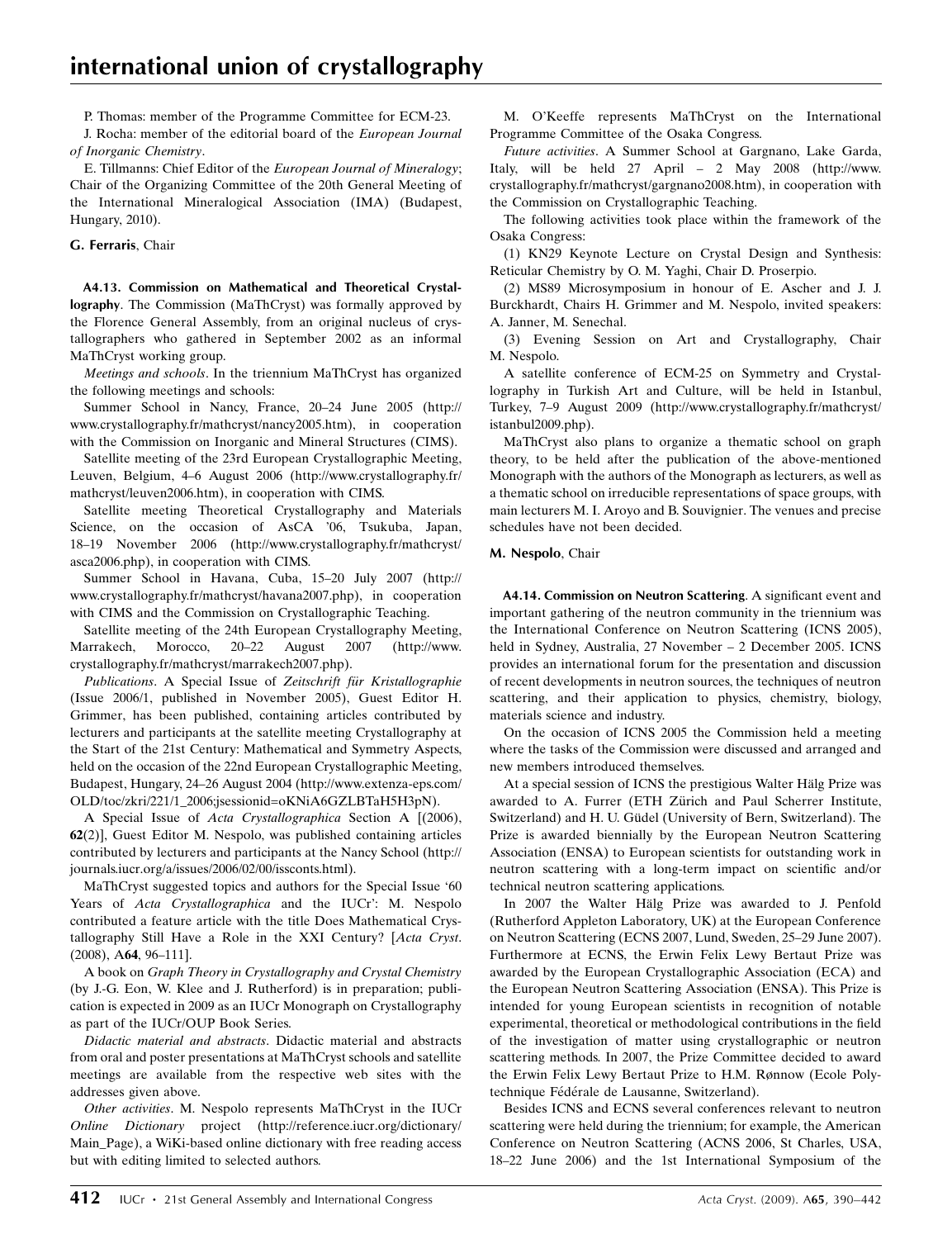Quantum Beam Science Directorate of JAEA (QuBS 2006) entitled Advances in Neutron, Synchrotron Radiation,  $\mu$ SR and NMR Researches (Tokyo, Japan, 28–30 August 2006). QuBS 2006 was one of the satellite meetings of the 17th International Conference on Magnetism (ICM 2006, Kyoto, Japan) and focused on magnetism, superconductivity and related materials studied with four complementary probes: neutrons, synchrotron radiation,  $\mu$ SR and NMR.

Additionally, increasing efforts were put into the training of young researchers in the field of neutron scattering. Well established annual courses/schools for young scientists include the Oxford School on Neutron Scattering (Oxford, UK), the PSI Summer School on Condensed Matter Research (Zuoz, Switzerland), the JCNS Laboratory Course on Neutron Scattering (Jülich/Garching, Germany) and the HMI School on Neutron Scattering (Berlin, Germany).

Concerning neutron sources worldwide, the last three years have been successful and favourable for users as new sources were set in operation and important upgrades/changes at existing neutron sources have been made.

In April 2006 the new accelerator-based Spallation Neutron Source SNS at Oak Ridge National Laboratory (USA) produced its first neutrons. This marks a great step for the neutron community in realizing the first accelerator-based neutron source, which uses a liquid target to generate neutrons. SNS will provide the most intense pulsed neutron beams in the world for scientific research and industrial development. In 2006 the first three instruments were available for initial users. According to plan the SNS instrument hall will contain 24 instruments on 18 beamlines.

At ISIS, the pulsed spallation source at Rutherford Appleton Laboratory (Oxfordshire, UK), the Second Target Station Project is ongoing. The construction of the Second Target Station, which began in 2003, achieved a major milestone in December 2007, when the first proton beam was successfully delivered to the new target station. The Second Target Station Project will double the capacity of the ISIS research centre and open new opportunities in biomolecular science, nanoscale science, advanced materials and soft condensed matter. It will open for experiments in autumn 2008.

The Japan Proton Accelerator Research Complex (J-PARC) in Tokai is currently under construction, and its completion is scheduled for 2008. J-PARC is a three-stage accelerator complex with a Linac, a 3 GeV rapid cycling synchrotron and a 50 GeV proton synchrotron, built by the Japan Atomic Energy Agency (JAEA) and High Energy Accelerator Research Organization (KEK). The 3 GeV rapid cycling synchrotron will be used for a 1 MW spallation source, the Japanese Spallation Neutron Source (JSNS).

In the People's Republic of China, the construction of a new neutron research reactor is making good progress. The China Advanced Research Reactor (CARR), a 60 MW facility, is expected to become critical in 2008. In 2007 the first meeting of the International Advisory Committee of CARR took place in Beijing.

In the USA, an expansion of the NIST Center for Neutron Research (NCNR, Gaithersburg) is underway. The project comprises the development of a new cold neutron moderator, and a new guide hall with five state-of-the-art instruments.

The ILL (Institut Laue–Langevin) in Grenoble (France), the world's most intense reactor neutron source, is running successfully after a ten-month shutdown between August 2005 and June 2006 in conjunction with a refit programme. In 2007 the ILL celebrated its 40th anniversary and launched the second phase of the Millennium Programme. The overall goal of the Millennium Programme, which started in 2000, is to modernize the infrastructure and instrument suite to provide the best possible experimental facilities and support to its European users over the next two decades. In this second period (2007–2013) five new instruments will be built and four others will be upgraded.

In Australia a new research reactor, known as OPAL (Open Pool Australian Lightwater), replaces Australia's first nuclear reactor HIFAR (High Flux Australian Reactor), which was shut down in 2007 after 49 years of successful operation. OPAL went critical in August 2006 and reached its full power of 20 MW for the first time in November 2006. The official opening ceremony took place in April 2007 at the Australian Nuclear Science and Technology Organization (ANSTO) Research Establishment in South Sydney, Australia. Unlike HIFAR, OPAL has a cold neutron source to enable research on biological materials.

A further outstanding event was the beginning of the routine operation of the new reactor FRM II (Forschungsneutronenquelle Heinz Meier-Leibnitz) in Munich, Germany, in April 2005. In May 2006 FRM II reached its nominal power of 20 MW when the first neutrons were delivered to users in the experimental hall. One year later the neutron guide hall was inaugurated; it includes cold and thermal neutron guides and a positron beam. Eight of the scattering instruments in the neutron guide hall at FRM II, which were formerly located at FRJ-2, are operated by the Forschungszentrum Jülich with its own team of scientists, engineers and technicians. The Forschungszentrum Jülich inaugurated the Jülich Centre for Neutron Science (JCNS) at FRM II in February 2006 and herewith strengthens its activities at external neutron sources after the shutdown of their own research reactor FRJ-2 in May 2006.

Unfortunately, another shutdown of a medium-flux source took place in the past period. The decommissioning phase of the 45-yearold research reactor R2 at Studsvik, Sweden, started in 2005.

At the research reactor BER II, operated by Hahn–Meitner-Institut Berlin (Germany), a second neutron guide hall was completed in January 2005. The world's strongest magnet for neutron experiments (between 25 and 30 T), the High Field Magnet, will be installed there. This new magnet will be built in cooperation with the National High Magnetic Field Laboratory (NHMFL) at Florida State University, Tallahassee, USA, and is planned to be completed by 2011. Two new instruments, an Extreme Environment Diffractometer for the use of the High Field Magnet and a second small-angle scattering instrument, will also be located in the second guide hall.

Another important topic concerning neutron sources worldwide is the discussion about the European Spallation Source (ESS). After several years of standstill, the ESS project has regained momentum by becoming one of the 35 priority projects endorsed by the 2006 report of the European Strategy Forum on Research Infrastructures (ESFRI) and by the announcement of a number of European regions to be ready for financial commitments for hosting this project. In 2007, three governments (the Spanish, Swedish and Hungarian) have put forward official bids for the investment costs in order to host the ESS but so far the final location of the world's most powerful spallation source remains to be decided. The ESS project is very important for the future of neutron science and the neutron community is looking forward to the realization of this exciting project in the near future.

## M. Steiner, Chair

A4.15. Commission on Powder Diffraction. The Commission (CPD) has supported a number of events and projects during the triennium and has been delighted to endorse regional meetings in emerging regions across the world. The Latin-American Workshop on Applications of Powder Diffraction and the two-day satellite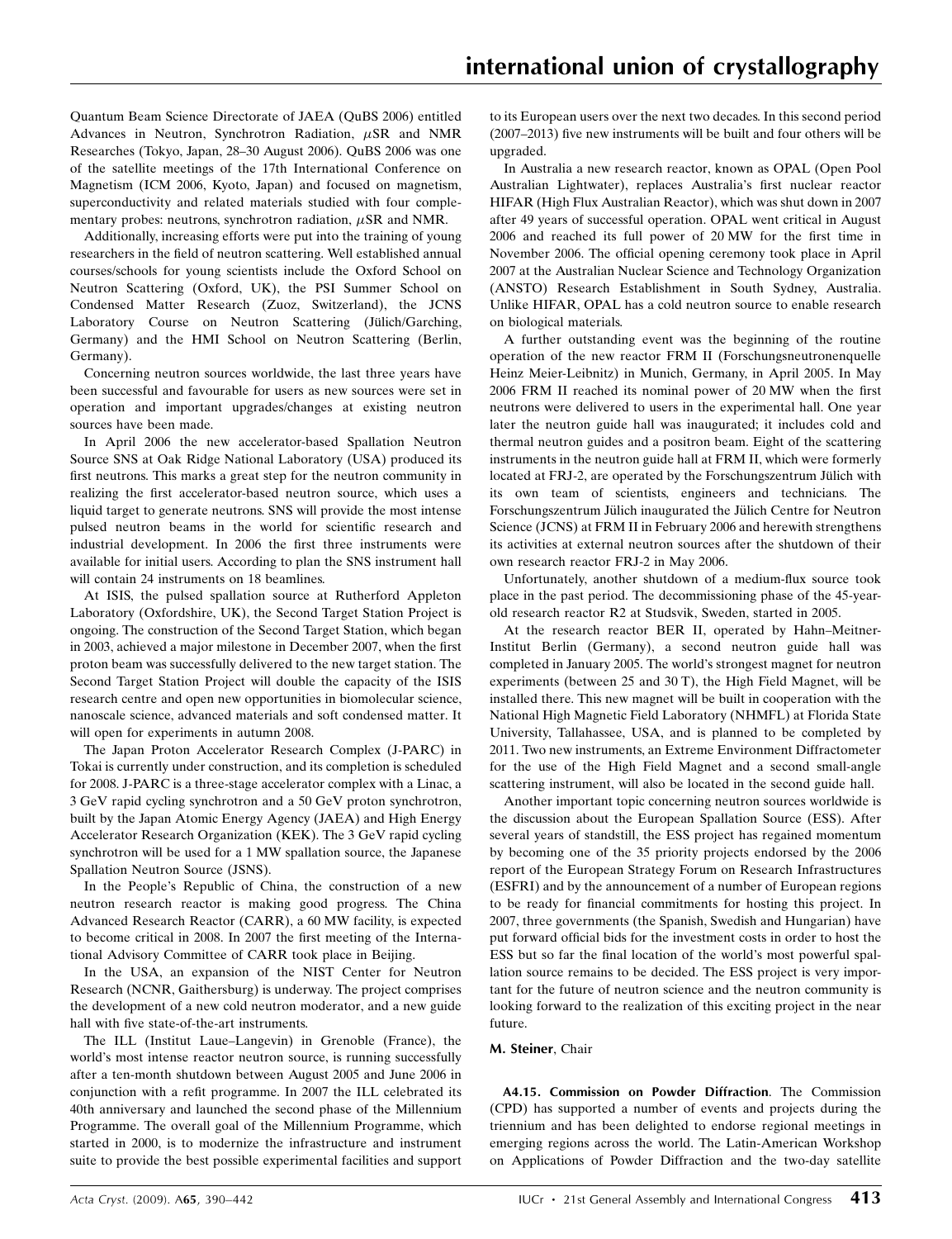workshop Methods of Powder Diffraction, Laboratório Nacional de Luz Síncrotron, Campinas, Brazil, 16–20 April 2007, were a particular success. The CPD has also strongly encouraged small, focused workshops on advanced aspects of powder diffraction and meetings have discussed the state-of-the-art in pair distribution function analysis, protein crystallography from powder diffraction data, Rietveld analysis and structure determination from powders.

Meetings/workshops/schools. The CPD meetings of the current triennium were held at the Florence Congress in 2005, the 2006 EPDIC Meeting in Geneva, Switzerland, and the 2007 ECM in Marrakech, Morocco. Regional meetings in Indonesia and Brazil and two workshops at the ESRF, Grenoble, France, have been supported by the CPD, which continues to encourage crystallographers around the world to promote powder diffraction research and education. The fifth Size–Strain Conference, Diffraction Analysis of the Microstructure of Materials, Garmisch-Partenkirchen, Germany, 2–9 October 2007, was also endorsed by the CPD. The CPD also supported the Powder Diffraction and Rietveld Refinement School at the University of Durham, UK, in March 2008 and the Joint PSI– AIC–SGK Summer School on Structure Determination from Powder Diffraction Data held at PSI Villigen, Switzerland, in June 2008.

Projects. One ongoing CPD initiative is the project on best practice for the analysis and deposition of organic structures from powder diffraction data and is providing substantial input into an advanced monograph on powder diffraction edited by R. Dinnebier and S. Billinge.

CPD web site. The Commission web site has been rewritten and is now located at http://www.iucr-cpd.org.

Newsletters. There have been three Newsletters published in this period edited by Commission members R. Rizzi, N. Masciocchi, D. Rafaja, and by former Commission Chair R. Dinnebier. Three further Newsletters are in preparation and are edited by M. Delgado, S. Billinge, and P. Stephens and P. Whitfield. All CPD Newsletters are now available online in pdf format at http://www.iucr-cpd.org/ Newsletters.htm. The CPD has taken the decision that all future Newsletters will only be available electronically from the CPD web site. Various members of the Commission have agreed to produce Newsletters on a twice-yearly basis. The computer software pages in the CPD Newsletter are produced by L. M. D. Cranswick and are very much appreciated by readers for their informative content and their effective presentation. News from ICDD and from IXAS is also present in all issues, together with news on forthcoming events.

## W. I. F. David, Chair

A4.16. Commission on Small-Angle Scattering. The details of the Commission's activities are presented in the corresponding Annual Reports. The present report provides a general overview of the work of the Commission in the reporting period and outlines the directions of future activity.

Communications and personnel. At the Florence Congress, a new Commission Chair (D. I. Svergun) and new members (J. Trewhella and A. Benedetti) were appointed. T. Sabine left the Commission and I. Torriani became a consultant.

Most of the communications between Commission members were by e-mail or during personal meetings at different international conferences.

Scientific meetings. The triennial Small-Angle Scattering (SAS) conference. The International Conference on Small-Angle Scattering is the main occasion for scientists using this technique worldwide. The Conference has been held on a triennial term for over 40 years and provides a forum for exchanging ideas related to SAS itself across the

boundaries of the various scientific disciplines and applications. At the XII SAS Conference in Venice, Italy (2002), the problem of collision with the triennial IUCr Congress was considered and it was decided to postpone the next SAS Conference by a year to avoid the conflict. The XIII SAS Conference (Kyoto, Japan, 8–13 July 2006) was the first to be considered a satellite meeting of the IUCr Congress, and it was by far the largest SAS event so far. The Conference attracted 548 participants from 33 countries and five continents, with a total of 538 presentations (125 oral and 413 posters), which was almost a 30% increase over SAS 2002.

Most of the Commission members served on the International Advisory Committee of SAS 2006. N. Yagi was a Vice-Chair of the Organizing Committee and Y. Amemiya was a Chair of the Programme Committee. The scientific programme of the Conference contained seven plenary lectures on hot topics covering various scientific fields, 19 general sessions and five special sessions.

Young researchers from 14 countries were supported financially by the IUCr. The Commission Prize initiative, which was well received by the SAS community at the Venice 2002 Conference, was sustained at SAS 2006, where the Commission worked together with the organizers to award SAS prizes. A Prize for a significant contribution to the advancement of the SAS technique was given to H. Stuhrmann, and three Young Scientist Prizes were also awarded. The Proceedings of SAS 2006 were published in a Special Issue of Journal of Applied Crystallography (April 2007), for which Commission members G. Kostorz and A. Allen served as Guest Editors.

The scope of the work of the Commission was presented to the participants of the Conference and plans for future activity were highlighted. Among the topics discussed were a possible textbook on SAS, the use of the SAS listserver, standard samples and standard data formats.

In coordination with the organizers of SAS 2006 the Commission made a call to the SAS community for bids to host the next SAS Conference, and after a ballot of the participants Oxford, UK, was selected as the venue of SAS 2009. The Commission is now working together with the International Advisory Committee of the Oxford SAS conference in soliciting applications for SAS 2012. It is planned to come up with a balanced recommendation for the SAS 2012 venue (to be approved by the SAS 2009 attendees). Such a selection scheme will also be proposed for future SAS conferences. G. Kostorz agreed to act as a liaison person from the Commission in establishing this mechanism.

IUCr Congresses. The Commission participated in providing visibility for SAS during the Florence Congress. A Keynote Lecture in SAS from Biological Macromolecules was given (D. I. Svergun) and J. S. Pedersen organized a one-day satellite workshop on Small-Angle Scattering. Several Commission members gave tutorial lectures at the workshop. Y. Amemiya and I. Torriani organized a Microsymposium on Analysis of Anisotropic Materials.

The Commission has been actively preparing for the Osaka Congress. A suggestion was made for the topic of the Keynote Lecture in SAS (Advances in Micro and Nano-SAXS), which will be given by Commission member P. Fratzl. Moreover, topics for four SAS-related Microsymposia were suggested and approved for the IUCr meeting, and these Microsymposia will be Co-Chaired by Commission members J. Trewhella, P. Fratzl, P. Thiyagarajan and A. Allen.

Educational activity. During 2005–2007 all Commission members were active in organizing and participating in courses, schools and tutorial workshops to promote the small-angle scattering technique worldwide. In particular, J. S. Pedersen organized a one-day tutorial Workshop on SAS in connection with the Florence Congress and D. I.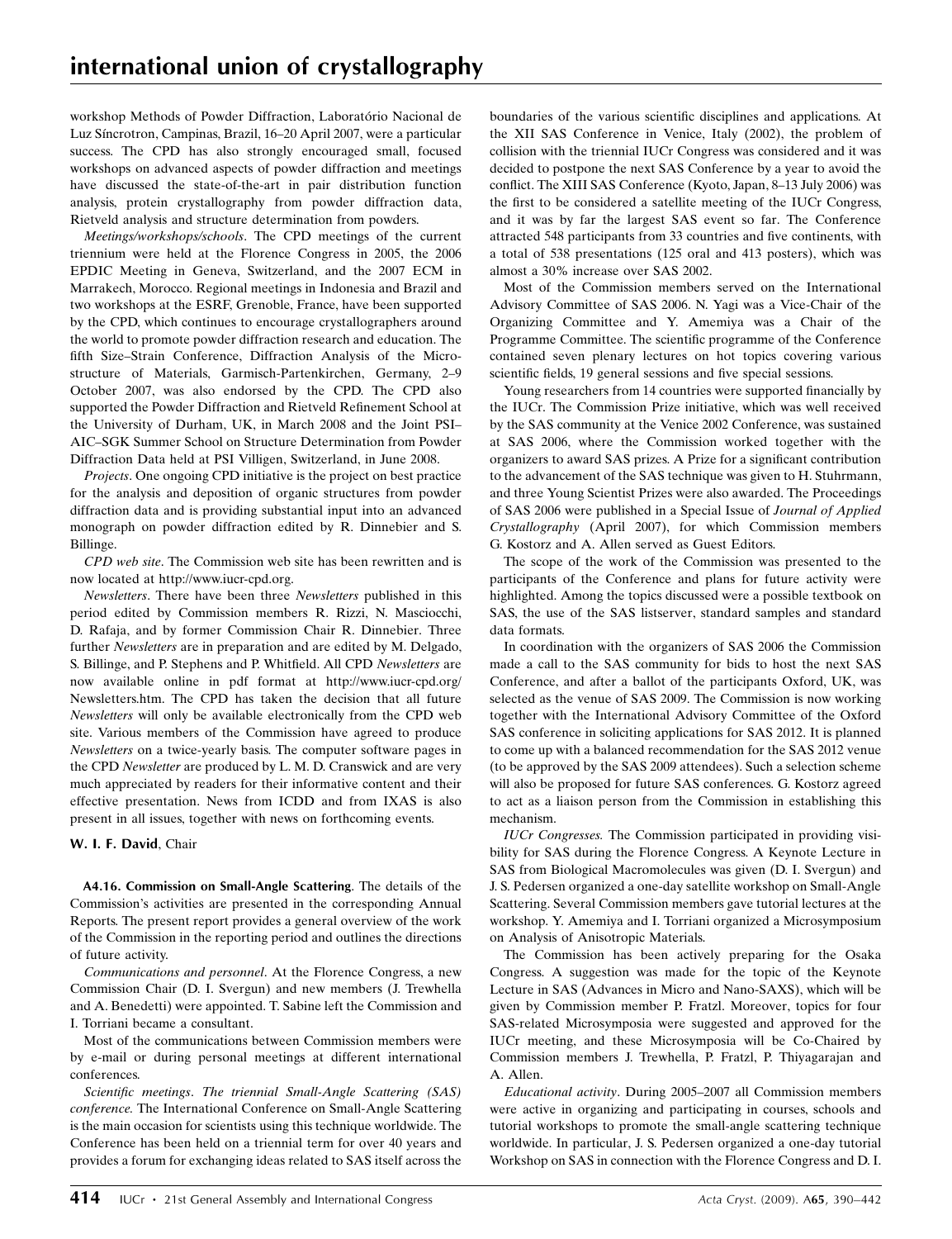Svergun organized an EMBO Practical Course on Solution Scattering from Biological Macromolecules (Hamburg, Germany, October 2006). Members of the Commission acted as lecturers and tutors at both events. N. Yagi gave a practical course on SAXS at Cheiron Summer School (Himeji, Japan, September 2007). J. Trewhella promoted educational activities in the Pacific Rim Countries with SAS strongly featured at several regional workshops and meetings. A. Allen and P. Thiyagarajan were involved in the preparation of various new SAS guides and tutorials in the USA (at NIST, Gaithersburg, and APS, Argonne). I. Torriani organized a short tutorial course on SAXS during the 2006 Meeting of the Argentinian Crystallographic Association in Puerto Madryn.

Further, several Commission members are running SAXS or SANS instruments at large-scale facilities, and they educate and train students and postdocs from the visiting user groups in the practical aspects of small-angle scattering.

Publications. The proceedings of the Kyoto 2006 SAS Conference, similar to many previous triennial conferences, were published in Journal of Applied Crystallography. The high quality of the published papers is largely thanks to G. Kostorz (consultant of the Commission), who regularly acts as the Editor of the SAS Proceedings issues. The Commission has an opinion that the Proceedings should continue to be published in a highly ranked journal like Journal of Applied Crystallography, since each new volume serves as an important reference for the SAS community. This opinion was also expressed to the organizers of the SAS 2009 Conference.

The idea of writing a textbook on small-angle scattering was raised publicly by the members of the Commission (in particular at SAS 2006), and the need for an entry-level book written by a few authors was emphasized. Discussions showed that some scientists would be prepared to contribute a chapter to a larger volume, but they were less willing to take responsibility for writing a full textbook covering all major aspects of SAS. Members of the Commission continue to discuss this issue with prominent representatives of the SAS community who might act as authors/contributors.

Software development. The Commission maintained contacts with the initiatives canSAS and NOBUGS related to software, data handling and analysis. In particular, A. Allen's home institute, NIST (Gaithersburg, USA), hosted the canSAS V workshop in October 2007. The software package ATSAS developed in the group of D. I. Svergun is publicly accessible for academic institutions and is currently used by more than 1000 users from over 500 laboratories. P. Thiyagarajan provided a SAXS/SANS analysis package on the Igor Pro platform to numerous users at Argonne National Laboratory, USA.

Community building. During 2005–2007, numerous scientific presentations were given by members of the Commission at conferences, workshops and round-table meetings devoted to the future development of SAS and also to interactions with adjacent scientific methods. In particular, J. S. Pedersen participated in the round-table discussion of the future of SANS activities at the Frank Laboratory of Neutron Physics (Dubna, Russia, October 2006). D. I. Svergun was invited to highlight the biological SAS scientific case to a workshop at the Canadian Light Source in Saskatoon, Canada (2007) where recommendations for the future construction of beamlines at this synchrotron were presented. J. Trewhella has been appointed to the Neutron Decadal Planning Group to draft the plan for neutron scattering in Australia for the next decade.

Most Commission members serve on scientific committees at largescale facilities, national as well as international, in many countries, including e.g. Germany, France, UK, Italy, Denmark, USA, Japan, Australia and Brazil. They not only evaluate beam-time applications, but also participate in important discussions about the future development of the instrumentation and strategies of the facilities. The members of the Commission further contributed to the widening of the user community of the SAS instruments in their home laboratories and large-scale facilities, offering service, help in data collection and analysis as well as hands-on courses.

Given the constantly increasing importance of the Internet for scientific communications, significant effort was invested by the Commission in this direction. The new joint moderators of the IUCr SAS listserver (S. King, N. Terrill and M. Malfois, ISIS/Diamond, Oxford, UK) ensured a more active use of this listserver by the community from August 2006. AWiKipedia entry on biological smallangle X-ray scattering was made at http://en.wikipedia.org/wiki/ Biological\_small-angle\_X-ray\_scattering. A web SAS forum was created at http://www.saxier.org/forum, which now has about 100 registered users, largely discussing software issues. P. Fratzl was appointed as a liaison person from the Commission to the working group on the Online Dictionary. Further work with web communications, including refurbishing of the Commission web site, is ongoing.

Organizational activity. All Commission members either organized or were members of the organizing committees or advisory boards of numerous conferences, workshops, schools or round tables around the world, related to SAS. These include major events such as the Florence Congress, SAS 2006, American Crystallographic Association Meeting 2007, Biology and Synchrotron Radiation Conference (2007) etc. More complete information can be found in the relevant Annual Reports of the Commission.

Technical issues. Commission members contributed to the development of standards for SAS. In particular, A. Allen participated in the work at NIST (Gaithersburg, USA) to develop nanoparticle reference materials for use in biological research applications. D. I. Svergun worked together with I. D. Brown (Chair of COMCIFS) to finalize and ultimately approve the sasCIF data format. In a move to establish standards for publication and deposition of SAS data, J. Trewhella is organizing a meeting with the representatives of the IUCr Commission on Journals and the Protein Data Bank at the Osaka Congress.

All Commission members continued to endorse and pursue novel technical developments at their home institutions and local SAXS/ SANS facilities. As examples, P. Thiyagarajan advised on the developments of new capabilities for SAXS, GISAXS, ASAXS and areadetector development at Argonne National Laboratory (USA); D. I. Svergun made available for the users of the EMBL beamline in Hamburg (Germany) the first liquid-handling robot for solution SAXS experiments and the novel PILATUS pixel X-ray detector; and I. Torriani finished the commissioning of the second (D02- SAXS2) beamline at the LNLS source (Campinas, Brazil), which is open to external users from Brazil and other South American countries.

Summary. The Commission has worked on a broad range of organizational, educational and technical tasks during the triennium. Overall, the interest in SAS has grown rapidly in all continents and in all scientific disciplines (physics, chemistry, biology etc.). Commission members contributed to this process through their activities (see Annual Reports for more complete information) and will continue to do so.

#### D. I. Svergun, Chair

A4.17. Commission on Structural Chemistry. According to the guidelines expressed by the Executive Committee at the Florence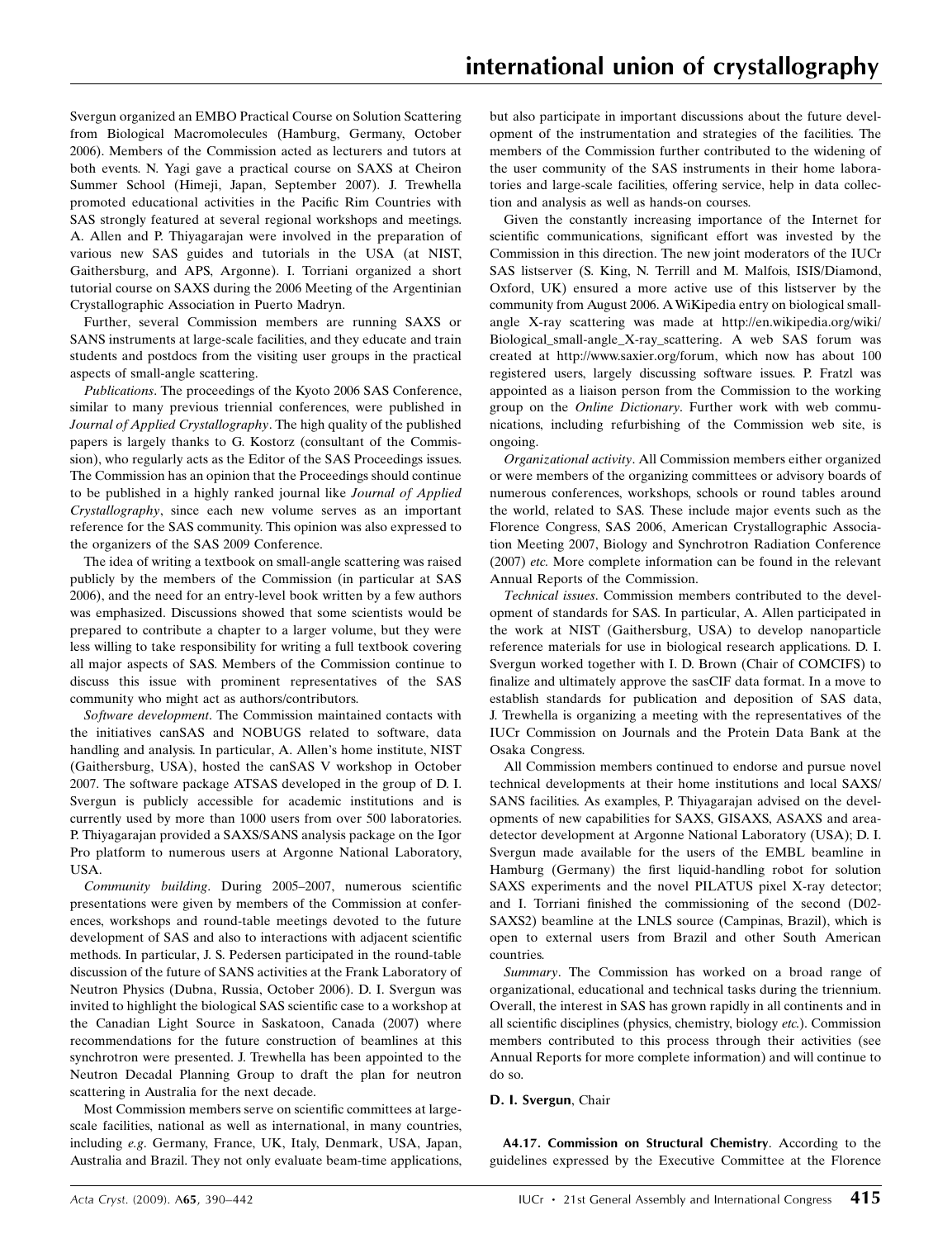#### Table 8

Responsibilities for members and consultants of the Commission on Structural Chemistry.

|                                          | Responsible co-workers               | Consultants           |
|------------------------------------------|--------------------------------------|-----------------------|
| <b>IUCr</b> Newsletter reporter          | D. C. Levendis, A. Beatty, A. Bacchi | J. Flippen-Anderson   |
| <b>World Directory</b>                   | P. Bombicz, P. Piro, M. Hong         | E. Gutierrez-Puebla   |
|                                          |                                      |                       |
| Teaching and schools                     | M. T. L. Duarte, P. R. Raithby       | F. Lahoz, J.-C. Daran |
| Nomenclature                             | P. R. Raithby, M. Hong               |                       |
| Journals                                 | H. Uekusa. L. Brammer                | F. Lahoz, J.-C. Daran |
| <b>International Tables</b>              | O. Piro, M. T. L. Duarte             |                       |
| <b>IUCr/OUP Book Series</b>              | A. Beatty, P. Bombicz                | J. Flippen-Anderson   |
| Webmaster                                | A. Bacchi, H. Uekusa                 | E. Gutierrez-Puebla   |
| 60th Anniversary of <i>Acta</i> and IUCr | L. Brammer, D. C. Levendis           |                       |

Congress, the Commission established a list of responsibilities for members and consultants (D. Braga was another active consultant), as shown in Table 8.

Activities. The Commission has updated and restyled its web site, by providing sections containing information on the scientific events supported by the Commission, reports on past events, present activities of the Commission and historical background.

During 2006 many issues have been addressed under the responsibilities of different members. In particular, suggestions were submitted for the 60th Special Anniversary Issue of Acta Crystallographica Section A, lists of attendees to crystallographic schools and meetings have been collected for extending the World Directory of Crystallography, and suggestions for implementing crystallographic nomenclature have been forwarded to the Working Group designated by the Commission on Crystallographic Nomenclature to implement a pilot project for an Online Dictionary. Commission members have been actively involved in the Organizing Committees and Programme Committees of many regional meetings.

The Commission met in 2006 at the Kruger National Park (South Africa), during Indaba 5. Current and future activities were discussed, in particular regarding the programme for structural chemistry for the Osaka Congress.

During 2007 the Commission has promoted the activity of the structural chemistry crystallography community, by recommending and supporting meetings addressing scientific themes of particular interest for structural chemistry. Several meetings of this type have been held in 2007.

Commission members have also contributed to the planning and organization of Microsymposia covering the most emergent topics in structural chemistry within national and international congresses, workshops and schools during 2007.

A key activity of the Commission during 2007 was contributing to the planning of the Osaka Congress. The Commission Chair, A. Bacchi, together with A. Nangia were members of the International Programme Committee (IPC), while E. Gutierrez-Puebla, Commission Consultant, contributed as an ex officio member. C. Mealli and K. Ogawa, whose scientific interests are closely related to structural chemistry, were also appointed members of the IPC. A. Bacchi and A. Nangia collected suggestions from all members and Consultants of the Commission to contribute to the planning of topics for Plenary Lectures, Keynote Lectures, Microsymposia and Chairs. Structural chemistry will be represented in Osaka at all levels (Plenary Lectures, invited presentations, topical sessions and posters), showing the vitality of the discipline and the growing interest of the crystallographic community in topics related to structural chemistry. The topics covered in Osaka will include: modelization of structure of molecular compounds and implications for reactivity; water clusters in molecular crystals; symmetry, asymmetry and chirality in molecular aggregation; photochemistry and solid-state transformations of molecular solids; uncommon organic and organometallic structures and functions; electric and magnetic properties of molecular crystals; crystal design from hydrogen bond to halogen bond and beyond; host–guest crystal chemistry; chemical recognition and supramolecular architectures; co-crystals: theory, synthesis and use; structure– function relationships of MOFs (Metal Organic Frameworks); understanding and controlling polymorphism; design and applications of nanoscale materials; and knowledge-based applications in structural chemistry. A Microsymposium in tribute to Pierre-Gilles de Gennes on Liquid Crystals and Crystallography is also planned. Joint Microsymposia with other Commissions (High Pressure;

Biological Macromolecules; Crystallographic Teaching; Crystal Growth and Characterization of Materials; Crystallographic Computing; Charge, Spin and Momentum Densities; Powder Diffraction) on common topics have also been encouraged as a way of highlighting the interdisciplinarity of structural chemistry.

Events supported by the Commission. Several requests for the support of the Commission have been received during the triennium. All applications were thoroughly examined and discussed among Commission members; in particular, organizers were advised to encourage the participation of young researchers from less advantaged countries, and to ensure a gender balance in the scientific programme.

During 2006 support was given to the Russian Fourth National Crystal Chemical Conference (Chernogolovka, Russia, 26–30 June 2006), the French Crystallographic School (Nancy, France, 28 August – 2 September 2006) and Indaba 5 (Kruger National Park, South Africa, 20–25 August 2006).

During 2007 the Commission supported the American Crystallographic Society Annual Meeting (Salt Lake City, 21–26 July 2007), the School on Materials Applications of the Organic Solid State (SMAOSS) and the XVIII International Conference on the Chemistry of the Organic Solid State (XVIII-ICCOSS) (Merida, Venezuela, 1–6 July and 8–13 July 2007).

The American Crystallographic Association Annual Meeting (Knoxville, USA, 31 May – 5 June 2008) will be supported by the Commission in 2008.

#### A. Bacchi, Chair

A4.18. Commission on Synchrotron Radiation. The aim of the Commission is to promote access and awareness of crystallographers worldwide to the world's synchrotron radiation (SR) facilities. Two subcharges are to promote the development of crystallographic instrumentation technology and standards, and to promote synergies between classical storage rings and future free-electron-laser- (FEL-) based sources. As the best means to achieve these goals, the Commission supports international meetings.

The Commission supported the following meetings and activities during the triennium.

(1) The Commission endorsed the establishment of the Asian/ Oceanic Forum for Synchrotron Radiation Research (AOFSRR), and supported funding requests for their annual meetings. One of the goals of the AOFSRR is the coordination of synchrotron-related activities in Asia and Oceania, via joint user and scientific meetings. The first meeting of the AOFSRR was held 23–24 November 2006 at KEK, Tsukuba, Japan (http://pfwww.kek.jp/AOF2006/). The number of participants was 127, including 13 students (Australia 10, China 14, Korea 16, Singapore 1, Taiwan 11, Thailand 2 and Japan 73). There were 18 oral presentations, 57 posters and 20 facility reports. During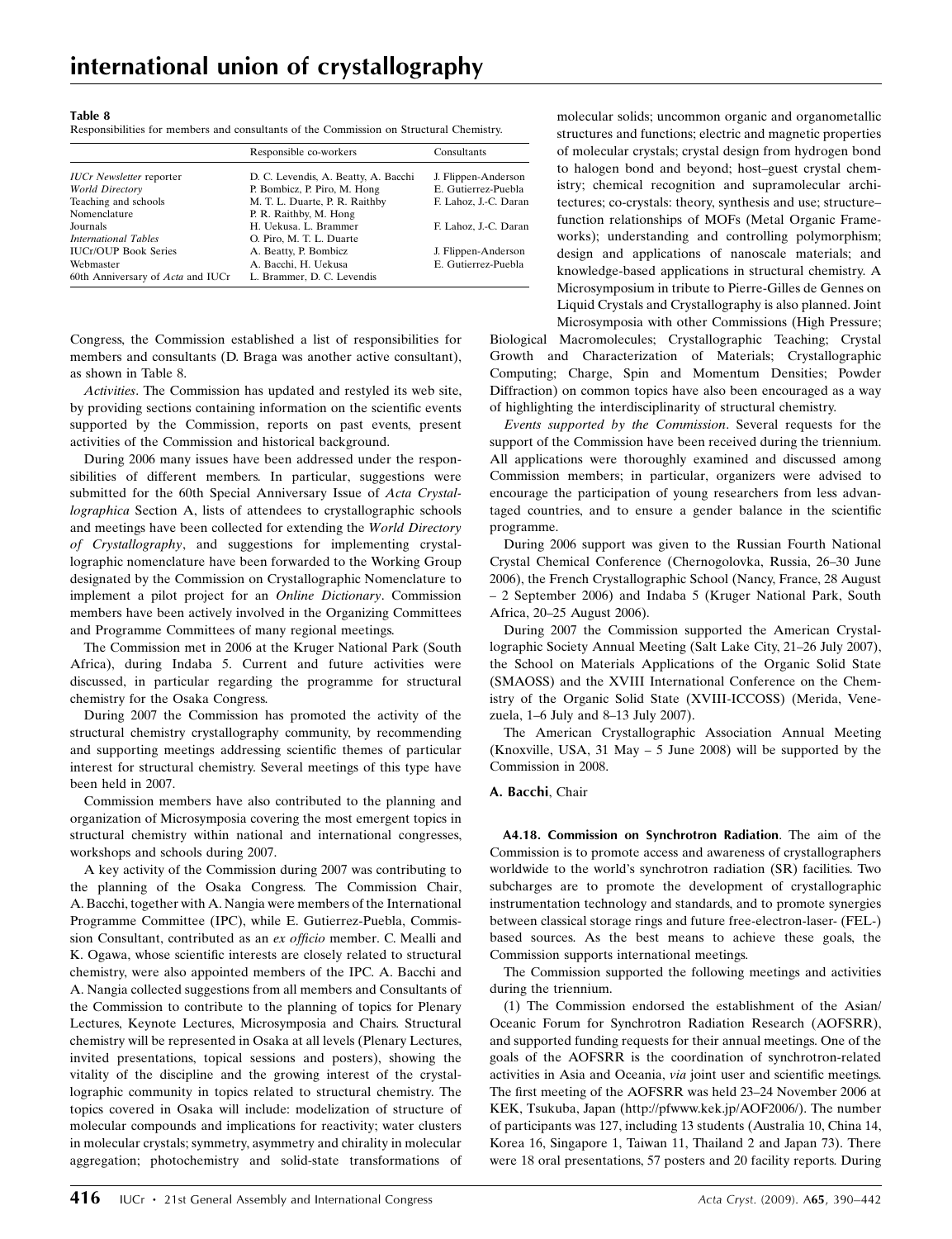the first AOFSRR, the Forum's constitution was finalized and the Memorandum of Understanding formally establishing the AOFSRR was signed. The second AOFSRR workshop was held at National Chao-Tung University, Hsinchu, Taiwan, 1–2 November 2007 (http:// aof.nsrrc.org.tw/aboutus/index.php) in conjunction with the NSRRC Users' Meeting. The total number of participants was 561, among which 80 were international, from Australia (14), China (12), India (4), Japan (34), Korea (6), Singapore (2), Thailand (7) and France (1).

One of the outcomes of the establishment of the AOFSRR is an international summer school on synchrotron radiation organized by SPring-8 (http://cheiron2007.spring8.or.jp/). The first Cheiron School was held at SPring-8, 10–20 September 2007, and was attended by about 50 young students from Asia and Oceania. The school curriculum covered all aspects of synchrotron science and technology, with lectures and tutorials given by international experts, and included practical sessions on the SPring-8 beamlines. The Cheiron School will be held annually: the second school will be hosted by SPring-8, 29 September – 8 October 2008.

The third AOFSRR workshop will be held in Australia in December 2008, hosted by the Australian Synchrotron. Once again the meeting will be held in conjunction with the facility Users' Meeting. A one-day workshop on the potential scientific applications of next-generation sources (FELs and ERLs) is also planned.

(2) The Commission continued to support the RapiData courses (2006 and 2007) on automated data collection; in particular, it encouraged the participation of scientists from South and Central America.

(3) The Commission supported funding requests for a School and Workshop on X-ray Micro- and Nanoprobes: Instruments, Methodologies and Applications, which was held in Erice, Italy, in June 2007.

(4) The Commission supported a funding request for the 6th International Conference on Inelastic X-ray Scattering (IXS 2007). This is a well established conference, with a large international participation and very relevant to the Commission's goals and mission.

(5) The Commission reluctantly gave its support for a funding request by the VIII Latin-American Workshop on Magnetism, Magnetic Materials and their Applications (LAW3M 2007), held in Rio de Janeiro, Brazil, 12–16 August 2007. The reluctance was not due to the goals of the Workshop, but more to the fact that it was on the border of the Commission's aims.

(6) The Commission supported the funding request for the 9th International Biology and Synchrotron Radiation Conference, Manchester, UK, 12–17 August 2007.

Besides these supported meetings, members of the Commission have been involved in the triennial International Synchrotron Radiation Instrumentation meeting in Deagu, Korea, May/June 2006. Preparations for the 2009 meeting, to be held in Melbourne, Australia, in September 2009 are well under way. Members of the Commission will again be involved in developing the programme of SRI 2009.

H. Graafsma represented the Commission on the International Programme Committee for the Osaka Congress. The Commission has teamed up with the Commissions on Electron Crystallography and Mathematical and Theoretical Crystallography, to establish a block of Microsymposia on the use of coherence in X-ray studies. In addition, special sessions on new sources and detectors have been organized.

Detectors. One of the sub-aims of the Commission is to stimulate appropriate funding and activities for detectors. In 2006 a Special Issue of Journal of Synchrotron Radiation on X-ray detectors was published, which was extremely well received. Also, for the first time, new sources (both the LCLS and the European XFEL) have dedicated detector development programmes with substantial funding. It is expected to have the first detectors available in 2009, when the LCLS comes online. The European projects have an expected delivery in 2011 or later. Besides these dedicated developments for the FELs, large-area pixel detectors are starting to make their appearance and impact at the storage-ring sources. With these large and fast detectors, increased attention will be needed for dataacquisition systems, and synergies with high-energy experiments will be needed.

LINAC-based sources. Another field of attention has been the new emerging sources based on linear accelerators (such as ERLs and FELs). The Commission will keep making special efforts to promote awareness and access to these sources in the worldwide crystallographic community.

H. Graafsma, Chair

A4.19. Commission on XAFS. The main goal for the Commission is to promote XAFS in the crystallographic community and to drive new developments. The increase in size of the Commission agreed at the Florence Congress gave rise to a higher level of activity during the triennium.

An announcement on the new IUCr Commission on XAFS was published in the IUCr Newsletter [A. Molenbroek & I. Ascone (2006), IUCr Newsletter 14(2), p. 2].

At the Florence Congress a successful Microsymposium on Combined XAFS and XRD Techniques in Physics, Chemistry and Material Science was organized by S. Mobilio and J. Garcia-Ruiz.

A web site with information on XAFS for crystallographers has been developed. It is linked to directly from the Commission page at the IUCr site (http://www.iucr.org/iucr/commissions/cxafs.html). This is hosted by the Physics Department of the University of Bologna, Italy, and maintained by F. Boscherini. At the moment it includes, for example, a list of XAFS-related events (conferences, workshops, schools), a compendium of XAFS beamlines at synchrotron facilities and a list of the names and e-mail addresses of the members of the Commission.

The contacts with the International XAFS Society (IXAS) were strengthened. Some of the members of this Commission have dual membership and are eager to improve mutual relations for the benefit of both the XAFS and the crystallographic communities.

Many members of the Commission were present at the 13th International Conference on X-ray Absorption Fine Structure (XAFS-XIII) held at Stanford Campus (http://www-ssrl.slac. stanford.edu/xafs13), 9–14 July 2006. This triennial conference was organized by IXAS (see http://www.i-x-s.org) and covers all fields and disciplines using XAFS and related techniques. Commission members held some good meetings and also some fruitful discussions with the new IXAS Executive Committee. We jointly decided to appoint a small commission to take care of improvement of mutual relations for the benefit of the XAFS and the crystallographic communities. A short presentation on the IUCr and the Commission on XAFS was also given at this conference.

The Commission supported the 9th International Conference on Biology and Synchrotron Radiation (BSR 2007), Manchester, UK, 13–17 August 2007 (http://www.srs.ac.uk/bsr2007). Furthermore, the Commission supported the satellite meeting related to this conference: the 3rd BioXAS Study Weekend at SOLEIL, Saint-Aubin, France, 10–11 August 2007, which was focused on Metalloproteomics (http://www.synchrotron-soleil.fr/workshops/2007/BIOXAS-SWE).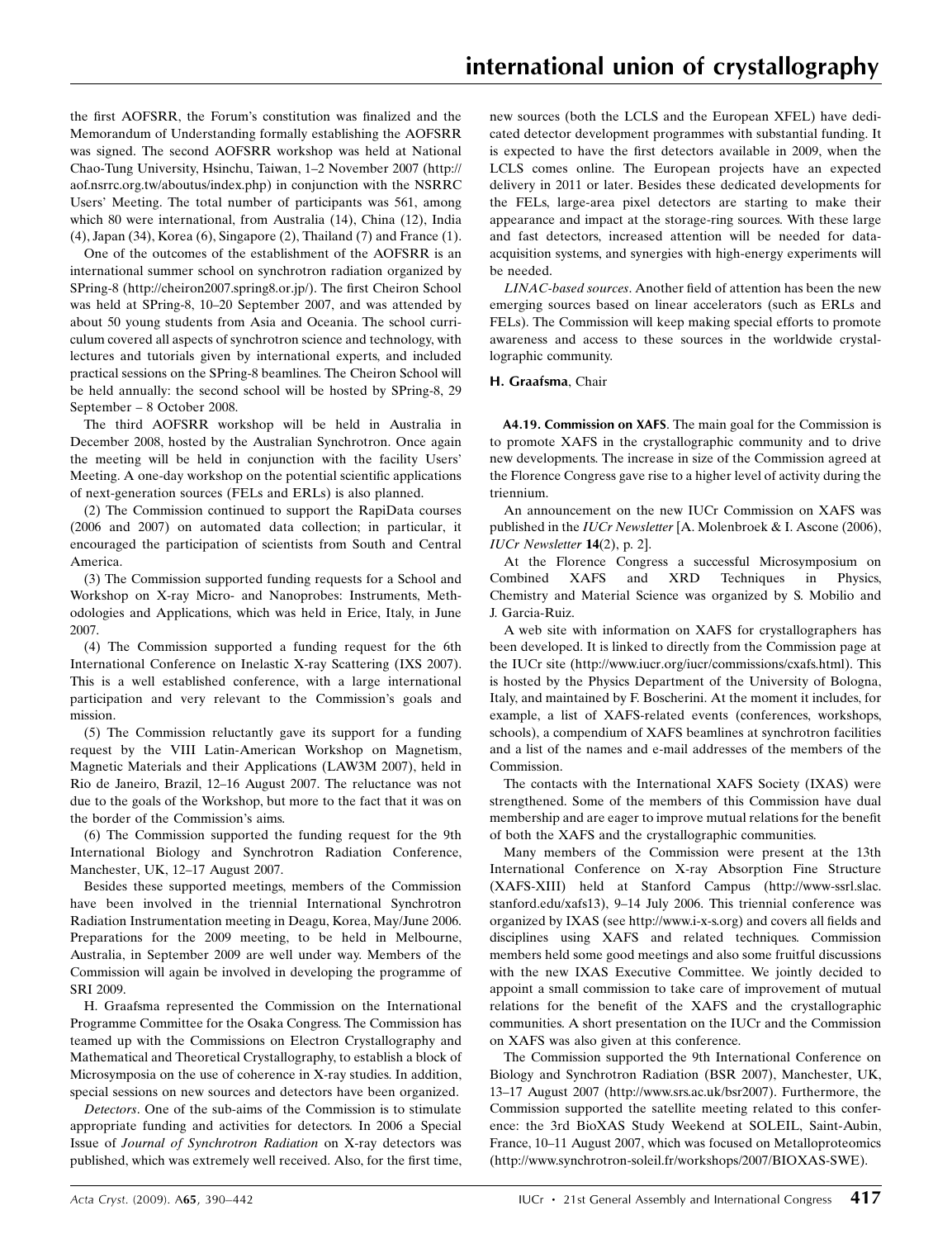Many members of the Commission have put considerable efforts into helping to organize the Osaka Congress. A. M. Molenbroek is a member of the Organizing Committee. I. Ascone and Th. Prangé are organizing a Microsymposium (MS63) entitled XAFS in Biocrystallography. K. Asakura and A. Di Cicco are organizing a Microsymposium (MS35) entitled Combined XAFS and Diffraction of Inorganic Structures.

As a joint activity of the Commissions on Charge, Spin and Momentum Densities and XAFS, U. Bergmann and E. Holub-Krappe are organizing a Microsymposium (MS94) on Complementary Low-Z Element Absorption Spectroscopy by X-ray Raman Scattering. As a joint activity of the Commissions on Electron Crystallography and XAFS, D. Saldin and F. Boscherini are organizing a Microsymposium (MS55) on Surfaces.

As a satellite meeting just before the Osaka Congress, a workshop entitled XAFS Tutorials for Crystallographers and Beginners is being organized by the Commission and the Institute of Materials Structure Science (Photon Factory), Tsukuba, Japan, 20–23 August 2008.

A. M. Molenbroek, Chair

## A5. Committee on Electronic Publishing, Dissemination and Storage of Information

H. D. Flack retired as Chair of the Committee at the Florence Congress. A suitable replacement has yet to be found.

The crystallographic neXus CD-ROM project of L. M. D. Cranswick is continuing. This project involves the production of a standard writable CD-ROM for low-volume distribution in the developing world and contains extracts from web sites, PC-based crystallographic software, web-browsing software and some general-interest software. Another batch of updated CD-ROMs was produced and distributed in 2007.

R. O. Gould has succeeded S. Parsons as the Editor of Crystallography News Online.

M. H. Dacombe, Executive Secretary

## A6. Committee for the Maintenance of the CIF Standard

Introduction. Eighteen years have passed since the IUCr adopted CIF (Crystallographic Information Framework, formerly Crystallographic Information File) as a standard for the submission of crystal structure reports to the Union's journals. We have learned much during that time and COMCIFS, which has responsibility for managing CIF, has been reviewing past progress and planning future directions. Priority in the early years was given to preparing the required CIF dictionaries that now contain an impressive two thousand definitions of crystallographic items. Until recently few other scientific disciplines had a comparable set of dictionaries with such a wide community acceptance, although extensive work is now underway to provide the biomedical sciences with a comparable ontology. The CIF dictionaries are used in conjunction with the STAR file syntax as the format for the extensive current archive of CIF-based structure reports. In the field of small-cell crystallography CIF is widely accepted as the standard for the submission of structure reports to many scientific journals, for their archiving and downloading as well as for transferring crystallographic information between users. In the macromolecular field CIF is used to archive the Protein Data Bank (PDB), and while the file structure does not yet have the same wide community acceptance, the wwPDB exchange dictionary and the official mmCIF dictionary on which it is based provide the definitive definitions of terms in this field.

Dictionary Definition Language (Methods) – DDLm. Eighteen years of experience has shown us how CIF can be enhanced, and at the Florence Congress in 2005 COMCIFS agreed to develop a new dictionary definition language (DDLm) with advanced capabilities. DDLm will make it easier to keep dictionaries up-to-date, to assemble virtual dictionaries customized to individual CIFs, to allow CIFs to include vectors, matrices and tables, and to include in the dictionaries machine-readable expressions that will allow items not present in particular CIFs to be calculated from the information that is present and, more importantly, will allow for consistency checks. The dictionaries will thus not only define individual crystallographic concepts in human-readable form, but will describe how the concepts are related in machine-readable format. Programs written for DDLm dictionaries will be able to read all existing CIFs, and will bring a considerable added value to the task.

During the triennium a final version of DDLm has been created and is currently being evaluated. Work has begun on converting the existing dictionaries to the DDLm standard. It will take some time to complete this conversion, but each new dictionary can be brought online as soon as it is approved. Software that takes advantage of the DDLm features is already being written.

Microsymposium MS96 at the Osaka Congress has been arranged jointly with the Commission on Crystallographic Computing to introduce DDLm and describe the way it will impact on the design of crystallographic software.

Dictionaries. Work continues on the evolving CIF dictionaries. The imgCIF dictionary was designed to record images, specifically those of raw diffraction patterns from two-dimensional detectors. Changes to the imgCIF dictionary to support its use at SLS, Diamond and ESRF are being discussed on the imgCIF list and are the subject of a series of workshops. imgCIF has been adopted as the output format for the new Dectris Pilatus 6M detector at the Swiss Light Source in Villigen, Switzerland, and as of early January 2008, ADSC (Area Detector Systems Corporation) had prepared software to produce imgCIF from all its detectors for use at the Diamond Light Source in Chilton, UK.

The imgCIF group has held a number of workshops during the triennium, including one at the ACA meeting in Hawaii in 2006, one at Brookhaven National Laboratory and another in the UK in connection with the Biology and Synchrotron Radiation Conference in Manchester, in 2007. Further work and workshops will continue in 2008 and the results of this effort will be discussed at the Osaka Congress.

In addition to the construction of DDLm dictionaries, version 2.4 of the core CIF dictionary has been released during the triennium and further revisions are planned. Work on dictionaries for smallangle scattering and reflectivity has resumed after a hiatus.

Software. A notable addition to the suite of CIF programs is the Python package PyCIFRW, which not only reads CIFs using the CIF dictionary, but reads CIF dictionaries using the DDL and even validates DDL against itself [J. R. Hester (2006). J. Appl. Cryst. 39, 621-625]. This work leads naturally to the provision of DDLm-compatible software, which will work in the same way.

With financial help from the IUCr, H. J. Bernstein and students have produced updated versions of standard software libraries and tools (the CIFTEST parser test and validation suite, CIFtbx3, cyclops, vcif2, and a new utility to fold and unfold long-line CIFs) that are compliant with the version 1.1 CIF specification. They have also been working on DDLm-compliant software for publications.

The appearance of a number of CIF editors: enCIFer, CIFedit and publCIF, which validate CIFs against the relevant dictionaries, means that definitions of items can be displayed on the screen and syntax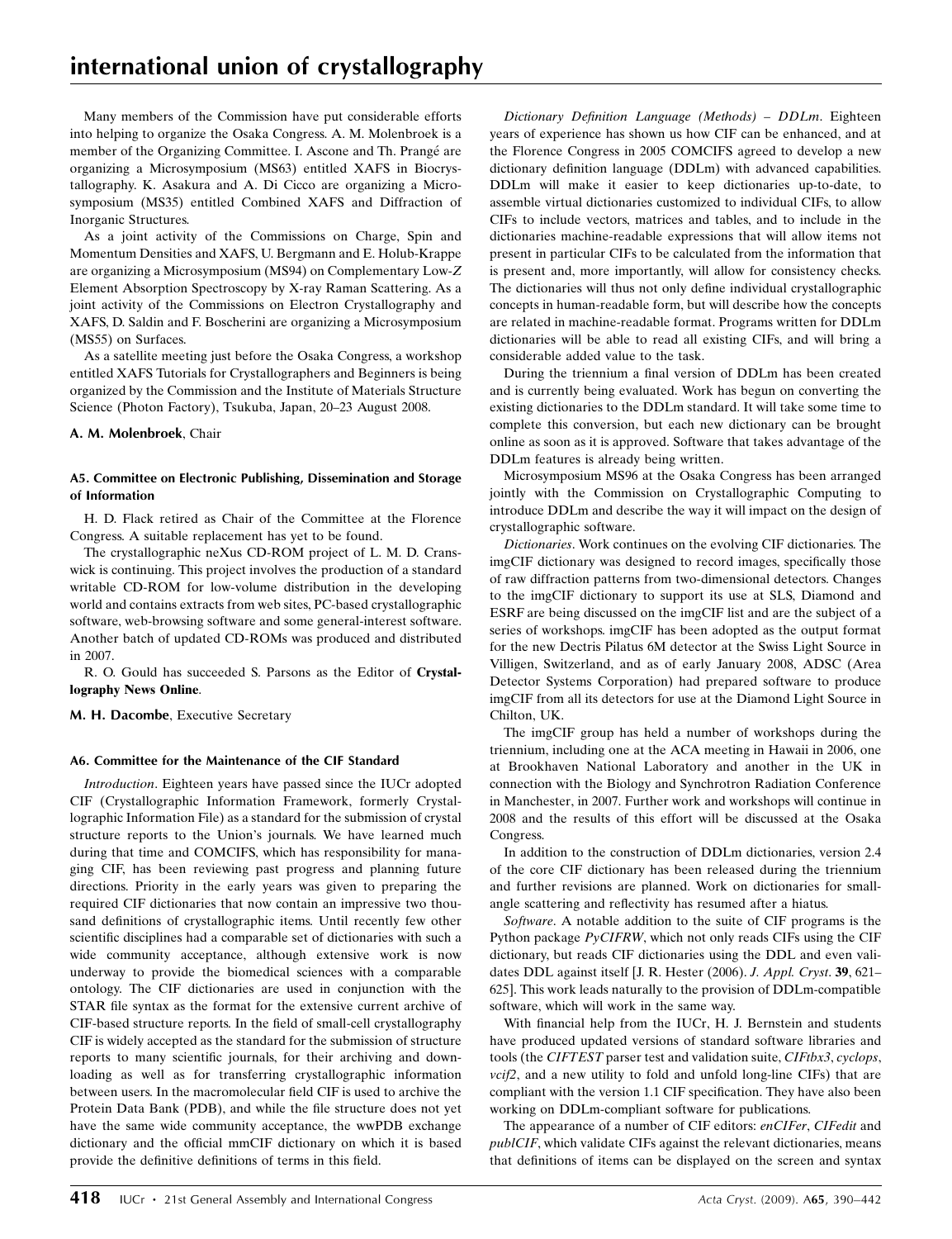errors can be detected to ensure that editing produces a conformant CIF.

publCIF, produced by the IUCr editorial office, combines this dictionary-based CIF validation with a sophisticated collection of utilities that will assist prospective authors. These include active links to the checkCIF service, the ability to incorporate validation report forms (VRFs) generated by checkCIF, data-entry wizards, table editors, previews of articles formatted in the styles of the different IUCr structural journals, citation sorting and checking, private databases of authors and citations, and dictionary-browsing facilities. A tool has also been developed for creating enhanced figures in all IUCr journals; these figures are three-dimensional visualizations of molecular structure with associated animations, specified views and schematic representations, and use the CIF (or mmCIF) directly for atomic coordinates and crystallographic symmetry information.

publCIF software is being further developed to support publication of biological macromolecular structures. H. M. Einspahr has worked closely with J. D. Westbrook, of the PDB, and IUCr editorial staff to develop streamlined procedures for incorporating structural data from PDB deposits in associated publications. A set of recommended data items has been drawn up describing information on: the sample and its treatment (including crystallization); data collection and structure solution; and structure refinement details. These can be harvested automatically from an mmCIF and will generate a table for publication in the article.

Macromolecules. The PDB continues to extend the content of the wwPDB Exchange Data Dictionary (PDBx). PDBx is a superset of mmCIF, which, in addition to macromolecular X-ray methods, includes structure and experimental representations of NMR, 3D electron microscopy, homology modeling, and experimental details of protein production (http://mmcif.pdb.org). A translated version of this dictionary is maintained as an XML schema (PDBML) (http:// pdbml.pdb.org). During the triennium significant extensions have been added to represent large molecular assemblies and more detailed chemical description of both polymer and non-polymer molecular components in macromolecular structures. In 2008 the BMRB partner of the wwPDB released an integrated data deposition tool for NMR and experimental and structure data, NMRADIT, using a consolidated mmCIF dictionary. In other words, there is now a lossless translation between NMR STAR and the PDB Exchange dictionary. The wwPDB has released a remediated version of the PDB archive, which takes advantage of these latter extensions [K. Henrick et al. (2008), Nucleic Acids Res. 36 (Database issue), D426–D433; doi:10.1093/nar/gkm937]. Software related to this work can be found at http://sw-tools.pdb.org/, which contains a broad selection of mmCIF dictionary and data-management tools. This includes the PDB editor tool ADIT, dictionary-validating tools, database-loading tools, and data-harvesting tools.

Publicity and housekeeping. A complete documentation of CIF concepts and associated dictionaries was completed in 2005 and published as Volume G of International Tables for Crystallography.

COMCIFS runs a number of discussion lists that can be publicly accessed from the IUCr web site. These include, among others, the main COMCIFS discussion list used for general announcements and discussions of matters relating to CIF itself, and the cif-developers list that has proved popular among software developers for obtaining advice on some of the more esoteric aspects of the standard that are, however, vital for programming.

Now that CIF is firmly established in the crystallographic community and the nature of the work of COMCIFS is moving from the production of dictionaries to the coordination of software, it is time to bring younger members with fresh expertise into COMCIFS.

Together with many of the members of COMCIFS who helped to establish the original CIF standard at the end of the last century, I will be handing over responsibilities at the Osaka Congress to a renewed team. I would like to take this opportunity of thanking H. M. Berman, S. R. Hall and G. Madariaga for the great work they have done in guiding COMCIFS through its first critical years.

## I. D. Brown, Chair

#### A7. Committee on Crystallographic Databases

This Committee deals with matters that pertain to more than one database, and with issues that concern databases and data management in general. F. H. Allen chaired this Committee until August 2005. The Committee also discusses modalities for possible collaborations between the IUCr and existing and upcoming databases. There is general consensus that the IUCr should act as to judiciously support such activities, but that it should be consistent in providing this support and encouragement. The IUCr could play a facilitating role to the data provider wherever there is an overall benefit to the scientific community, and especially if IUCr support would make a key difference to such database generation activity, keeping in mind overall financial viability.

The Committee has noted the decision of the Executive Committee with respect to new databases (taken in Salt Lake City, USA) and that the IUCr will play a neutral, facilitating role with respect to new and existing databases. The Committee also appointed two new members, A. Hannemann, FIZ, Karlsruhe (replacement for P. Luksch) and P. Villars, Materials Phases Data System, Vitznau.

## G. R. Desiraju, Chair

#### A8. IUCr Newsletter

The IUCr Newsletter continues to be a vehicle for broadcasting and promoting the interests and activities of the IUCr and its Commissions. It also strives to enhance communication within the global community of crystallographers. Special effort is made to promote meetings and publications sponsored by the IUCr.

This report covers 12 issues (Vol. 13, Nos. 1–4 in 2005, Vol. 14, Nos. 1–4 in 2006 and Vol. 15, Nos. 1–4 in 2007). In the first two issues of 2005 the President's column was written by W. L Duax and all subsequent columns were written by Y. Ohashi. The Newsletter was edited by J. L. Flippen-Anderson until Vol. 14 when she and W. L. Duax began to share editorial responsibilities.

Each issue contained: at least two pages highlighting articles from each of the IUCr journals; news of various IUCr Commissions; notices of elections; awards to crystallographers; and information on web sites, resources and other activities of interest to crystallographic practitioners. The reports covered topics such as high-throughput protein crystallography, materials microstructure, radiation damage, crystals in art and science, crystal growth, synchrotron updates, structural genomics, methods, supramolecular chemistry, small molecules, biomaterials, electron crystallography, applied crystallography, high-pressure studies, new materials, and aperiodic crystals. Contributions are received from crystallographers in many countries and other materials are gathered from the newsletters of crystallographic associations and science news magazines. Almost all submitted contributions are published and all material is edited to varying degrees.

The reports included reviews of the meetings of national crystallographic associations as well as the IUCr Regional Associates and extensive coverage of the IUCr Congresses. Coverage of the Florence Congress was in Issue 4 of Vol. 13 and Issue 1 of Vol. 14. Issues 2 and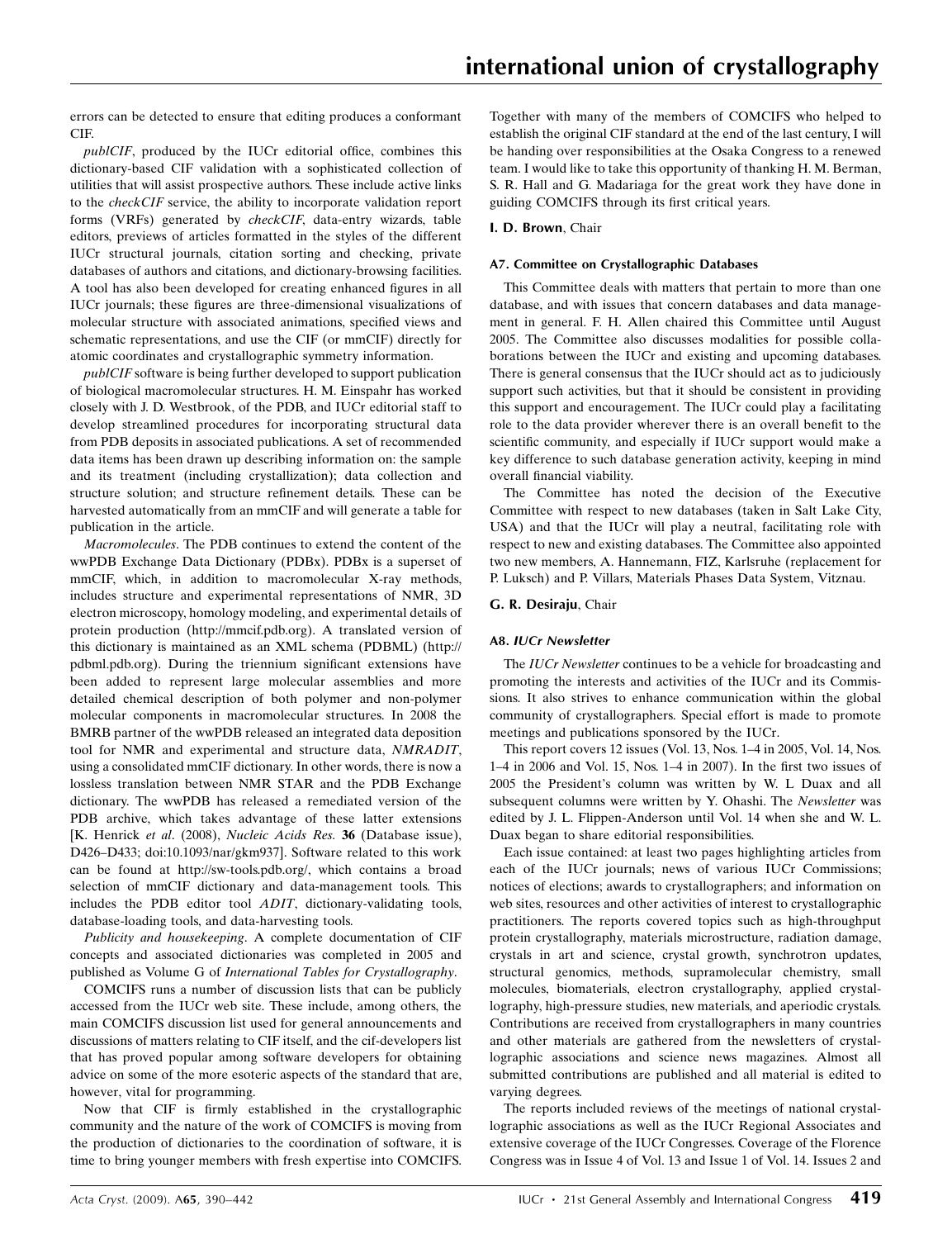3 of Vol. 13 included an editorial written by J. L. Flippen-Anderson and in Issue 4 of Vol. 13 the IUCr Congress reports were introduced by C. Mealli. Issue 2 of Vol. 14 included a guest editorial written by the newly elected President of the ECA, J. R. Helliwell, and Issue 4 of Vol. 14 carried a guest editorial written by M. Yousef to accompany two articles on the SESAME project (the synchrotron that will be constructed in the Middle East).

A series of articles on crystallography in individual countries began in 2003. In the last triennium issues appeared on Japan (Issues 2 and 3 of Vol. 13, Editor Y. Ohashi), Australia and New Zealand (Issue 1 of Vol. 14, Editor J. Martin), Portugal (Issue 2 of Vol. 14, Editors M. O. Figueiredo, M. M. R. Costa, A. Damas, M. T. L. Duarte and M. A. Carrondo), Singapore (Issue 3 of Vol. 14, Editors K. Swaminathan and J. J. Vittal), Poland (Issue 1 of Vol. 15, Editor Z. Kosturkiewicz) and India (Issue 4 of Vol. 15, Editors G. R. Desiraju, A. Nangia and V. Pattabhi). Together with the articles on Latin America (which covered five member countries), Italy and Russia this brings the total number of countries covered thus far to 14. Material from Egypt is in review and material on the UK, Canada and Taiwan is in preparation.

Reports were published covering meetings in Australia, Brazil, Germany, Czech Republic, Singapore (2), Greece, Portugal (2), Italy (3), India, Japan, Mexico, France, Egypt (3), Indonesia, USA (3), Spain (2), Slovenia (2), Switzerland, Belgium, Russia, South Africa (2), Israel, Pakistan and Poland. Issue 1 of Vol. 13 completed the coverage of ECM-22 in Budapest, Hungary, and contained a special article celebrating the 40th anniversary of the Cambridge Crystallographic Data Centre. An article on NMR crystallography was also included in Issue 1 of Vol. 13. The online version of International Tables was announced in Issue 3 of Vol. 13 and the new IUCr Commission on Mathematical and Theoretical Crystallography was described in Issue 4 of Vol. 13. A book review described Volume G of International Tables and there was an article featuring the IUCr's publication award.

IUCr Regional Associates took advantage of the Newsletter to advertise their upcoming meetings. In addition, a calendar of future meetings throughout the world was published in every issue and, sadly, obituaries of 16 prominent crystallographers were reported during the triennium. Covers highlighted art in crystallography and maps of the countries featured in 'national' issues.

Four of the twelve issues published in the triennium contained 32 pages, seven had 24 pages, one had 40 pages and one had a 28 page insert (the second circular for the Osaka Congress). This amounted to a total of 364 pages compared to the 383 pages for the twelve issues in the previous triennium.

A significant portion of the support for the publication and distribution of the Newsletter comes from advertising revenue. There were between 14 to 21 advertisements in each issue during the triennium with an average of 17.4 advertising pages per issue.

The average distribution is 18 456 copies. Twenty-one countries assist in the effective and economic distribution of the Newsletter. Distributors: H. Fodil, Algeria; P. Jensen, Australia; J. Valderrama, Colombia; B. Kojic´-Prodic´, Croatia; J. Hasek, Czech Republic; C. Lecomte and A. Kvick, France; A. Nangia, India; Ismunandar, Indonesia; P. Spadon, Italy; A. Satomi, Japan; A. H. Othman, Malaysia; R. Rendle, New Zealand; J. Lipkowski, Poland; M. M. R. Costa, Portugal; W. Klooster, Singapore; L. R. Nassimbeni, South Africa; J. Schefer, Switzerland; Yu Wang, Taiwan; K. Haller, Thailand; H. Kooijman, The Netherlands; G. Díaz de Delgado, Venezuela. Individual distributions were sent to 84 additional countries. P. Coley of the editorial office in Buffalo, New York, is responsible for the desktop preparation of all copy, all negotiations with the printer, postal authorities and distribution houses, maintenance and production of the mailing list, and solicitation and handling of all advertising. J. Gallmeyer assisted with copy preparation and correspondence with contributors.

## J. L. Flippen-Anderson and W. L. Duax, Editors

## A9. IUCr/Oxford University Press Book Series

The Committee met during the Florence Congress and discussed, among other items, options and wishes for new volumes for the series. All other business in the triennium has been dealt with through e-mail consultations. A satisfying number of proposals has been reviewed, most of them with a positive result. In general the writing of a book is a matter of years rather than months, and therefore it may well be expected that in the coming triennium a similar number of new books with equally attractive titles will appear on the basis of the present number of proposals of successful authors. It may be noted that for the first half of 2008 two new volumes have been announced already and one existing volume will be published in paperback format.

Throughout the whole period the cooperation with S. Adlung, the Science Editor of OUP, has been excellent. At major crystallographic congresses he was present in the OUP booth and had many very fruitful discussions with (potential) authors. At other large meetings contacts with authors have been established through A. J. Sharpe at the IUCr booth.

It should be noted that crystallographers who are registered in the World Directory are entitled to a 20% discount when buying crystallography books from OUP.

In the reporting period the following six books were published in the IUCr/OUP Book Series. Unless stated differently, the books are published in hardback format.

In the series IUCr Texts on Crystallography:

Crystal Structure Refinement – A Crystallographer's Guide to SHELX, by P. Muller, R. Herbst-Irmer, A. L. Spek, T. Schneider and M. Sawaya (2006).

Theories and Techniques of Crystal Structure Determination, by U. Shmueli (2007, hardback and paperback).

In the series IUCr Monographs on Crystallography:

Crystalline Molecular Complexes and Compounds – Structures and Principles, by F. H. Herbstein, published in two volumes (2005).

Molecular Aggregation Structure Analysis and Molecular Simulation of Crystals and Liquids, by A. Gavezzotti (2006).

Aperiodic Crystals. From Modulated Phases to Quasicrystals, by T. Janssen, G. Chapuis and M. de Boissieu (2007).

Incommensurate Crystallography, by S. van Smaalen (2007).

If a book published in hardback has proven to be successful, a paperback edition may be published as well. In this period two volumes in the series of IUCr Monographs on Crystallography appeared in a paperback edition:

The Chemical Bond in Inorganic Chemistry – The Bond Valence Model, by I. D. Brown (May 2006).

Structure Determination from Powder Diffraction Data, edited by W. I. F. David, K. Shankland, L. B. McCusker and Ch. Baerlocher (August 2006).

These all concern important topics in crystallography and represent the high professional standards adhered to in the IUCr/OUP Book Series.

The Committee is very interested in proposals for new books in the series and encourages prospective authors to contact the Chair of the Committee. Also, readers may suggest topics and/or authors as they know the subjects that are poorly covered in the literature. Manu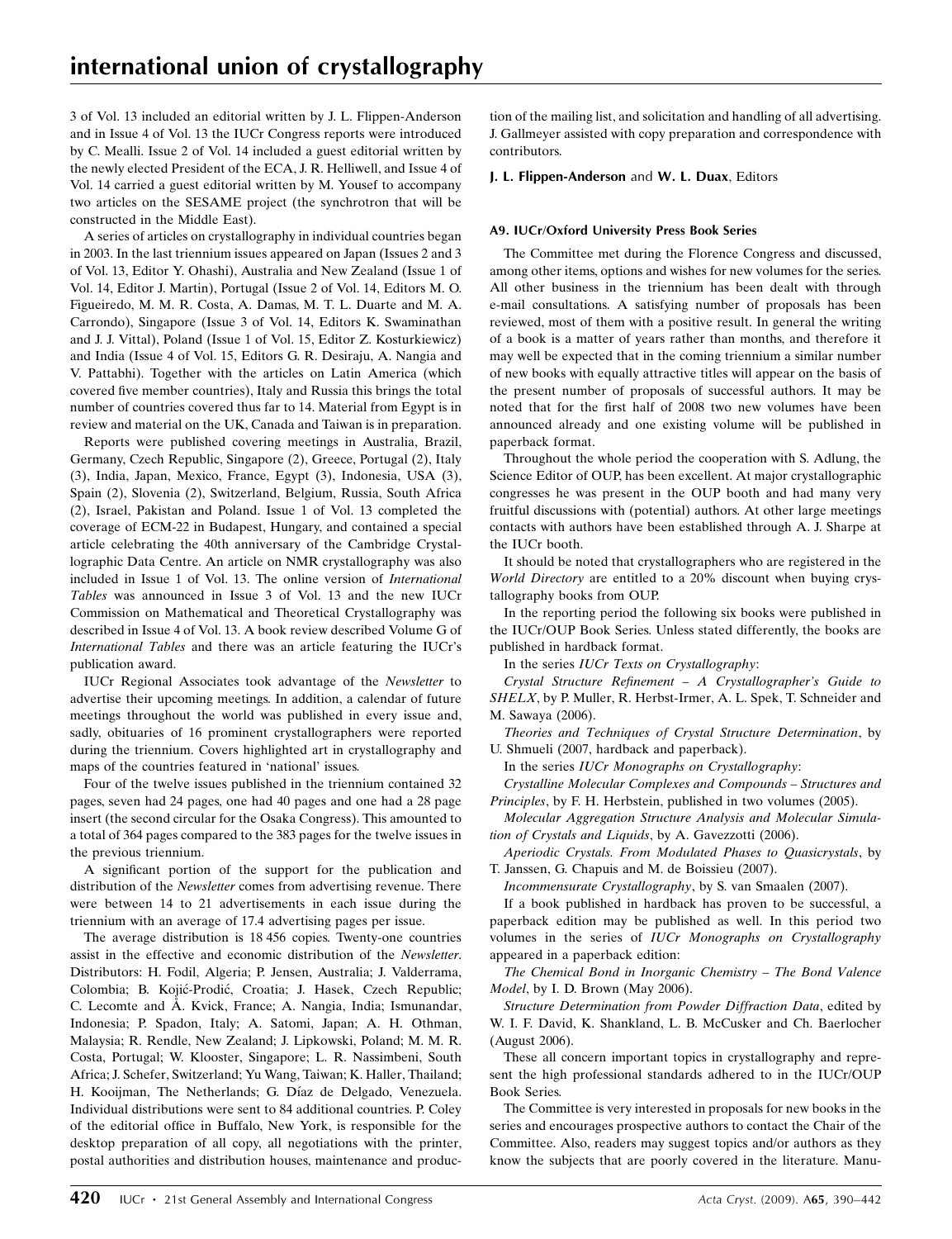scripts covering important aspects of crystallography and related fields are very welcome.

H. Schenk, Chair

## A10. Sponsorship of meetings: Sub-committee on the Union Calendar

The composition of the Sub-committee for the past three years was decided at the first meeting of the Executive Committee elected at the last General Assembly and comprised: L. B. McCusker (Switzerland), G. Díaz de Delgado (Venezuela), L. T. J. Delbaere (Canada), R. O. Gould (UK) and S. D. Wakatsuki (Japan), being chaired by D. Viterbo (Italy). The Sub-committee members, including the Chair, for the next triennium will be decided in Osaka.

During the past three years, the Sub-committee has considered and analysed many requests for sponsorship and financial support by the IUCr, and subsequently has made recommendations to the Executive Committee. The main policy consists of giving financial support to help young scientists, meaning graduate students, post-graduate students or post-doctoral fellows, with a maximum age of 30 (exceptionally 35). Additional financial support for organizational expenses was considered by the Executive Committee whenever necessary and justified. Special attention was given to applications from regions where crystallography is less developed, such as African or South American countries. The entire procedure, from the submission of proposals to the final decision by the Executive Committee, was carried out by e-mail. The evaluation process was very efficiently conducted by e-mail discussions involving all members of the Sub-committee.

The total amount used for sponsoring the participation of young scientists in meetings was CHF 108 492 in 2005, CHF 143 272 in 2006 and CHF 175 676 in 2007.

The following meetings received support during this three-year period:

VII Latin-American Workshop on Magnetism, Magnetic Materials and Their Applications, Renaca, Chile, 11–15 December 2005.

African School and Workshop on X-rays in Materials: New Techniques and Practical Applications, Dakar, Senegal, 12–17 December 2005.

International Workshop on Crystal Growth and Characterization of Advanced Materials, Chennai, India, 9–13 January 2006.

Fourth European Charge Density Meeting (ECDM-IV), Brandenburg, Germany, 25–29 January 2006.

RapiData 2006, Brookhaven, USA, 23–28 April 2006.

Third Moroccan School of Crystallography, Agadir, Morocco, 8–12 May 2006.

Structure and Function of Large Molecular Assemblies, Erice, Italy, 9–18 June 2006.

International School on Biological Crystallization, Granada, Spain, 18–24 June 2006.

Fourth National Crystal Chemical Conference, Chernogolovka, Russia, 26–30 June 2006.

Thirteenth International Conference on Small-Angle Scattering, Kyoto, Japan, 9–13 July 2006.

ACA Annual Meeting, Honolulu, USA, 22–27 July 2006.

23rd European Crystallographic Meeting (ECM-23), Leuven, Belgium, 6–11 August 2006.

Sagamore XV: Electron Charge, Spin and Momentum Densities, Warwick, UK, 13–18 August 2006.

Structural Chemistry – Indaba 5, Kruger National Park, South Africa, 20–25 August 2006.

IUCr Teaching Commission Intensive School on Single-Crystal X-ray Structural Analysis, Siena, Italy, 27 August – 2 September 2006.

Structural Analysis by X-ray Diffraction, Crystallography under Perturbation, Nancy, France, 28 August – 2 September 2006.

Tenth European Powder Diffraction Conference (EPDIC X),

Geneva, Switzerland, 1–4 September 2006.

XX Conference on Applied Crystallography, Wisla, Poland, 11–14 September 2006.

Workshop on Use of Monte Carlo Techniques for Design and Analysis of Radiation Detectors and Tenth International Symposium on Radiation Physics (ISRP-10), Coimbra, Portugal, 15–22 September 2006.

Aperiodic 2006, Miyagi, Japan, 18–22 September 2006.

Crystallography at High Pressure, Dubna, Russia, 28 September – 1 October 2006.

Fundamentals of Modern Methods of Biocrystallography – BioCrys 2006, Oeiras, Portugal, 6–13 October 2006.

Joint Conference of the Asian Crystallographic Association and the Crystallographic Society of Japan, Tsukuba, Japan, 20–23 November 2006.

Workshop on Synchrotron-Light Applications in Biological Materials, Cairo, Egypt, 27–30 November 2006.

BCA Intensive Course in X-ray Structure Analysis, Durham, UK, 4 March – 2 April 2007.

Latin-American Workshop on Applications of Powder Diffraction and School on Methods of Powder Diffraction, Campinas, Brazil, 16– 20 April 2007.

RapiData 2007, Brookhaven, USA, 22–27 April 2007.

6th International Conference on Inelastic X-ray Scattering (IXS 2007), Hyogo, Japan, 7–11 May 2007.

Fifth International Conference on Solid State Crystals and Eighth Polish Conference on Crystal Growth (ICSSC-5 and PCCG-8), Zakopane, Poland, 20–24 May 2007.

Engineering of Crystalline Materials Properties: State-of-the-Art in Modelling, Design, Applications, Erice, Italy, 7–17 June 2007.

Crystallization: Focus on Membrane Proteins, Brookhaven, USA, 11–15 June 2007.

School and Workshop on X-ray Micro- and Nanoprobes: Instruments, Methodologies and Applications, Erice, Italy, 11–17 June 2007.

Gordon Research Conference on Electron Distribution and Chemical Bonding, South Hadley, USA, 1–6 July 2007.

First School on Materials Applications of the Organic Solid State (SMAOSS) and XVIII International Conference on the Chemistry of the Organic Solid State (XVIII-ICCOSS), 1–6 and 8–13 July 2007.

XVI International Conference on Crystal Chemistry and Diffraction Studies of Minerals and Workshop 'Minerals as Advanced

Materials', Miass and Apatity, Russia, 2–6 and 8–12 July 2007.

International School on Theoretical and Mathematical Crystallography, Havana, Cuba, 15–20 July 2007.

ACA Annual Meeting, Salt Lake City, USA, 21–26 July 2007.

International Conference on Neutron and X-ray Scattering, Serpong and Bandung, Indonesia, 23–31 July 2007.

13th International Summer School on Crystal Growth, Park City, USA, 5–11 August 2007.

VIII Latin-American Workshop on Magnetism and Magnetic Materials and Their Applications (LAW3M), Rio de Janeiro, Brazil, 12–16 August 2007.

9th International Biology and Synchrotron Radiation Conference, Manchester, UK, 12–17 August 2007.

ECM-24, Marrakech, Morocco, 22–27 August 2007.

Symposium in Honour of Professor Dame Louise Johnson, FRS, DBE, Oxford, UK, 2–5 September 2007.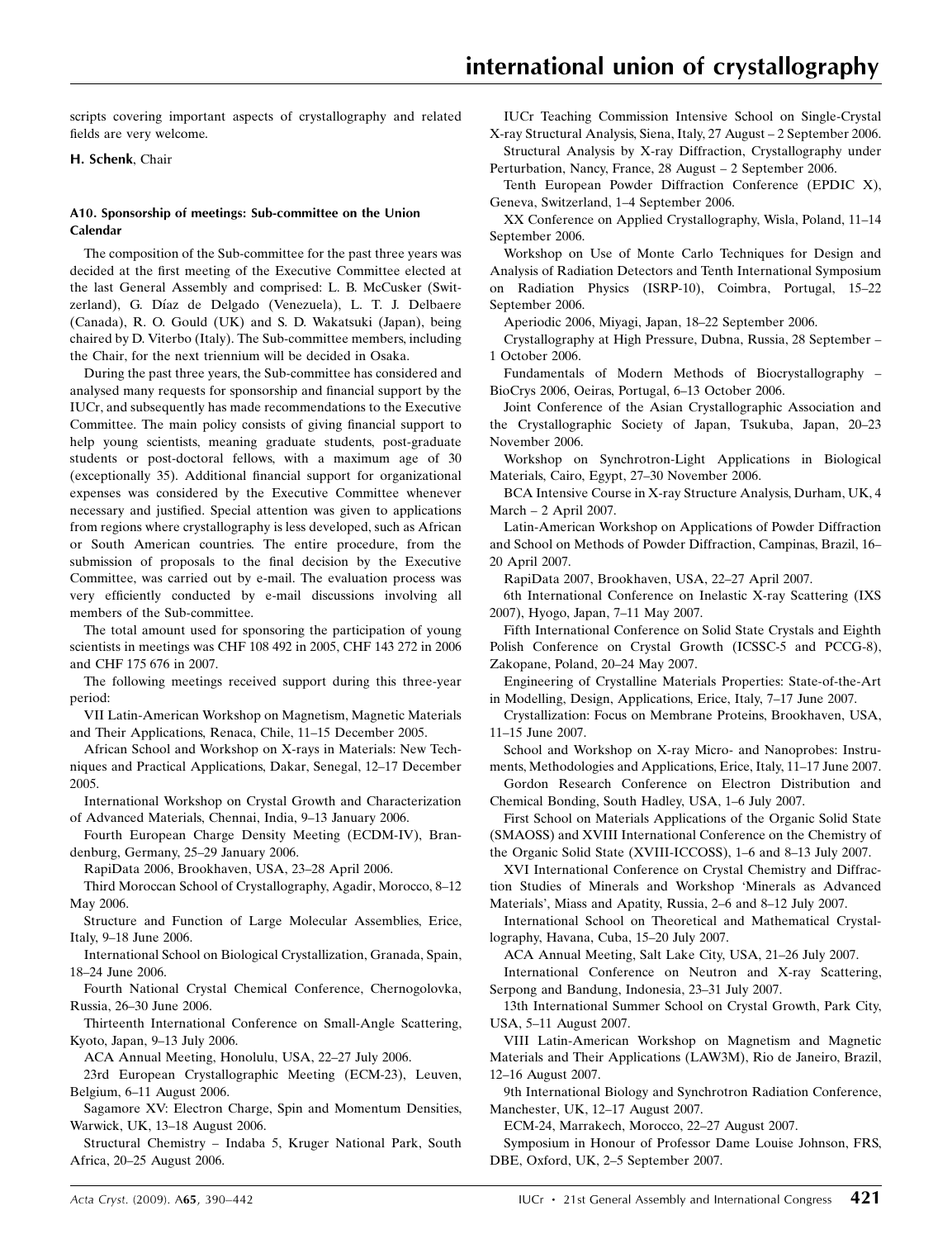Advanced Methods in X-ray Charge Density Analysis: Extracting Properties from a Multipolar Refinement, Martina Franca, Italy, 3–6 September 2007.

Electron Microscopy and Multiscale Modelling, Moscow, Russia, 3–7 September 2007.

Structure Elucidation by Combining Magnetic Resonance, Computation, Modelling and Diffraction (SMARTER), Aveiro, Portugal, 6–7 September 2007.

Advances in Crystallography at High Pressure at Large-Scale Facilities, Chilton, UK, 6–9 September 2007.

Diffraction Analysis of the Microstructure of Materials, Garmisch-Partenkirchen, Germany, 7–9 October 2007.

Synchrotron Radiation and Neutrons for Cultural Heritage Studies, Grenoble, France, 8–12 October 2007.

Quasicrystals – the Silver Jubilee, Tel Aviv, Israel, 14–19 October 2007.

MSA–GS–ANL Short Course on 'Amphiboles', Rome, Italy, 29–31 October 2007.

Eighth Asian Crystallographic Association Conference (AsCA '07), Taipei, 4–7 November 2007.

II International Workshop on Layered Materials: 'Structure and Properties', Vercelli, Italy, 28–29 March 2008.

Rietveld Refinement Training School, Durham, UK, 30 March – 3 April 2008.

RapiData 2008, Brookhaven, USA, 6–11 April 2008.

International School on Mathematical and Theoretical Crystallography, Gargnano, Italy, 27 April – 3 May 2008.

12th International Workshop on Protein Crystallization, Quintano Roo, Mexico, 6–9 May 2008.

Fourth Moroccan School of Crystallography, Rabat, Morocco, 26– 29 May 2008.

From Molecules to Medicines: Integrating Crystallography into Drug Discovery, Erice, Italy, 29 May – 8 June 2008.

ACA Annual Meeting, Knoxville, USA, 31 May – 5 June 2008.

European Charge Density Meeting, Gravedona, Italy, 6–11 June 2008.

10th International Conference on Quasicrystals (ICQ10), Zürich, Switzerland, 9–14 June 2008.

Crystallization: Focus on Membrane Proteins, Brookhaven USA, 10–14 June 2008.

Structure Determination from Powder Diffraction Data: a Handson Workshop on X-rays, Synchrotron Radiation and Neutron Diffraction Techniques Including Experimental and Computational Aspects, Villigen, Switzerland, 18–22 June 2008.

The Zürich School of Crystallography - Bring Your Own Crystals 2008, Zürich, Switzerland, 22 June  $-5$  July 2008.

First K. H. Kuo Summer School of Electron Microscopy and Crystallography: Cryo-Electron Microscopy of Macromolecular Complexes, Beijing, People's Republic of China, 14–16 July 2008.

## A11. Reports of Representatives on Regional and Scientific Associates

A11.1. American Crystallographic Association (ACA). This triennial report for the activities of the ACA as a Regional Associate contains an overview of the more detailed Annual Reports presented since the Florence Congress as well as an outline of future activities announced by the ACA for 2008. During the period covered by this report, the ACA has continued its local actions working for the advancement of crystallography within the USA and Canada, and also keeping and creating programmes aimed at extending regional cooperation in North and South America. The Annual Meetings,

which reflect the intense activity of the ACA Officers, Standing Committees and Special Interest Groups (SIGs), as well as the more than 2500 members, are very special events. This has been so for many years, and here I briefly report on the last two meetings and that to take place in 2008.

The 2006 Annual Meeting took place in Honolulu, Hawaii (22–27 July 2006). The site of the event was chosen with the expectation of attracting crystallographers from other Pacific Rim countries. The meeting had one of the largest attendances of all times (963 participants) and 688 scientific contributions. The meeting was preceded by three one-day workshops on Methods in Neutron Protein Crystallography, Management of Synchrotron Image Data and Introduction to Grazing Incidence Small-Angle Scattering with X-rays and Neutrons. The Martin Buerger Award was granted to H. M. Berman (Rutgers University) for her pioneering work in the establishment of the Protein Data Bank and the creation of the Nucleic Acid Database. The recipient of the B. E. Warren Award was C. Majkrzak (NIST) for his contributions to neutron reflectivity and development of related methods. The Margaret C. Etter Early Career Award was presented to C. Wilmot (University of Minnesota), for her outstanding work on the study of fundamental enzymatic processes. The subject of the Transactions Symposium was Smaller Crystals and Larger Molecules with Neutron Diffraction.

The 2007 Annual Meeting was held in Salt Lake City, Utah (22–26 July 2007). Two workshops took place one day prior to the meeting, on 21 July, and were dedicated to: SHELX – Refinements of Twins/ Disorder and Phasing with SHELXC/D/E and Standards for Publication of Macromolecular NMR Structures. The total number of participants was more than 800. The morning and afternoon sessions covered the most important topics of crystallography. Poster sessions served as discussion points around the more than 250 presentations.

The highlights of the 2007 meeting programme were:

A Plenary Lecture on 26 July by Nobel Prize Laureate R. D. Kornberg on the Structural Basis of Transcription.

The Transactions Symposium on Diffuse Scattering for the Masses – Local Structural Correlation in Molecular, Macromolecular and Inorganic Crystals.

The Kenneth N. Trueblood Award Symposium Award presented to A. Gavezzotti (Award Lecture: Forty Years of Struggle with Computers over Crystallography and Intermolecular Interactions).

Isidor Fankuchen Award Symposium with presentation of the Award to F. H. Herbstein [Award Lecture: What Can We Learn from the Crystal Structures Reported for Pentacene and for the Anthracene and Tetracyanoquinodimethane (TCNQ) Molecules in their Various Guises?].

The Elizabeth Wood Science Writing Award was presented to L. Randall and the M. C. Etter Early Career Award was received by C. Lind.

The 2008 Annual Meeting will be organized in Knoxville, 31 May – 5 June 2008. The site, chosen for its proximity to the new ultra-highintensity Spallation Neutron Source (SNS), will give the participants the chance to visit this facility. The programme includes four workshops, one on neutron macromolecular crystallography and another on small-angle scattering. The Transactions Symposium will be on Complementary Methods to Crystallographic Techniques for Structure/Function Studies of Biological Macromolecules. The Patterson Award will be presented to Bi-Cheng Wang.

The ACA Summer School on Macromolecular Crystallography was held at the Illinois Institute of Technology (Chicago) and the Advanced Photon Source (Argonne), 10–22 July 2006. In 2007, the Summer School took place at Duquesne University, Pittsburgh, 9–18 July. This is an already traditional eight-day course that provides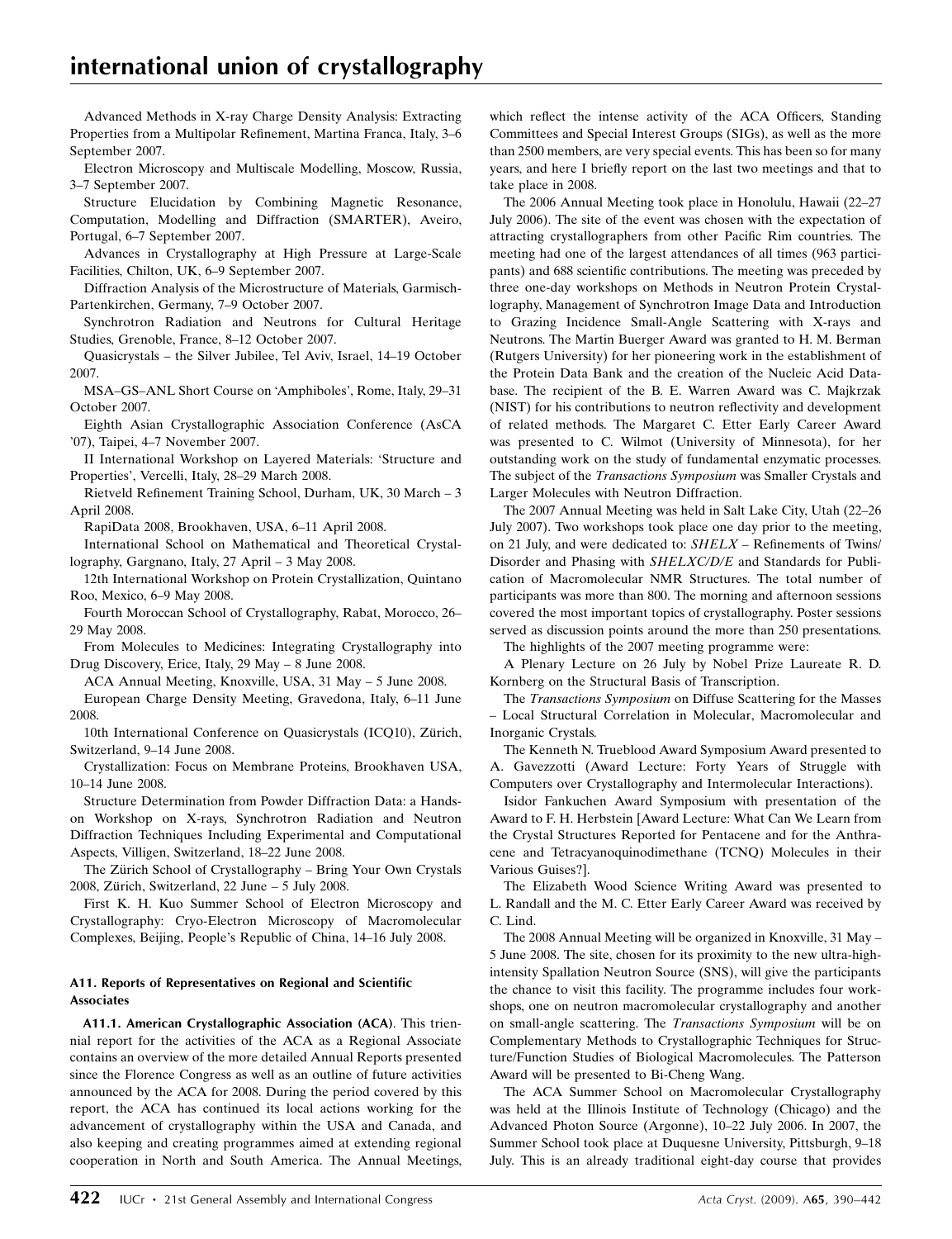extensive coverage of single crystal and powder diffraction theory and techniques for a group of around 20–25 students from the USA, Latin America and other countries. The success of this course is well known among students. The lectures, covering a wide range of topics, are carefully prepared by the very dedicated Professors, many of them members of IUCr Commissions. The students are provided with a CD-ROM containing all notes, presentations and tutorials. C. H. Lake, J. Aitken and B. M Craven, who are in charge of the organization, mention the direct financial support of the ACA, the USNCCr and several commercial firms. Participation in this course is a lasting memory for many of the students, who, according to the organizers, provide feedback for future growth and development. For 2008, the course will take place at the Indiana University of Pennsylvania, Indiana, and follow the same (very successful) programme. The organizers anticipate a total of 24 attendees from the USA and abroad. Twelve experienced teachers will be involved.

It should also be mentioned that the ACA Publications now include the online versions of the Transactions (Volume 39) and the Etter Award Symposium Lectures since 2005. The Newsletter ACA RefleXions continues to be an excellent source of information on all the ACA activities.

#### I. Torriani, Representative

A11.2. Asian Crystallographic Association (AsCA). The Executive Committee notes that AsCA has grown in strength and outreach over the three-year period 2005–2007 and is rapidly establishing itself as a viable, and even vibrant, forum for crystallographers in the Asia– Pacific region to meet, discuss their results and deliberate upon matters with a particularly regional focus.

Asia is a vast continent. Along with the Pacific country members, the member countries of AsCA are geographically very widely distributed. Travel between the various countries in the region is not easy (or inexpensive) in many cases. This makes regional-level coordination of scientific activities particularly challenging, and also the movement of young scientists.

The triennial activities of AsCA are mainly centred on the annual meetings. According to present practice, during a triennium one of the meetings is conducted by AsCA, and this took place in Taipei in 2007 with the hospitality and valuable local support and organization of the local hosts. The second meeting is a joint meeting of AsCA held along with the annual meeting of the crystallographic society of one of the member countries. This meeting took place in Tsukuba, Japan, in 2006 when the AsCA meeting was held along with the annual meeting of the Crystallographic Society of Japan (CrSJ). Normally, in the year of the IUCr Congress (third year), there is no meeting of AsCA. Accordingly, no meeting was held in 2005 and the AsCA council met in Florence.

In the meeting in Florence, the arrangements for the meetings in Tsukuba and Taipei were reviewed. A functional web site for AsCA was also constructed during 2005 (http://www.asiancrysassn.org).

The meeting in Tsukuba was very successful with Keynote Lectures by S. Kitagawa, Z. Rao, S. Iwata and C. Howard. A total of 18 Microsymposia in 21 sessions were presented in three parallel sessions. Including the Keynote Lectures, 115 speakers gave oral presentations at the conference and 331 posters were displayed and presented. Approximately 450 registered participants were involved in the academic programme. In the AsCA council meeting in 2006, it was noted that the financial position of AsCA had improved to just over AUD 100 000. However, support is still required from the IUCr for young scientists.

The AsCA meeting in 2007 was also very successful. The Keynote speakers were Z. L. Wang, J. Trewhella, K. Lal, O. Nureki, K.-H. Lii and Y. Shi. Eighteen Microsymposia on various topics were also arranged. Funding from the IUCr for young scientists was obtained and 41 applications for support were received from around the region with 19 awards being made following careful academic review. The hosting of the AsCA '07 meeting in November by the Taiwan delegation was very successful. A total of 337 abstracts were received: 6 plenary, 96 oral and 235 posters. Of the 412 conference delegates, 295 were international from 20 countries. Importantly, 19 sponsors supported the hosting of the conference. The consensus was that the meeting continued the trend of increasingly higher standards found for the past several conferences.

Reports on the current status and activities of AsCA were presented at a council meeting held during the AsCA '07 conference in Taipei. The financial status of the society continued to improve and there were JPY 634 800 held in Japan and AUD 107 061 held in Australia, the total thus amounting to ca USD 150 000.

Since 2008 is the year of the Osaka Congress no meeting of AsCA will be held. Future meetings of AsCA will be held in 2009 in Beijing, People's Republic of China, jointly with the Chinese societies, and in 2010 in South Korea.

The election of AsCA office bearers took place in Taipei, by unanimous consent: President: J. M. Guss, University of Sydney, Australia; Vice-President: S. W. Suh, Seoul National University, Korea; Secretary/Treasurer: K. Haller, Suranaree University of Technology, Thailand. Their terms were to commence forthwith and run until the AsCA '10 conference in Korea. M. A. Spackman and C. Bond, both of the University of Western Australia, will be the new Trustee and new Associate Trustee.

In summary, AsCA has continued to progress; activities in 2008 will look to formalize the group membership of the IUCr of smaller regional countries. Further details and finalized venues and dates for the AsCA '09 and AsCA '10 conferences in the People's Republic of China and Korea should be presented at the upcoming Osaka Congress. Assignment of an International Programme Committee Chair for AsCA '09 should also take place and be ratified by council members at the Congress. The meeting in Beijing in 2009 is anticipated to strengthen substantially the involvement of crystallographic scientists from the People's Republic of China, which should be an important spur to further growth of the society and furtherance of its aims in the next few years.

AsCA has continued to prosper and strives to foster international links between crystallographers in the region. AsCA welcomes increased participation by crystallographers from the People's Republic of China, Korea and Malaysia, countries where significant scientific activity is now seen. The increasing prosperity through much of Asia, especially the People's Republic of China and India, as well as improved communication conduits through available web sites and e-mail, should help maintain prospects for continued growth and success. Economic disparities and geographical challenges in the region are unique problems and mean that IUCr assistance to AsCA will remain an important foundation in its efforts to further the crystallographic sciences throughout the Asian region.

#### G. R. Desiraju, Representative

A11.3. European Crystallographic Association (ECA). The present membership of the ECA Executive Committee is: President: J. R. Helliwell (UK); Vice-President: S. Larsen (Denmark); Secretary: P. Bombicz (Hungary); Treasurer: R. Kuzel (Czech Republic);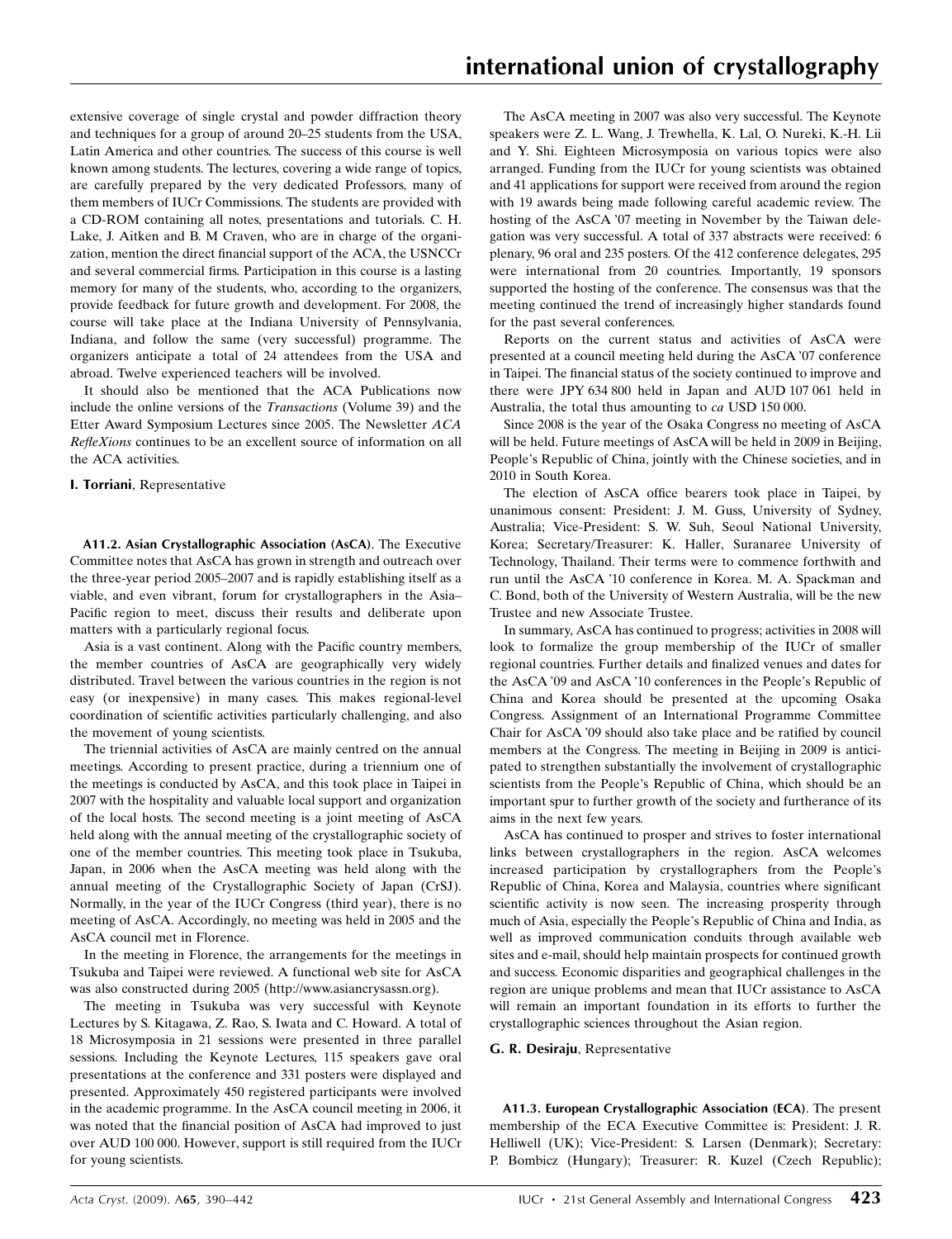Members: S. Garcia-Granda (Spain), L. van Meervelt (Belgium), A. Roodt (South Africa); and ECA webmaster M. Nespolo (France, ex officio).

The ECA has acted on the proposal of Y. Ohashi, the IUCr President, that a new IUCr group membership for the ECA region should be introduced at the Osaka General Assembly. The ECA has identified countries that are ECA members but not yet IUCr-member countries: Latvia, Turkey, Ukraine, Algeria, Morocco and Tunisia. These have been invited and have agreed to join as an ECAsupported group.

The ECA is grateful to the IUCr for providing column space on a regular basis in its Newsletter in which the ECA Officers write on topics of policy and community interest within the ECA, and thereby encourage wider debate within the IUCr as a whole. In a recent Newsletter the ECA championed the need for the effort on the education of future generations of crystallographers to be increased at postgraduate, graduate and schools levels. Strong support has been given to a Spanish initiative, which it is hoped will serve as preparation for the establishment of a European Undergraduate/ Graduate School of Crystallography. The ECA Executive Committee has assigned M. Nespolo to act as its Crystallography Education Coordinator.

A11.3.1. Activities 2005/2006. ECA-supported meetings. The Regional Heart of Europe Bio-Crystallography Meeting (HEC-8), the eighth in the series, took place in Karlovy Vary, Czech Republic, 29 September – 1 October 2005. The Meeting was funded in part by the ECA, and also supported by the Czech and Slovak Crystallographic Association. The organizer was the Institute of Molecular Genetics, The Czech Academy of Sciences, Prague, Czech Republic. The meeting was attended by about 100 participants and provided a forum for 32 presentations by young biocrystallographers from Germany, Poland, Austria and the hosting Czech Republic.

The IX International Conference on Crystal Chemistry of Intermetallic Compounds was held in Lviv, Ukraine, 20–24 September 2005. This series of all-Union conferences was initiated in 1971 in context with the creation of the School on Crystal Chemistry at Lviv University, and, since then, a meeting takes place approximately every third year.

The XVII International School on Physics and Chemistry of Condensed Matter and the V International Symposium on Physics in Materials Science was held in Białowieża, Poland, 21-29 June 2005. The topic was Materials in Transition and the organizer was The Institute of Experimental Physics, University of Bialystok, Poland. The School and Symposium gathered 65 participants from ten countries. The programme was a natural continuation of the previous (2004) School on the Structural Aspects of Matter.

The International School on Mathematical and Theoretical Crystallography was held in Nancy, France, 20–24 June 2005. The School was attended by 61 registered participants from 20 countries with different backgrounds (chemistry, physics, mineralogy, mathematics, biology, etc.). The delegates were introduced to several aspects of modern theoretical crystallography by nine invited lecturers. The School also included a poster session, with 23 posters presented. A Special Issue of Acta Crystallographica Section A was published with articles from the lecturers and manuscripts submitted by the participants.

The 2006 ECM was in Leuven, Belgium, 6–11 August, with a satellite meeting on Mathematical and Theoretical Crystallography, a joint school on Structure Determination by X-ray Powder Diffraction and Electron Crystallography (in Antwerp), a Cambridge Crystallographic Data Centre (CCDC) workshop on Making Better Use of the Cambridge Structural Database and a satellite workshop on Rational Protein Crystallization.

Prizes. A new prize for young scientists named after Erwin Lewy Bertaut was established. The winner of the Perutz Prize for 2006 was E. Dodson.

A11.3.2. Activities 2006/2007. ECA-supported meetings. The ECA supported the following meetings between August 2006 and August 2007:

HEC-9 (Bio-Crystallography, Göttingen, Germany).

The first joint Italian–Spanish Meeting of Crystallography – MISCA2007 (Calabria, Italy).

The Zürich Crystallography School 2007 (Zürich, Switzerland).

ECM-24 + satellite (Marrakech, Morocco).

ECM-24 was in Marrakech, Morocco, 22–27 August 2007, and was preceded by satellite meetings on (i) Mathematical and Theoretical Crystallography: The Enchanting Crystallography of Moroccan Ornaments and (ii) Science Meets Industry and by an Advanced Training Workshop on Development Training in Computational Methods and Synchrotron Facilities for Crystallography.

Prizes. The first prize awardee for the new ENSA/ECA Prize for young scientists, named after Erwin Lewy Bertaut, was H. M. Rønnow of the Laboratory of Quantum Magnetism, Ecole Polytechnique Fédérale de Lausanne, Switzerland, whose work has concentrated on experimental and theoretical aspects of quantum magnetism; he has also been involved in development of neutron instrumentation as well as simulation and data-analysis software.

The ECA Perutz Prize awardee for 2007 was D. Stuart of The Wellcome Trust Centre for Human Genetics, Oxford, UK, who is one of the pioneers of virus crystallography. His award is in recognition of his impact in this field and his contributions to the structural chemistry of disease at the atomic level.

A11.3.3. Future ECA meetings. The organization of the programme of ECA meetings has been reviewed, and in future they will more closely follow focus areas as pioneered at ECM-21. The ECA, ECM-25 and ECM-26 will advertize their activities at a booth at the Osaka Congress.

Future ECA meetings will be held as follows: ECM-25 Istanbul, Turkey, August 2009; ECM-26 Darmstadt, Germany, August 2010 (this will be held along with EPDIC-22); ECM-27 Bergen, Norway, 2012.

## C. J. Gilmore, Representative

A11.4. International Centre for Diffraction Data (ICDD). J. A. Kaduk has played a full role as the ICDD representative to the Commission on Powder Diffraction (CPD). The CPD maintains close links with the ICCD and also with IXAS; IXAS information is available via the ICDD web site at http://www.icdd.com/ and the IXAS web site at http://www.i-x-s.org/.

## W. I. F. David, Representative

A11.5. International Organization of Crystal Growth (IOCG). After the very successful 14th International Conference of Crystal Growth (ICCG-14), Grenoble, France, August 2004 [see J. Crystal Growth (2007), Volume 275] and – preceding it – the 12th International Summer School of Crystal Growth (ISSCG-12), in Germany, the main activity of IOCG was preparation for the next event, which was scheduled for August 2007.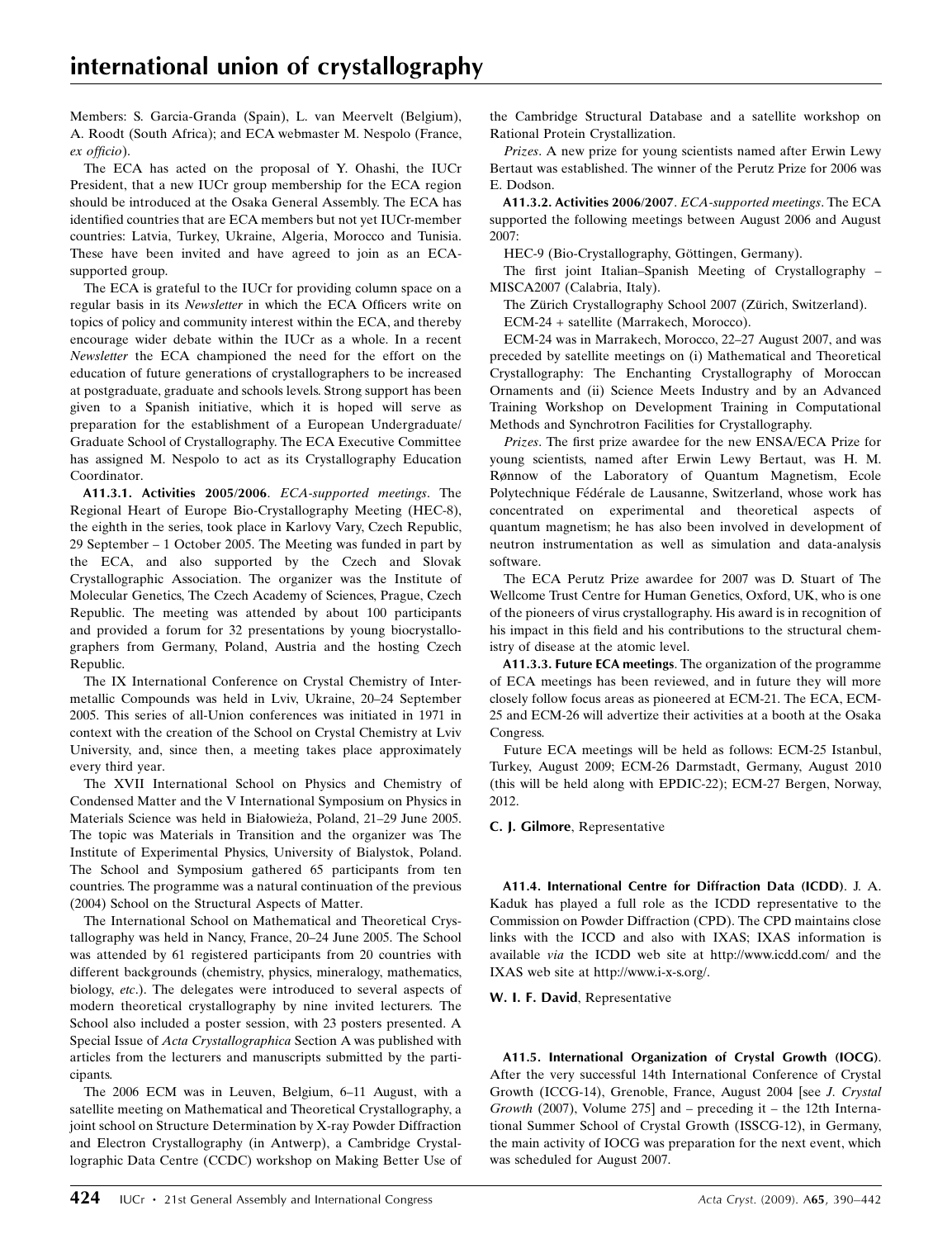In the meantime there were many conferences and meetings devoted to crystal growth around the world organized and attended by members and consultants of the Commission on Crystal Growth and Characterization of Materials. These meetings and conferences are listed in the Annual Reports.

In August 2007 two very important meetings organized by the IOCG took place in Utah, USA. The first was the 13th International Summer School on Crystal Growth, in Park City, http://www. crystalgrowth.us/isscg13/index.php. The school was attended by 159 post-graduate and post-doctoral students as well as researchers from industry and academia from 24 countries. The school's objective was to provide a series of lectures on theoretical and experimental aspects of growth and characterization of semiconducting, oxide, metallic, organic and biological crystals. Lectures by leading researchers (including E. Vlieg, P. Rudolph and K. Kakimoto) concentrated on crystal growth and epitaxial processes, nanocrystallization, in situ and ex situ characterization, crystal properties, and applications, with a focus on fundamental discussion of the chemical and physical processes that control the assembly of atoms and molecules from the melt, solution or vapour.

The level of the school was intended for young researchers interested in gaining a fundamental knowledge of crystal growth and epitaxy. The Co-Chairs of ISSCG-13 were J. De Yoreo and C. Wang. D. Bliss was a member of the Organizing Committee. The financial support from the IUCr for this school was greatly appreciated.

The other important meeting was the 15th International Conference on Crystal Growth (in conjunction with the 13th Conference on Vapour Growth and Epitaxy and the US Biennial Workshop on Organometallic Vapour Phase Epitaxy) held in Salt Lake City, USA (Co-Chairs R. Feigelson and G. Stringfellow). D. Bliss, T. Duffar, T. Ohachi and E. Vlieg were among the session organizers and P. Rudolph presented a Plenary Lecture. The venue was attended by 751 scholars from around the world and more than 640 papers were submitted. Topics covered a wide selection of subjects related to crystal growth – from fundamentals of crystal growth and correlated electron crystals to growth of laser hosts, magnetic semiconductors, epitaxial layers and biological crystals. Details of the programme may be found at http://www.crystalgrowth.us/iccg15/index.php.

The prestigious Frank Prize was awarded to V. Voronkov for 'theoretical contribution to the understanding of defect formation in melt grown crystals, especially in Si, interface structure and shape formation'. The Laudise Prize went to B. Mullin 'for creating the high-pressure LEC process, the development of MOVPE growth of HgCdTe alloy and the discovery of non-equilibrium segregation of facets'. V. Bermudez-Benito received the IOCG Schieber (Young Author) Award, and the rarely bestowed Distinguished Service Award went to I. Sunagawa. These Prizes, awarded by IOCG, help to promote crystal growth science in different countries as well as collaboration between national crystal growth organizations.

The new President and Officers of IOCG were confirmed during this meeting following the election in early 2007. A. A. Chernov became the new President and R. Fornari and T. Ohachi were elected Co-Vice-Presidents. V. Fratello became Treasurer, T. Kuech Secretary and H. A. Dabkowska, J. Derby, T. Duffar, K. Kakimoto, S. Krukowski, K. Roberts, P. Rudolph and E. Vlieg were elected to serve as Executive Committee Members.

The next (16th) ICCG will be organized in Beijing, People's Republic of China, in August 2010, preceded by ISSCG-14 in Dalian, People's Republic of China. J. Wang is a Co-Chair of the Local Organizing Committee.

H. A. Dabkowska, Representative

A12. Reports of Representatives on bodies not belonging to the Union

A12.1. Interdivisional Committee on Terminology, Nomenclature and Symbols of the International Union of Pure and Applied Chemistry (IUPAC ICTNS). During the triennium, ICTNS continued its activities on behalf of IUPAC in reviewing and approving Technical Reports and Recommendations submitted to IUPAC. Most of these Technical Reports and Recommendations were, or are about to be, published in Pure and Applied Chemistry. A few comprise what are essentially research papers containing new results but emanating from IUPAC projects, and these have been reviewed with publication recommended in research journals. A few others emanated from publications in preparation or prepared by international bodies of which IUPAC is a member; these were reviewed in the usual way.

The following Technical Reports and Recommendations have been reviewed by referees chosen among IUCr members:

Graphical Representation Standards for Chemical Structure Diagrams.

International Vocabulary of Metrology – General Concepts and Associated Terms.

Guide to the Expression of Uncertainty in Measurements.

Finally, several of the 'colour' books have undergone revision, and these have been reviewed by ICTNS. These include:

Nomenclature of Inorganic Chemistry (Red Book), 2005.

Compendium of Chemical Terminology, online XML version (Gold Book), 2006.

Quantities, Units and Symbols in Physical Chemistry (Green Book), 3rd edition, 2007.

Terminology and Nomenclature in Polymer Chemistry (Purple Book), 2nd edition, 2008.

#### A. Authier, Representative

A12.2. International Council for Science (ICSU). The IUCr Representative attended ICSU's 28th General Assembly in Suzhou, People's Republic of China, in 2005 and reported on the work of the IUCr and its Regional Associates.

#### W. L. Duax, Representative

A12.2.1. ICSU Committee on Data for Science and Technology (CODATA). CODATA is the interdisciplinary Committee on Data for Science and Technology of the International Council for Science (ICSU). It is currently a worldwide network of 23 national data committees, two Associate National Members, 16 international scientific unions, 4 co-opted delegates, and 20 supporting organizations from industry, government and academia, which define and lead its scientific programme. It is concerned with collection, management, manipulation, access to and exploitation of quantitative data in science and technology. Specific projects are addressed by Task Groups answerable to the CODATA General Assembly, by Working Groups, by themed workshops or conferences, and by publications on specific aspects of data handling or data compilation, including conference proceedings.

The major activities of CODATA in the past triennium were as follows.

The 20th International CODATA Conference took place in Beijing, People's Republic of China, October 2006. Its theme was Scientific Data and Knowledge within the Information Society. Over 600 delegates attended. Several sessions celebrated CODATA's first 40 years of existence, and many other sessions focused on continuing developments in data collection, management, interpretation and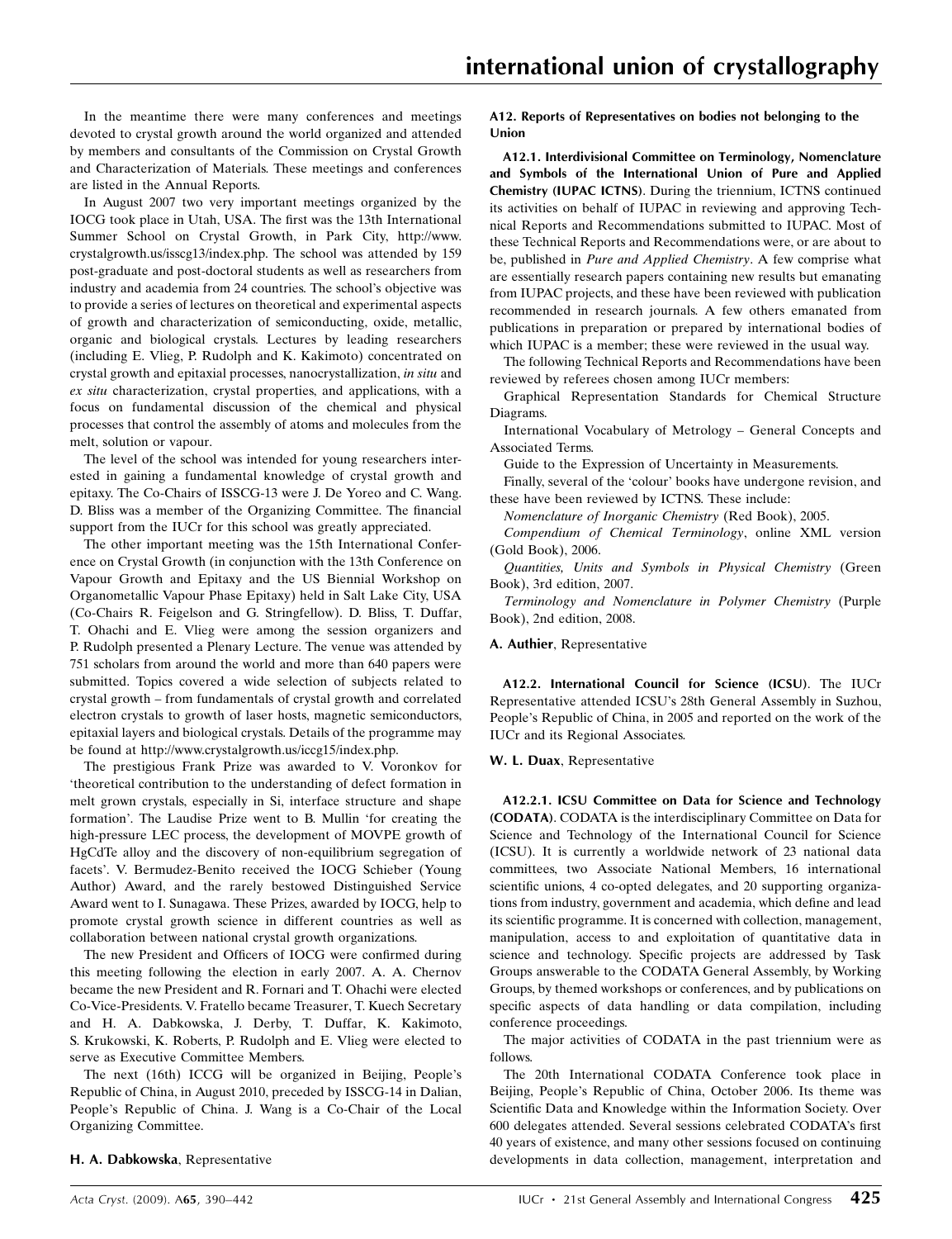curation. The IUCr representative presented a paper on the impact of publishing policy on data quality. A full meeting report is available at http://www.iucr.org/iucr-top/data/docs/.

In response to the ICSU Priority Area Assessment review on Scientific Data and Information presented in 2004, a draft Strategic Plan was developed to guide the future activities of CODATA. This Plan will be presented to the next General Assembly in 2008. The draft recommends that CODATA pursue three major initiatives during the period 2006–2012: the Global Information Commons for Science Initiative (GICSI); the Scientific Data Across the Digital Divide Programme; and Advanced Data Methods and Information Technologies for Research and Education. The IUCr delivered a response to the initial GICSI prospectus (http://www.iucr.org/iucrtop/iucr/gicsi/response.html) and has taken note of its principles in its evolving approach to understanding the application of intellectual property rights to scientific data.

The new Mission Statement for CODATA, arising from the development of its Strategic Plan and adopted at the 25th General Assembly, emphasizes the social responsibility of scientists in their approach to handling data: 'The mission of CODATA is to strengthen international science for the benefit of society by promoting improved scientific and technical data management and use'.

Details of CODATA's involvement in other meetings and projects can be found in the Annual Reports of the undersigned. Although many activities are of global scope, or fall well outside the areas of scientific interest of the IUCr, engagement with CODATA remains important for following developments in general aspects of data management, access, interoperability, intellectual property rights and archiving. I believe that we also have an important role to play in continuing to emphasize the importance of applying the highest achievable quality criteria to the handling of physical science data, as a model for good practice in other disciplines.

The CODATA web site is at http://www.codata.org.

B. McMahon, Representative

A12.2.2. ICSU Committee on Space Research (COSPAR). The Committee on Space Research (COSPAR) was established during an international meeting in London in 1958, following the launch of Sputnik I in 1957. To mark this date, a 50th Anniversary Celebration will take place during the COSPAR Assembly in July 2008 in Montreal, Canada.

As COSPAR acts mainly as a body responsible for organizing biennial Scientific Assemblies, the years 2005 and 2007 were devoted respectively to organization of the 36th and 37th Assemblies.

In July 2006 the 36th COSPAR Scientific Assembly was held in Beijing, People's Republic of China. It provided a forum open to all scientists, for the discussion of problems that may affect scientific space research. About two thousand scientists from around the world participated in the Beijing meeting (1499 full participants, 399 students and 27 press representatives). A total of 228 full-day sessions accommodated 80 scientific events.

The COSPAR Awards recognizing outstanding contribution to Space Science were accepted by A. Nishida (Japan) for his pioneering work in nearly every field of space physics and by E. Grun (Germany) for shaping the concept of dust astronomy.

More information about the 2006 Assembly and its Programme may be found at http://cosparhq.cnes.fr/Meetings/sciass.htm.

The next meeting (2008) will be held in Montreal, Canada. During this meeting the plan for the next 50 years of space exploration will be revealed.

The role of space governance, the viability of space tourism, entertainment, colonization and resource mining to solve problems on Earth will be discussed.

Alternative propulsion systems and their availability within the next 50 years will be also assessed.

The questions of extraterrestrial intelligence, the possibility of biological evolutionary paths that may be significantly different from those seen on the Earth and the theological and social implications of such discoveries are fascinating from the point of view of humanity. From the point of view of the IUCr the behaviour of materials in space – in microgravity conditions – is of some interest. Experiments of growing different crystals in microgravity have held the attention of our community for many years now.

Since its formation, the main objective of COSPAR has been to promote international collaboration on various levels in scientific research in space, with an emphasis on the exchange of results, information and opinions. Developing world standards for the space environment and its protection requires the creation of national and international organizations and specialist working groups.

In 2005–2007 the COSPAR President was R.-M. Bonnet (France) and the Vice-Presidents were W. Hermsen (The Netherlands) and E. C. Stone (USA). Members of the Bureau are: M.-H. Jiang (People's Republic of China), T. Kosugi (Japan), M. E. Machado (Argentina), G. G. Shepherd (Canada), R. Sridharan (India), L. Zelenyi (Russia) and J. B. Zielinski (Poland).

The 2010 Assembly will take place in Bremen, Germany – one of most important Europe aerospace centres, where essential parts of the Airbus and Columbus module are being produced.

More information about COSPAR may be found at http:// cosparhq.cnes.fr/.

Lists of COSPAR-sponsored meetings are presented in the Annual Reports.

#### H. A. Dabkowska, Representative

A12.3. International Council for Scientific and Technical Information (ICSTI). ICSTI offers a unique forum for interaction among organizations that create, disseminate, and use scientific and technical information. ICSTI is a scientific associate of ICSU, the International Council for Science. ICSTI's mission cuts across scientific and technical disciplines as well as international borders, to give member organizations the benefit of a truly global community.

In February 2006 ICSTI organized a workshop on Information and Data in e-Science – Making Access to Data a Seamless Reality which was held in Paris, France, at the French Ministry of Research, INIST-CNRS and INSERM. This was a timely discussion spanning the fields of the physical sciences, the social sciences and the biological sciences. The workshop brought together scientists, publishers, library managers and information scientists. There were 12 talks; a detailed report is available at http://www.icsti.org/winter\_mtg\_2006/ index.html. On behalf of the IUCr, J. R. Helliwell spoke on The Role of Quality and emphasized that the crystallographic community is energetic in its efforts to uphold quality standards in a diverse scientific environment. The development of a crystallographic information file (CIF) and associated data dictionaries has allowed the seamless transfer of information for deposition and publication. It also allows the definition of formal publication data quality standards, and the deployment of mechanisms for checking compliance with such standards, such as the IUCr checkCIF service. The role of IUCr Journals in maintaining quality, and the possibilities provided by the CIF dictionaries for semantic web applications, were also discussed.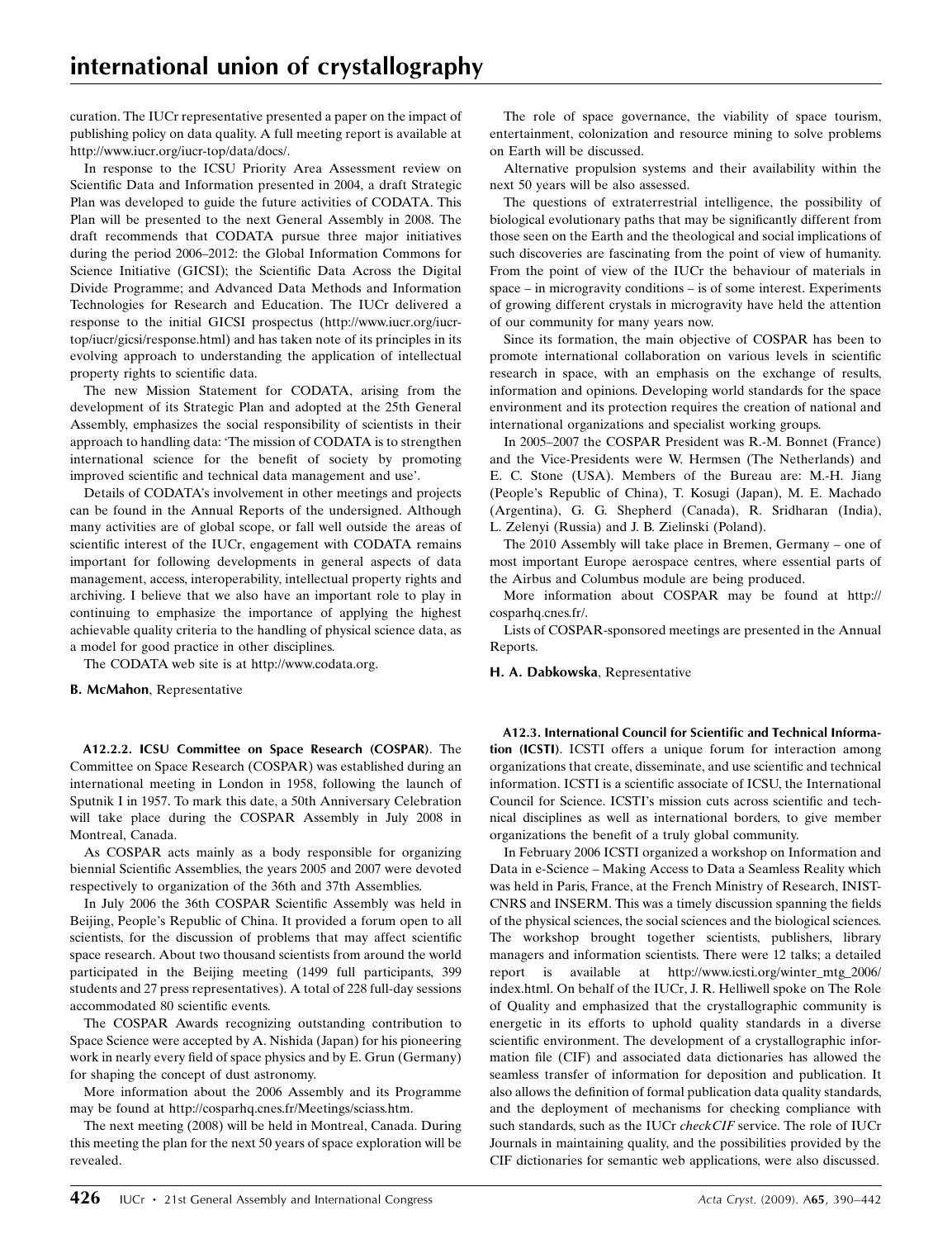In June 2006 ICSTI organized a public conference on the theme of Partnering in Science Information: Necessities of Change. This event was held at the National Library of Medicine in Bethesda, Maryland, at the USA NIH. A report can be found at http://www.warr.com/ pisi.html. On behalf of the IUCr, J. R. Helliwell presented a talk on Experience of Global Responsibilities in Science Publishing: Examples from an Editor-in-Chief for ICSU International Union of Crystallography. A key aspect emerged within the ICSTI context, namely concerning the Global Information Commons Initiative (GICSI); http://www.codata.org/wsis/GlobalInfoCommonsInitiative.html. GICSI is sponsored by CODATA, ICSTI, INASP, the World Data Centers (WDC) and ICSU, in collaboration with the InterAcademy Panel on International Issues (IAP), the Academies of Science in Developing Countries (TWAS), the OECD, UNESCO, and Science Commons. It was emphasized by J. R. Helliwell that the IUCr already makes globally available as much of its data and material as possible within the basic constraint of retaining the sustainability of the IUCr journals. Furthermore, it was stressed that the IUCr is discussing how to enhance further its efforts in the global information supply for the good of science.

The UK-based Research Information Network organized a conference in June 2006 at Imperial College, London, on the theme of Data Webs: New Visions for Research Data on the Web; http:// www.rin.ac.uk/data-webs. On behalf of the IUCr, J. R. Helliwell presented a talk entitled Changing Methods of Data Sharing in Crystallography. In addition, a session was devoted to The Future of Scientific Publications. Within this session two lectures were presented: the first was given by P. Bourne, Editor-in-Chief of Public Library of Science – Computational Biology, and entitled The Convergence Between Scientific Papers and Scientific Databases, and the second was given by A. de Waard of Elsevier Advanced Technology Group, Amsterdam, and Centre for Content and Knowledge Engineering, University of Utrecht, and entitled Separating Fact from Fiction; a Rhetorical Structure for Scientific Publications. Publications as a hot topic also featured in the closing Panel discussion with criticism of peer review being evident from several speakers. Instead, J. R. Helliwell spoke up in defence of the good value and important role of peer review in maintaining the security and quality of research information accessed by readers of all levels of experience.

Within the business meetings of ICSTI, held in Paris, France, in February 2006 and in Washington DC, USA, in June 2006, many topics were discussed. These included a general review of ICSTI's role, including its links with CODATA within the ICSU framework, whereby the rapid changes that are occurring in science publishing and information provision generally obviously mean that such regular review is important. In addition J. R. Helliwell, on behalf of the IUCr, was able to keep close contact with the IUPAC and IUPAP science delegates, namely W. Warr and Sir Roger Elliott FRS, respectively, as well as library managers and information scientists across the world.

A most interesting new initiative coming together in 2006 was the Global Science Gateway Project (http://worldwidescience.org/). This project is now (early 2008) at the point of having Government Agencies' information portals, which total 15, from ten countries, integrated. Its aim is to accelerate global knowledge diffusion and in practice a single query search returns combined results in relevant rank order. It is modelled after http://www.science.gov/. It should be emphasized that this is information that is not penetrated by, for example, Google search engines. The access, however, requires username and password. In the ICSTI Paris February 2008 Committee Meeting the governance and modus operandi of an Executive Committee for this World Wide Science project was agreed; as well as global representation at the meeting of participants, e.g. from Europe, USA, Japan and Korea, there were also teleconference link-ups with input from Brazil and South America. In January 2007 in London the US Under Secretary for Science R. Orbach (a PhD Theoretical Physics student of Sir Roger Elliot) and L. Brindley, Chief Executive of the British Library, signed a statement of intent to create and sustain this international science information gateway.

The sharing of experimental information via telepresence into the teaching classroom was explored under a NATO-funded Advanced Training Workshop (ATW) (Directors J. R. Helliwell and A. Thalal) held immediately prior to ECM-24, and which proved to be very much appreciated by teachers and students alike in adding new dimensions to such a training event. The classroom telepresence methods used built on trials and experiences within a synchrotron facility beam-time experiment between continents (UK and Morocco). The technical details and methodology have been written up in a short communication entitled Science Experiments via Telepresence at a Synchrotron Radiation Source Facility [J. E. Warren, G. Diakun, G. Bushnell-Wye, S. Fisher, A. Thalal, M. Helliwell & J. R. Helliwell (2008). J. Synchrotron Rad. 15, 191–194]. This technical development and article also form a contribution within the Global Information Commons for Science Initiative (http://www.codata.org/ wsis/GICSI-prospectus.html). Specifically, the GICSI prospectus includes among its goals 'cooperative sharing of research materials and tools among researchers', which should be supported wherever possible.

Interesting issues have surfaced during 2007 in biological crystallography whereby in one case five publications of several related protein structures were withdrawn owing to a problem with the core diffraction images data analyses being treated on the wrong chirality and in another case a publication appeared to have been based on fabricated diffraction data. This has strengthened the widespread suggestion {for example, see the compelling case presented by Jovine, Morgunova & Ladenstein, CCP4 2007; see also our IUCr Acta Cryst. Section D and Section F Editors' commendation of the proposal in Baker et al. [Acta Cryst. (2008), D64, 337–338]} that diffraction data images should be deposited as core supplementary files accompanying any publication of a biological crystal structure study. An alternative is that journal Notes for Authors make clear that authors confirm their compliance to archive such data for at least ten years (i.e. the same as their research funding agency regulations). There is not yet unanimous community support for the need for centralized data archiving of diffraction images. However, the fast evolution of cheaper computer mass storage is in effect removing one of the major technical obstacles to central archiving. Another practical obstacle is to reach agreement on standardized diffraction image data formats but good progress is being made on this too, i.e. with mmCIF image data definitions and work led by H. J. Bernstein and colleagues. There are two very useful and practical outcomes of the debate on this so far. Firstly, that IUCr journals Notes for Authors for 2008 now include a statement that 'Authors are encouraged to make arrangements for the diffraction data images for their structure to be archived'. Secondly, although not necessarily explicitly linked to the diffraction images deposition debate, for PDB depositions from 1 February 2008, structure-factor amplitudes/intensities (for crystal structures) and restraints (for NMR structures) will be a mandatory requirement for PDB deposition (see http://www.pdb.org/pdb/static.do?p=general\_ information/news\_publications/news/news\_2007.html#20071204). IUCr journals have of course had this policy for a number of years, an important leadership contribution. The advantages of diffraction data images deposition not only extend to making it much more difficult to fabricate data but also allow the building up a diffuse-scattering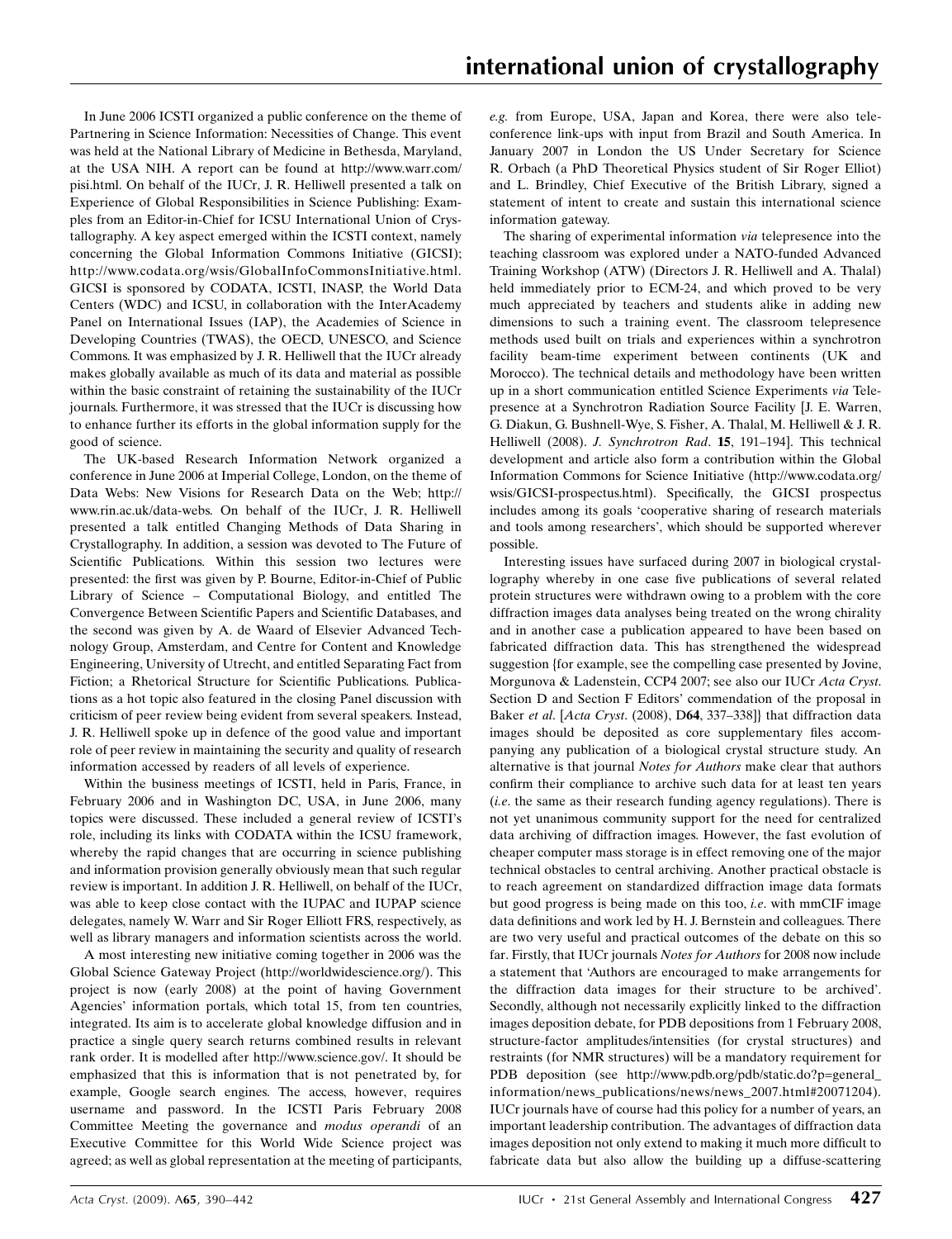#### Table 9

Estimated budget for the General Fund.

|                                             | CHF       | CHF        |
|---------------------------------------------|-----------|------------|
| Income                                      |           |            |
| Subscriptions from Adhering Bodies          | 456 000   |            |
| Yield from investments and banking accounts | 450 000   | 906 000    |
| <b>Expenditure</b>                          |           |            |
| Administration                              | 1 434 500 |            |
| Subscriptions to ICSU and bodies of ICSU    | 36 000    |            |
| Administrative meetings                     | 275 000   |            |
| Scientific meetings                         | 54 000    | 1 799 500  |
| Estimated profit or deficit                 |           | $-893.500$ |
|                                             |           |            |

archive, thus preserving them for the future when we can fully interpret the scattered intensity between Bragg spots in terms of protein dynamics, clearly a very important field for any consideration of biological function based on structure. The core elements of these developments were tabled by the undersigned on 5 February 2008 at the ICSTI Winter Committee meeting held in Paris, France.

An emphasis, which started in earnest in ICSTI's 2007 Public Conference and Workshops, held in June 2007 in Nancy, France, including those planned for 2008, is to understand the possible new practices in knowledge production and knowledge sharing – in particular, considering the emerging alternatives to the traditional publishing model that are becoming available for researchers. A growing emphasis is on the need for readers of science results to have a better connection with the primary data. Indeed the IUCr is widely recognized as a leader in these matters, being awarded a prize for technical innovation from the Association of Learned Society Publishers (ALPSP) in 2007. The planned ICTSI June 2008 Public Conference in Korea includes two Microsymposia on these developments.

J. R. Helliwell acknowledges with gratitude the close collaboration with the IUCr Journals Managing Editor, Peter Strickland, and with IUCr's Representative to CODATA, Brian McMahon. A publication by us on Integrating Research Articles and Supporting Data is in press in Learned Publishing (Volume 21, Issue 1), the journal of the ALPSP in association with the Society for Scholarly Publishing. We also published The Role of Quality in Providing Seamless Access to Information and Data in e-Science; the Experience Gained in Crystallography in the journal Information Services & Use  $[(2006), 26, 45-$ 55] (Proceedings of the ICSTI Workshop on e-Science held Paris, France, February 2006).

#### J. R. Helliwell, Representative

## A13. Budget estimates for period to Twenty-Second General Assembly: determination of unit contribution

A13.1. Budget estimates. The estimated budget for the General Fund is set out in Table 9, for the period until the next General Assembly. Since the budget estimates had to be prepared at a time when the decisions on many activities were still to be made, these estimates should be considered with due reserve. With this proviso, and in accordance with Statute 9.3, the Executive Committee presents to the General Assembly the following estimates for the three-year period 1 January 2008 – 31 December 2010.

A13.2. Unit Contribution. According to Statute  $5.10(k)$ , the General Assembly has to determine the Unit Contribution to be paid by the Adhering Bodies for the period to the next General Assembly. The Executive Committee recommends to the General Assembly that the Unit Contribution should remain at its present level of CHF 1000 (set at the Beijing Congress in 1993) for the years 2009– 2011.

## APPENDIX B Statutes and By-Laws of the International Union of Crystallography

as Adopted by the Fourth General Assembly in 1957 and Amended by the Fifth General Assembly in 1960, the Sixth General Assembly in 1963, the Seventh General Assembly in 1966, the Eighth General Assembly in 1969, the Ninth General Assembly in 1972, the Tenth General Assembly in 1975, the Eleventh General Assembly in 1978, the Seventeenth General Assembly in 1996, and the Eighteenth General Assembly in 1999

## **Statutes**

#### 1. Objects of the Union

1.1. The objects of the Union are

(a) to promote international cooperation in crystallography;

 $(b)$  to contribute to the advancement of crystallography in all its

aspects, including related topics concerning the non-crystalline states; (c) to facilitate international standardization of methods, of units,

of nomenclature and of symbols used in crystallography;

(d) to form a focus for the relations of crystallography to other sciences.

1.2. For these purposes the Union shall have the power

(a) to adhere to the International Council for Science;

(b) to organize international meetings and conferences on subjects falling within the purview of the Union;

(c) to promote international publication of crystallographic research and of crystallographic works;

(d) to set up Commissions or other bodies for special objects;

(e) to initiate, promote and coordinate crystallographic research requiring international cooperation;

(f) to organize Special Projects which shall be financed independently of the regular operations of the Union;

(g) to participate in Joint Commissions with other Unions or other scientific bodies in matters of interest to the Union;

(h) to perform all such other legal acts as are essential for or conducive to the objects of the Union including the constitution or organization of separate or independent bodies having an appropriate legal status;

 $(i)$  to receive into association existing regional organizations of crystallographers having substantially the same aims and objects as the Union; these organizations shall be known as Regional Associates of the Union;

 $(j)$  to receive into association existing international scientific organizations whose interests overlap with the aims and activities of the Union; these organizations shall be known as Scientific Associates of the Union.

## 2. Organization and Legal Domicile

2.1. Under the name of International Union of Crystallography an Association has been organized and incorporated; it is governed by Articles 60 and following of the Swiss Civil Code and by the present Statutes of Incorporation.

2.2. The duration of the Union is not limited.

2.3. The legal domicile of the Union is in Geneva, Switzerland.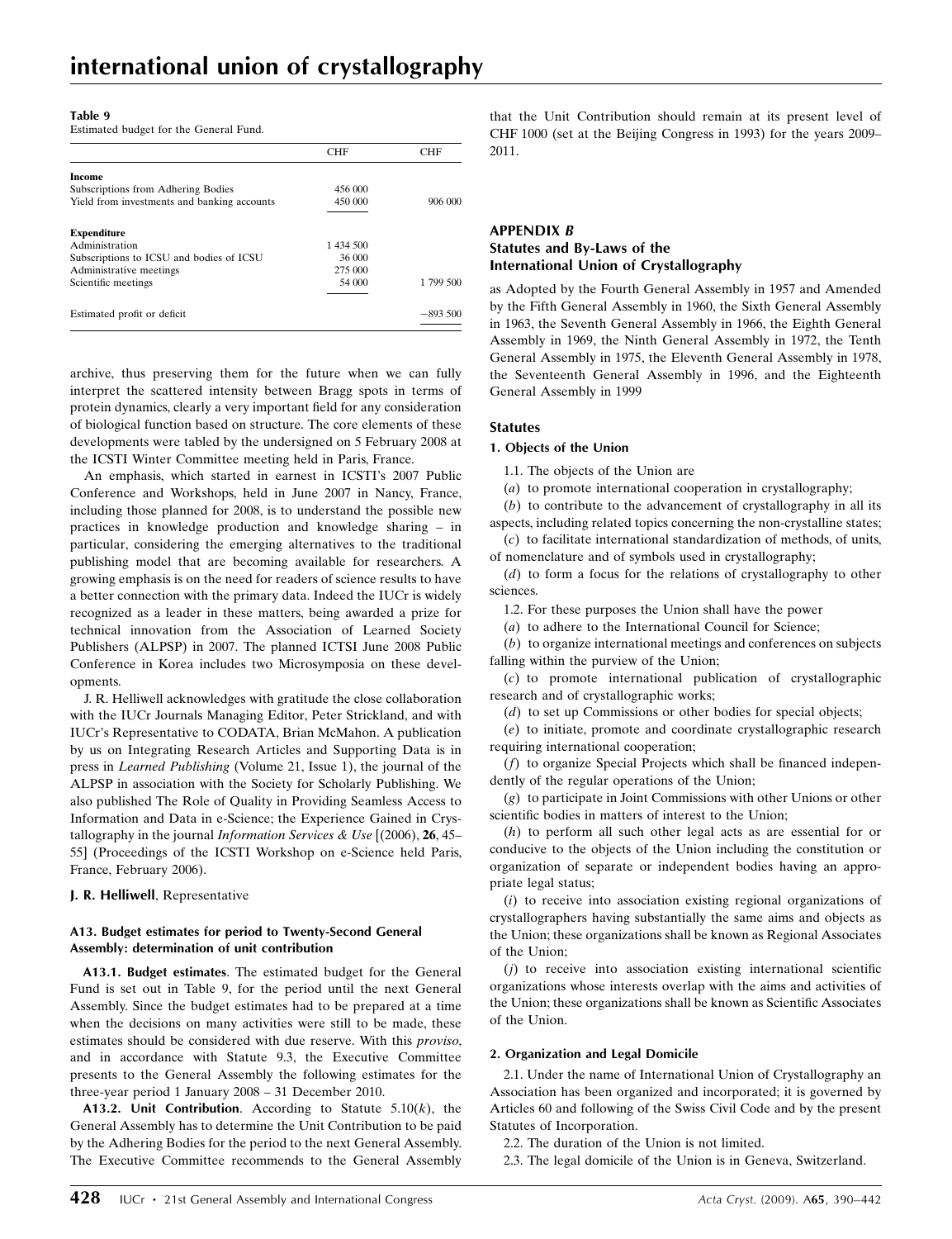#### 3. Membership

3.1. The members of the Union are its Adhering Bodies.

3.2. There shall be only one member for each country. Only under extraordinary circumstances the General Assembly may admit a suitably designated additional Adhering Body from a country, provided a corresponding Adhering Body of that country has already been admitted as a National Member of the International Council for Science (ICSU). In this case, each Adhering Body will have separate delegates and will be treated separately in questions of voting and finances.

3.3. The Adhering Body can be a National Academy, National Research Council or similar body, or a scientific society or group of such societies. Each Adhering Body shall form a National Committee for Crystallography to represent it in the Union.

3.4. Any number of Countries may agree to form a group in order to name or establish a single Adhering Body. This Body shall form a joint National or Regional Committee for Crystallography. Wherever the terms Country and National Committee for Crystallography are used in these Statutes or in the By-Laws, they shall be taken to include such groups of Countries and joint National or Regional Committees for Crystallography.

3.5. Membership in the Union shall be fully effective when the nature of the Adhering Body and the membership of the National Committee have been reported to and accepted by the General Assembly. Any replacement of an Adhering Body is subject to the approval of the Executive Committee and acceptance by the General Assembly. Any major change in the nature of an Adhering Body shall be considered valid only after it has been reported to and accepted by the General Assembly.

3.6. Adherence to the Union shall be in one of five Categories I–V with corresponding voting powers and contributions as set out in Statutes 5.5 and 9.4. A Body applying for adherence to the Union shall specify in which Category it wishes to adhere; this choice of Category, or any desired change in the Category, is subject to the approval of the Executive Committee and confirmation by the General Assembly.

3.7. Any extension of a joint adherence formed in accordance with Statute 3.4 is subject to the approval of the Executive Committee and acceptance by the General Assembly.

3.8. Participation in Special Projects [Statute  $1.2(f)$ ] shall not be obligatory. The extent of financial participation shall be a matter for special negotiation for each such project, except that the relationship between contribution and voting power within the project shall be that of the Category scheme defined in Statutes 5.5 and 9.4 to determine this relationship in the General Assembly.

3.9. Each National Committee has the right to submit to the Union through the General Secretary questions within the competence of the Union.

3.10. Any Adhering Body may withdraw from the Union if it has given notice of withdrawal at least six months before the end of the current financial year; it is required to fulfil its obligations relating to the time period when it was a member of the Union. Its membership and any further obligations shall then be suspended by the Executive Committee at the expiry of the notice of withdrawal. The withdrawal shall take effect when it has been reported to the General Assembly.

3.11. An Adhering Body which withdraws from the Union in accordance with Statute 3.10, or any Adhering Body whose membership is cancelled in accordance with Statutes 5.12 or 9.6, loses all rights in connexion with the Union.

3.12. If the Countries of a group formed in accordance with Statute 3.4 agree that the group should be dissolved, or if a Country wishes to withdraw from such a group, with or without the agreement of the other Country or Countries of the group, the adherence of the original group shall be suspended by the Executive Committee at the expiry of an appropriate notice, provided that the original group has fulfilled its obligations. The termination of the original adherence shall take effect when the matter has been reported to the General Assembly. Pending this report, the Countries of the group, or any of them, may submit proposals for the continuation of their representation in the Union. In each of such proposals the nature of the Adhering Body, the membership of the National Committee and the desired Category of adherence shall be specified. These proposals are subject to the approval of the Executive Committee, which shall then make ad interim arrangements concerning these adherences. These arrangements are subject to acceptance by the General Assembly.

#### 4. Administration

4.1. The work of the Union shall be conducted by

(a) the General Assembly;

(b) the Officers of the Union, constituting the Executive Committee;

(c) the Commissions as defined in Statute 8.1.

The composition and function of these bodies are defined in the following paragraphs, whose application is governed by the By-Laws.

#### 5. General Assembly

5.1. The work of the Union shall be directed by the General Assembly which is composed of delegates appointed by the Adhering **Bodies** 

5.2. The Executive Committee is responsible to the General Assembly and shall participate in its deliberations. Members of the Executive Committee have no voting power in the General Assembly, except for the casting vote of the Chair [Statute 5.8].

5.3. The General Assembly shall, as a rule, hold an ordinary meeting once every three years. The date and the place of the meeting, unless determined by the previous General Assembly, shall be determined by the Executive Committee. The General Secretary shall communicate the date and the place of the meeting to the National Committees and to the Commissions at least twelve months in advance.

5.4. In special cases, the President of the Union, with the consent of the Executive Committee, may call an extraordinary meeting of the General Assembly. This shall be performed at the request of one-fifth of the Adhering Bodies. The routine business of a General Assembly prescribed in Statute 5.10 shall normally be omitted, unless specifically included in the agenda; but an extraordinary General Assembly shall have the same powers, and be subject to the same rules, as an ordinary General Assembly, except where otherwise is stated in the Statutes and By-Laws. The General Secretary shall communicate the date and the place of the extraordinary General Assembly to the National Committees and to the Commissions at least eight months in advance if amendment of the Statutes is contemplated, or at least four months otherwise.

As an alternative, in special cases not requiring an amendment to or a change of the Statutes, the President of the Union with the consent of the Executive Committee may ask for a postal ballot of the Adhering Bodies. This shall be performed at the request of one-fifth of the Adhering Bodies. The voting power of an Adhering Body in a postal ballot is the same as that at General Assemblies. The General Secretary will communicate the matter for determination to the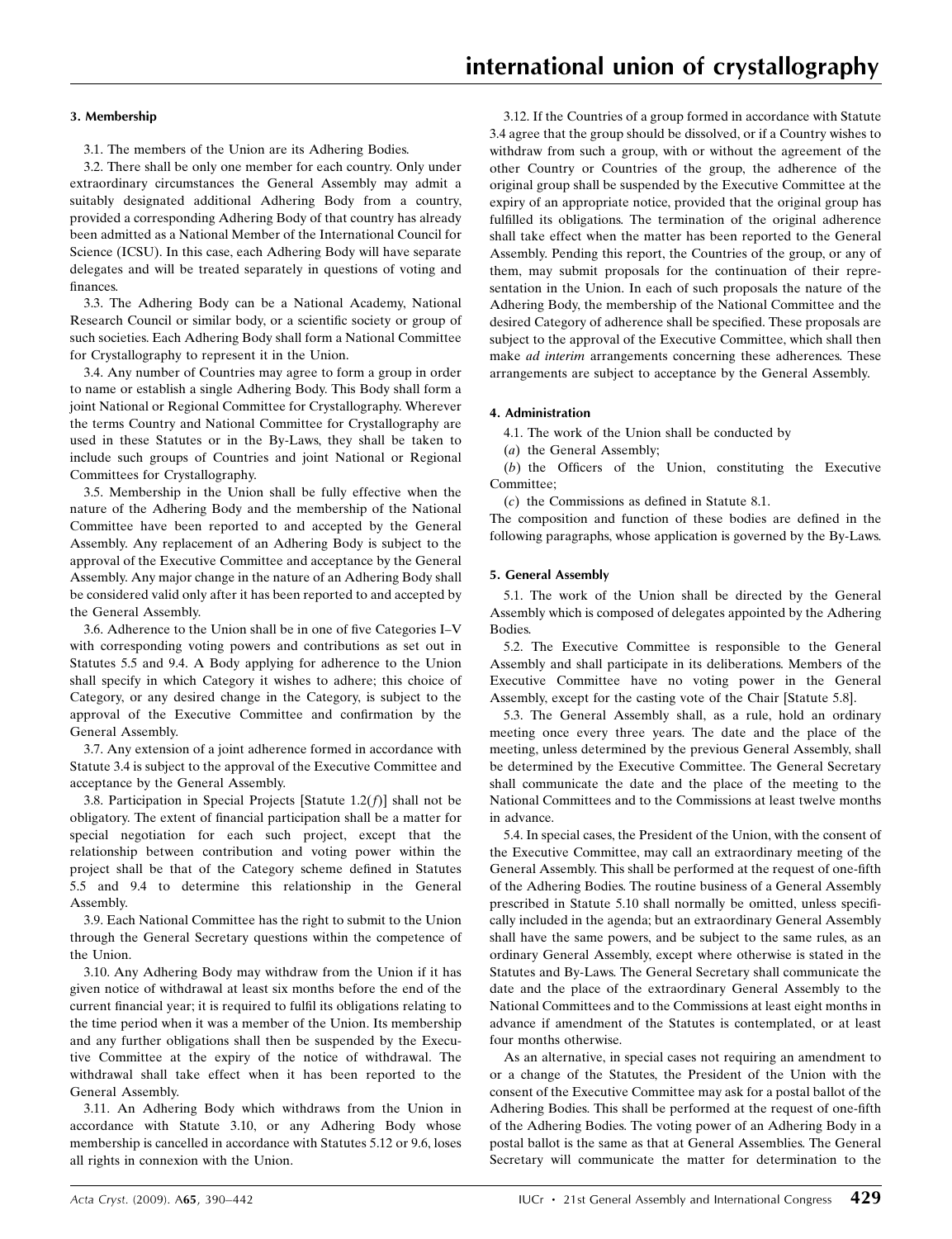National Committees and to the Commissions four months before the deadline for the votes to be received by the General Secretary. In order to facilitate a full discussion between the participants in the postal ballot, the comments and questions of the Adhering Bodies, the responses of the President as well as any amendment to the initial proposal will be circulated among the Adhering Bodies using fast means of communications at the latest one month before the deadline.

5.5. The voting power of an Adhering Body at General Assemblies and in postal ballots shall be in accordance with its Category of adherence, as follows:

| Category        |  |  |  |
|-----------------|--|--|--|
| Number of votes |  |  |  |

5.6. Each Adhering Body, through its National Committee, shall make known to the General Secretary before the opening of each General Assembly the names of its delegates (and of their alternates, if any), and also the name of the Chair of the national or regional delegation. No Officer of the Union may be a member of any delegation, nor shall any person serve as a member of more than one delegation.

5.7. Normally each of the delegates present at a General Assembly shall have one vote only, but when for special reasons an Adhering Body cannot be fully represented at a General Assembly it may distribute its votes among a number of delegates smaller than the number of votes which that Adhering Body has in accordance with the Category in which it adheres; such a decision has to be made known to the General Secretary before the opening of the General Assembly concerned. Any Adhering Body not represented at a General Assembly may forward its views to the General Secretary by letter, and such views shall be made known to the General Assembly if received before voting takes place.

5.8. Except where otherwise provided in the Statutes and By-Laws, decisions of the General Assembly are taken by a majority of the votes cast. In the event of an equal division of votes the Chair shall take the final decision.

5.9. No question which has not been placed on the agenda of business to be transacted at the General Assembly shall be discussed or put to the vote unless a proposal to that effect be approved by at least two-thirds of the votes there represented.

5.10. The General Assembly shall

(a) take appropriate action on any matters concerning membership in the Union [Statutes 3.5, 3.6, 3.7, 3.10, 3.12 and 5.12];

(b) elect the President, the Vice-President, the General Secretary, the Treasurer and the other Officers of the Union [Statutes 6.1 and 6.3];

(c) consider, and make decisions regarding, the confirmation of the appointments of Editors of publications of the Union [Statute 7.1];

(d) determine the number of elected members of each Commission set up by the General Assembly [Statutes  $5.11(c)$  and  $8.2$ ];

(e) elect the Chairs and members of the Commissions [Statute 8.2];

(f) elect representatives of the Union on Joint Commissions with other Unions, and on other scientific bodies [Statutes  $1.2(g)$  and  $8.5$ ];

(g) receive the reports on the activities of the Union and of its Commissions [Statutes 6.8 and 8.4];

(h) receive the audited accounts for the years elapsed since the previous General Assembly [Statute 9.1];

 $(i)$  on receipt of satisfactory reports or accounts, release the Treasurer, or any other Officer, or the Chair or any member of any Commission or other body, from financial or other liability to the Union;

(j) determine the budget for general expenditure for the period to the next General Assembly, on the basis of the estimate prepared by the Executive Committee [Statutes 9.2 and 9.3];

 $(k)$  determine the unit contribution for the period to the next General Assembly [Statute 9.5];

(l) determine the general policy and the timetable for the period to the next General Assembly;

 $(m)$  give preliminary consideration to the activities of the Union for the three-year period following the next General Assembly.

5.11. The General Assembly shall have the power

(a) to amend these Statutes in accordance with Statute 13.1;

(b) to formulate and amend By-Laws on any matters not covered by these Statutes;

(c) to set up any Commission or other body it may deem necessary for the administrative and scientific work of the Union, and to determine the terms of reference of such a body [Statute  $1.2(d)$ ];

(d) to dissolve any Commission or other body set up in accordance with Statute  $5.11(c)$  when its existence is deemed no longer necessary;

(e) to determine the nature of Special Projects which shall be financed independently of the regular operations of the Union [Statute  $1.2(f)$ ];

(f) to accept Regional Associates, to determine the nature of the association in each case, and to determine any mutual financial commitments;

(g) to accept Scientific Associates, to determine the nature of the association in each case, and to determine any mutual financial commitments;

 $(h)$  to decide on all other questions falling within the competence of the Union.

5.12. The General Assembly may cancel the membership of any Adhering Body of the Union for any serious cause; such a decision may only be taken after the member in question has been previously given an opportunity to furnish an explanation to the Executive Committee for forwarding to the General Assembly. At least threefourths of the total number of the votes of all Adhering Bodies are required for cancellation.

#### 6. Executive Committee

6.1. The Officers of the Union constituting the Executive Committee are

- (a) the President;
- (b) the Vice-President;
- (c) the General Secretary;
- (d) the Treasurer;
- (e) the immediate Past President;
- (f) six ordinary members.

6.2. The election of Officers of the Union shall be arranged in such a way that there will not be more than two Officers from any one Country. A person is regarded as belonging to the Country in which he or she is normally resident and where the main part of his or her work is conducted. In cases of doubt the General Assembly shall decide to which Country a person is considered to belong.

If during the period between General Assemblies the number of Officers from a Country is increased above two because of any change of Country of residence, the Officer or Officers who changed their Country of residence may continue to serve until the close of the next General Assembly. If at that time the number of Officers from the Country concerned would remain above two, one or more of the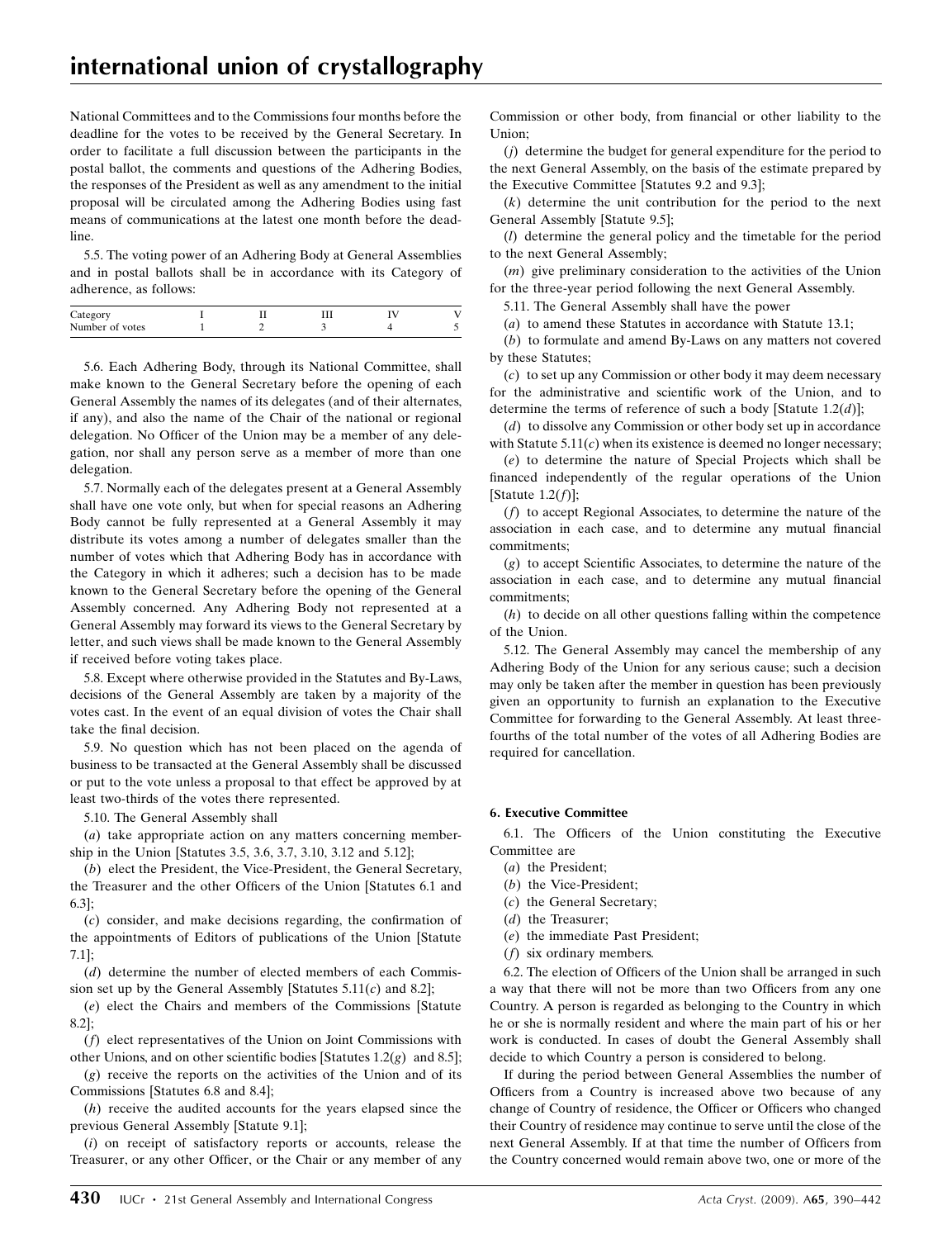Officers who changed their Country of residence shall be considered to have resigned.

6.3. The offices of General Secretary and Treasurer may be combined and shall then be considered as a single office. Otherwise no person shall hold more than one office simultaneously. The voting power of the Officer holding the combined office of General Secretary and Treasurer shall not be more than that of either the General Secretary or the Treasurer.

6.4. The President holds office as President until the close of the ordinary General Assembly following his or her election, and continues as a member of the Executive Committee until the close of the ordinary General Assembly next but one following that of his or her election. He or she is not then eligible for immediate re-election to the office of President, nor to any other office in the Executive Committee.

The Vice-President holds office until the close of the ordinary General Assembly following his or her election. He or she is not eligible for immediate re-election to the same office.

The General Secretary and the Treasurer hold office until the close of the ordinary General Assembly following that of their election. They are eligible for immediate re-election to the same office, but shall not serve in that office for more than three full consecutive terms.

Three ordinary members are elected at each ordinary General Assembly and hold office until the close of the ordinary General Assembly next but one following that of their election. They are not eligible for immediate re-election to the same office.

In the event of a vacancy, through resignation, death or other cause, any Officer elected by the General Assembly to fill the unexpired term of office shall serve only to the end of the normal term of the Officer he or she replaces; at the end of this service he or she may be nominated for re-election for a full term to the same office.

6.5. The Executive Committee shall carry out the decisions of the General Assembly and give effect to the general policy of the Union as determined by the General Assembly.

6.6. During the periods between General Assemblies the Executive Committee shall have full power to carry on the business of the Union in all matters not specifically assigned by the Statutes, the By-Laws or the General Assembly to individuals or to Commissions or other bodies. If necessary, it may make ad interim arrangements in all matters assigned by the Statutes and By-Laws to the General Assembly.

6.7. In the event of an individual, a Commission or another body of the Union failing to act in any matter assigned to him or her or it by the Statutes, By-Laws or the General Assembly, the Executive Committee may, after reasonable notice to the individual or body in question, take action on behalf of the Union.

6.8. The Executive Committee shall report on its activities to the General Assembly. The action taken by the Executive Committee in accordance with Statutes 3.5, 3.6, 3.7, 3.10, 3.12, 6.6, 6.7, 7.1, 7.2, 8.2, 9.6 and 9.9 shall be included in this report. The report to the General Assembly shall be dispatched by the General Secretary to the National Committees and to the Commissions at least ten weeks before the meeting.

#### 7. Publications of the Union

7.1. The Editors of the publications of the Union are appointed by the Executive Committee for initial terms extending through not more than six years beyond the ordinary General Assembly following

the appointment. Each initial appointment is subject to confirmation by that General Assembly. Reappointments may be made by the Executive Committee for terms of not more than three years, and are subject to confirmation by the ordinary General Assembly following the reappointment.

7.2. Co-editors and Assistant Editors are appointed by the Editors for terms of not more than three years, but they may be reappointed immediately for terms of the same length. The appointments and reappointments are subject to the approval of the Executive Committee.

7.3. Editors and Co-editors are members of the Commissions set up for their respective publications.

#### 8. Commissions and Joint Commissions

8.1. The term Commission shall be understood to include all Commissions, Committees, and other bodies of the Union with the exception of National Committees for Crystallography, and the Executive Committee and its subcommittees.

8.2. The Chairs and members of the Commissions are elected at each General Assembly. Subject to the approval of the Executive Committee, Commissions may co-opt further members during the periods between General Assemblies, and may fill vacancies arising from resignation, death or other cause. Members (but not Chairs) may be nationals of or residents in a Country not adhering to the Union.

8.3. The Commissions shall be responsible to the General Assembly. They shall generally have full freedom in arranging their internal structure and work. They may formulate their own Rules of Procedure within the framework of the Statutes and By-Laws of the Union, and within their terms of reference.

8.4. The Chairs shall report on the activities of the Commissions to the General Assembly. These reports shall reach the General Secretary at least fourteen weeks before the General Assembly and shall be dispatched by him or her to the National Committees and the Commissions at least ten weeks before the meeting.

8.5. The representatives of the Union on Joint Commissions and on other scientific bodies [Statute  $1.2(g)$ ] are elected at each General Assembly. For each such body one representative shall be designated as the chief representative of the Union. His or her obligations to report are the same as those of the Chairs of the Commissions.

#### 9. Finance

9.1. The Executive Committee shall be responsible to the General Assembly for all the financial affairs of the Union.

9.2. The Chair of each Commission (or other member approved by the Executive Committee) shall be responsible to the Executive Committee for any expenditure of funds by this Commission. Five months before each General Assembly he or she shall submit to the Executive Committee an estimate of the budget of the Commission for the period between that General Assembly and the one following it. He or she shall submit annually to the Executive Committee a revised budget for the ensuing year and a statement of accounts for the preceding year. These accounts shall be available for audit by the Executive Committee or its appointees.

9.3. The Executive Committee shall prepare an estimate of the budget for the period between the next General Assembly and that following it. This estimate shall be dispatched by the General Secretary to the National Committees and to the Commissions at least ten weeks before the meeting.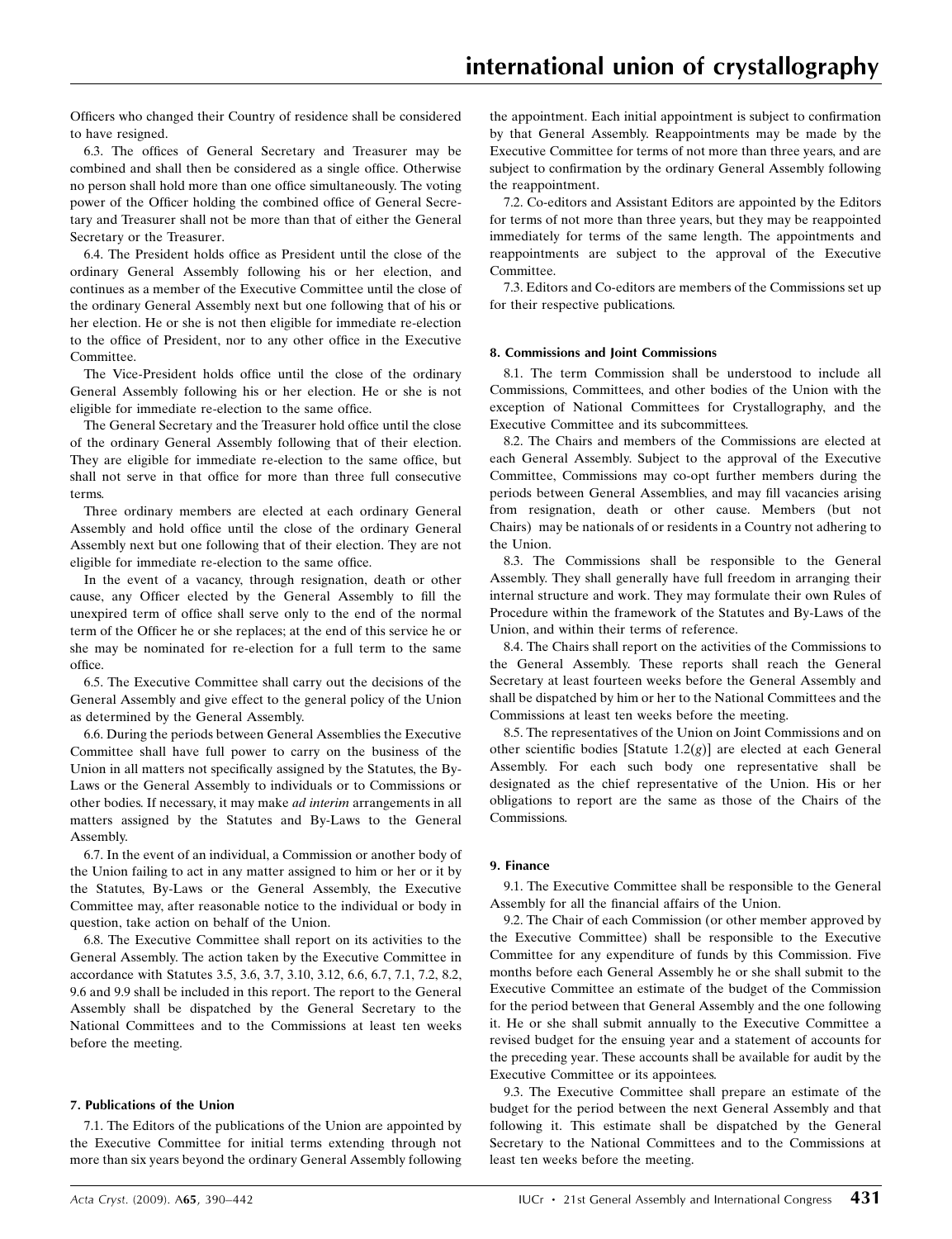9.4. Each Adhering Body shall pay an annual subscription in accordance with its Category of adherence, as follows:

| Category                     |  |  |  |
|------------------------------|--|--|--|
| Number of unit contributions |  |  |  |

The annual subscriptions are payable during the calendar year to which they apply.

9.5. The unit contribution, stated in terms of a currency to be designated by the Executive Committee, shall be determined by the General Assembly for the period to the next General Assembly.

9.6. Any Adhering Body which is in arrears with its subscription for two years shall be warned and shall be deprived of its voting power. The membership of any Adhering Body which is in arrears for four years shall be automatically suspended and may be cancelled by the General Assembly under Statute 5.12. An Adhering Body whose membership has been suspended shall receive no privileges of the Union and incur no further responsibility for dues; it may be reinstated by action of the Executive Committee.

9.7. The financing and management of publications of the Union shall be kept distinct from general expenditure. Editors and Coeditors shall be responsible to the Executive Committee for any receipts or expenditure of funds by them with respect to their publications.

9.8. The financing and management of Special Projects of the Union shall be kept distinct from the regular operations of the Union.

9.9. No funds may be solicited or accepted on behalf of the Union or any of its Commissions from any international, governmental or other agency or person without the prior approval of the Executive Committee. Any National Committee for Crystallography may however solicit funds within its own Country for the support of its own activities or in its capacity as host for a General Assembly, Congress or other meeting sponsored by the Union. Any funds, in the form of donations, legacies, or grants, accepted by the Executive Committee shall be used so far as is possible in accordance with the wishes of the donors.

## 10. Liability

10.1. The Union is liable only to the extent of its assets, and the Adhering Bodies are not individually liable for its corporate debts and liabilities.

10.2. The liabilities of the Adhering Bodies are limited to the payment of their annual subscriptions and to such contributions to the Special Projects of the Union as they may have pledged.

10.3. No Officer of the Union shall be individually liable for the corporate debts and liabilities of the Union. The Union shall indemnify any Officer or former Officer in respect of any claims laid against him or her in respect to his or her authorized actions on behalf of the Union. At its discretion the Executive Committee may extend this indemnity to other persons in respect of their authorized actions on behalf of the Union.

10.4. The Union shall not accept any liability for any personal loss, damage or accident sustained by an individual, not being an employee of the Union, engaged in any activity, including travel, on behalf of the Union.

## 11. Auditor and Representation of the Union

11.1. The Auditor of the Union shall be a person or corporation authorized to act as a public accountant. The Auditor shall be appointed by the Executive Committee on the recommendation of the Treasurer and maintained thereafter subject to the approval of the General Assembly.

11.2. With the exception of cheques, all contracts and formal agreements involving the Union shall be signed by two Officers of the Union. The Executive Committee may restrict the power to sign a particular document or type of document to specific persons among the Officers; and it shall determine rules for the signing of cheques.

11.3. The President shall be the official representative of the Union on all other civil and legal occasions and in dealing with other organizations. The President may in this respect delegate his or her powers to another Officer of the Union, or, with approval of the Executive Committee, to any other person.

## 12. Dissolution of the Union

12.1. The Union shall not be dissolved except on a motion presented at a General Assembly. If a motion to dissolve is to be presented, the notice for that General Assembly as given under Statute 5.3 or 5.4 shall include a statement of the motion to dissolve and shall refer specifically to this Statute. Such a motion shall be presented to the General Assembly without amendment and at least three-fourths of the votes there represented shall be required for dissolution.

In the event that less than three-fourths of the total number of the votes of all Adhering Bodies are represented at the General Assembly, a postal ballot may be arranged, and in such a postal ballot at least three-fourths of the total number of the votes of all Adhering Bodies shall be required for dissolution.

12.2. In the event of dissolution of the Union in accordance with Statute 12.1, the General Assembly shall appoint a special Committee, reporting to the International Council for Science, for the liquidation of the assets of the Union. The net assets shall be given to one or more, preferably international, organizations or institutions which shall spend the assets for purposes so far as is possible in accordance with the objects of the Union.

## 13. Statutes

13.1. Amendments to the Statutes require action at a General Assembly. An amendment is adopted at such an Assembly only if (i) at least two-thirds of the votes represented at the General Assembly are affirmative and (ii) if these affirmative votes amount to more than half the total number of the votes of all Adhering Bodies. In the event that the vote on a proposed amendment satisfies condition (i) but not condition (ii), the Executive Committee may refer the proposed amendment to a postal ballot of the Adhering Bodies. If the proposed amendment then obtains affirmative votes amounting to more than half the total number of the votes of all Adhering Bodies, the amendment is adopted.

Proposals for amendments may be made by the Executive Committee or by any National Committee. Such proposals made by National Committees shall reach the General Secretary at least six months in advance of the General Assembly. The General Secretary shall dispatch these proposals, and those made by the Executive Committee, to the National Committees and to the Commissions at least four months before the meeting.

13.2. The present English text shall be considered the authoritative text in the interpretation of these Statutes. Where disputes arise concerning this interpretation, the matter shall be decided by the General Assembly, or, during the periods between General Assemblies, by a ruling of the President of the Union.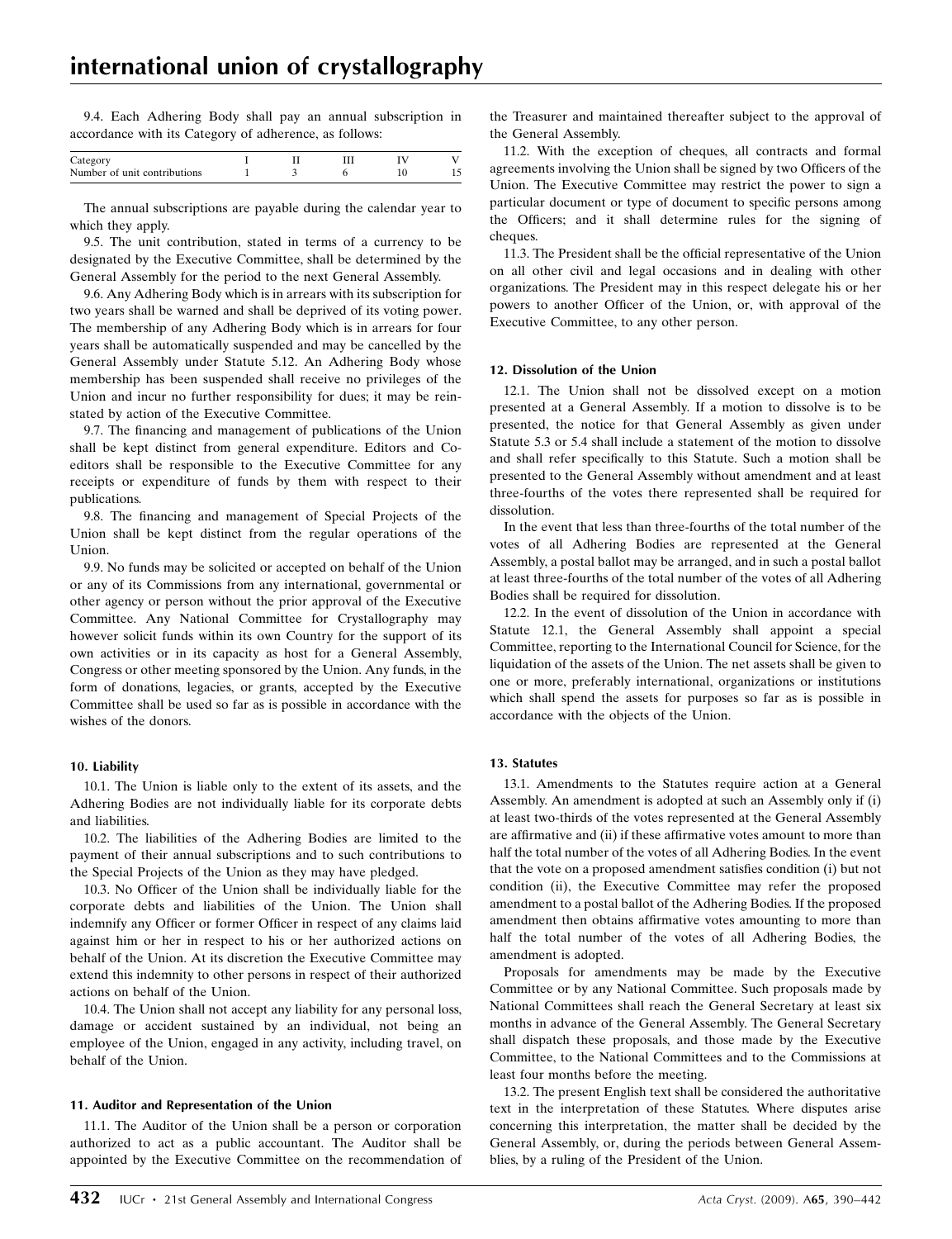## By-Laws

## 1. General Assembly

1.1. The agenda of business to be transacted at a General Assembly shall be determined by the Executive Committee and shall be dispatched by the General Secretary to the National Committees and to the Commissions at least ten weeks before the meeting.

1.2 Any National Committee and any Commission of the Union may propose business to be transacted at a General Assembly. Such proposals shall reach the General Secretary at least four months before the meeting, and shall be included in the agenda of the General Assembly.

1.3. The General Assembly may provisionally determine the date and the place of the next but one ordinary meeting of the General Assembly.

1.4. Chairs of the National Committees and of the Commissions, and representatives of Regional Associates and Scientific Associates may attend the General Assembly and take part in the discussions but shall have no voting power. The President may invite representatives of scientific bodies, or individuals, to attend the General Assembly; such invited guests may take part in the discussions but shall have no voting power. Other interested persons may also attend the General Assembly but they shall not take part in the discussions, unless specifically invited or permitted to do so by the Chair, and they shall have no voting power.

At the discretion of the Chair any or all of the persons attending the General Assembly under this By-Law may be required to withdraw.

1.5. If a delegate to a General Assembly is absent from a session of the Assembly, his or her place may be taken by any of the alternates nominated to the Assembly under Statute 5.6 provided that the Secretary of the Assembly is notified before the beginning of the session of the name of the delegate and of the name of the alternate, either by the delegate or by the Chair of his or her delegation. In general no such substitution may take place during a session of the Assembly, but the Chair of the Assembly may permit substitution to be made under special circumstances.

1.6. The names of the representatives of a Body whose application for adherence to the Union has been received and declared in good order by the Executive Committee under By-Law  $2.9(a)$  shall be made known to the General Secretary as prescribed in Statute 5.6. These representatives shall be seated with the delegates of the Adhering Bodies during the preliminary ceremonies and the initial business of the General Assembly. At the discretion of the Chair or by a vote of the Assembly, the representatives may be required to withdraw during the discussion of and voting on matters concerning adherence to the Union. The delegates of a new member may take their seats among the other delegates as soon as the General Assembly has accepted their Adhering Body as a member of the Union.

1.7. Unless decided otherwise by the General Assembly, matters concerning adherence to the Union shall take precedence over all other business at the first business session of the General Assembly, and shall normally precede the reading of the minutes and the discussions of matters arising therefrom.

1.8. Delegates of an Adhering Body may not vote on any matter concerning its membership in the Union.

1.9. In the event of the General Assembly considering a change in a group of Countries according to Statute 3.12, the delegates from the Countries belonging or previously belonging to the group may not vote on any matters concerning the representation in the Union of any of these Countries. After acceptance of the ad interim arrangements made by the Executive Committee under Statute 3.12, these delegates have full voting power.

1.10. The delegates of new members may not vote on any matters concerning adherence to the Union, nor on any matters concerning the adoption of the minutes of the previous General Assembly, during the General Assembly at which they themselves are admitted.

1.11. The General Secretary shall post on the official bulletin board of the General Assembly the names of the Chairs and members (and alternates, if any) of the delegations and the numbers of votes represented by them.

1.12. During the General Assembly any delegate (or alternate) and any Officer of the Union is considered to have been notified of any action of the General Assembly, or of the Executive Committee, or of any Commission, if one of the two following procedures is adopted

(a) a notice is placed in the mail box or other location at which the delegate (or alternate) or the Officer is accustomed to receive mail during the course of the General Assembly, or

(b) a notice is handed to the designated Chair of each delegation with the specific request that he or she communicate its contents to his or her delegation, and to the General Secretary with the specific request that he or she communicate its contents to the Executive Committee, provided that in either case a similar notice is posted on the official bulletin board.

1.13. Minutes of the meetings of the General Assembly shall be made. Copies of the draft minutes shall be communicated by the General Secretary to the National Committees, to the Officers of the Union and to the Chairs of its Commissions. After approval at a subsequent General Assembly, two copies of the definitive minutes shall be signed by the Chair and the Secretary of the session at which they are approved, and shall be kept by the President and the General Secretary.

## 2. Executive Committee

2.1. The Executive Committee shall meet at each General Assembly. There shall be at least two additional meetings during the period between General Assemblies, unless the Executive Committee by a postal vote decides otherwise.

2.2. The Executive Committee shall make nominations to the General Assembly for the Officers of the Union, for the Chairs and members of the Commissions, and for representatives on Joint Commissions and on other scientific bodies. Normally these nominations shall be made after a preceding postal communication with the National Committees. In each case in which an Officer of the Union is nominated for another office, either by the Executive Committee or by delegates to the General Assembly [By-Law 8.2], the Executive Committee shall also include a nomination for the office which would be vacated if the election to the other office occurs. If the election to the other office does not occur and if the Officer's term has not expired, the nomination to the office which would have been vacated shall not be considered.

2.3. In the event of the resignation, death or disability of the President, the Vice-President shall assume the office of President until the close of the next ordinary General Assembly.

In the event of the resignation, death or disability of the Vice-President, the Executive Committee may appoint one of its members to serve as Vice-President until the close of the next ordinary General Assembly.

In the event of such circumstances that the General Secretary or the Treasurer cannot carry out his or her duties, the other shall assume those duties until the Executive Committee has considered the situation. In that event the Executive Committee may, but need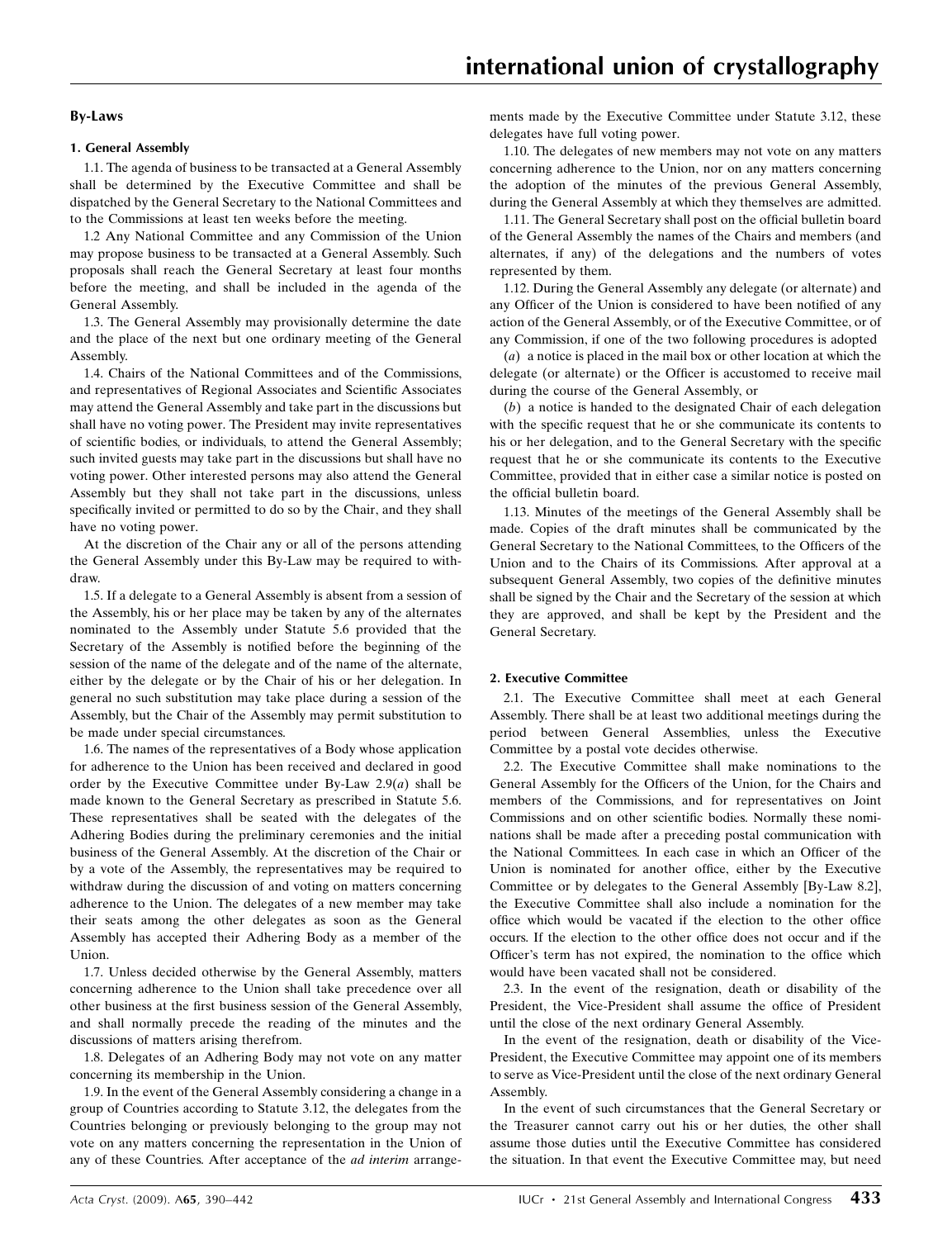not, appoint a new General Secretary or Treasurer to serve until the close of the next ordinary General Assembly.

In the event of the resignation, death or disability of an ordinary member of the Executive Committee, the Executive Committee may co-opt a new member to serve until the close of the next ordinary General Assembly.

The accession of an Officer of the Union to a new office under the conditions of this By-Law shall be accompanied by his or her resignation from the office to which he or she was previously elected, but service under this By-Law shall not affect his or her eligibility for immediate re-election to the new office.

2.4. Any Officer unable to attend a meeting of the Executive Committee may designate a deputy to attend that meeting. Such a deputy shall be named in writing to the President or the General Secretary. He or she shall have no voting power and shall not be counted as part of a quorum.

2.5. The President, on his or her own initiative or at the request of the Executive Committee, may invite any individual to be present at a meeting of the Executive Committee; such an invited guest may take part in the discussions but shall have no voting power.

2.6. At a meeting of the Executive Committee two-thirds (fractional parts neglected) of the Officers specified by Statutes 6.1 and 6.3, excluding any who have resigned or died, shall constitute a quorum; and decisions shall be taken by a simple majority of the Officers present and voting. The Chair of the meeting shall not vote in open ballots; but in the event of an equal division of votes the Chair may take the final decision. In secret ballots required by the Statutes or By-Laws or ordered by the Chair, he or she may vote at his or her discretion. If the Chair does not vote and there is an equal division of votes, he or she may take the final decision. If the Chair has voted in a secret ballot, he or she may not take the final decision, and must leave it to further discussion and ballot.

2.7. During the period between meetings of the Executive Committee, voting may take place by post. Adoption of a proposal shall require affirmative votes from two-thirds (fractional parts neglected) of the Officers specified by Statutes 6.1 and 6.3, excluding any who have resigned or died. No decision on any proposal other than calling or cancelling a meeting of the Executive Committee shall be made by postal vote in the event that at least two Officers express the wish that the matter concerned should first be given more or further consideration, either by correspondence or at a meeting of the Executive Committee.

2.8. Minutes of the meetings of the Executive Committee shall be made. Two copies of the minutes shall be signed by the Chair and the Secretary of the meeting at which they are approved, and shall be kept by the President and the General Secretary. A summary of the draft minutes of meetings of the Executive Committee shall be despatched by the General Secretary to the National Committees within ten weeks of the conclusion of each meeting.

2.9. In addition to the obligations described in the Statutes and elsewhere in these By-Laws, the Executive Committee shall

(a) receive and report on applications for adherence to the Union if the nature of the applying Body and the membership of the National Committee have been duly reported to and considered to be in good order by the Executive Committee; pending the next General Assembly the Executive Committee may in the case of such applications provide such services of the Union as it deems proper;

(b) consider and report on any other questions concerning adherence to the Union;

(c) present an annual report, including an audited statement of receipts and expenditure, to the National Committees;

(d) report to the Commercial Registry of Geneva any changes in the registered information concerning the Union;

(e) have the power to appoint representatives on scientific bodies not belonging to the Union.

## 3. President

3.1. The President of the Union is Chair of the General Assembly and of the Executive Committee. In the absence of the President from a session or meeting, the Vice-President, or if he or she is not present another Officer of the Union designated by the Executive Committee, shall act as Chair.

3.2. The President of the Union is an ex officio member, with voting power, of all Commissions of the Union.

## 4. General Secretary

4.1. The General Secretary of the Union is Secretary of the General Assembly and of the Executive Committee. In the absence of the General Secretary from a session or meeting, another Officer of the Union designated by the Executive Committee shall act as Secretary.

4.2. The General Secretary of the Union is an ex officio member, with voting power, of all Commissions of the Union.

4.3. The General Secretary is responsible for conducting the ordinary business of the Union, with the exception of the financial administration, and for keeping its records.

## 5. Treasurer

5.1. The Treasurer of the Union is responsible for the financial administration of the Union and for keeping its accounts.

5.2. The Treasurer is an ex officio member of all Commissions of the Union, with voting power only for those questions which may involve the Union in financial commitments.

### 6. Sub-committees of the Executive Committee

6.1. The Finance Committee is appointed by the Executive Committee to advise on finances, establishment and salaries. The Convener of the Finance Committee should normally be a resident of the same country as the Union Secretariat. If the Convener is not an elected member of the Executive Committee he or she will attend ex officio the meetings of the Executive Committee without voting rights.

6.2. The Sub-committee on the Union Calendar is appointed by the Executive Committee to advise on the sponsorship of the Union for meetings, symposia and schools. The Chair of the Calendar Subcommittee should be a member of the Executive Committee.

6.3. The Executive Committee may establish, modify or abolish any other Sub-committees.

## 7. Commissions of the Union

7.1. The Chairs of the Commissions and the chief representatives on Joint Commissions or other bodies shall forward records of all meetings of the Commissions to the President and the General Secretary. They shall report annually on the activities of these bodies to the Executive Committee.

7.2. If funds are provided for the use of a Commission, it may make its own financial arrangements, with the prior approval of the Executive Committee and subject to the provisions of the Statutes and By-Laws. In cases where the Executive Committee has given prior approval, payments toward travelling expenses of Chairs and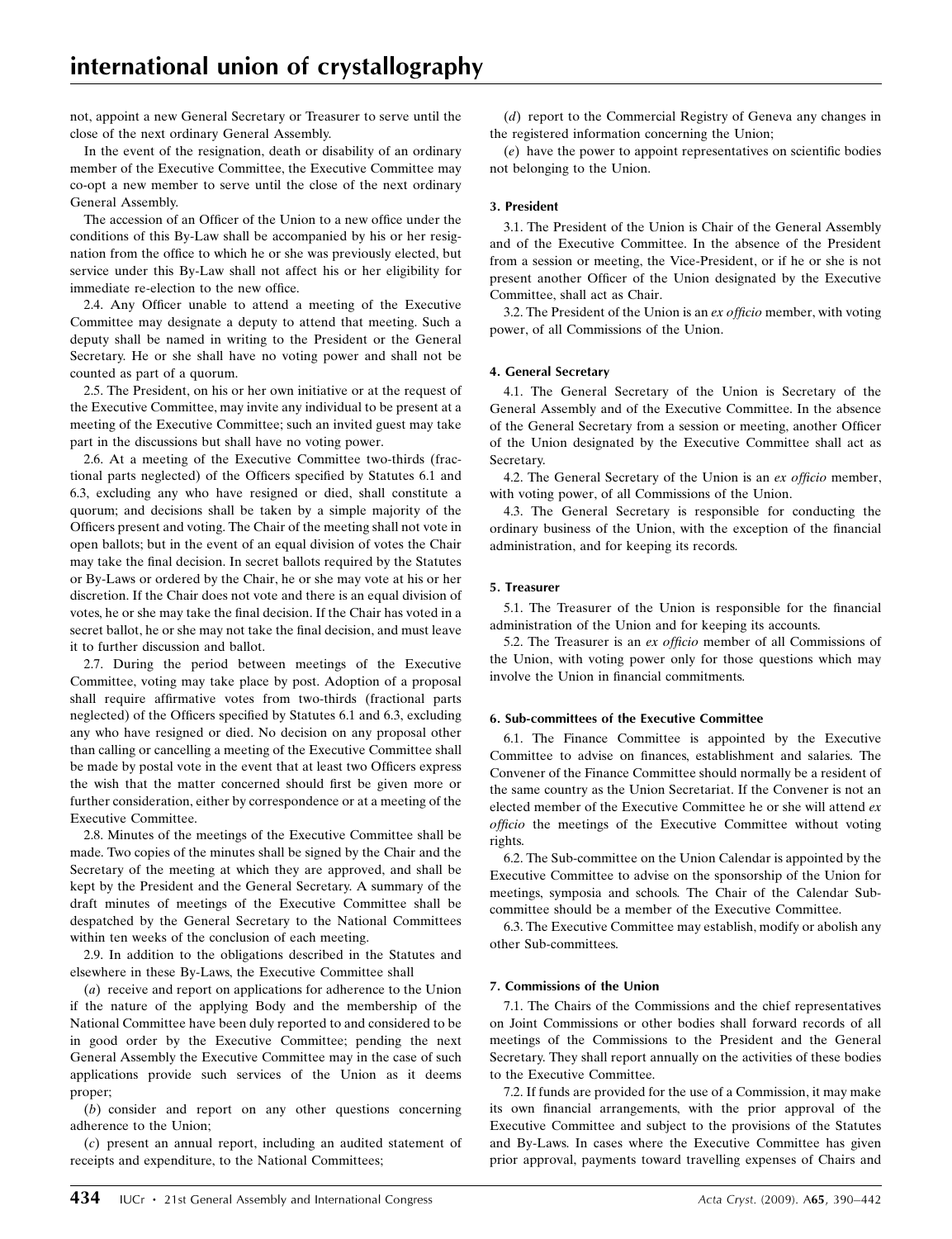#### Timetable in preparation for General Assembly

|           |                                                                                                                                                       | Statute | By-Law |
|-----------|-------------------------------------------------------------------------------------------------------------------------------------------------------|---------|--------|
| 12 months | Notice of date and place of ordinary General Assembly to National<br>Committees and Commissions                                                       | 5.3     |        |
| 8 months  | Notice of date and place of extraordinary General Assembly to<br>National Committees and Commissions, if amendment of Statutes is<br>contemplated     | 5.4     |        |
| 6 months  | Proposals for amendments to Statutes to General Secretary                                                                                             | 13.1    |        |
| 5 months  | Estimated budgets from Commissions to Executive Committee                                                                                             | 9.2     |        |
| 4 months  | Proposals for agenda of General Assembly to General Secretary                                                                                         |         |        |
| 4 months  | Notice of date and place of extraordinary General Assembly to<br>National Committees and Commissions, if amendment of Statutes is<br>not contemplated | 5.4     |        |
| 4 months  | Proposals for amendments to Statutes to National Committees and<br>Commissions                                                                        | 13.1    |        |
| 14 weeks  | Reports of Commissions to General Secretary                                                                                                           | 8.4     |        |
| 10 weeks  | Report of Executive Committee to National Committees and<br>Commissions                                                                               | 6.8     |        |
| 10 weeks  | Reports of Commissions to National Committees and Commissions                                                                                         | 8.4     |        |
| 10 weeks  | Budget to National Committees and Commissions                                                                                                         | 9.3     |        |
| 10 weeks  | Agenda to National Committees and Commissions                                                                                                         |         |        |

#### Timetable during General Assembly

|                                                               |                                                                                                                                                                                                                                                                                                                                                                                                                                                        | 8.1      |
|---------------------------------------------------------------|--------------------------------------------------------------------------------------------------------------------------------------------------------------------------------------------------------------------------------------------------------------------------------------------------------------------------------------------------------------------------------------------------------------------------------------------------------|----------|
|                                                               |                                                                                                                                                                                                                                                                                                                                                                                                                                                        | 8.3      |
| and members of Commissions                                    |                                                                                                                                                                                                                                                                                                                                                                                                                                                        |          |
| Nominations by Executive Committee for Chairs and members of  |                                                                                                                                                                                                                                                                                                                                                                                                                                                        | 8.3      |
| Commissions                                                   |                                                                                                                                                                                                                                                                                                                                                                                                                                                        |          |
| Notification of motion to amend or suspend By-Laws            |                                                                                                                                                                                                                                                                                                                                                                                                                                                        | 9.1      |
|                                                               |                                                                                                                                                                                                                                                                                                                                                                                                                                                        | 8.2      |
| of Union                                                      |                                                                                                                                                                                                                                                                                                                                                                                                                                                        |          |
| Posting of nominations by delegates for Officers of Union     |                                                                                                                                                                                                                                                                                                                                                                                                                                                        | 8.2      |
|                                                               |                                                                                                                                                                                                                                                                                                                                                                                                                                                        | 8.4      |
| and members of Commissions                                    |                                                                                                                                                                                                                                                                                                                                                                                                                                                        |          |
| Posting of nominations by delegates for Chairs and members of |                                                                                                                                                                                                                                                                                                                                                                                                                                                        | 8.4      |
| Commissions                                                   |                                                                                                                                                                                                                                                                                                                                                                                                                                                        |          |
|                                                               | Notice by National Committees to General Secretary of names of<br>delegates, alternates and Chairs of delegations, and of distribution<br>of votes if not one per delegate<br>Nominations by Executive Committee for Officers of Union<br>Recommendations by Commissions to General Secretary for Chairs<br>Notice to General Secretary of nominations by delegates for Officers<br>Notice to General Secretary of nominations by delegates for Chairs | 5.6, 5.7 |

members of Commissions may be made from the general funds of the Union.

7.3. No person who has served for three consecutive full terms of office on a Commission is eligible for nomination for a fourth consecutive term of service on the same Commission except as Chair. In no case is any person eligible for more than four consecutive full terms of service on the same Commission. These limitations do not apply to Editors [Statute 7.1], Co-editors [Statute 7.2] and ex officio members. Any Commission, in its Rules of Procedure, may reduce the length of service specified here.

7.4. In the event of the resignation, death or disability of the Chair of any Commission, the Executive Committee shall appoint a member of that Commission to serve as Chair until the close of the General Assembly following this appointment.

#### 8. Nominations and Elections

8.1. All delegates (and alternates) shall be notified of the nominations presented by the Executive Committee under By-Law 2.2 for the Officers of the Union as early as possible and at least ninety-six hours before the scheduled commencement of the session of the General Assembly at which the vote is to be taken.

8.2. After the delegates have been notified of the nominations by the Executive Committee as prescribed in By-Law 8.1, other nominations for Officers of the Union may be made by any six or more delegates. Such nominations shall be made in writing to the General Secretary not less than thirty-six hours before the voting session and shall be accompanied by a written statement that the consent of the nominees has been obtained. These nominations shall be posted by

the General Secretary on the official bulletin board not less than twenty-four hours before that session.

8.3. Recommendations from each Commission for the Chair and members of the Commission shall be made in writing to the General Secretary not less than seventy-two hours before the voting session of the General Assembly. These recommendations shall be approved by a majority of the members of the Commission and shall be accompanied by a written statement that the consent of the persons recommended has been obtained. All delegates (and alternates) shall be notified of the nominations presented by the Executive Committee under By-Law 2.2 for the Chair and members of each Commission at least forty-eight hours before the voting session.

8.4. After the delegates have been notified of the nominations by the Executive Committee as prescribed in By-Law 8.3, other nominations for the Chair and members of each Commission may be made by any six or more delegates. Such nominations shall be made in writing to the General Secretary not less than twenty-four hours before the voting session and shall be accompanied by a written statement that the consent of the nominees has been obtained. These nominations shall be posted by the General Secretary on the official bulletin board not less than twelve hours before that session.

8.5. In voting for the President, Vice-President, General Secretary and Treasurer of the Union, each of these offices shall be taken separately and voting shall be by secret ballot. A simple majority of the votes represented by the delegates present at the voting session shall be required for election.

If there is only one candidate for one of these offices, his or her nomination shall be presented to the General Assembly and the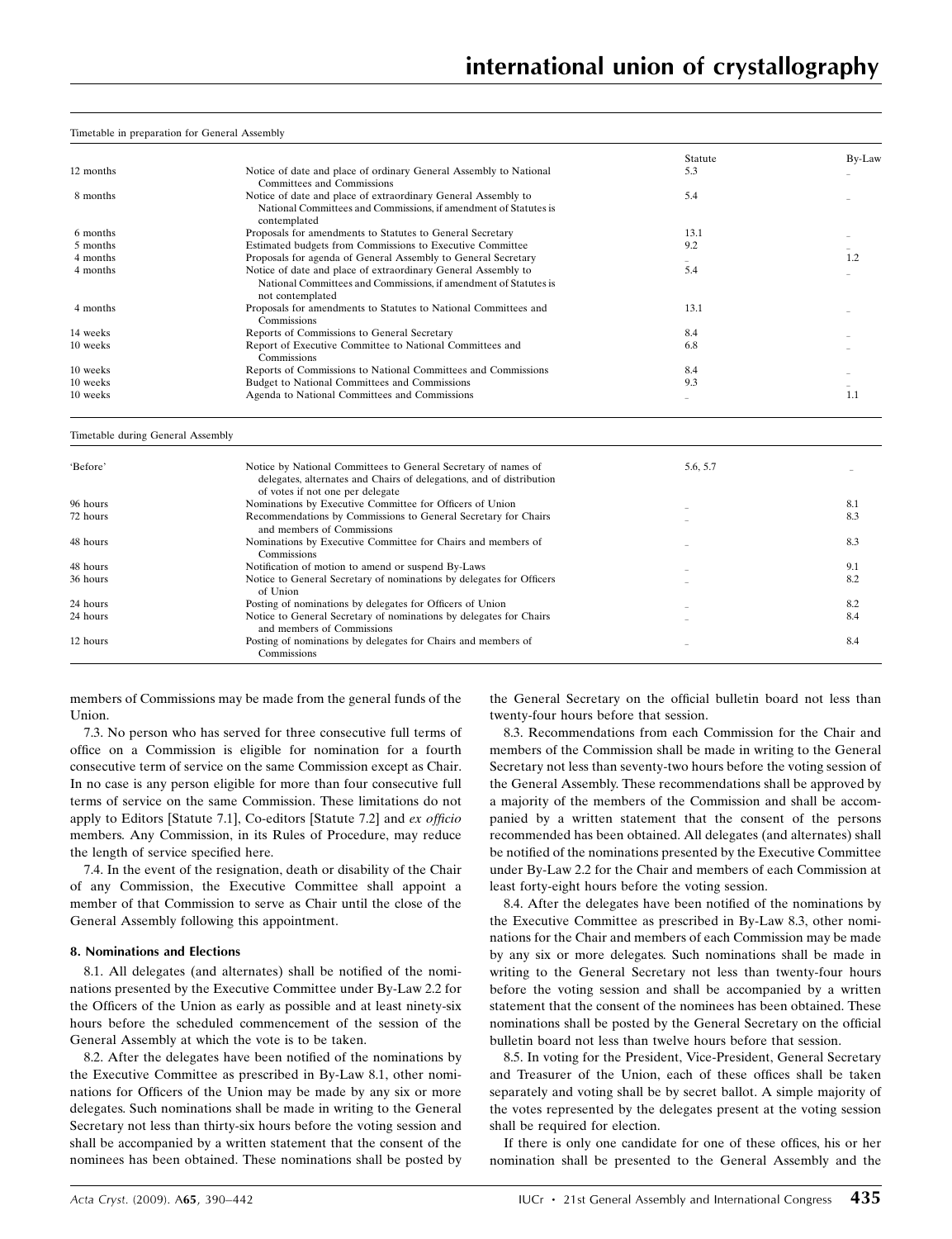candidate concerned shall be considered as elected. If there are two candidates or more, and an election is not achieved after two ballots, the candidate receiving the smallest number of votes in the second ballot shall be removed from the list. If an election is not achieved after a third ballot, this procedure shall be repeated until an election is achieved. Any ballot form showing more than one mark shall be invalid. Any contingency arising during the balloting shall be resolved by a ruling of the Chair of the General Assembly.

8.6. The election of the ordinary members of the Executive Committee shall be by secret ballot, the ballot form showing the nominations presented by the Executive Committee and the nominations made by delegates. A simple majority of the votes represented by delegates present at the voting session shall be required for election. If there are not more candidates than vacancies, the nominations shall be presented to the General Assembly and the candidates shall be considered as elected. If there are more candidates than vacancies and all vacancies are not filled by election at the first ballot, a second ballot shall be arranged containing the names of the candidates not elected. If there are vacancies after the second ballot, the balloting procedure shall be repeated until all vacancies are filled; for each of these subsequent ballots the name of the candidate receiving the smallest number of votes on the preceding ballot shall be removed from the list. Any ballot form showing more marks than the appropriate number of vacancies shall be invalid. Any contingency arising during the balloting shall be resolved by a ruling of the Chair of the General Assembly.

8.7. In the event that an election must be held to fill the unexpired term of an office vacated by an ordinary member [Statute 6.4], the nominations for this office shall be distinct from the nominations for ordinary members for full terms. A person may be nominated for both categories, but can be elected to only one office [Statute 6.3]. If ballots are required in the elections for both categories, the ballots for the full-term offices shall take place first. A person who has been elected to two consecutive non-full terms is not eligible, on completion of his or her second term, for immediate re-election as an ordinary member of the Executive Committee.

8.8. In voting for the Chairs and members of the Commissions each Commission shall be considered separately. For the election of the Chairs the procedure described in By-Law 8.5 shall be followed. For the election of the members of the Commissions the procedure described in By-Law 8.6 shall be followed except that no more than two ballots shall be held. Any vacancies still remaining may be filled as provided in Statute 8.2.

8.9. The procedure for the nomination and election of representatives of the Union on Joint Commissions and on other scientific bodies is so far as is possible the same as that for the nomination and election of the Chairs and members of the Commissions.

## 9. By-Laws

9.1. These By-Laws may be amended or suspended at any General Assembly and at least two-thirds of the votes there represented are required for an amendment or suspension. A motion to amend or suspend, if not already included in the agenda of business of the General Assembly, may be placed there by the procedure of Statute 5.9. No notice is required for a proposal to suspend the time limits prescribed by By-Laws 8.2 and 8.4. Notification of any other motion to amend or suspend the By-Laws must be given by its originators to all delegates (and alternates) and to all Officers of the Union in accordance with the procedure prescribed in By-Law 1.12, at least forty-eight hours before the session of the General Assembly at which the motion is to be considered.

9.2. The present English text shall be considered the authoritative text in the interpretation of these By-Laws. Where disputes arise concerning this interpretation, the matter shall be decided by the General Assembly, or during the periods between General Assemblies, by a ruling of the President of the Union.

## APPENDIX C Committees, Commissions and Representatives

## C1. Membership of bodies belonging to the Union

#### Executive Committee

#### President

S. Larsen (Director of Research, ESRF, BP 220, F-38043 Grenoble Cedex, France)

#### Vice-President

P. Colman (Australia)

## General Secretary and Treasurer

S. Lidin (Inorganic Chemistry, Stockholm University, 106 91 Stockholm, Sweden)

#### Immediate Past President Y. Ohashi (Japan)

Ordinary members E. Boldyreva (Russia), L. T. J. Delbaere

(Canada), G. R. Desiraju (India), C. J. Gilmore (UK), C. Lecomte (France), J. M. Perez-Mato (Spain)

[S. Larsen, P. Colman, S. Lidin, Y. Ohashi, G. R. Desiraju and C. Lecomte will hold office until the close of the Twenty-Second General Assembly (2011). E. Boldyreva, L. T. J. Delbaere and J. M. Perez-Mato will hold office until the close of the Twenty-Third Assembly (2014).]

#### Executive Secretary

M. H. Dacombe (International Union of Crystallography, 2 Abbey Square, Chester CH1 2HU, UK)

#### Commission on Journals

Chair and Editor-in-Chief of IUCr journals G. Kostorz (ETH Zürich, Wolfgang-Pauli-Strasse 16, CH-8093 Zürich, Switzerland;  $Acta\ A+B+C+D+E+F; JAC; JSR)$ 

#### Section Editors of Acta Crystallographica

D. Schwarzenbach (Laboratory of Crystallography, Ecole Polytechnique Fédérale, EPFL-FSB-IPMC-LCr, Le Cubotron, CH-1015 Lausanne, Switzerland; Acta A), C. P. Brock (Department of Chemistry, University of Kentucky, Lexington, KY 40506-0055, USA; Acta B), A. Linden (Institute of Organic Chemistry, University of Zürich, Winterhurerstrasse 190, CH-8057 Zürich, Switzerland; Acta C), E. N. Baker (School of Biological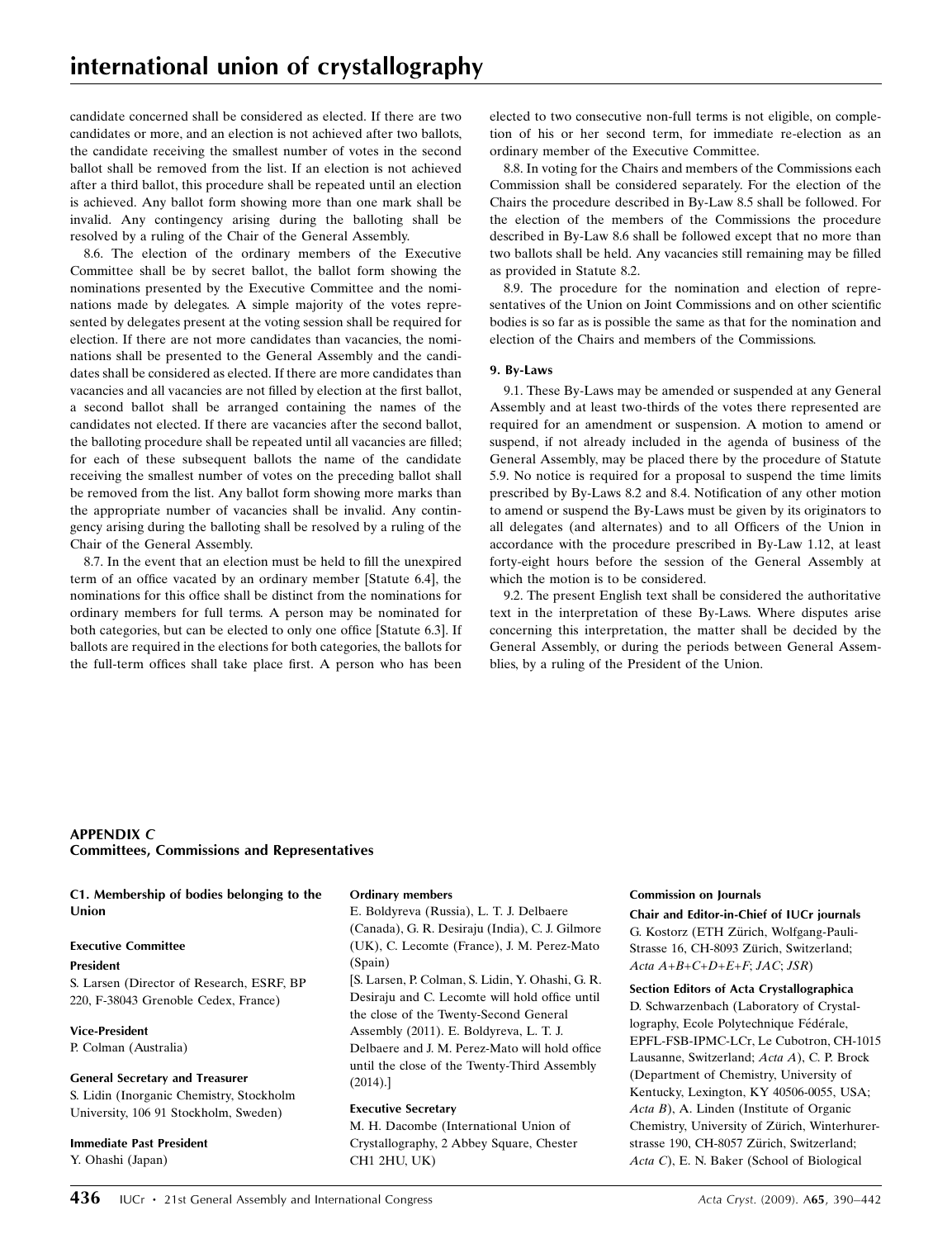Sciences, University of Auckland, Private Bag 92-019, Auckland, New Zealand; Acta D), Z. Dauter (National Cancer Institute, Brookhaven National Laboratory, Biology Department, Bldg 463, Upton, NY 11973, USA; Acta D), W. T. A. Harrison (Department of Chemistry, University of Aberdeen, Aberdeen AB24 3UE, UK; Acta E), J. Simpson (Department of Chemistry, University of Otago, PO Box 56, Dunedin, New Zealand; Acta E), M. Weil (Institute of Chemical Technologies and Analytics, Division of Structural Chemistry, Vienna University of Technology, Getreidemarkt 9/164-SC, Austria; Acta E), H. M. Einspahr (PO Box 6395, Lawrenceville, NJ 08648-0395, USA; Acta F), M. S. Weiss (EMBL Hamburg Outstation, c/o DESY, Notkestrasse 85, D-22603 Hamburg, Germany; Acta F)

Editor of Journal of Applied Crystallography A. Pyzalla (Helmholtz-Zentrum Berlin für Materialien und Energie GmbH, Wissenschaftliche Geschäftsführung, Glienicker Strasse 100, 14109 Berlin, Germany)

#### Editors of Journal of Synchrotron Radiation

G. E. Ice (Metals and Ceramics Division, Oak Ridge National Laboratory, PO Box 2008, Oak Ridge, TN 37831-6118, USA), Å. Kvick (ESRF, BP 220, F-38043 Grenoble Cedex, France), T. Ohta (Ritsumeikan University, 1-1-1 Noji Higashi, Kutsatsu, Shiga 525-8577, Japan)

#### Co-editors of Acta, JAC and JSR

K. A. Abboud (USA; Acta E), M. Akkurt (Turkey; Acta E), A. J. Allen (USA;  $JAC$ ), Y. Amemiya (Japan; Acta A), L. A. Aslanov (Russia; Acta B+C), A. Authier (France; Acta A), R. F. Baggio (Argentina; Acta C+E), J. Barbier (Canada; Acta C), L. J. Barbour (South Africa; Acta C+E), T. M. Bergfors (Sweden; Acta F), L. E. Berman (USA; JSR), S. Bernès (Mexico; Acta E), D. G. Billing (South Africa; Acta B), A. J. Blake (UK; Acta  $B+C$ ), E. Boldyreva (Russia; Acta B), N. B. Bolotina (Russia; Acta B), M. Bolte (Germany; Acta  $E$ ), A. D. Bond (Denmark; Acta  $E$ ), L. Brammer (UK; Acta B), I. Brito (Chile; Acta  $E$ ), I. D. Brown (Canada; Acta  $E$ ), A. M. Brzozowski (UK; Acta D+F), R. J. Butcher (USA;  $Acta E$ ), O. Büyükgüngör (Turkey;  $Acta$ E), C. W. Carter (USA; Acta A), G. Chapuis (Switzerland; Acta B), D. Chateigner (France;  $JAC$ ), N. Chayen (UK;  $Acta D$ ), V. V. Chernyshev (Russia; Acta E), K. Chinnakali (India; Acta E), S. Ciccariello (Italy;  $JAC$ ), P. Coppens (USA; Acta A), M. Czugler (Hungary; Acta E), J.-C. Daran (France; Acta  $C+E$ ), W. I. F. David (UK;  $JAC$ ), G. R. Desiraju (India; Acta B), V. W. Dmitrienko (Russia; Acta A), E. Dodson (UK; JAC), D. L. Dorset (USA; Acta A+B), S. E. Ealick (USA; Acta D+JAC), M. R. J. Elsegood (UK; Acta C+E),

U. Englert (Germany; Acta C), J. G. Eon (Brazil; Acta A), L. Eriksson (Sweden; Acta E), C. Esterhuysen (South Africa; Acta E), J. Fabry (Czech Republic; Acta E), L. R. Falvello (Spain; Acta C), P. Fanwick (USA; Acta C), L. J. Farrugia (UK; Acta E), P. F. Fewster (UK; Acta  $A+JAC$ ), A. Fischer (Sweden; Acta E), J. L. Flippen-Anderson (USA; Acta E), F. R. Frahm (Germany; JSR), A. K. Freund (France; JSR), F. Frolow (Israel; Acta D+F), G. J. Gainsford (New Zealand; Acta C+E), J. F. Gallagher (Ireland; Acta C+E), J. M. Garcia-Ruiz (Spain; Acta F), E. F. Garman (UK; JAC), M. Gdaniec (Poland; Acta E), R. D. Gilardi (USA; Acta E), C. Glidewell (UK; Acta C+E), A. Goeta (UK; Acta C), C. H. Görbitz (Norway; Acta B), H. Graafsma (Germany; JSR), T. N. Guru Row (India; Acta B), I. A. Guzei (USA; Acta C), S. S. Hasnain (UK; JSR), B. Hazes (Canada; Acta  $F$ ), P. C. Healy (Australia; Acta  $E$ ), J. R. Helliwell (UK; JAC), M. Helliwell (UK; Acta  $(C+E)$ , J. L. Hodeau (France;  $JAC$ ), T. Hökelek (Turkey; Acta E), H. M. Holden (USA; Acta D), N.-H. Hu (People's Republic of China; Acta E), W. N. Hunter (UK; Acta D+F), A. Iida (Japan; JSR), W. Imhof (Germany; Acta E), H. Ishida (Japan; Acta E), N. Ishizawa (Japan; Acta C), O. Johnson (UK; Acta E), P. G. Jones (Germany; Acta C), J. A. Kaduk (USA; Acta B), K. A. Kantardjieff (USA; JAC), H. Kitamura (Japan; JSR), G. J. Kleywegt (Sweden; Acta D+F), B. Kojíc-Prodíc (Croatia; Acta E), H. Kooijman (The Netherlands; Acta E), M. Kubicki (Poland; Acta C), V. Langer (Sweden; Acta C), U. Lee (Korea; Acta E), P. J. Loll (USA; Acta F), A. J. Lough (Canada; Acta  $E$ ), J. N. Low (UK; Acta E), V. Lunin (Russia; Acta D), A. Mar (Canada; Acta E), L. B. McCusker (Switzerland; Acta B), A. McPherson (USA; Acta F), S. McSweeney (France; JSR), K. Miki (Japan; Acta D), R. P. Millane (New Zealand; Acta A), A. M. Moore (UK; Acta A+JAC), P. Mueller (USA; Acta C), M. R. N. Murthy (India; Acta D), L. R. Nassimbeni (South Africa; Acta B), C. Näther (Germany; Acta E), J. M. Newman (Australia; Acta F), S. W. Ng (Malaysia; Acta E), K. Ogawa (Japan; Acta B), S. Ohba (Japan; Acta  $C+E$ ), D. H. Ohlendorf (USA; JAC), K.-I. Ohshima (Japan; JAC), G. Oliva (Brazil; Acta D+JSR), M. M. Olmstead (USA; Acta E), A. Oskarsson (Sweden; JAC), H. A. Padmore (USA; JSR), D. Pandey (India; Acta A), S. Parkin (USA; Acta E), D. Parrish (USA; Acta E), S. Parsons (UK; Acta B), M. Parvez (Canada; Acta E), J. M. Perez-Mato (Spain; Acta A), M. L. Pusey (USA; Acta D+F), J.-P. Renaud (France; Acta F), C. Rizzoli (Italy; Acta E), A. Roodt (South Africa; Acta E), G. M. Rosair (UK; Acta E), V. B. Rybakov (Russia; Acta E), U. Rychlewska (Poland; Acta B), H. W. Schmalle (Switzerland; Acta E), M. L. Scudder (Australia; Acta C+E),

M. R. M. da Silva (Portugal; Acta E), A. M. Z. Slawin (UK; Acta E), S. van Smaalen (Germany; Acta B), M. A. Spackman (Australia; Acta B), A. L. Spek (The Netherlands; Acta C+E), P. J. Squattrito (USA; Acta  $C+E$ ), W. C. Stallings (USA; Acta  $B+D+F$ ), H. Stoeckli-Evans (Switzerland; Acta C+E), S. W. Suh (Korea; Acta F), I. Tanaka (Japan; Acta F), K. Tanaka (Japan; Acta A), M. Taniguchi (Japan; JSR), T. C. Terwilliger (USA; Acta F), E. R. T. Tiekink (USA; Acta  $E$ ), P. A. Timmins (France; Acta D), K. W. Törnroos (Norway; Acta C), M. Tremayne (UK; Acta  $C+E$ ), H. Uekusa (Japan; Acta C), S. Wakatsuki (Japan; JSR), T. R. Welberry (Australia; Acta B+JAC), J. D. Westbrook (USA; Acta F), T. J. White (Singapore; Acta B), S. W. Wilkins (Australia; JSR), C. Wilson (UK; Acta  $E$ ), C. C. Wilson (UK; Acta  $B$ ), W.-T. Wong (People's Republic of China; Acta E), A. F. Wrulich (Switzerland; JSR), D. J. Xu (People's Republic of China; Acta E), B. M. Yamin (Malaysia; Acta E), A. I. Yanovsky (Russia; Acta E), Y. O. Yeates (USA; Acta D), M. Zeller (USA; Acta E), H. Zimmermann (Germany; Acta A)

#### Book-Review Editor

P. Paufler (Germany; Acta, JAC, JSR)

#### Commission on International Tables

Chair and Editor of Volume C H. Fuess (Darmstadt University of Technology, Institute of Materials Science – Structure Research, Petersenstrasse 23, D-64287 Darmstadt, Germany) Editor of Volume A M. I. Aroyo (Spain) Editor of Volume B U. Shmueli (Israel) (retired; replacement to be appointed) Editor of Volume D A. Authier (France) Editors of Volume E V. Kopsky´ (Czech Republic), D. B. Litvin (USA) Editors of Volume F E. Arnold (USA), M. G. Rossmann (USA), D. M. Himmel (USA) Editors of Volume G S. R. Hall (Australia), B. McMahon (UK) Editors of Volume A1 U. Müller (Germany), H. Wondratschek (Germany)

## Commission on Aperiodic Crystals Chair

M. de Boissieu (Laboratoire de Thermodynamique et Physico-Chimie Metallurgiques, BP 75, 38042 St Martin d'Heres, France) Elected members

M. Baake (Germany), N. Bolotina (Russia),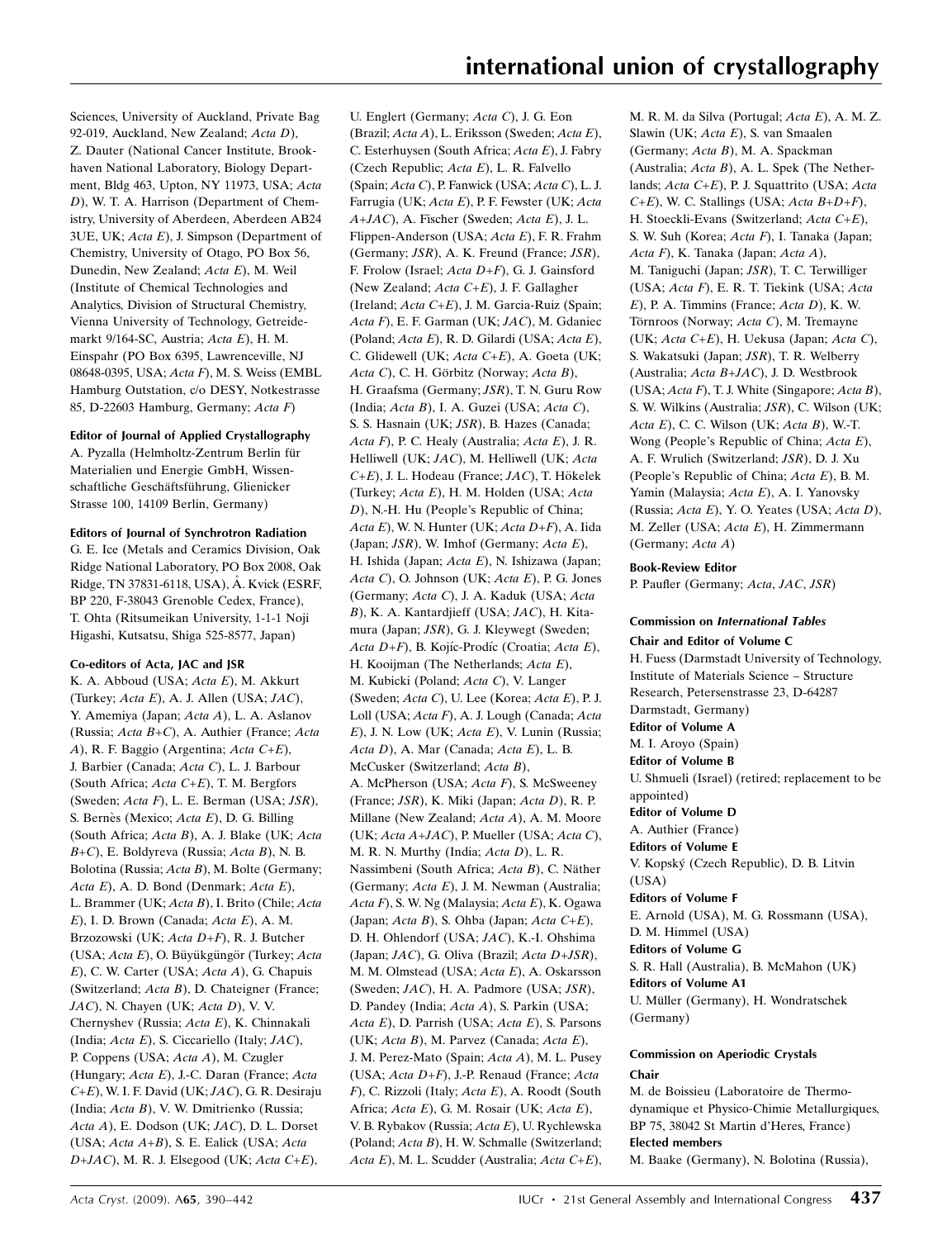J. Hadermann (Belgium), R. Lifshitz (Israel), G. Madariaga (Spain), Y. Michiue (Japan), N. K. Mukhopadhyay (India), V. Petricek (Czech Republic), K. Saitoh (Japan), N. L. Speziali (Brazil)

## Commission on Biological Macromolecules Chair

E. Arnold (Center for Advanced Biotechnology and Medicine, Rutgers University, Department of Chemistry and Chemical Biology, 679 Hoes Lane, Piscataway, NJ 08854, USA)

#### Elected members

E. Garman (UK), R. C. Garratt (Brazil), P. L. Howell (Canada), M. Jaskolski (Poland), J. Martin (Australia), M. Martinez Ripoll (Spain), A. D. Podjarny (France), V. Samygina (Russia), Xiao-Dong Su (People's Republic of China), T. C. Terwilliger (USA), D. Turk (Slovenia), A. H.-J. Wang (Taipei)

## Ex officio member

H. M. Berman (USA; as Director of the PDB)

## Commission on Charge, Spin and Momentum Densities

## Chair

C. Gatti (CNR-ISTM Istituto di Scienze e Tecnologie Molecolari, Via Golgi 19, I-20133 Milano, Italy)

## Elected members

- L. J. Farrugia (UK), B. Gillon (France), K. Hämäläinen (Finland), B. Iversen
- (Denmark), D. Jayatilaka (Australia),
- P. Montano (USA), U. Pietsch (Germany),
- Y. Sakurai (Japan), M. Takata (Japan)

## Ex officio member

M. T. Fernandez-Diaz (Spain; as Chair of the Commission on Neutron Scattering)

## Commission on Crystal Growth and Characterization of Materials

#### Chair

H. A. Dabkowska (Department of Physics and Astronomy, McMaster University, 1280 Main Street West, Hamilton, Ontario, Canada L8S 4M1)

## Elected members

- K. Byrappa (India), J. M. Garcia-Ruiz (Spain),
- K. Kakimoto (Japan), Ch. Klemenz (USA),
- D. Klimm (Germany), A. Moreno (Mexico),
- J. Wang (People's Republic of China),
- A. Zappettini (Italy)

## Ex officio members

E. Vlieg (The Netherlands; as Representative of the International Organization of Crystal Growth), A. Pyzalla (Germany; as Editor of  $JAC$ 

## Commission on Crystallographic Computing Chair

L. M. D. Cranswick (CNBC, National Research Council, Building 459, Station 18, Chalk River Laboratories, Chalk River, Ontario, Canada K0J 1J0)

## Elected members

B. Carrozzini (Italy), R. W. Grosse-Kunstleve (USA), H. R. Powell (UK), J. Rius (Spain), K. Sekar (India), P. Turner (Australia), B. Winkler (Germany), M. Yao (Japan)

## Commission on Crystallographic Nomenclature

## Chair

A. Authier (Université Pierre et Marie Curie, Villechenine, 87470 Peyrat-le-Chateau, France)

## Ex officio members

G. Kostorz (Switzerland; as Editor-in-Chief of IUCr journals), D. Schwarzenbach (Switzerland; as Editor of Acta Cryst. Section A), C. P. Brock (USA; as Editor of Acta Cryst. Section B), A. Linden (Switzerland; as Editor of Acta Cryst. Section C), E. N. Baker (New Zealand; as a Main Editor of Acta Cryst. Section D), Z. Dauter (USA; as a Main Editor of Acta Cryst. Section D), W. T. A. Harrison (UK; as a Main Editor of Acta Cryst. Section E), J. Simpson (New Zealand; as a Main Editor of Acta Cryst. Section E), M. Weil (Austria; as a Main Editor of Acta Cryst. Section E), H. M. Einspahr (USA; as a Main Editor of Acta Cryst. Section F), M. S. Weiss (Germany; as a Main Editor of Acta Cryst. Section F), G. E. Ice (USA; as a Main Editor of  $JSR$ ), A. Kvick (France; as a Main Editor of JSR), T. Ohta (Japan; as a Main Editor of JSR), M. I. Aroyo (Spain; as Editor of Volume A of International Tables for Crystallography), H. Fuess (Germany; as Editor of Volume C of International Tables for Crystallography), V. Kopsky´ (Czech Republic; as an Editor of Volume E of International Tables for Crystallography), D. B. Litvin (USA; as an Editor of Volume E of International Tables for Crystallography), M. G. Rossmann (USA; as an Editor of Volume F of International Tables for Crystallography), E. Arnold (USA; as an Editor of Volume F of International Tables for Crystallography), D. M. Himmel (USA; as an Editor of Volume F of International Tables for Crystallography), S. R. Hall (Australia; as an Editor of Volume G of International Tables for Crystallography), B. McMahon (UK; as an Editor of Volume G of International Tables for Crystallography), H. Wondratschek (Germany; as an Editor of Volume A1 of International Tables for Crystallography), U. Müller (Germany; as an Editor of Volume A1 of International Tables for Crystallography), D. Viterbo (Italy; as Chair of

the IUCr/OUP Book Series Selection Committee), P. Spadon (Italy; as Chair of the Commission on Crystallographic Teaching), J. Hester (Australia; as Chair of the Committee for the Maintenance of the CIF Standard)

## Commission on Crystallographic Teaching Chair

P. Spadon (Dip. Scienze Chimiche, Via Marzolo 1, I-35131 Padova, Italy)

## Elected members

R. F. Baggio (Argentina), E. Boldyreva (Russia), G. Chapuis (Switzerland), L. M. D. Cranswick (Canada), K. Kantardjieff (USA), M. Rademeyer (South Africa), M. Rossi (USA), S. Schmid (Australia), H. Uekusa (Japan)

## Commission on Crystallography in Art and Cultural Heritage

## Chair

E. Dooryhee´ (CNRS – Laboratoire de Cristallographie, 25 av. des Martyrs, BP 166, 38042 Grenoble Cedex, France)

## Elected members

C. Abad-Zapatero (USA), G. R. Desiraju (India), E. Makovicky (Denmark), S. Quartieri (Italy), A. Rafalska-Lasocha (Poland), A. Thalal (Morocco), A. Zürn (Switzerland)

## Commission on Electron Crystallography Chair

L. D. Marks (Department of Materials Science and Engineering, 2220 N Campus Drive, Northwestern University, Evanston, IL 60201, USA)

## Elected members

A. Avilov (Russia), J. Etheridge (Australia), J. Hadermann (Belgium), U. Kolb (Germany), L. M. Peng (People's Republic of China), N. Tanaka (Japan), X.-D. Zou (Sweden), J. M. Zuo (USA)

## Commission on High Pressure Chair

P. Dera (Geophysical Laboratory, Carnegie Institution of Washington, 5251 Broad Branch Road NW, Washington, DC 20015, USA) Elected members

R. Angel (USA), E. Boldyreva (Russia), F. Fabbiani (Germany), Y. Katayama (Japan), A. Katrusiak (Poland), Haozhe Liu (People's Republic of China), I. Loa (UK), S. A. T. Redfern (UK), V. Solozhenko (France)

## Commission on Inorganic and Mineral **Structures**

## Chair

W. Depmeier (Institut für Geowissenschaften der Universität Kiel, Olshausenstr. 40, Kiel, D-24098, Germany)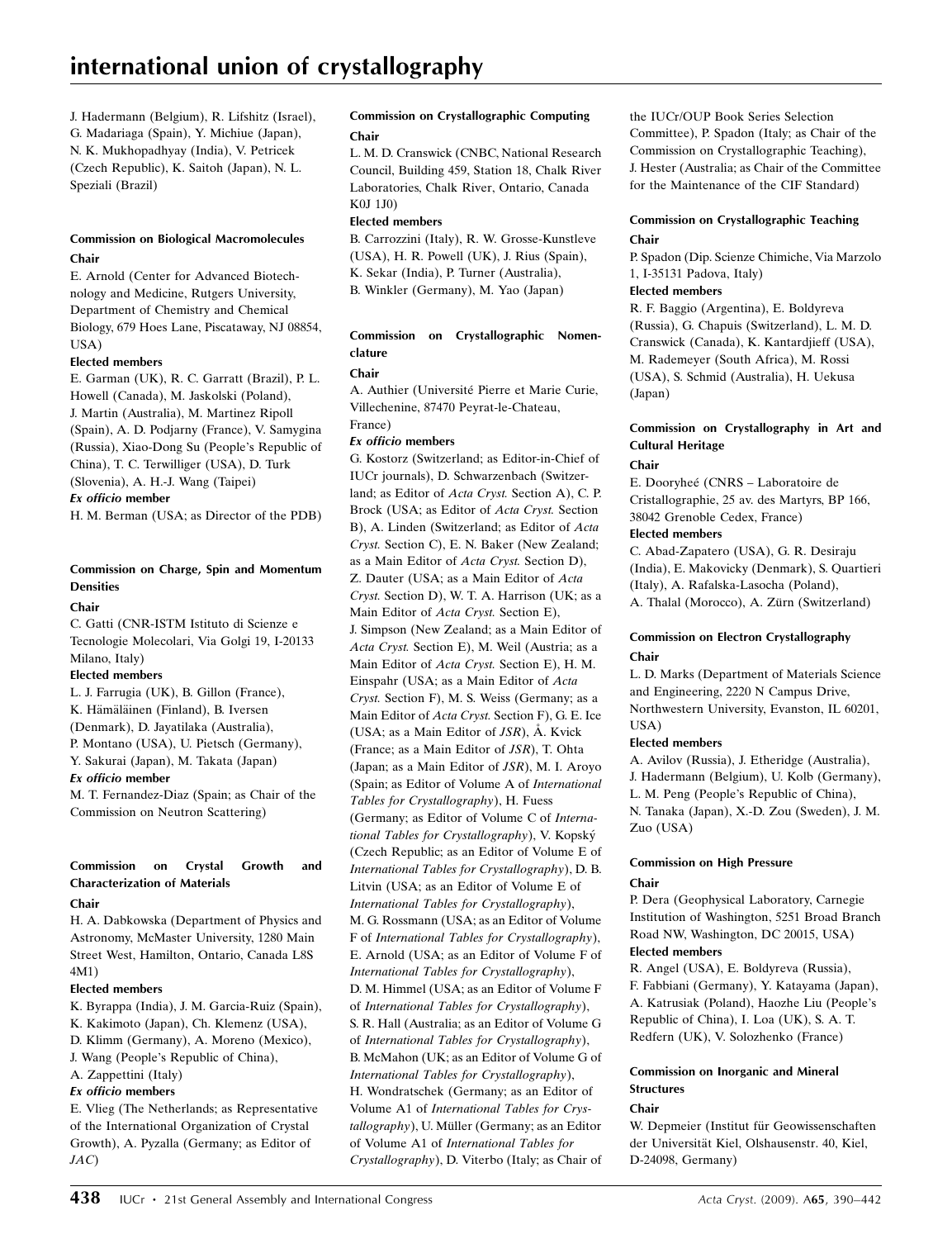## Elected members

T. M. L. Armbruster (Switzerland), H. Effenburger (Austria), P. Mercier (Canada), T. Nagai (Japan), D. Pandey (India), J. Rocha (Portugal), P. A. Thomas (UK), T. J. White (Singapore), O. V. Yakubovich (Russia)

## Commission on Mathematical and Theoretical Crystallography

#### Chair

M. Nespolo (LCM3B, UMR - CNRS 7036, Université Henri Poincaré Nancy 1, Faculté des Sciences et Techniques, BP 239, Boulevard des Aiguillettes, F-54506 Vandoeuvre-lès-Nancy Cedex, France)

#### Elected members

M. I. Aroyo (Spain), J. G. Eon (Brazil), R. P. Felix (The Philippines), J. Fuksa (Czech Republic), S. Hyde (Australia), D. B. Litvin (USA), P. Paufler (Germany), D. M. Proserpio (Italy), E. E. Rams (Cuba), B. Souvignier (The Netherlands)

## Commission on Neutron Scattering

## Chair

M. T. Fernandex-Diaz (Institut Laue– Langevin, av. des Martyrs, BP 156, 38042 Grenoble Cedex 9, France)

## Elected members

V. L. Aksenov (Russia), R. Bau (USA), A. Harrison (France), T. Kamiyama (Japan), S. J. Kennedy (Australia), P. S. R. Krishna (India), P. Langan (USA), K. Lefmann (Denmark), W. W. Schmahl (Germany)

## Commission on Powder Diffraction Chair

P. Whitfield (Institute for Chemical Process and Environmental Technology, National Research Council Canada, Building M12, 1200 Montreal Road, Ottawa, Ontario, Canada K1A 0R6) Elected members

S. Billinge (USA), E. Granado (Brazil), I. Madsen (Australia), D. Rafaja (Germany), R. Rizzi (Italy), K. Shankland (UK), L. Smrcok (Slovakia), B. H. Toby (USA), M. Yashima (Japan)

## Ex officio member

J. A. Kaduk (USA; as Representative of the International Centre for Diffraction Data)

## Commission on Small-Angle Scattering Chair

J. S. Pedersen (Department of Chemistry, University of Aarhus, Langelandsgade 140, DK-8000 Aarhus C, Denmark)

#### Elected members

A. Allen (USA), A. Benedetti (Italy), P. R. Jemian (USA), R. Serimaa (Finland), J. Trewhella (USA), V. V. Volkov (Russia), N. Yagi (Japan)

## Commission on Structural Chemistry Chair

A. Bacchi (Dipartimento di Chimica Generale, University of Parma, Parco Area delle Scienze, 17A, I-43100 Parma, Italy)

#### Elected members

S. R. Batten (Australia), A. Beatty (USA), P. Bombicz (Hungary), S. A. Bourne (South Africa), M. T. L. Duarte (Portugal), F. Lahoz (Spain), A. Nangia (India), K. Ogawa (Japan), P. R. Raithby (UK)

## Commission on Synchrotron Radiation Chair

S. Wakatsuki (Photon Factory, Institute of Materials Structure Science (IMSS), High Energy Accelerator Research Organization (KEK), 1-1 Oho, Tsukuba, Ibaraki, Japan) Elected members

S.-L. Chang (Taiwan), R. Garrett (Australia), H. Graafsma (Germany), P. Grochulski (Canada), J. L. Hodeau (France), G. N. Kulipanov (Russia), P. N. Lee (USA), C. Nave (UK)

## Commission on XAFS

#### Chair

I. Ascone (Division expériences, Synchrotron-Soleil, L'Orme des Merisiers Saint-Aubin, BP 48, Gif-sur-Yvette Cedex, France)

## Elected members

K. Asakura (Japan), F. Boscherini (Italy), C. T. Chantler (Australia), P. Glatzel (France), B. Hedman (USA), F. Jalilehvand (Canada), Y.-L. Soo (Taipei)

#### C2. Regional Associates

#### American Crystallographic Association

#### Representative

L. T. J. Delbaere (Department of Biochemistry, University of Saskatchewan, 107 Wiggins Road, Saskatoon, Saskatchewan, Canada S7N 5E5)

## Asian Crystallographic Association Representative

G. R. Desiraju (Indian Institute of Science, Bangalore 560012, India)

## European Crystallographic Association Representative

C. J. Gilmore (Department of Chemistry, University of Glasgow, Glasgow G12 8QQ, UK)

## C3. Scientific Associates

## International Centre for Diffraction Data Representative

P. Whitfield (Canada; ex officio as Chair of the Commission on Powder Diffraction)

## International Organization of Crystal Growth Representative

H. A. Dabkowska (Canada; ex officio as Chair of the Commission on Crystal Growth and Characterization of Materials)

## C4. Representatives on bodies not belonging to the Union

Interdivisional Committee on Terminology, Nomenclature and Symbols of the International Union of Pure and Applied Chemistry

## Representative

A. Authier (Université Pierre et Marie Curie, Villechenine, 87470 Peyrat-le-Chateau, France)

## International Council for Scientific and Technical Information

#### Representative

J. R. Helliwell (Department of Chemistry, University of Manchester, Oxford Road, Manchester M13 9PL, UK)

### International Council for Science (ICSU)

#### Representative

Y. Ohashi (Japan; ex officio as Immediate Past President of the IUCr)

## ICSU Committee on Data for Science and Technology

#### Representative

B. McMahon (International Union of Crystallography, 5 Abbey Square, Chester CH1 2HU, UK)

## ICSU Committee on Space Research Representative

H. A. Dabkowska (Canada; ex officio as Chair of the Commission on Crystal Growth and Characterization of Materials)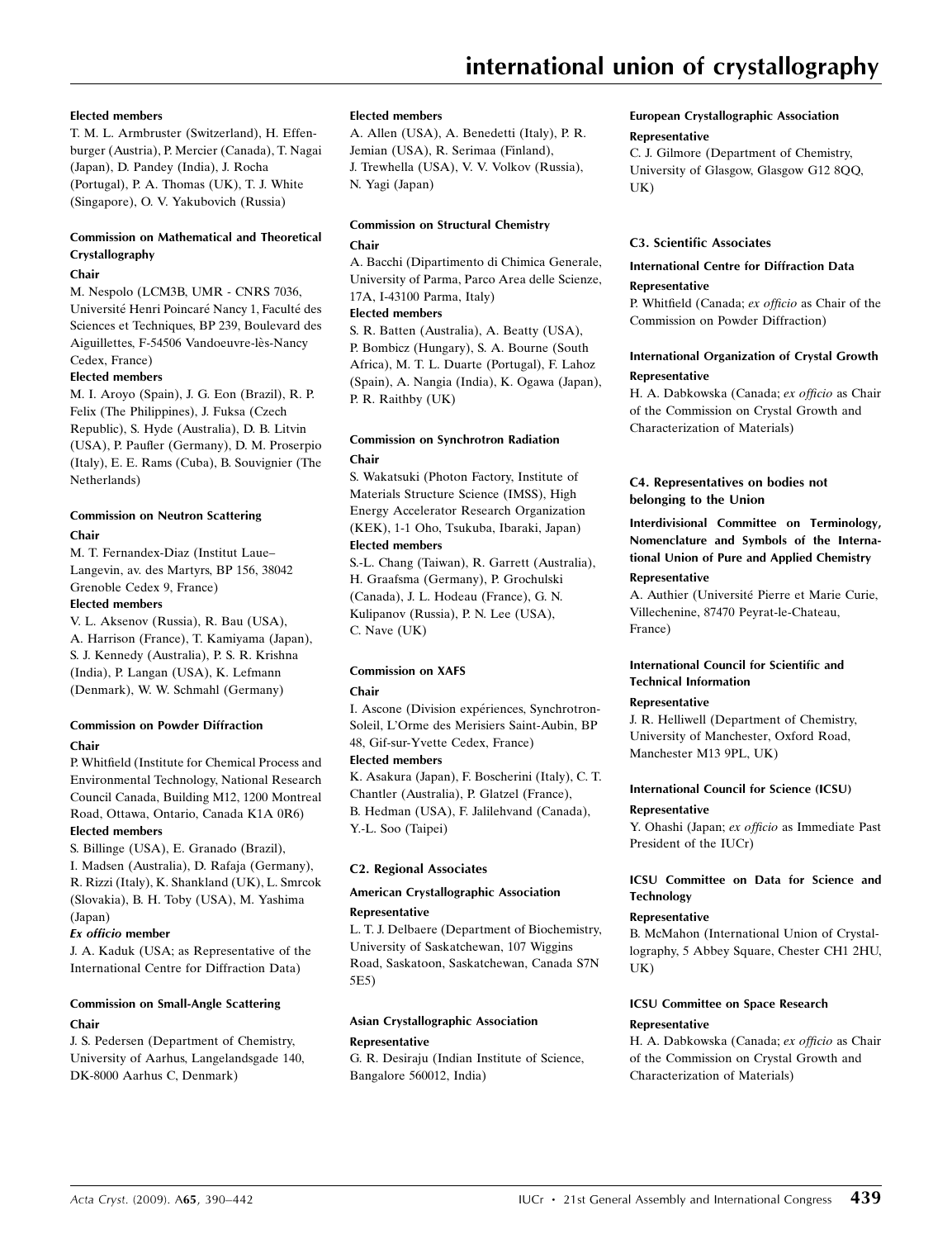## Table 10

## Adhering Bodies.

Adherence to the Union is in one of five Categories I–V, with corresponding voting powers and contributions as set out in Statutes 3.6, 5.5 and 9.4.

| Country                     | Category    | Adhering Body                                                                                                  | Secretary of National Committee                                                                                                                                                                                                                                   |
|-----------------------------|-------------|----------------------------------------------------------------------------------------------------------------|-------------------------------------------------------------------------------------------------------------------------------------------------------------------------------------------------------------------------------------------------------------------|
| Argentina                   | Ι           | Consejo Nacional de Investigaciones                                                                            | D. G. Lamas, CINSO-CITEFA, J. B. de La Salle 4397 (B 1603 ALO), V.                                                                                                                                                                                                |
| Australia                   | Ш           | Científicas y Técnicas<br>Australian Academy of Science                                                        | Martelli, Prov. de Buenos Aires, Argentina<br>J. Mill, National Relations Officer, Australian Academy of Science, GPO                                                                                                                                             |
| Austria                     | 1           | Osterreichische Akademie der                                                                                   | Box 783, Canberra, ACT 2601, Australia<br>E. Tillmanns, Institut für Mineralogie und Kristallographie, Universität                                                                                                                                                |
| Belgium                     | П           | Wissenschaften<br>The Royal Academies for Science                                                              | Wien - Geozentrum, Althanstrasse 14, Wien, Austria<br>L. Van Meervelt, Biomolecular Architecture, Chemistry Department, K. U.                                                                                                                                     |
| <b>Brazil</b>               | Ι           | and the Arts of Belgium<br>Brazilian Crystallographic Association                                              | Leuven, Celestijnenlaan 200F, B-3001 Leuven (Heverlee), Belgium<br>I. Torriani, Institut de Física, Universidade Estadual de Campinas,                                                                                                                            |
| Canada                      | Ш           | National Research Council                                                                                      | CP 6165, 13083-970 Campinas SP, Brazil<br>J. D. Schrag, Biotechnology Research Institute, National Research<br>Council, 6100 Royalmount Avenue, Montréal, Quebec, Canada                                                                                          |
| Chile                       | 1           | Comision Nacional de Investigación                                                                             | H4P 2R2<br>A. Vega, Departamento de Ciencias Quimicas, Universidad Andres Bello,<br>Republica 275, Santiago, Chile                                                                                                                                                |
| China, People's Republic of | IV          | Cientifica y Tecnologia<br>Academia Sinica                                                                     | Xiao-Dong Su, Lifes Science College, Peking University, Beijing 100871,<br>People's Republic of China                                                                                                                                                             |
| China, Taipei               | П           | The Academy of Sciences Located in<br>Taipei                                                                   | S. M. Peng, Department of Chemistry, National Taiwan University,<br>Taipei                                                                                                                                                                                        |
| Croatia                     | Ι           | Croatian Crystallographic Association<br>(under the auspices of the Croatian                                   | M. Luic, Ruder Boskovic Institute, Bijenicka cesta 54, POB 180, 1002<br>Zagreb, Croatia                                                                                                                                                                           |
| Czech and Slovak Republics  | П           | Academy of Science and Arts)<br>Regional Committee of Czech and<br>Slovak Crystallographers                    | R. Kuzel, Faculty of Mathematics and Physics, Charles University, Ke<br>Karlovu 3, 121 16 Praha 2, Czech Republic                                                                                                                                                 |
| Denmark                     | I           | Royal Danish Academy of Sciences<br>and Letters                                                                | J.-E. Jorgensen, Department of Chemistry, University of Aarhus, DK-8000<br>Aarhus C, Denmark                                                                                                                                                                      |
| Egypt, Arab Republic of     | I           | Academy of Scientific Research and<br>Technology                                                               | M. M. Radwan, Faculty of Engineering in Fayoum, Fayoum, Egypt                                                                                                                                                                                                     |
| Finland                     | I           | Suomen Tiedeakatemiain<br>Valtuuskunta                                                                         | M. Blomberg, Department of Physical Sciences, PO Box 64, University of<br>Helsinki, FIN-00014 Helsinki, Finland                                                                                                                                                   |
| France                      | IV          | Académie des Sciences (Institut de<br>France)                                                                  | V. Etgens, Association Française de Cristallographie, Tour 16, 4 place<br>Jussieu, F-75252 Paris Cedex 05, France                                                                                                                                                 |
| Germany                     | IV          | Deutsche Gesellschaft für<br>Kristallographie                                                                  | W. Neumann, Institut für Physik (Kristallographie), Invalidenstrasse 110,<br>D-10115 Berlin, Germany                                                                                                                                                              |
| Greece                      | 1           | Hellenic Crystallographic Association                                                                          | D. Mentzafos, Physics Laboratory, Agricultural University of Athens,                                                                                                                                                                                              |
| Hungary                     | I           | Magyar Tudományos Akadémia                                                                                     | Athens, Greece<br>P. Bombicz, Institute of Chemistry, Chemical Research Center,                                                                                                                                                                                   |
| India                       | Ш           | Indian National Science Academy                                                                                | Hungarian Academy of Sciences, H-1525 Budapest, POB 17, Hungary<br>P. Chakrabarti, Department of Biochemistry, Bose Institute, P-1/12 CIT                                                                                                                         |
| Israel                      | Ι           | Israel Academy of Sciences and                                                                                 | Scheme VII M, Kolkata-700 054, India<br>M. Harel, Department of Structural Biology, The Weizmann Institute of                                                                                                                                                     |
| Italy                       | Ш           | Humanities<br>Consiglio Nazionale delle Ricerche                                                               | Science, Rehovot 76100, Israel<br>C. Mealli, Istituto di Chimica dei Composti OrganoMetallici - ICCOM<br>CNR, Area di Ricerca CNR di Firenze, Via Madonna del Piano 10,                                                                                           |
| Japan                       | IV          | Science Council of Japan                                                                                       | 50019 Sesto Fiorentino (Firenze), Italy<br>Y. Kai, Department of Environmental and Biotechnological Frontier<br>Engineering, Fukui University of Technology, Gakuen 3-6-1, Fukui 910-                                                                             |
| Korea, Republic of          | I           | Korean Crystallographic Association                                                                            | 8505, Japan<br>S. W. Suh, Department of Chemistry, College of Natural Sciences, Seoul                                                                                                                                                                             |
| Mexico                      | I           | Consejo Nacional de Ciencia y<br>Tecnologia                                                                    | National University, Seoul, 151-747, Republic of Korea<br>L. Bucio Galindo, Instituto de Física, UNAM, Departamento de Estado<br>Solido, Circuito de la Investigacion Científica s/n, Cd. Universitaria,                                                          |
| Netherlands                 | $_{\rm II}$ | The Dutch Association for<br>Crystallography (NVK)                                                             | Mexico, DF, PO Box 20-364, CP 01000, Mexico<br>R. Peschar, Laboratory for Crystallography, Van't Hoff Institute for<br>Molecular Sciences (HIMS), Faculty of Science (FNWI), Universiteit<br>van Amsterdam, Valckenierstraat 65, Kr. 1.43, 1018 XE Amsterdam, The |
| New Zealand                 | I           | The Royal Society of New Zealand                                                                               | Netherlands<br>J. Weston, The Royal Society of New Zealand, PO Box 598, Wellington,<br>New Zealand                                                                                                                                                                |
| Norway                      | I           | Det Norske Videnskaps-Akademi                                                                                  | B. Fjaertoft, Institute of Pharmacy, University of Oslo, PO Box 1068,<br>Blindern, 0316 Oslo, Norway                                                                                                                                                              |
| Poland                      | Ι           | Polska Akademia Nauk                                                                                           | M. Wolcyrz, Institute of Low Temperature and Structure Research, Polish<br>Academy of Sciences, PO Box 1410, 50-950 Wroclaw 2, Poland                                                                                                                             |
| Portugal                    | I           | Sociedade Portuguesa de Fisica                                                                                 | A. M. Damas, Instituto de Biologia Molecular e Celular, R. do Campo                                                                                                                                                                                               |
| Regional Committee - AsCA   | Ι           | Regional Committee of Crystallogra-<br>phers from Bangladesh, Malaysia,                                        | Alegre, 823, 4150 Porto, Portugal<br>H. K. Fun, X-ray Crystallography Unit, School of Physics, Universiti Sains<br>Malaysia, 11800 USM, Penang, Malaysia                                                                                                          |
| Regional Committee - ECA    | I           | Singapore, Thailand and Vietnam<br>Regional Committee of Crystallogra-<br>phers from Algeria, Latvia, Morocco, | E. Kendi, Department of Physics Engineering, Hacettepe University, 06532<br>Beytepe, Ankara, Turkey                                                                                                                                                               |
| Russia                      | V           | Tunisia, Turkey and Ukraine<br>Russian Academy of Sciences                                                     | N. I. Sorokina, Institute of Crystallography, Russian Academy of Sciences,                                                                                                                                                                                        |
| Serbia                      | I           | Serbian Ministry for Science and                                                                               | Leninsky pr. 59, Moscow 119333, Russia<br>A. Rosic, Belgrade University Computing Center, Kumanovska bb,                                                                                                                                                          |
| Slovenia                    | I           | Technology<br>Slovenian Ministry of Science and<br>Technology                                                  | Belgrade, Serbia<br>I. Leban, Department of Chemistry and Chemical Technology,<br>University of Ljubljana, PO Box 537, SI-1001 Ljubljana, Slovenia                                                                                                                |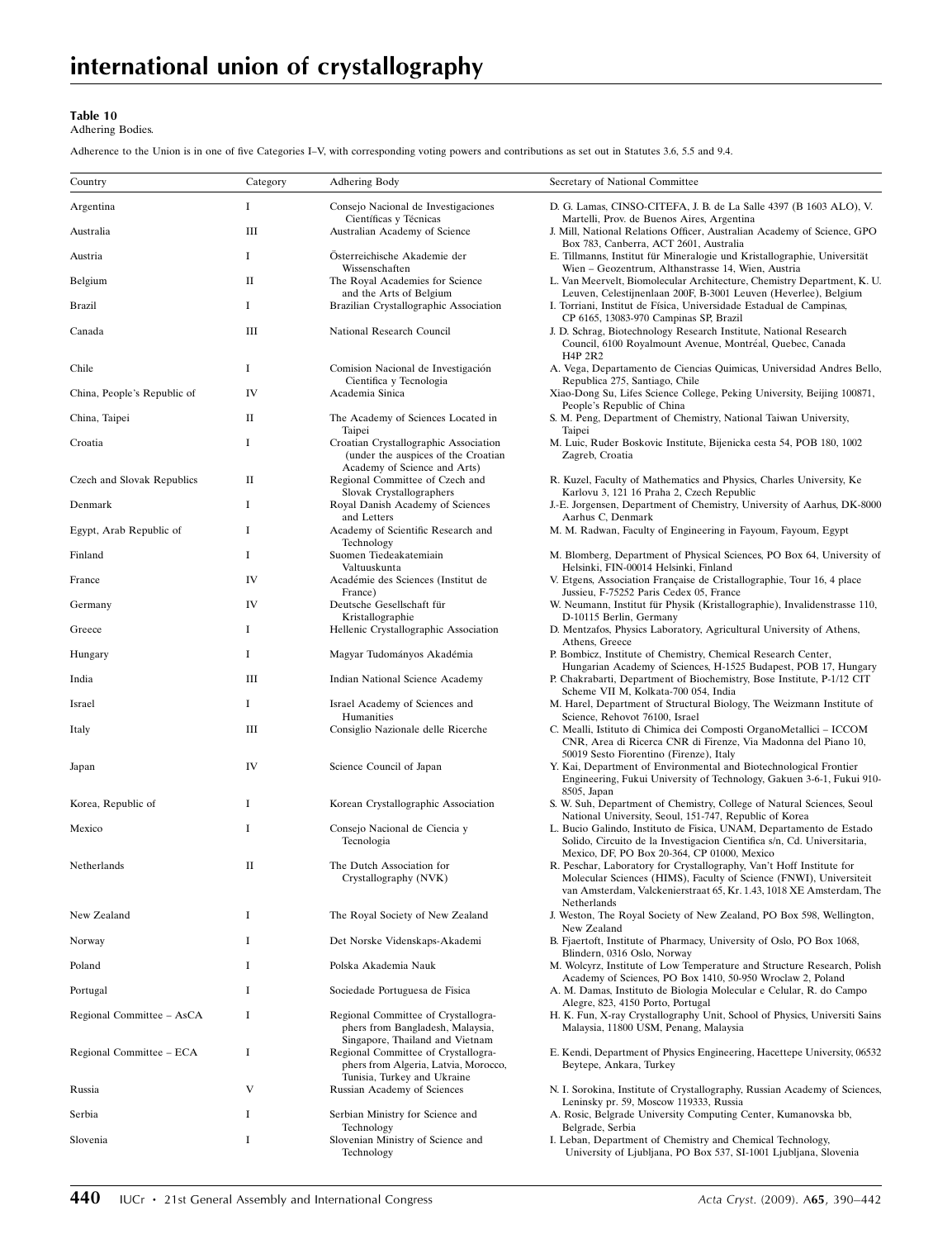#### Table 10 (continued)

| Country      | Category | Adhering Body                                                                                              | Secretary of National Committee                                                                                                                           |
|--------------|----------|------------------------------------------------------------------------------------------------------------|-----------------------------------------------------------------------------------------------------------------------------------------------------------|
| South Africa | П        | National Research Foundation                                                                               | B. Mnyatheli, South African ICSU Secretariat, National Research<br>Foundation, PO Box 2600, Pretoria 0001, South Africa                                   |
| Spain        | Ш        | Subdirección General de Organismos y<br>Programas Internacionales, Minis-<br>terio de Ciencia y Tecnologia | E. Gutierrez Puebla, Instituto de Ciencia de Materiales de Madrid, CSIC,<br>Cantoblanco, E-28049 Madrid, Spain                                            |
| Sweden       | П        | Kungliga Vetenskapsakademien                                                                               | A. Sjögren, Svenska Kemistsamfundet, Wallingatan 24, 111 23 Stockholm,<br>Sweden                                                                          |
| Switzerland  | П        | Schweizerische Gesellschaft für<br>Kristallographie                                                        | M. Hennig, F. Hoffmann – La Roche, Pharma Research 65/319, CH-4070<br>Basel, Switzerland                                                                  |
| UK           | V        | The British Crystallographic<br>Association                                                                | G. M. Rosair, School of EPS - Chemistry, Perkin Building, Heriot-Watt<br>University, Edinburgh EH14 4AS, UK                                               |
| <b>USA</b>   | V        | National Academy of Sciences<br>- National Research Council                                                | D. Ohlendorf, Department of Biochemistry, Molecular Biology and<br>Biophysics, 6-155 Jackson Hall, University of Minnesota, Minneapolis,<br>MN 55455, USA |

## APPENDIX D Adhering Bodies and National Committees for Crystallography

#### D1. Adhering Bodies

Details of the Adhering Bodies are given in Table 10.

## D2. National Committees for Crystallography

#### Argentina

- R. Baggio (Chair), D. G. Lamas, G. Punte Australia J. Martin (Chair), B. J. Kennedy, K. Nugent,
- R. Robinson, M. Spackman, J. Varghese,
- S. Wilkins, R. Withers

#### Austria

E. Tillmanns (Chair), P. Fratzl, H. Heritsch, P. Laggner, A. Preisinger, K.-H. Schwarz,

#### J. Zemann

#### Belgium

P. Thiry (Chair), K. H. Michel (Vice-Chair), J.-P. Declercq, L. Dupont, G. H. Evrard, L. V. A. Fiermans, D. Maes, J. Naud, H. Reynaers, B. G. A. F. Tinant, J. Van Beeumen, G. G. R. Van Den Bossche, J. F. Van Landuyt, L. Van Meervelt, V. Villeret

#### Brazil

N. L. Speziali (Chair), Y. P. Mascarenhas, I. Torriani

#### Canada

L. T. J. Delbaere (Chair), J. F. Britten (Vice-Chair), T. S. Cameron, L. M. D. Cranswick, M. Fraser, L. A. Groat, J. D. Schrag, P. Whitfield

#### Chile

M. T. Garland (Chair), J. A. Costamagna, J. Garin, M. Suwalsky, A. Vega China, People's Republic of

Min Nai-ben (Chair), Bai Chun-li, Chang Wen-rui, Chen Xiao-long, Fan Hai-fu, Jin Xiang-lin, Lin Shao-fan, Mai Zhen-hong, Miao Fang-ming, Niu Li-wen, Peng Lian-mao, Rao Zi-he, Tao Kun, Wang Ji-yang, Wu Xin-tao, Xian Ding-chang, Zhang Ze, Zheng Qi-tai

## China, Taipei

Yu Wang (Chair), S.-L. Chang, C.-H. Lee, Y.-C. Liaw, K.-H. Lii, L.-K. Liu, C.-P. Tang, S.-C. Yu, H.-S. Yuan Croatia S. Popović (Chair), D. Matković-Calogović (Vice-Chair), M. Luic´, D. Tibljas, A. Tonejc,

A. Visnjevac, K. Vlahovicek Czech and Slovak Republics M. Koman (Chair), R. Kuzel (Vice-Chair and

Secretary), L. Caplovic, J. Cernak, J. Hrdy, I. Kuta-Smatanova, D. Miklos, P. Mikulik Denmark

G. R. Andersen (Chair), R. Feidenhans'l, K. Frydenvang, A. Horsewell, J. E. Joergensen, S. Larsen, C. McKenzie, J. S. Pedersen, H. B. Rasmussen, K. Ståhl, T. B. Zumic Egypt, Arab Republic of

M. S. Ahmed (Chair), Y. M. Abbas, A. M. Abdel-Rahman, N. A. Ahmed, S. A. A. Arafa, F. A. Deif, K. El-Sayed, I. S. A. Farag, M. A. Gaffar, F. M. Helmi, K. H. A. Mady, M. M. Radwan, A. A. Ramadan, A. H. Rasmy

## Finland

K. Hämäläinen (Chair), T. Glumoff, O. Ikkala, I. Mutikainen, J. Rouvinen, J. U. Valkonen France

J.-C. Daran (Chair), V. Etgens, D. Grebille, J.-L. Hodeau, J. Navaza

#### Germany

W. Neumann (Chair), H.-D. Bartunik,

U. Bismayer, W. Depmeier, P. Luger, T. Schleid, E. Weckert

#### Greece

M. Calamiotou (Chair), I. M. Mavridis (Vice-Chair), C. A. Kavounis, F. D. Leonidas, D. Mentzafos

#### Hungary

G. Faigel (Chair), A. Benyei, P. Bombicz,

A. Kálmán, L. Koszegi, L. Kovacs, J. Labar,

G. Naray-Szabo, G. Radnóczi, K. Simon,

E. Svab, T. Ungár, T. Weiszburg

#### India

P. Chakrabarti (Chair), K. Byrappa, G. R. Desiraju, S. K. Halder, A. Nangia, C. G. Suresh Israel N. Adir (Chair), M. Harel, M. Kapon Italy R. Oberti (Chair), G. Artioli, M. Bolognesi, E. Chiancone, V. Martorana, C. Mealli, C. Paorici, R. Spagna Japan S. Sasaki (Chair), J. Akimitsu, S. Iijima, M. Irie, Y. Kai, K. Kurihara, K. Nishikawa, T. Ohachi, Y. Ohashi, T. Sugawara, J. Takahara, K. Takayanagi, Y. Waseda Korea, Republic of S. W. Suh (Chair), J. T. Ahn, U. U. Chi, S. I. Cho, Y. K. Cho, S. J. Chung, H. J. Kim, H. S. Kim, Y. H. Kim, Y. J. Park Mexico J. L. Bucio Galindo (Chair), J. L. Aragon Vera, L. Banos Lopez, S. Bernes Flouriot, J. L. L. Boldu Olaizola, G. Cabanas Moreno, O. Cano Corona, M. A. Castellanos Roman, A. E. Cordero Borboa, N. E. Garcia Calderon, M. Hesiquio Garduno, E. Horjales Reboredo, V. M. Malpica Cruz, E. A. Munoz Picone, J. Ornelas Tabares, J. Palacios Gomez, A. Reyes Arellano, J. Reyes Gasga, J. Rickards Campbell, D. Rios Jara, R. Rodriguez Mijangos, D. Romeo Casajuana, H. Terrones Maldonado, R. Alfredo Toscano, E. Villafuerte Castrejon Netherlands E. Vlieg (Chair), R. de Gelder, H. Kooijman,

R. Peschar, C. Reiss, L. Woning

#### New Zealand

E. N. Baker (Chair), G. J. Gainsford,

G. Jameson, B. K. Nicholson, W. T. Robinson, J. Simpson

#### Norway

C. H. Görbitz (Chair), B. Fjaertoft, J. K. Gjønnes, K. W. Törnroos